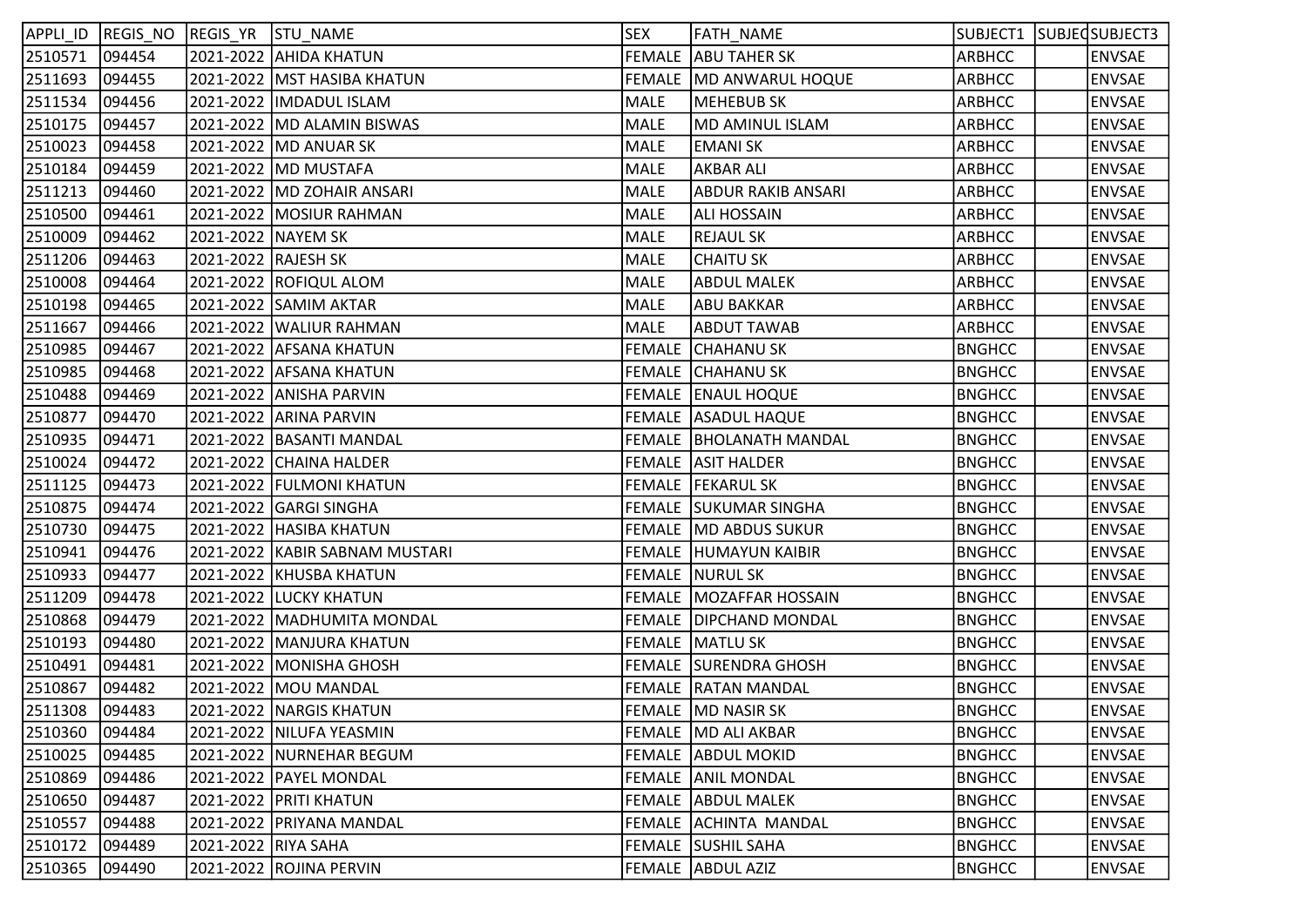| 2510636 | 094491 |                    | 2021-2022 RUPA MALLIK         |             | <b>FEMALE PRAKASH MALLIK</b>   | <b>BNGHCC</b> | <b>ENVSAE</b> |
|---------|--------|--------------------|-------------------------------|-------------|--------------------------------|---------------|---------------|
| 2510202 | 094492 |                    | 2021-2022 SAHANAJ KHATUN      |             | FEMALE   MD SAIYAB ALI         | <b>BNGHCC</b> | <b>ENVSAE</b> |
| 2511210 | 094493 |                    | 2021-2022 SHAYASHREE SINHA    |             | FEMALE DIPAK SINHA             | <b>BNGHCC</b> | <b>ENVSAE</b> |
| 2510802 | 094494 |                    | 2021-2022 SHEKHA MANDAL       |             | FEMALE   BIKASH MANDAL         | <b>BNGHCC</b> | <b>ENVSAE</b> |
| 2511085 | 094495 |                    | 2021-2022 SHIYA GHOSH         |             | FEMALE RADHESHYAM GHOSH        | <b>BNGHCC</b> | <b>ENVSAE</b> |
| 2510940 | 094496 |                    | 2021-2022 SIMA MANDAL         |             | FEMALE ANIL MANDAL             | <b>BNGHCC</b> | <b>ENVSAE</b> |
| 2511154 | 094497 |                    | 2021-2022 SUITI MANDAL        |             | FEMALE AMAL KUMAR MANDAL       | <b>BNGHCC</b> | <b>ENVSAE</b> |
| 2511084 | 094498 |                    | 2021-2022 SUPARNA GUPTA       |             | <b>FEMALE SANJOY GUPTA</b>     | <b>BNGHCC</b> | <b>ENVSAE</b> |
| 2511153 | 094499 |                    | 2021-2022 SUPRIYA GHOSH       |             | <b>FEMALE SAMAR GHOSH</b>      | <b>BNGHCC</b> | <b>ENVSAE</b> |
| 2511191 | 094500 |                    | 2021-2022 UMME SALMA          |             | <b>FEMALE ALLAUDDIN</b>        | <b>BNGHCC</b> | <b>ENVSAE</b> |
| 2511029 | 094501 |                    | 2021-2022 ABDUL MABUD         | MALE        | <b>ANARUL ISLAM</b>            | <b>BNGHCC</b> | <b>ENVSAE</b> |
| 2511411 | 094502 | 2021-2022 AMIT DAS |                               | MALE        | <b>RAJESH DAS</b>              | <b>BNGHCC</b> | <b>ENVSAE</b> |
| 2510556 | 094503 |                    | 2021-2022 ANUP KUMAR MANDAL   | MALE        | <b>ASHOK KUMAR MANDAL</b>      | <b>BNGHCC</b> | <b>ENVSAE</b> |
| 2511651 | 094504 |                    | 2021-2022   BADRUJ JAMAN      | MALE        | <b>RAISUDDIN HOQUE</b>         | <b>BNGHCC</b> | <b>ENVSAE</b> |
| 2510728 | 094505 |                    | 2021-2022 BINOD HALDER        | MALE        | NITAI HALDER                   | <b>BNGHCC</b> | <b>ENVSAE</b> |
| 2511055 | 094506 |                    | 2021-2022 KAJAL PODDER        | MALE        | <b>AMAL PODDER</b>             | <b>BNGHCC</b> | <b>ENVSAE</b> |
| 2511155 | 094507 |                    | 2021-2022 MAHAFUZ ALAM ANSARY | MALE        | <b>MD BADIRUDDIN</b>           | <b>BNGHCC</b> | <b>ENVSAE</b> |
| 2510180 | 094508 |                    | 2021-2022  MD HEDAITUL ISLAM  | MALE        | <b>MD LAFIRUDDIN SK</b>        | <b>BNGHCC</b> | <b>ENVSAE</b> |
| 2510805 | 094509 |                    | 2021-2022 MD TAUFIKUL ISLAM   | MALE        | <b>MD ANIKUL ISLAM</b>         | <b>BNGHCC</b> | <b>ENVSAE</b> |
| 2510183 | 094510 |                    | 2021-2022 RAJESH MANDAL       | MALE        | <b>RATAN MANDAL</b>            | <b>BNGHCC</b> | <b>ENVSAE</b> |
| 2510201 | 094511 |                    | 2021-2022 RUPKUMAR MANDAL     | MALE        | <b>SHANKAR MANDAL</b>          | <b>BNGHCC</b> | <b>ENVSAE</b> |
| 2511305 | 094512 |                    | 2021-2022 SADIKUL ISLAM       | MALE        | ABDUR ROUF                     | <b>BNGHCC</b> | <b>ENVSAE</b> |
| 2511116 | 094513 |                    | 2021-2022 SAJAL PODDER        | MALE        | <b>AMAL PODDER</b>             | <b>BNGHCC</b> | <b>ENVSAE</b> |
| 2511131 | 094514 |                    | 2021-2022 SOUMYADWIP DAS      | MALE        | <b>SWADHIN DAS</b>             | <b>BNGHCC</b> | <b>ENVSAE</b> |
| 2511030 | 094515 |                    | 2021-2022 SUBHANKAR GHOSH     | <b>MALE</b> | <b>SHYAM CHAND GHOSH</b>       | <b>BNGHCC</b> | <b>ENVSAE</b> |
| 2510873 | 094516 |                    | 2021-2022 SUMIT MANDAL        | MALE        | <b>BHAKTI MANDAL</b>           | <b>BNGHCC</b> | <b>ENVSAE</b> |
| 2510727 | 094517 |                    | 2021-2022 SWARNADEEP SAHA     | MALE        | SUBHASISH SAHA                 | <b>BNGHCC</b> | <b>ENVSAE</b> |
| 2510044 | 094518 |                    | 2021-2022 DEBIKA ROY          |             | FEMALE JHUNTU ROY              | <b>ECOHCC</b> | <b>ENVSAE</b> |
| 2511694 | 094519 |                    | 2021-2022 MUSKAN NURANI       |             | FEMALE  MD MANJARUL HOSSAIN SK | <b>ECOHCC</b> | <b>ENVSAE</b> |
| 2510551 | 094520 |                    | 2021-2022 ANUPAMA MANDAL      |             | FEMALE RAJKUMAR MANDAL         | <b>EDCHCC</b> | <b>ENVSAE</b> |
| 2511365 | 094521 |                    | 2021-2022 ARIFA KHATUN        |             | <b>FEMALE JAMIRUL ISLAM</b>    | <b>EDCHCC</b> | <b>ENVSAE</b> |
| 2510037 | 094522 |                    | 2021-2022 ARPITA ROY          |             | <b>FEMALE PROBODH ROY</b>      | <b>EDCHCC</b> | <b>ENVSAE</b> |
| 2510865 | 094523 |                    | 2021-2022 BANYA BAPARI        |             | <b>FEMALE ANUKUL BAPARI</b>    | <b>EDCHCC</b> | <b>ENVSAE</b> |
| 2511122 | 094524 |                    | 2021-2022   BITHIKA HALDAR    |             | FEMALE   KAMAL HALDAR          | <b>EDCHCC</b> | <b>ENVSAE</b> |
| 2511697 | 094525 |                    | 2021-2022 EMNUR NEHAR         |             | FEMALE  ENARUL HOQUE           | <b>EDCHCC</b> | <b>ENVSAE</b> |
| 2511080 | 094526 |                    | 2021-2022 GOLAPI MANDAL       |             | FEMALE GOPAL MANDAL            | <b>EDCHCC</b> | <b>ENVSAE</b> |
| 2510879 | 094527 |                    | 2021-2022 JEMIMA YEASMIN      |             | FEMALE  MD ANWAR HOSSAIN       | <b>EDCHCC</b> | <b>ENVSAE</b> |
| 2511378 | 094528 |                    | 2021-2022 JINNATUN NESHA      |             | FEMALE AMIRUL ISLAM            | <b>EDCHCC</b> | <b>ENVSAE</b> |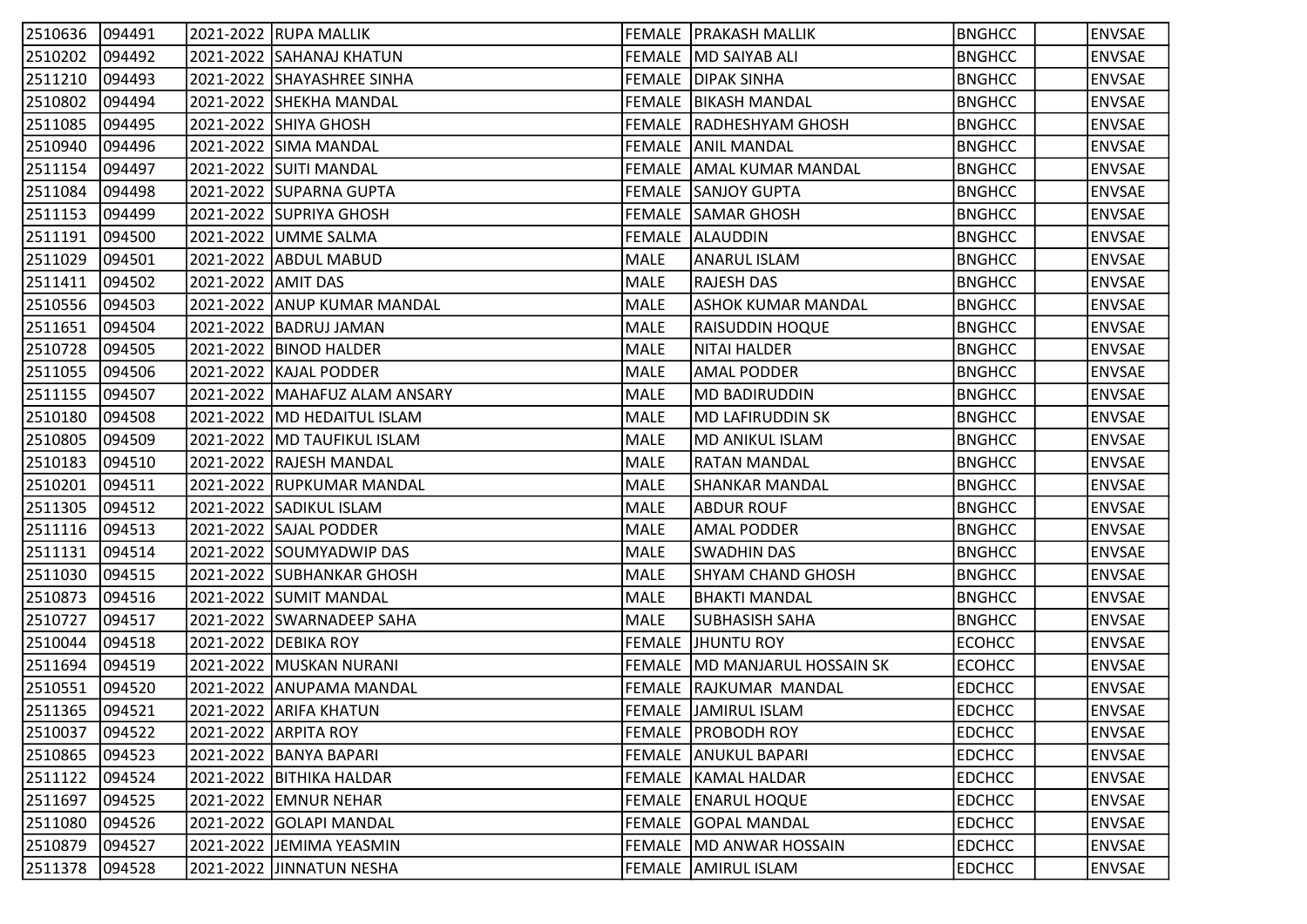| 2510576 094529 |        |           | 2021-2022 KADAM BELA          | <b>FEMALE LOKMAN HAKIM</b>     | <b>EDCHCC</b> | <b>ENVSAE</b> |
|----------------|--------|-----------|-------------------------------|--------------------------------|---------------|---------------|
| 2510950        | 094530 |           | 2021-2022 KOYEL MANDAL        | <b>FEMALE   PABAN MANDAL</b>   | <b>EDCHCC</b> | <b>ENVSAE</b> |
| 2510990        | 094531 |           | 2021-2022   MAMATA MANDAL     | FEMALE   KRISHNA MANDAL        | <b>EDCHCC</b> | <b>ENVSAE</b> |
| 2511687        | 094532 |           | 2021-2022   MAMTAJ KHATUN     | FEMALE SENTU SK                | <b>EDCHCC</b> | <b>ENVSAE</b> |
| 2511442        | 094533 |           | 2021-2022 MARUMA PARVIN       | FEMALE ABDUL ALIM              | <b>EDCHCC</b> | <b>ENVSAE</b> |
| 2511193        | 094534 |           | 2021-2022   MEHERON KHATUN    | FEMALE ABDUL JABBAR            | <b>EDCHCC</b> | <b>ENVSAE</b> |
| 2511081        | 094535 |           | 2021-2022   MST ARMINA KHATUN | <b>FEMALE NUR ISLAM</b>        | <b>EDCHCC</b> | <b>ENVSAE</b> |
| 2511386        | 094536 |           | 2021-2022 MUNMUN BISWAS       | FEMALE ABDUL KADER             | <b>EDCHCC</b> | <b>ENVSAE</b> |
| 2511306        | 094537 |           | 2021-2022   MURSHEDA KHATUN   | <b>FEMALE MONIRUL ISLAM</b>    | <b>EDCHCC</b> | <b>ENVSAE</b> |
| 2511335        | 094538 |           | 2021-2022   NASTARA KHATUN    | <b>FEMALE ABU TALEB</b>        | <b>EDCHCC</b> | <b>ENVSAE</b> |
| 2510169        | 094539 |           | 2021-2022   NIKITA SAHA       | FEMALE NIKHIL KUMAR SAHA       | <b>EDCHCC</b> | <b>ENVSAE</b> |
| 2510619        | 094540 |           | 2021-2022 PRIYANKA PAL        | <b>FEMALE GOUR CHANDRA PAL</b> | <b>EDCHCC</b> | <b>ENVSAE</b> |
| 2510340        | 094541 |           | 2021-2022 RADHA MANDAL        | <b>FEMALE SANTOSH MANDAL</b>   | <b>EDCHCC</b> | <b>ENVSAE</b> |
| 2510368        | 094542 |           | 2021-2022 RASEDA KHATUN       | FEMALE RAISUDDIN MIA           | <b>EDCHCC</b> | <b>ENVSAE</b> |
| 2511211        | 094543 |           | 2021-2022 RENESA KHATUN       | <b>FEMALE MAIMUL SK</b>        | <b>EDCHCC</b> | <b>ENVSAE</b> |
| 2510352        | 094544 |           | 2021-2022 ROJINA KHATUN       | FEMALE BABLU MIA               | <b>EDCHCC</b> | <b>ENVSAE</b> |
| 2511121        | 094545 |           | 2021-2022 ROUZA SULTANA       | FEMALE HOSSAIN SK              | <b>EDCHCC</b> | <b>ENVSAE</b> |
| 2511686        | 094546 |           | 2021-2022  RUPALI MANDAL      | FEMALE  DANU MANDAL            | <b>EDCHCC</b> | <b>ENVSAE</b> |
| 2510335        | 094547 |           | 2021-2022 SABANA YASMIN       | <b>FEMALE   MONIRUL ISLAM</b>  | <b>EDCHCC</b> | <b>ENVSAE</b> |
| 2510740        | 094548 |           | 2021-2022 SABINA PARVIN       | <b>FEMALE SAHABUDDIN SK</b>    | <b>EDCHCC</b> | <b>ENVSAE</b> |
| 2511025        | 094549 |           | 2021-2022 SAHANAJ BEGAM       | FEMALE BASIRUDDIN SK           | <b>EDCHCC</b> | <b>ENVSAE</b> |
| 2511653        | 094550 |           | 2021-2022 SAHEBA KHATUN       | <b>FEMALE NURUL SK</b>         | <b>EDCHCC</b> | <b>ENVSAE</b> |
| 2511129        | 094551 |           | 2021-2022 SALMA PARVIN        | FEMALE ABDUL AZIZ              | <b>EDCHCC</b> | <b>ENVSAE</b> |
| 2510738        | 094552 |           | 2021-2022 SANGITA GHOSH       | FEMALE DILIP GHOSH             | <b>EDCHCC</b> | <b>ENVSAE</b> |
| 2510486        | 094553 |           | 2021-2022 SANTANA MANDAL      | FEMALE RAMCHANDRA MANDAL       | <b>EDCHCC</b> | <b>ENVSAE</b> |
| 2510361        | 094554 |           | 2021-2022 SEHENARA KHATUN     | <b>FEMALE SELIM HOSSAIN</b>    | <b>EDCHCC</b> | <b>ENVSAE</b> |
| 2510038        | 094555 |           | 2021-2022 SHILPA BHASKAR      | FEMALE SHEKHAR BHASKAR         | <b>EDCHCC</b> | <b>ENVSAE</b> |
| 2511311        | 094556 |           | 2021-2022 SHUKTARA KHATUN     | <b>FEMALE SABDUL HOSSAIN</b>   | <b>EDCHCC</b> | <b>ENVSAE</b> |
| 2511120        | 094557 |           | 2021-2022 SUJATA MANDAL       | <b>FEMALE RAM MANDAL</b>       | <b>EDCHCC</b> | <b>ENVSAE</b> |
| 2511672        | 094558 |           | 2021-2022 SUMITRA MANDAL      | <b>FEMALE SAMAR MANDAL</b>     | <b>EDCHCC</b> | <b>ENVSAE</b> |
| 2510573        | 094559 |           | 2021-2022 SUNITA VASKAR       | <b>FEMALE SENTU VASKAR</b>     | <b>EDCHCC</b> | <b>ENVSAE</b> |
| 2511026        | 094560 |           | 2021-2022 SUPRODIPA MANDAL    | FEMALE GOUTAM MANDAL           | <b>EDCHCC</b> | <b>ENVSAE</b> |
| 2510887        | 094561 |           | 2021-2022 SUSMITA BISWAS      | FEMALE LATE NITAI BISWAS       | <b>EDCHCC</b> | <b>ENVSAE</b> |
| 2511668        | 094562 |           | 2021-2022 SUSMITA MANDAL      | FEMALE SUBODH MANDAL           | <b>EDCHCC</b> | <b>ENVSAE</b> |
| 2510886        | 094563 |           | 2021-2022 SUSMITA SINGHA      | FEMALE GAYANATH SINGHA         | <b>EDCHCC</b> | <b>ENVSAE</b> |
| 2511216        | 094564 |           | 2021-2022 SWARNALI SINGHA     | <b>FEMALE TARUN SINGHA</b>     | <b>EDCHCC</b> | <b>ENVSAE</b> |
| 2511691        | 094565 | 2021-2022 | TARANNUM AZAD                 | FEMALE  ABULKALAM AZAD         | <b>EDCHCC</b> | <b>ENVSAE</b> |
| 2510348        | 094566 | 2021-2022 | <b>TASLIMA KHATUN</b>         | FEMALE JIIYAUL HOQUE           | <b>EDCHCC</b> | <b>ENVSAE</b> |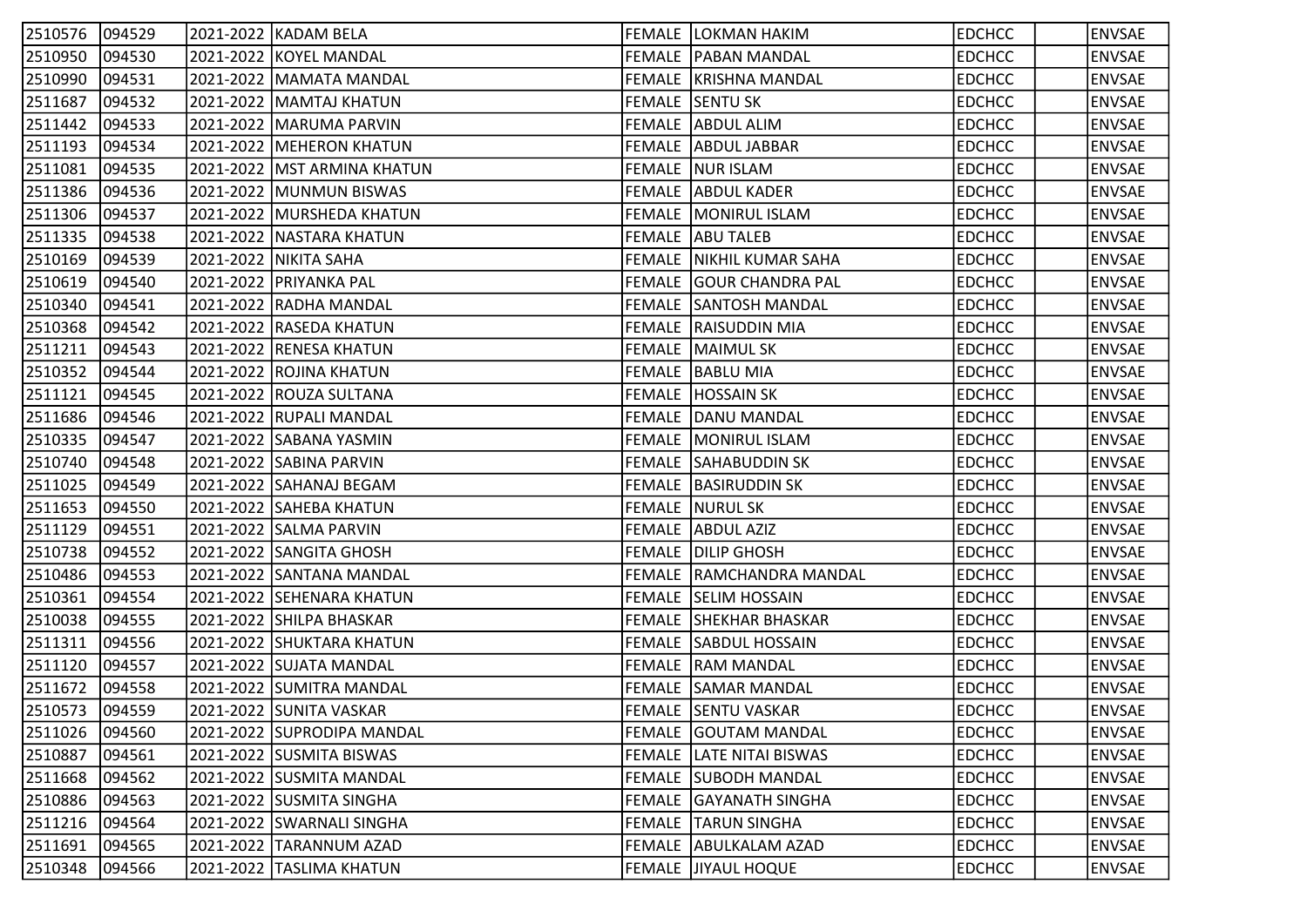| 2511171 | 094567 |                       | 2021-2022  TUSI MONDAL       |             | <b>FEMALE   KAJAL MONDAL</b> | <b>EDCHCC</b> | <b>ENVSAE</b> |
|---------|--------|-----------------------|------------------------------|-------------|------------------------------|---------------|---------------|
| 2510564 | 094568 |                       | 2021-2022 ABINASH MANDAL     | MALE        | <b>NIREN MANDAL</b>          | <b>EDCHCC</b> | <b>ENVSAE</b> |
| 2510876 | 094569 |                       | 2021-2022 AKIB SAMIM         | MALE        | <b>SK JALALUDDIN</b>         | <b>EDCHCC</b> | <b>ENVSAE</b> |
| 2510861 | 094570 |                       | 2021-2022 AL HASAN SK        | MALE        | <b>HAFIJUR RAHAMAN</b>       | <b>EDCHCC</b> | <b>ENVSAE</b> |
| 2511058 | 094571 |                       | 2021-2022 APURBA MANDAL      | MALE        | PARTHA MANDAL                | <b>EDCHCC</b> | <b>ENVSAE</b> |
| 2511489 | 094572 |                       | 2021-2022   BAPPA MONDAL     | MALE        | <b>ASHOK MONDAL</b>          | <b>EDCHCC</b> | <b>ENVSAE</b> |
| 2511673 | 094573 | 2021-2022   BIMAL DAS |                              | MALE        | <b>BISWAJIT DAS</b>          | <b>EDCHCC</b> | <b>ENVSAE</b> |
| 2511083 | 094574 |                       | 2021-2022   BISWANATH DAS    | MALE        | <b>KESHOB CHANDRA DAS`</b>   | <b>EDCHCC</b> | <b>ENVSAE</b> |
| 2510884 | 094575 |                       | 2021-2022 DEBASHISH MANDAL   | MALE        | <b>SHANKAR MANDAL</b>        | <b>EDCHCC</b> | <b>ENVSAE</b> |
| 2510732 | 094576 |                       | 2021-2022 DIPAS MANDAL       | MALE        | IBIBHISHAN MANDAL            | <b>EDCHCC</b> | <b>ENVSAE</b> |
| 2511174 | 094577 |                       | 2021-2022 GOLAM KIBRIYA      | MALE        | MD SAHJAHAN ALI              | <b>EDCHCC</b> | <b>ENVSAE</b> |
| 2510482 | 094578 |                       | 2021-2022 GOPAL GHOSH        | MALE        | <b>LAKPATI GHOSH</b>         | <b>EDCHCC</b> | <b>ENVSAE</b> |
| 2510199 | 094579 | 2021-2022 ISMAIL SK   |                              | MALE        | LATE MAINUL SK               | <b>EDCHCC</b> | <b>ENVSAE</b> |
| 2510622 | 094580 |                       | 2021-2022 JIBAN MANDAL       | MALE        | <b>SANJAY MANDAL</b>         | <b>EDCHCC</b> | <b>ENVSAE</b> |
| 2510885 | 094581 |                       | 2021-2022 MAMUD ALI          | MALE        | MD MODASAR ALI               | <b>EDCHCC</b> | <b>ENVSAE</b> |
| 2511535 | 094582 |                       | 2021-2022   MAMUD SK         | MALE        | AKTAR SK                     | <b>EDCHCC</b> | <b>ENVSAE</b> |
| 2511057 | 094583 |                       | 2021-2022   MANGAL MANDAL    | MALE        | NIKHIL MANDAL                | <b>EDCHCC</b> | <b>ENVSAE</b> |
| 2511405 | 094584 |                       | 2021-2022  MOFASSEL HOQUE    | MALE        | <b>USMAN GANI</b>            | <b>EDCHCC</b> | <b>ENVSAE</b> |
| 2510804 | 094585 |                       | 2021-2022 MOJIBUR SK         | MALE        | <b>KUDDUSH SK</b>            | <b>EDCHCC</b> | <b>ENVSAE</b> |
| 2510649 | 094586 |                       | 2021-2022  MONIRUL SK        | MALE        | <b>MOJIBUR SK</b>            | <b>EDCHCC</b> | <b>ENVSAE</b> |
| 2510575 | 094587 |                       | 2021-2022 NAJIR HOSSAIN      | MALE        | <b>SENAMUL SK</b>            | <b>EDCHCC</b> | <b>ENVSAE</b> |
| 2510173 | 094588 |                       | 2021-2022   NASIB NAWAZ      | MALE        | LUTFAL HOQUE                 | <b>EDCHCC</b> | <b>ENVSAE</b> |
| 2510362 | 094589 |                       | 2021-2022 PANKAJ MANDAL      | MALE        | <b>SANTOSH MANDAL</b>        | <b>EDCHCC</b> | <b>ENVSAE</b> |
| 2510007 | 094590 |                       | 2021-2022 PROVASH MANDAL     | MALE        | SANTOSH MANDAL               | <b>EDCHCC</b> | <b>ENVSAE</b> |
| 2510983 | 094591 |                       | 2021-2022  RAHAMAN SK        | <b>MALE</b> | SALAM SK                     | <b>EDCHCC</b> | <b>ENVSAE</b> |
| 2510726 | 094592 |                       | 2021-2022 SAMIM HOSSAIN      | MALE        | <b>HAJIKUL SK</b>            | <b>EDCHCC</b> | <b>ENVSAE</b> |
| 2510200 | 094593 |                       | 2021-2022 SANAULLAH SK       | MALE        | <b>HAFIJUR RAHAMAN</b>       | <b>EDCHCC</b> | <b>ENVSAE</b> |
| 2510344 | 094594 |                       | 2021-2022 SAYAN PRAMANIK     | MALE        | NIHAR PRAMANIK               | <b>EDCHCC</b> | <b>ENVSAE</b> |
| 2510945 | 094595 |                       | 2021-2022 SHANKU SAHA        | MALE        | PARITOSH SAHA                | <b>EDCHCC</b> | <b>ENVSAE</b> |
| 2511491 | 094596 |                       | 2021-2022 SHISHIR SINGHA     | MALE        | DAYAL KR SINGHA              | <b>EDCHCC</b> | <b>ENVSAE</b> |
| 2510640 | 094597 |                       | 2021-2022 SHUVO GHOSH        | MALE        | CHANDRA GHOSH                | <b>EDCHCC</b> | <b>ENVSAE</b> |
| 2510478 | 094598 |                       | 2021-2022 SNEHASISH DAS      | MALE        | <b>BARUN DAS</b>             | <b>EDCHCC</b> | <b>ENVSAE</b> |
| 2510943 | 094599 |                       | 2021-2022 SUBHANKAR DAS      | MALE        | <b>BABLU DAS</b>             | <b>EDCHCC</b> | <b>ENVSAE</b> |
| 2510140 | 094600 |                       | 2021-2022 SUBHASISH KARMAKAR | MALE        | <b>SHANKAR KARMAKAR</b>      | <b>EDCHCC</b> | <b>ENVSAE</b> |
| 2511156 | 094601 |                       | 2021-2022 SUSHANTA GUHA      | MALE        | <b>AJIT GUHA</b>             | <b>EDCHCC</b> | <b>ENVSAE</b> |
| 2511334 | 094602 |                       | 2021-2022 TANMOY MANDAL      | MALE        | DHRUBA KUMAR MANDAL          | <b>EDCHCC</b> | <b>ENVSAE</b> |
| 2511333 | 094603 |                       | 2021-2022 TAPOSH MANDAL      | MALE        | HARICHARAN MANDAL            | <b>EDCHCC</b> | <b>ENVSAE</b> |
| 2511212 | 094604 |                       | 2021-2022 TOWFIK IMRAN       | MALE        | <b>FEKARUL HOQUE</b>         | <b>EDCHCC</b> | <b>ENVSAE</b> |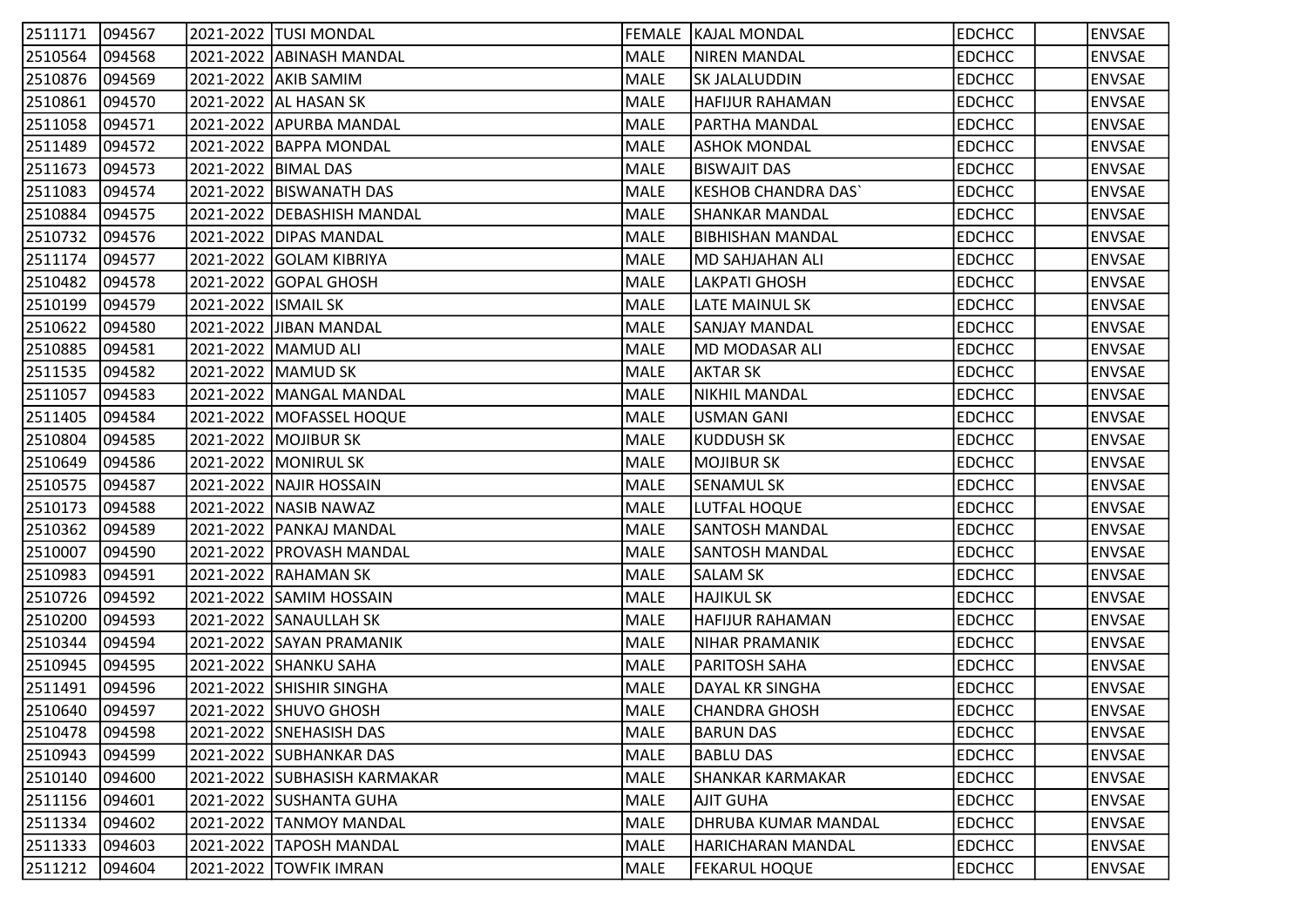| 2510001 | 094605 | 2021-2022  VASKAR MANDAL       | MALE | AKHIL MANDAL                       | <b>EDCHCC</b> | <b>ENVSAE</b> |
|---------|--------|--------------------------------|------|------------------------------------|---------------|---------------|
| 2511383 | 094606 | 2021-2022 AFSANA KHATUN        |      | FEMALE SAHANAWAZ ALI               | <b>ENGHCC</b> | <b>ENVSAE</b> |
| 2510040 | 094607 | 2021-2022 AKHI ISLAM           |      | FEMALE ABU RABIUL ISLAM            | <b>ENGHCC</b> | <b>ENVSAE</b> |
| 2510363 | 094608 | 2021-2022 ALISHA YEASMIN       |      | FEMALE SK ABDUL KADER              | <b>ENGHCC</b> | <b>ENVSAE</b> |
| 2510625 | 094609 | 2021-2022 AMENA KHATUN         |      | <b>FEMALE   MOBARAK MIYAN</b>      | <b>ENGHCC</b> | <b>ENVSAE</b> |
| 2511663 | 094610 | 2021-2022 ANAMIKA DAS          |      | FEMALE   BIDHAN CHANDRA DAS        | <b>ENGHCC</b> | <b>ENVSAE</b> |
| 2510350 | 094611 | 2021-2022 ANAMIKA GHOSH        |      | <b>FEMALE   JAGANNATH GHOSH</b>    | <b>ENGHCC</b> | <b>ENVSAE</b> |
| 2510194 | 094612 | 2021-2022 ANGURA KHATUN        |      | FEMALE MD ALAUDDIN MIA             | <b>ENGHCC</b> | <b>ENVSAE</b> |
| 2510791 | 094613 | 2021-2022 ANKITA RABIDAS       |      | <b>FEMALE SUKESH RABIDAS</b>       | <b>ENGHCC</b> | <b>ENVSAE</b> |
| 2510621 | 094614 | 2021-2022 ASIFA ANWAR          |      | FEMALE ALLAMGIR RUSSEL ANWAR       | <b>ENGHCC</b> | <b>ENVSAE</b> |
| 2510800 | 094615 | 2021-2022   BEAUTY MANDAL      |      | <b>FEMALE RANJIT MANDAL</b>        | <b>ENGHCC</b> | <b>ENVSAE</b> |
| 2510036 | 094616 | 2021-2022 DITISHREE CHOWDHURY  |      | <b>FEMALE   DEBASHIS CHOWDHURY</b> | <b>ENGHCC</b> | <b>ENVSAE</b> |
| 2510574 | 094617 | 2021-2022 FARHIN BISWAS        |      | FEMALE ENAYETULLAH BISWAS          | <b>ENGHCC</b> | <b>ENVSAE</b> |
| 2510333 | 094618 | 2021-2022 FATEMA FARHANA       |      | <b>FEMALE SAFIKUL ISLAM</b>        | <b>ENGHCC</b> | <b>ENVSAE</b> |
| 2510579 | 094619 | 2021-2022 IPSITA SARKAR        |      | FEMALE PRAKASH CHANDRA SARKAR      | <b>ENGHCC</b> | <b>ENVSAE</b> |
| 2511307 | 094620 | 2021-2022   MEHEBUBA KHATUN    |      | FEMALE MD AJAD HOSSAIN             | <b>ENGHCC</b> | <b>ENVSAE</b> |
| 2511060 | 094621 | 2021-2022   MEHJOBIN NESHA     |      | FEMALE   MD MAJIUL HOQUE           | <b>ENGHCC</b> | <b>ENVSAE</b> |
| 2510792 | 094622 | 2021-2022   MITALI MONDAL      |      | FEMALE  MONOJIT MONDAL             | <b>ENGHCC</b> | <b>ENVSAE</b> |
| 2510803 | 094623 | 2021-2022 MOUMITA GHOSH        |      | FEMALE SUBHAS GHOSH                | <b>ENGHCC</b> | <b>ENVSAE</b> |
| 2511567 | 094624 | 2021-2022  MOUSUMI GUPTA       |      | FEMALE KARTIK CHANDRA GUPTA        | <b>ENGHCC</b> | <b>ENVSAE</b> |
| 2510629 | 094625 | 2021-2022 NAHIDA SULTANA       |      | <b>FEMALE   BAIDUR RAHAMAN</b>     | <b>ENGHCC</b> | <b>ENVSAE</b> |
| 2510880 | 094626 | 2021-2022   NAJIFA FIRDOUS     |      | FEMALE SAMIM AKHTAR                | <b>ENGHCC</b> | <b>ENVSAE</b> |
| 2510871 | 094627 | 2021-2022   NAMRITA SINGHA     |      | <b>FEMALE GOBINDA SINGHA</b>       | <b>ENGHCC</b> | <b>ENVSAE</b> |
| 2511671 | 094628 | 2021-2022   NIKITA GHOSH       |      | <b>FEMALE SAMIR GHOSH</b>          | <b>ENGHCC</b> | <b>ENVSAE</b> |
| 2510872 | 094629 | 2021-2022  PRIYANKA PAL        |      | FEMALE MRITYUNJOY PAL              | <b>ENGHCC</b> | <b>ENVSAE</b> |
| 2510489 | 094630 | 2021-2022 PUJA MANDAL          |      | <b>FEMALE SHANKAR MANDAL</b>       | <b>ENGHCC</b> | <b>ENVSAE</b> |
| 2510019 | 094631 | 2021-2022 RAIMA HOSSAIN        |      | FEMALE MD MOSARAF HOSSAIN          | <b>ENGHCC</b> | <b>ENVSAE</b> |
| 2510349 | 094632 | 2021-2022 RIYA GHOSH           |      | FEMALE PRAKASH GHOSH               | <b>ENGHCC</b> | <b>ENVSAE</b> |
| 2510188 | 094633 | 2021-2022 ROMISHA AHMED        |      | FEMALE BADIRUDDIN AHAMMAD          | <b>ENGHCC</b> | <b>ENVSAE</b> |
| 2511654 | 094634 | 2021-2022 SANJITA DAS          |      | FEMALE SANJOY DAS                  | <b>ENGHCC</b> | <b>ENVSAE</b> |
| 2511086 | 094635 | 2021-2022 SARIFUNNESHA KHATUN  |      | <b>FEMALE MANARUL HOQUE</b>        | <b>ENGHCC</b> | <b>ENVSAE</b> |
| 2510798 | 094636 | 2021-2022 SNEHA DAS            |      | FEMALE SUBRATA DAS                 | <b>ENGHCC</b> | <b>ENVSAE</b> |
| 2510947 | 094637 | 2021-2022 SUHANA PARVIN        |      | <b>FEMALE ISMAIL HOQUE</b>         | <b>ENGHCC</b> | <b>ENVSAE</b> |
| 2510859 | 094638 | 2021-2022 SUITI MANDAL         |      | <b>FEMALE GOUTAM MANDAL</b>        | <b>ENGHCC</b> | <b>ENVSAE</b> |
| 2510641 | 094639 | 2021-2022 SULTANA KANIZ FATEMA |      | FEMALE ABDUL HANNAN                | <b>ENGHCC</b> | <b>ENVSAE</b> |
| 2511363 | 094640 | 2021-2022 SUSHRITA PAL         |      | FEMALE SHYAMCHAND PAUL             | <b>ENGHCC</b> | <b>ENVSAE</b> |
| 2510553 | 094641 | 2021-2022 SUSMITA SARKAR       |      | FEMALE  JOYGOPAL SARKAR            | <b>ENGHCC</b> | <b>ENVSAE</b> |
| 2511128 | 094642 | 2021-2022 TUMPA DAS            |      | FEMALE TAPAN DAS                   | <b>ENGHCC</b> | <b>ENVSAE</b> |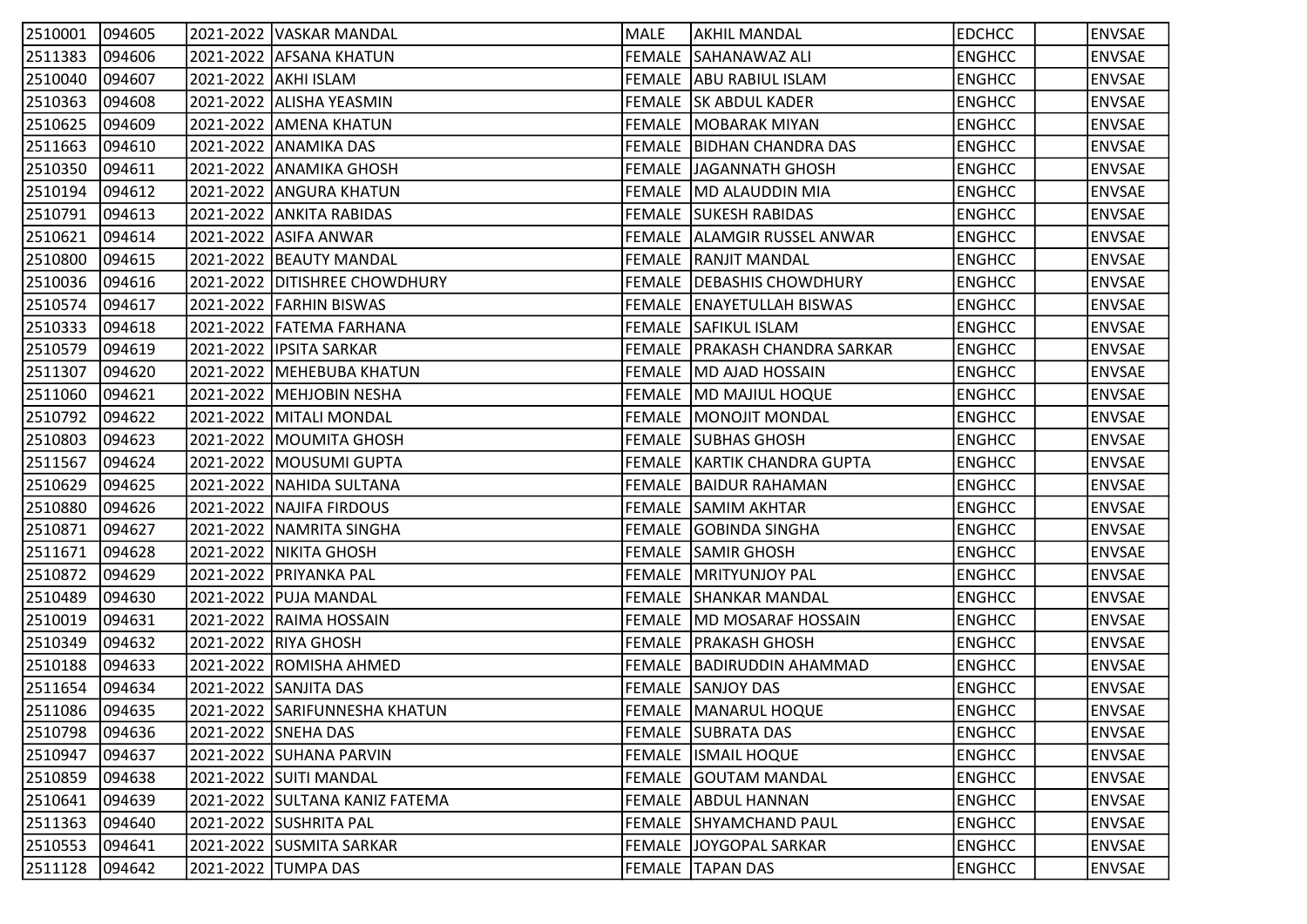| 2510883 | $ 094643\rangle$ |                      | 2021-2022 UMME HABIBA            |      | <b>FEMALE SAIDUL HOQUE</b>  | <b>ENGHCC</b> | <b>ENVSAE</b> |
|---------|------------------|----------------------|----------------------------------|------|-----------------------------|---------------|---------------|
| 2511665 | 094644           |                      | 2021-2022 AHAMAD HASAN           | MALE | <b>MD AKTAR HOSSAIN</b>     | <b>ENGHCC</b> | <b>ENVSAE</b> |
| 2511692 | 094645           | 2021-2022 AKASH SK   |                                  | MALE | <b>ABDUS SALAM</b>          | <b>ENGHCC</b> | <b>ENVSAE</b> |
| 2511408 | 094646           |                      | 2021-2022 ANISH MANDAL           | MALE | <b>BHARAT MANDAL</b>        | <b>ENGHCC</b> | <b>ENVSAE</b> |
| 2510889 | 094647           | 2021-2022 ASIF IKBAL |                                  | MALE | LATE ALTAF HOSSAIN          | <b>ENGHCC</b> | <b>ENVSAE</b> |
| 2510643 | 094648           | 2021-2022 ASIK IKBAL |                                  | MALE | <b>NOOR ISLAM</b>           | <b>ENGHCC</b> | <b>ENVSAE</b> |
| 2510562 | 094649           |                      | 2021-2022 BISWAJIT MANDAL        | MALE | <b>KRISHNA MANDAL</b>       | <b>ENGHCC</b> | <b>ENVSAE</b> |
| 2511569 | 094650           |                      | 2021-2022 DEBJIT GHOSH           | MALE | <b>GANESH GHOSH</b>         | <b>ENGHCC</b> | <b>ENVSAE</b> |
| 2510888 | 094651           |                      | 2021-2022 DEBKANTI MANDAL        | MALE | NIHAR KANTI MONDAL          | <b>ENGHCC</b> | <b>ENVSAE</b> |
| 2511652 | 094652           |                      | 2021-2022   DULAL MURMU          | MALE | <b>DEKEL MURMU</b>          | <b>ENGHCC</b> | <b>ENVSAE</b> |
| 2511079 | 094653           | 2021-2022   FIROJ SK |                                  | MALE | AJFARUL HOQUE               | <b>ENGHCC</b> | <b>ENVSAE</b> |
| 2510741 | 094654           |                      | 2021-2022 IFKAR ALAM             | MALE | MANTU SK                    | <b>ENGHCC</b> | <b>ENVSAE</b> |
| 2510138 | 094655           |                      | 2021-2022 JJAMIRUL SK            | MALE | <b>PINTU SK</b>             | <b>ENGHCC</b> | <b>ENVSAE</b> |
| 2510731 | 094656           |                      | 2021-2022 KULADIP DAS            | MALE | <b>DILIP KUMAR DAS</b>      | <b>ENGHCC</b> | <b>ENVSAE</b> |
| 2511605 | 094657           |                      | 2021-2022   MD AIYUB SK          | MALE | <b>SADEK SK</b>             | <b>ENGHCC</b> | <b>ENVSAE</b> |
| 2511118 | 094658           |                      | 2021-2022 MD ASHADUL AKHTER      | MALE | <b>MD AMIRUL ISLAM</b>      | <b>ENGHCC</b> | <b>ENVSAE</b> |
| 2511677 | 094659           |                      | 2021-2022 MD ASIQUE EKBAL        | MALE | <b>MD KAWSAR ALI</b>        | <b>ENGHCC</b> | <b>ENVSAE</b> |
| 2511362 | 094660           |                      | 2021-2022   MD IFTEKHAR RAHAMAN  | MALE | LATIFUR RAHAMAN             | <b>ENGHCC</b> | <b>ENVSAE</b> |
| 2511175 | 094661           |                      | 2021-2022   MD MINNATULLA MOMIN  | MALE | <b>KETAB MOMIN</b>          | <b>ENGHCC</b> | <b>ENVSAE</b> |
| 2511675 | 094662           |                      | 2021-2022   MD NISHAR MEMON KHAN | MALE | <b>MD MONAYEM KHAN</b>      | <b>ENGHCC</b> | <b>ENVSAE</b> |
| 2510949 | 094663           |                      | 2021-2022   MD SABBIR ALI        | MALE | MD KHALEQUE ALI             | <b>ENGHCC</b> | <b>ENVSAE</b> |
| 2510742 | 094664           |                      | 2021-2022   MD SAJID NAWAZ       | MALE | SAFIRUDDIN AHAMED           | <b>ENGHCC</b> | <b>ENVSAE</b> |
| 2510788 | 094665           |                      | 2021-2022 MUSFIKUR RAHAMAN       | MALE | <b>ABDUL MANNAN</b>         | <b>ENGHCC</b> | <b>ENVSAE</b> |
| 2511017 | 094666           |                      | 2021-2022   NAZMUL HOSSAIN       | MALE | MOSTAFA HOSSAIN             | <b>ENGHCC</b> | <b>ENVSAE</b> |
| 2511059 | 094667           | 2021-2022 RUHIN SK   |                                  | MALE | <b>SK SABBUL</b>            | <b>ENGHCC</b> | <b>ENVSAE</b> |
| 2511709 | 094668           |                      | 2021-2022 SAHANAWAJ KHAN         | MALE | <b>SAMAUL KHAN</b>          | <b>ENGHCC</b> | <b>ENVSAE</b> |
| 2511688 | 094669           |                      | 2021-2022 SARFARAJ KHAN          | MALE | KETABUDDIN KHAN             | <b>ENGHCC</b> | <b>ENVSAE</b> |
| 2511495 | 094670           |                      | 2021-2022 SASANKA GHOSH          | MALE | <b>SUSEN GHOSH</b>          | <b>ENGHCC</b> | <b>ENVSAE</b> |
| 2510189 | 094671           |                      | 2021-2022 SHAHRIYAR KABIR        | MALE | AKHTARUL SHAIKH             | <b>ENGHCC</b> | <b>ENVSAE</b> |
| 2511670 | 094672           |                      | 2021-2022 SK SARFARAJ ALAM       | MALE | <b>SK ABU BAKKAR</b>        | <b>ENGHCC</b> | <b>ENVSAE</b> |
| 2510991 | 094673           |                      | 2021-2022 SOHEL HOSSAIN          | MALE | <b>BABU HOSSAIN</b>         | <b>ENGHCC</b> | <b>ENVSAE</b> |
| 2510206 | 094674           |                      | 2021-2022 SOUBHAGYA ROY          | MALE | <b>HIMADRI SEKHAR ROY</b>   | <b>ENGHCC</b> | <b>ENVSAE</b> |
| 2511604 | 094675           |                      | 2021-2022 SUMAN DAS              | MALE | <b>MITHU DAS</b>            | <b>ENGHCC</b> | <b>ENVSAE</b> |
| 2510548 | 094676           |                      | 2021-2022 SUPRIYO SAHA           | MALE | <b>SUBHASH CHANDRA SAHA</b> | <b>ENGHCC</b> | <b>ENVSAE</b> |
| 2511607 | 094677           |                      | 2021-2022 SUPRODIP PRAMANIK      | MALE | SUKHIL PRAMANIK             | <b>ENGHCC</b> | <b>ENVSAE</b> |
| 2511689 | 094678           |                      | 2021-2022 UMAR FARUK             | MALE | MANIRUL ISLAM               | <b>ENGHCC</b> | <b>ENVSAE</b> |
| 2510644 | 094679           |                      | 2021-2022   WASIM JAFAR          | MALE | FOKHRUDDIN AHMED            | <b>ENGHCC</b> | <b>ENVSAE</b> |
| 2511124 | 094680           |                      | 2021-2022 ZUBAIR SAHIN AKHTAR    | MALE | MD ABDUR RASHID             | <b>ENGHCC</b> | <b>ENVSAE</b> |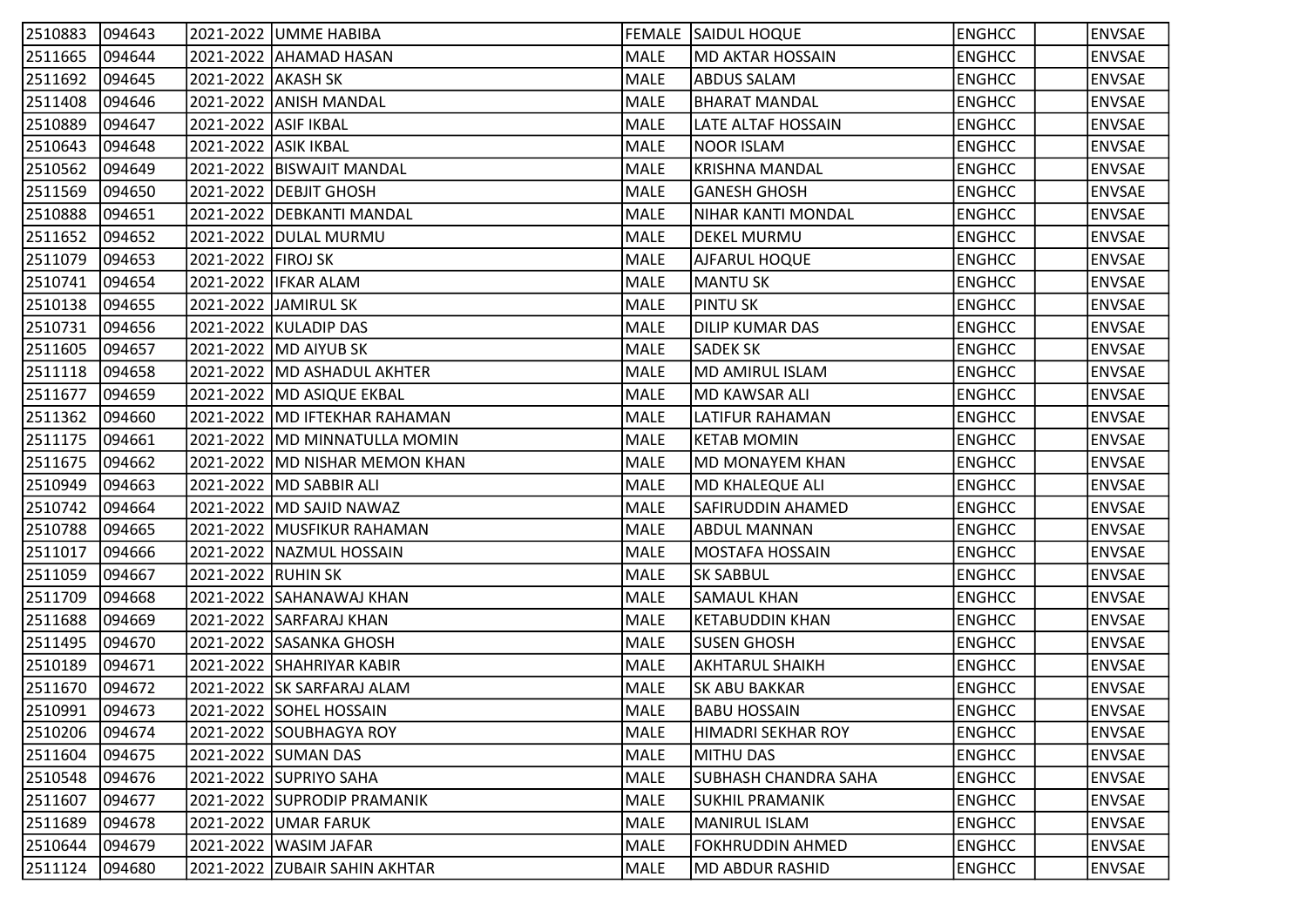| 2510808 | 094681 |                     | 2021-2022  ANJALI SAHA        |             | FEMALE DINABANDHU SAHA          | <b>GEOHCC</b> | <b>ENVSAE</b> |
|---------|--------|---------------------|-------------------------------|-------------|---------------------------------|---------------|---------------|
| 2510005 | 094682 |                     | 2021-2022 ANJUMAN PARVIN      |             | FEMALE MD FIROJ BADSHA          | <b>GEOHCC</b> | <b>ENVSAE</b> |
| 2510004 | 094683 |                     | 2021-2022 ASNARA KHATUN       |             | FEMALE ABU DAUD SHAIKH          | <b>GEOHCC</b> | <b>ENVSAE</b> |
| 2511603 | 094684 |                     | 2021-2022 CHUMKI MANDAL       |             | <b>FEMALE   DULAL MANDAL</b>    | <b>GEOHCC</b> | <b>ENVSAE</b> |
| 2511601 | 094685 |                     | 2021-2022 CHUMKI SARKAR       |             | FEMALE THAKUR CH. SARKAR        | <b>GEOHCC</b> | <b>ENVSAE</b> |
| 2511602 | 094686 |                     | 2021-2022   DAIBAKI SARKAR    |             | FEMALE THAKUR CHANDRA SARKAR    | <b>GEOHCC</b> | <b>ENVSAE</b> |
| 2510733 | 094687 |                     | 2021-2022   DIPA HALDAR       |             | <b>FEMALE   DEBEN HALDAR</b>    | <b>GEOHCC</b> | <b>ENVSAE</b> |
| 2510807 | 094688 | 2021-2022 HIRA SAHA |                               |             | FEMALE RAMESHWAR PRASAD SAHA    | <b>GEOHCC</b> | <b>ENVSAE</b> |
| 2510632 | 094689 |                     | 2021-2022   MADHUMITA GHOSH   |             | FEMALE   PRASANTA GHOSH         | <b>GEOHCC</b> | <b>ENVSAE</b> |
| 2510343 | 094690 |                     | 2021-2022   MOUSUMI MANDAL    |             | FEMALE UJJWAL MANDAL            | <b>GEOHCC</b> | <b>ENVSAE</b> |
| 2511690 | 094691 |                     | 2021-2022 NOUSIN KHATUN       |             | FEMALE LT AMIRUDDIN SK          | <b>GEOHCC</b> | <b>ENVSAE</b> |
| 2510353 | 094692 |                     | 2021-2022 OHEDA KHATUN        |             | <b>FEMALE ASRAFUL MAHALDAR</b>  | <b>GEOHCC</b> | <b>ENVSAE</b> |
| 2510646 | 094693 |                     | 2021-2022   PRAYANI DAS       |             | FEMALE   PARTHA DAS             | <b>GEOHCC</b> | <b>ENVSAE</b> |
| 2510039 | 094694 |                     | 2021-2022 SAMIMA SULTANA      |             | FEMALE LATE AJMAL HOSSAIN       | <b>GEOHCC</b> | <b>ENVSAE</b> |
| 2510870 | 094695 |                     | 2021-2022 SANCHITA MANDAL     |             | <b>FEMALE ASHOK MANDAL</b>      | <b>GEOHCC</b> | <b>ENVSAE</b> |
| 2511172 | 094696 |                     | 2021-2022 SIPI MANDAL         |             | <b>FEMALE SUNIL MANDAL</b>      | <b>GEOHCC</b> | <b>ENVSAE</b> |
| 2511568 | 094697 |                     | 2021-2022 SREYA GOSWAMI       |             | FEMALE   KAMAL KUMAR GOSWAMI    | <b>GEOHCC</b> | <b>ENVSAE</b> |
| 2510630 | 094698 |                     | 2021-2022  TANUJA SULTANA     |             | FEMALE  MOHAMMAD ALI            | <b>GEOHCC</b> | <b>ENVSAE</b> |
| 2511056 | 094699 |                     | 2021-2022 ABDUL AZIZ          | MALE        | MD NURUDDIN ALI                 | <b>GEOHCC</b> | <b>ENVSAE</b> |
| 2511404 | 094700 |                     | 2021-2022 ABU BAKKAR NADAB    | MALE        | NEJAMUDDIN NADAB                | <b>GEOHCC</b> | <b>ENVSAE</b> |
| 2511205 | 094701 | 2021-2022 ALFAID    |                               | MALE        | <b>SIRAJ ALI</b>                | <b>GEOHCC</b> | <b>ENVSAE</b> |
| 2510938 | 094702 |                     | 2021-2022 ANANYA SARKAR       | MALE        | <b>SOMEN SARKAR</b>             | <b>GEOHCC</b> | <b>ENVSAE</b> |
| 2511252 | 094703 |                     | 2021-2022 ARGHA CHAKRABORTY   | MALE        | <b>DEBASISH CHAKRABORTY</b>     | <b>GEOHCC</b> | <b>ENVSAE</b> |
| 2510934 | 094704 |                     | 2021-2022 ARIF AHMED          | MALE        | <b>FAIJUL HOQUE</b>             | <b>GEOHCC</b> | <b>ENVSAE</b> |
| 2510743 | 094705 |                     | 2021-2022 ARITRO ROY          | <b>MALE</b> | ACHINTA KUMAR ROY               | <b>GEOHCC</b> | <b>ENVSAE</b> |
| 2511208 | 094706 |                     | 2021-2022   BAPI GHOSH        | MALE        | <b>JITEN GHOSH</b>              | <b>GEOHCC</b> | <b>ENVSAE</b> |
| 2511380 | 094707 |                     | 2021-2022 BIKRAM SARKAR       | MALE        | <b>BIBHUTI BHUSAN SARKAR</b>    | <b>GEOHCC</b> | <b>ENVSAE</b> |
| 2510043 | 094708 |                     | 2021-2022   DEBASISH PRAMANIK | MALE        | <b>ANIL PRAMANIK</b>            | <b>GEOHCC</b> | <b>ENVSAE</b> |
| 2510719 | 094709 |                     | 2021-2022   DEBJIT MANDAL     | MALE        | UKIL MANDAL                     | <b>GEOHCC</b> | <b>ENVSAE</b> |
| 2510196 | 094710 |                     | 2021-2022 FERDAUS HOSSAIN     | MALE        | <b>FARUK HOSSAIN</b>            | <b>GEOHCC</b> | <b>ENVSAE</b> |
| 2510355 | 094711 |                     | 2021-2022   HRITAM ROY        | MALE        | lmonoj kumar roy                | <b>GEOHCC</b> | <b>ENVSAE</b> |
| 2510626 | 094712 |                     | 2021-2022 JJOYDEV SWARNAKAR   | MALE        | <b>SUBHAS CHANDRA SWARNAKAR</b> | <b>GEOHCC</b> | <b>ENVSAE</b> |
| 2510623 | 094713 |                     | 2021-2022 KAMAL GHOSH         | MALE        | <b>KRISNA GHOSH</b>             | <b>GEOHCC</b> | <b>ENVSAE</b> |
| 2511230 | 094714 |                     | 2021-2022   MASIDUR RAHAMAN   | MALE        | <b>EMDADUL HOQUE</b>            | <b>GEOHCC</b> | <b>ENVSAE</b> |
| 2511597 | 094715 |                     | 2021-2022   MD ASADUL HOQUE   | MALE        | MD REJAUL HOQUE                 | <b>GEOHCC</b> | <b>ENVSAE</b> |
| 2510721 | 094716 |                     | 2021-2022   MD ENJAMUL HAQUE  | MALE        | MD MAINUL HOQUE                 | <b>GEOHCC</b> | <b>ENVSAE</b> |
| 2510863 | 094717 |                     | 2021-2022   MD IKBAL HOSSAIN  | MALE        | <b>JABBAR SK</b>                | <b>GEOHCC</b> | <b>ENVSAE</b> |
| 2510487 | 094718 |                     | 2021-2022   MD JAHEDUL ISLAM  | MALE        | MD JARDESH SK                   | <b>GEOHCC</b> | <b>ENVSAE</b> |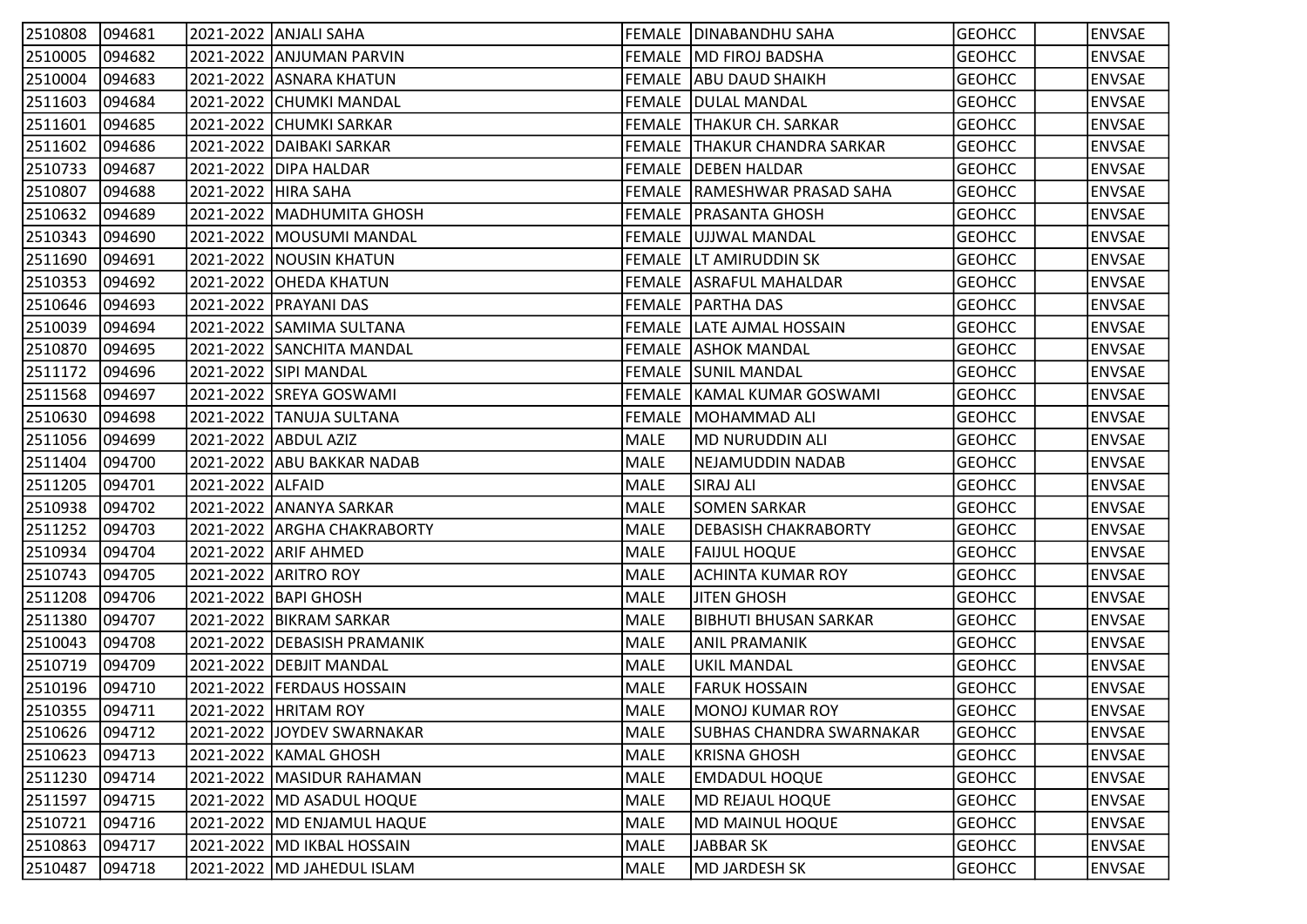| 2511020        | 094719 |                    | 2021-2022   MD SAHANAWAJ ALAM  | MALE        | <b>SAFIKUL ISLAM</b>         | <b>GEOHCC</b> | ENVSAE        |
|----------------|--------|--------------------|--------------------------------|-------------|------------------------------|---------------|---------------|
| 2510559        | 094720 |                    | 2021-2022   MD TAUHEED HOSSAIN | MALE        | MD MOSTAK HOSSAIN            | <b>GEOHCC</b> | <b>ENVSAE</b> |
| 2511231        | 094721 |                    | 2021-2022   MEHEDI HASAN       | MALE        | MOZAMMEL HOQUE               | <b>GEOHCC</b> | ENVSAE        |
| 2510032        | 094722 |                    | 2021-2022   MIR KAMIRUL ISLAM  | MALE        | MIR BADRUL HOSSAIN           | <b>GEOHCC</b> | <b>ENVSAE</b> |
| 2510003        | 094723 |                    | 2021-2022   NAFIS AHAMED       | <b>MALE</b> | <b>KABUL SK</b>              | <b>GEOHCC</b> | <b>ENVSAE</b> |
| 2510020        | 094724 |                    | 2021-2022 PRITAM SWARNAKAR     | MALE        | LATE BIMAL SWARNAKAR         | <b>GEOHCC</b> | <b>ENVSAE</b> |
| 2510345        | 094725 |                    | 2021-2022 RISHI MANDAL         | MALE        | <b>DIPAK MANDAL</b>          | <b>GEOHCC</b> | <b>ENVSAE</b> |
| 2510364        | 094726 |                    | 2021-2022 ROHIT MANDAL         | MALE        | <b>SANJIT MANDAL</b>         | <b>GEOHCC</b> | <b>ENVSAE</b> |
| 2511606        | 094727 |                    | 2021-2022 SADANANDA DAS        | MALE        | <b>SACHIN KUMAR DAS</b>      | <b>GEOHCC</b> | <b>ENVSAE</b> |
| 2511678        | 094728 |                    | 2021-2022 SAGIR HOSSAIN        | MALE        | <b>REJAUL KARIM</b>          | <b>GEOHCC</b> | <b>ENVSAE</b> |
| 2510566        | 094729 |                    | 2021-2022 SANJIB MANDAL        | MALE        | <b>RATAN MANDAL</b>          | <b>GEOHCC</b> | <b>ENVSAE</b> |
| 2510499        | 094730 |                    | 2021-2022 SHARABAN RAJWAR      | MALE        | <b>SAKHIN RAJWAR</b>         | <b>GEOHCC</b> | <b>ENVSAE</b> |
| 2510341        | 094731 |                    | 2021-2022 SOHEL AZIZ           | MALE        | <b>HABIBUR RAHMAN</b>        | <b>GEOHCC</b> | <b>ENVSAE</b> |
| 2510483        | 094732 |                    | 2021-2022 SOUBHAGYA MANDAL     | MALE        | <b>FODU MANDAL</b>           | <b>GEOHCC</b> | <b>ENVSAE</b> |
| 2510942        | 094733 |                    | 2021-2022 SOUMITRA KARMAKAR    | MALE        | <b>TARUN KARMAKAR</b>        | <b>GEOHCC</b> | <b>ENVSAE</b> |
| 2510577        | 094734 |                    | 2021-2022 SUBHOJIT PRAMANIK    | MALE        | GURUPADA PRAMANIK            | <b>GEOHCC</b> | <b>ENVSAE</b> |
| 2511119        | 094735 |                    | 2021-2022 SUSHOVON HAZRA       | <b>MALE</b> | PUSPAK HAZRA                 | <b>GEOHCC</b> | <b>ENVSAE</b> |
| 2510479        | 094736 |                    | 2021-2022  TUSAR MANDAL        | MALE        | <b>BHABESH MANDAL</b>        | <b>GEOHCC</b> | <b>ENVSAE</b> |
| 2511648        | 094737 |                    | 2021-2022 AMRITA KHATUN        |             | <b>FEMALE LATE AKBAR SK</b>  | <b>HISHCC</b> | <b>ENVSAE</b> |
| 2510628        | 094738 |                    | 2021-2022 ANIMA MANDAL         |             | FEMALE KUMAR MANDAL          | <b>HISHCC</b> | <b>ENVSAE</b> |
| 2510736        | 094739 |                    | 2021-2022 FIRDOSI KHATUN       |             | FEMALE ABDUL JABBAR          | <b>HISHCC</b> | <b>ENVSAE</b> |
| 2510725        | 094740 |                    | 2021-2022 JHUMA MANDAL         |             | <b>FEMALE SUBODH MANDAL</b>  | <b>HISHCC</b> | <b>ENVSAE</b> |
| 2510720        | 094741 |                    | 2021-2022 KOHINOOR KHATUN      |             | FEMALE SK AZAD ALI           | <b>HISHCC</b> | <b>ENVSAE</b> |
| 2510638        | 094742 |                    | 2021-2022 KOSHILA SAHA         |             | FEMALE SATISH SAHA           | <b>HISHCC</b> | <b>ENVSAE</b> |
| 2511192        | 094743 |                    | 2021-2022   MABIRON NESHA      |             | <b>FEMALE ASRAFUL HOQUE</b>  | <b>HISHCC</b> | <b>ENVSAE</b> |
| 2510176        | 094744 |                    | 2021-2022   MANDIRA ROY        |             | <b>FEMALE PARITOSH ROY</b>   | <b>HISHCC</b> | <b>ENVSAE</b> |
| 2510980        | 094745 |                    | 2021-2022   MASUMA KHATUN      |             | FEMALE HAZRAT SK             | <b>HISHCC</b> | <b>ENVSAE</b> |
| 2510635        | 094746 |                    | 2021-2022 MINA SAHA            |             | <b>FEMALE BHAGIRATH SAHA</b> | <b>HISHCC</b> | <b>ENVSAE</b> |
| 2510327        | 094747 |                    | 2021-2022   MITALI SARKAR      |             | <b>FEMALE SUKUMAR SARKAR</b> | <b>HISHCC</b> | <b>ENVSAE</b> |
| 2510334        | 094748 |                    | 2021-2022   MOUSUMI KHATUN     |             | <b>FEMALE   MOBARAK SK</b>   | <b>HISHCC</b> | <b>ENVSAE</b> |
| 2510735 094749 |        |                    | 2021-2022 MOUSUMI KHATUN       |             | FEMALE LATE SHAMIM SK        | <b>HISHCC</b> | <b>ENVSAE</b> |
| 2510570        | 094750 |                    | 2021-2022   MST AJIJA KHATUN   |             | <b>FEMALE ASRAFUL HOQUE</b>  | <b>HISHCC</b> | <b>ENVSAE</b> |
| 2510560        | 094751 |                    | 2021-2022   MST NAJLI KHATUN   |             | FEMALE MD ALAUDDIN           | <b>HISHCC</b> | <b>ENVSAE</b> |
| 2510652        | 094752 |                    | 2021-2022   MUSFIKA KHATUN     |             | FEMALE NEBARUDDIN SK         | <b>HISHCC</b> | <b>ENVSAE</b> |
| 2510351        | 094753 |                    | 2021-2022   NABANITA MANDAL    |             | FEMALE DILIP MANDAL          | <b>HISHCC</b> | <b>ENVSAE</b> |
| 2510141        | 094754 |                    | 2021-2022 NAFISA PARVIN        |             | FEMALE AZAD SK               | <b>HISHCC</b> | <b>ENVSAE</b> |
| 2510139        | 094755 |                    | 2021-2022 NAINA KHATUN         |             | FEMALE RAFIKUL ALAM          | <b>HISHCC</b> | <b>ENVSAE</b> |
| 2510569        | 094756 | 2021-2022 NASIR SK |                                |             | FEMALE EJABUL SK             | <b>HISHCC</b> | <b>ENVSAE</b> |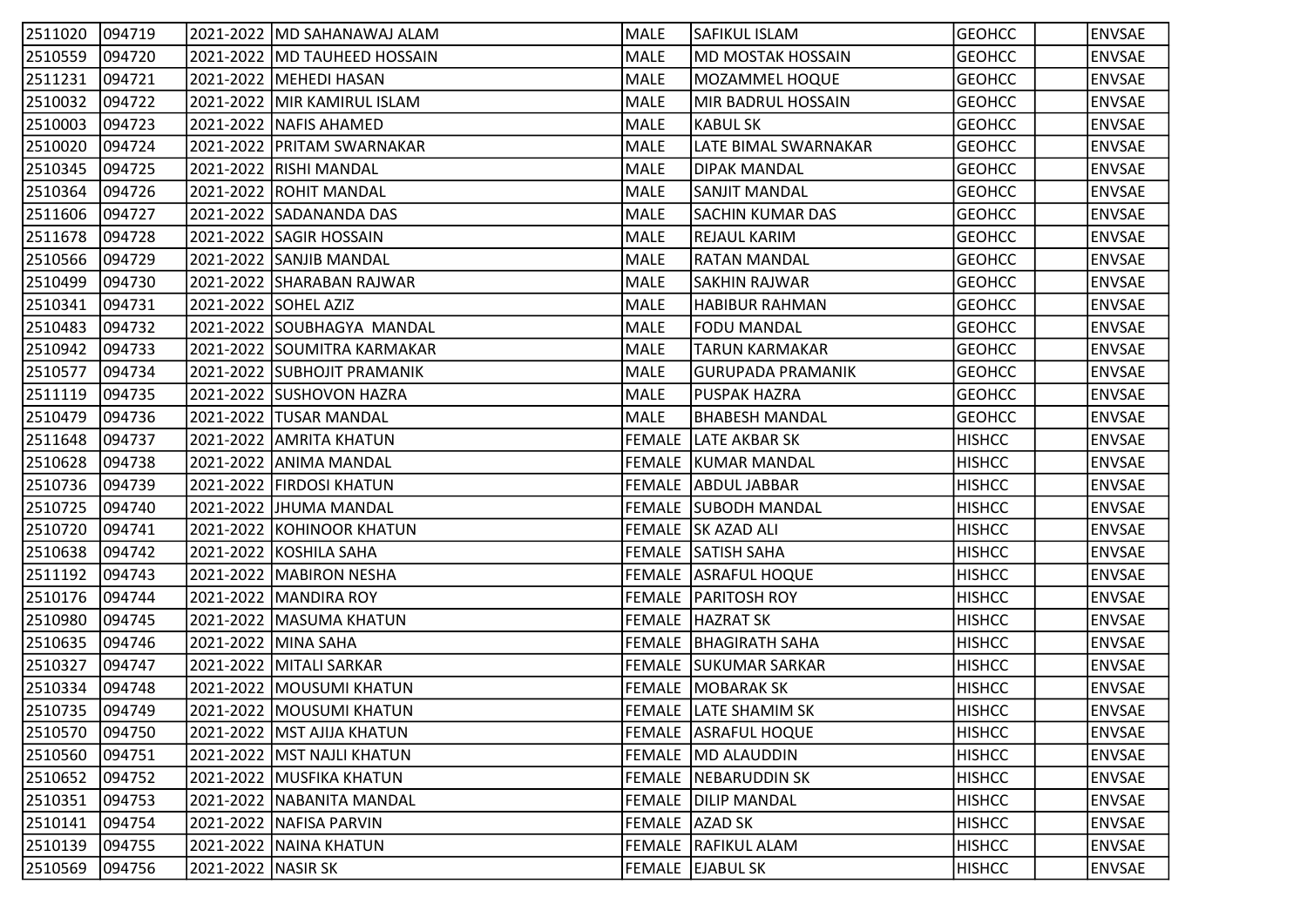| 2510321        | 094757 |                    | 2021-2022  NURNEHAR KHATUN   |      | FEMALE MD ALEM SK                | <b>HISHCC</b> | <b>ENVSAE</b> |
|----------------|--------|--------------------|------------------------------|------|----------------------------------|---------------|---------------|
| 2510647        | 094758 |                    | 2021-2022 PRITILATA SAHA     |      | FEMALE AKLU PRASAD SAHA          | <b>HISHCC</b> | <b>ENVSAE</b> |
| 2510367        | 094759 |                    | 2021-2022 PRIYANKA KHATUN    |      | <b>FEMALE SUFIYAN SK</b>         | <b>HISHCC</b> | <b>ENVSAE</b> |
| 2510342        | 094760 |                    | 2021-2022 PUJA MONDAL        |      | <b>FEMALE SANJOY MONDAL</b>      | <b>HISHCC</b> | <b>ENVSAE</b> |
| 2510022        | 094761 |                    | 2021-2022 RADHIKA MONDAL     |      | <b>FEMALE SANTU MONDAL</b>       | <b>HISHCC</b> | <b>ENVSAE</b> |
| 2510554        | 094762 |                    | 2021-2022 RAKIJA KHATUN      |      | <b>FEMALE JAMIRUL ISLAM</b>      | <b>HISHCC</b> | <b>ENVSAE</b> |
| 2510651        | 094763 |                    | 2021-2022 RESHMA KHATUN      |      | FEMALE GIASUDDIN SK              | <b>HISHCC</b> | <b>ENVSAE</b> |
| 2510493        | 094764 |                    | 2021-2022 RIFAIYA SABNAM     |      | FEMALE   MONIRUL ISLAM           | <b>HISHCC</b> | <b>ENVSAE</b> |
| 2510325        | 094765 |                    | 2021-2022 RIMA MANDAL        |      | <b>FEMALE SUKUMAR MANDAL</b>     | <b>HISHCC</b> | <b>ENVSAE</b> |
| 2510797        | 094766 | 2021-2022 RITU ROY |                              |      | <b>FEMALE LATE ANIL ROY</b>      | <b>HISHCC</b> | <b>ENVSAE</b> |
| 2510322        | 094767 |                    | 2021-2022 RUKSANA KHATUN     |      | <b>FEMALE PINTU MOMIN</b>        | <b>HISHCC</b> | <b>ENVSAE</b> |
| 2511608        | 094768 |                    | 2021-2022 SABINA KHATUN      |      | FEMALE   KAMIRUDDIN MOMIN        | <b>HISHCC</b> | <b>ENVSAE</b> |
| 2510860        | 094769 |                    | 2021-2022 SABNAM KHATUN      |      | FEMALE CHAMPION SK               | <b>HISHCC</b> | <b>ENVSAE</b> |
| 2510739        | 094770 |                    | 2021-2022 SAHANAJ KHATUN     |      | <b>FEMALE ABDUS SATTAR</b>       | <b>HISHCC</b> | <b>ENVSAE</b> |
| 2510787        | 094771 |                    | 2021-2022 SAHANAJ KHATUN     |      | <b>FEMALE SK NEJAMUL HOQUE</b>   | <b>HISHCC</b> | <b>ENVSAE</b> |
| 2511364        | 094772 |                    | 2021-2022 SAMROT KHATUN      |      | <b>FEMALE KAIOM SK</b>           | <b>HISHCC</b> | <b>ENVSAE</b> |
| 2511337        | 094773 |                    | 2021-2022 SAMSUNNAHAR KHATUN |      | FEMALE   MOHIRUDDIN SK           | <b>HISHCC</b> | <b>ENVSAE</b> |
| 2511019        | 094774 |                    | 2021-2022 SARIFA KHATUN      |      | FEMALE AYESH SK                  | <b>HISHCC</b> | <b>ENVSAE</b> |
| 2511016        | 094775 |                    | 2021-2022 SARINA KHATUN      |      | FEMALE AJIKUL NADAP              | <b>HISHCC</b> | <b>ENVSAE</b> |
| 2510986        | 094776 |                    | 2021-2022 SARMIN JAHAN       |      | FEMALE MOSTAK HOSSAIN            | <b>HISHCC</b> | <b>ENVSAE</b> |
| 2510561        | 094777 |                    | 2021-2022 SEYA HALDAR        |      | <b>FEMALE RATAN HALDAR</b>       | <b>HISHCC</b> | <b>ENVSAE</b> |
| 2510944        | 094778 |                    | 2021-2022 SMIRITI PRAMANIK   |      | FEMALE   BISHNU PRAMANIK         | <b>HISHCC</b> | <b>ENVSAE</b> |
| 2510026        | 094779 |                    | 2021-2022 SNEHA MONDAL       |      | <b>FEMALE SURESH MONDAL</b>      | <b>HISHCC</b> | <b>ENVSAE</b> |
| 2510485        | 094780 |                    | 2021-2022 SONAMUNI SARKAR    |      | <b>FEMALE   MONTU SARKAR</b>     | <b>HISHCC</b> | <b>ENVSAE</b> |
| 2510790        | 094781 |                    | 2021-2022  SUBHASHRI HALDER  |      | FEMALE SAGAR HALDER              | <b>HISHCC</b> | <b>ENVSAE</b> |
| 2510021        | 094782 |                    | 2021-2022 TANUSHRI MONDAL    |      | <b>FEMALE SUBHAS MONDAL</b>      | <b>HISHCC</b> | <b>ENVSAE</b> |
| 2511127        | 094783 |                    | 2021-2022  WASENA KHATUN     |      | <b>FEMALE MOFAIL SK</b>          | <b>HISHCC</b> | <b>ENVSAE</b> |
| 2510992        | 094784 |                    | 2021-2022 YASMIN KHATUN      |      | <b>FEMALE LATE MOKTAR SHAIKH</b> | <b>HISHCC</b> | <b>ENVSAE</b> |
| 2510552        | 094785 |                    | 2021-2022 ABDUL KARIM        | MALE | JAMIRUL ISLAM                    | <b>HISHCC</b> | <b>ENVSAE</b> |
| 2511409        | 094786 |                    | 2021-2022 AKASH GHOSH        | MALE | <b>BHAGIRATH GHOSH</b>           | <b>HISHCC</b> | <b>ENVSAE</b> |
| 2510634 094787 |        |                    | 2021-2022 ALAMGIR ALAM       | MALE | <b>KASHIM ALI</b>                | <b>HISHCC</b> | <b>ENVSAE</b> |
| 2510633        | 094788 |                    | 2021-2022 ALIMUDDIN SK       | MALE | <b>MOKTAR HOSSAIN</b>            | <b>HISHCC</b> | <b>ENVSAE</b> |
| 2511332        | 094789 |                    | 2021-2022 ARMAN HOSSAIN      | MALE | <b>MD FAZLE RABBI</b>            | <b>HISHCC</b> | <b>ENVSAE</b> |
| 2510555        | 094790 |                    | 2021-2022   BIKASH ROY       | MALE | <b>SUBODH ROY</b>                | <b>HISHCC</b> | <b>ENVSAE</b> |
| 2510722        | 094791 |                    | 2021-2022 BIKRAM MANDAL      | MALE | <b>MANIK MANDAL</b>              | <b>HISHCC</b> | <b>ENVSAE</b> |
| 2510185        | 094792 |                    | 2021-2022   BISHAL ROY       | MALE | <b>SUNIL ROY</b>                 | <b>HISHCC</b> | <b>ENVSAE</b> |
| 2510734        | 094793 |                    | 2021-2022 CHHOTON MANDAL     | MALE | <b>RABI MANDAL</b>               | <b>HISHCC</b> | <b>ENVSAE</b> |
| 2511207        | 094794 |                    | 2021-2022 DAUD IBRAHIM       | MALE | <b>EMDAD ALI</b>                 | <b>HISHCC</b> | <b>ENVSAE</b> |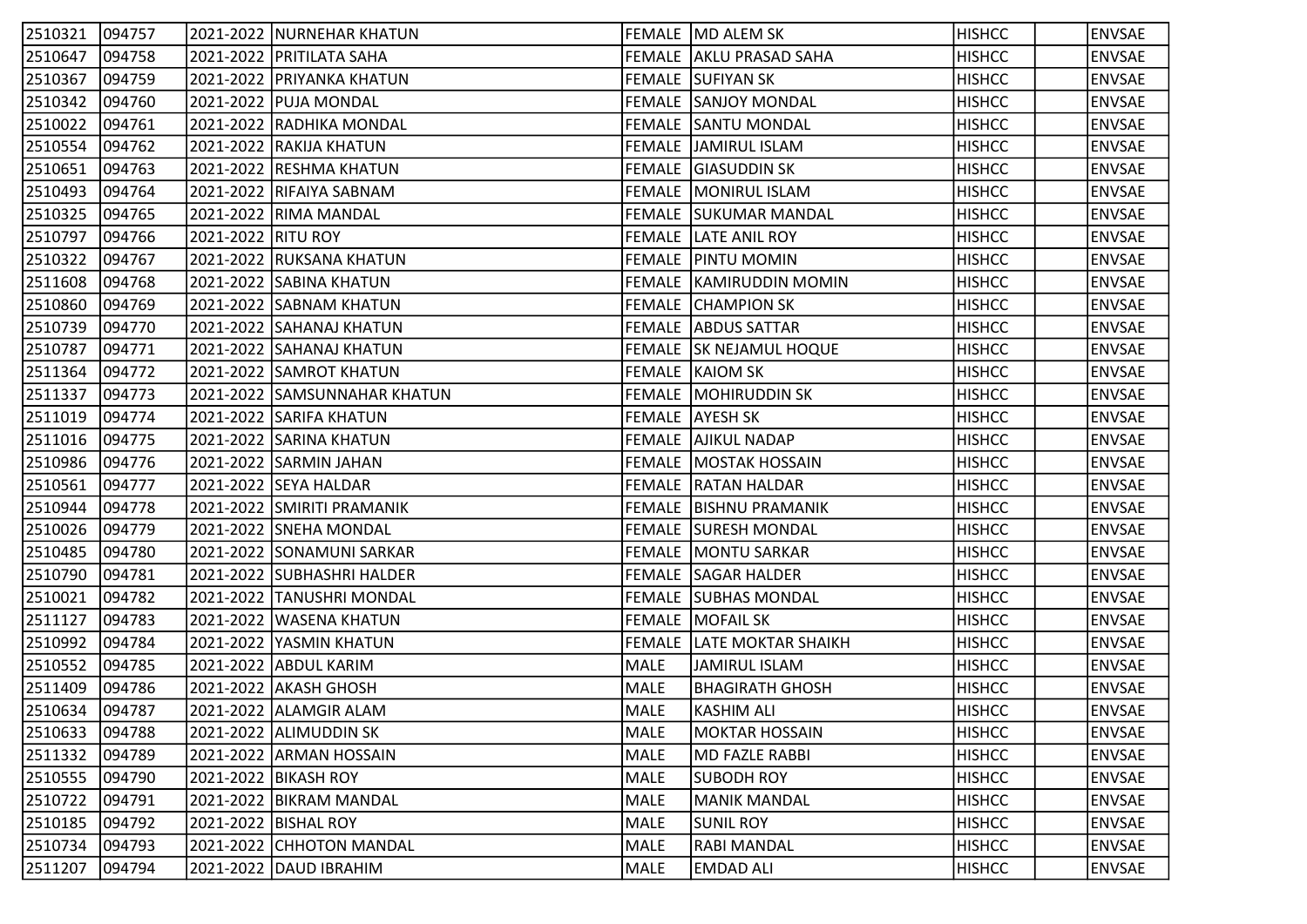| 2511082 | 094795 | 2021-2022 HABIB SK  |                                | MALE            | JARDIS SK                  | <b>HISHCC</b> | <b>ENVSAE</b> |
|---------|--------|---------------------|--------------------------------|-----------------|----------------------------|---------------|---------------|
| 2510477 | 094796 | 2021-2022 IMRAN SK  |                                | MALE            | <b>ABDUL AHAB</b>          | <b>HISHCC</b> | <b>ENVSAE</b> |
| 2511610 | 094797 | 2021-2022 IIMRAN SK |                                | MALE            | <b>SAFERUL SK</b>          | <b>HISHCC</b> | <b>ENVSAE</b> |
| 2511676 | 094798 | 2021-2022 IRFAN SK  |                                | MALE            | <b>ASRAFUL SK</b>          | <b>HISHCC</b> | <b>ENVSAE</b> |
| 2510988 | 094799 | 2021-2022 KARIM SK  |                                | MALE            | <b>FAISEL SK</b>           | <b>HISHCC</b> | <b>ENVSAE</b> |
| 2510496 | 094800 |                     | 2021-2022   MADHUSUDAN HALDER  | MALE            | <b>BANABASI HALDAR</b>     | <b>HISHCC</b> | <b>ENVSAE</b> |
| 2511024 | 094801 | 2021-2022 MD KAIF   |                                | MALE            | <b>BARJAHAN ALI</b>        | <b>HISHCC</b> | <b>ENVSAE</b> |
| 2511021 | 094802 |                     | 2021-2022   MD KHALID HASSAN   | MALE            | MD MERAJUL HOQUE           | <b>HISHCC</b> | <b>ENVSAE</b> |
| 2510209 | 094803 |                     | 2021-2022   MD MASIHUR RAHAMAN | MALE            | <b>SAIBUR RAHAMAN</b>      | <b>HISHCC</b> | <b>ENVSAE</b> |
| 2510329 | 094804 |                     | 2021-2022   MD SAMAUN HOQUE    | MALE            | MD SAFEJUL HOSSAIN         | <b>HISHCC</b> | <b>ENVSAE</b> |
| 2510642 | 094805 |                     | 2021-2022   NAJME ALAM         | MALE            | SAIM SK                    | <b>HISHCC</b> | <b>ENVSAE</b> |
| 2510981 | 094806 |                     | 2021-2022   NASIRUL SK         | MALE            | AHIYA SK                   | <b>HISHCC</b> | <b>ENVSAE</b> |
| 2510796 | 094807 |                     | 2021-2022 PANKAJ ROY           | MALE            | UJJAL ROY                  | <b>HISHCC</b> | <b>ENVSAE</b> |
| 2510948 | 094808 |                     | 2021-2022 RAHUL HALDAR         | MALE            | LT KANAI HALDAR            | <b>HISHCC</b> | <b>ENVSAE</b> |
| 2511696 | 094809 |                     | 2021-2022 RAHUL RAY            | MALE            | <b>SARADHIP RAY</b>        | <b>HISHCC</b> | <b>ENVSAE</b> |
| 2510946 | 094810 |                     | 2021-2022 RAMIJ RAJA           | MALE            | <b>ABDUL JALIL</b>         | <b>HISHCC</b> | <b>ENVSAE</b> |
| 2510330 | 094811 |                     | 2021-2022 RAMJAN ALI           | MALE            | <b>MD HOSSAIN ALI</b>      | <b>HISHCC</b> | <b>ENVSAE</b> |
| 2510631 | 094812 |                     | 2021-2022 RANJIT GHOSH         | MALE            | <b>ANATH GHOSH</b>         | <b>HISHCC</b> | <b>ENVSAE</b> |
| 2510993 | 094813 |                     | 2021-2022 REHENA KHATUN        | MALE            | <b>ABDUL SATTAR SK</b>     | <b>HISHCC</b> | <b>ENVSAE</b> |
| 2511233 | 094814 |                     | 2021-2022 RINKU RABI DAS       | MALE            | PROBHASH RABI DAS          | <b>HISHCC</b> | <b>ENVSAE</b> |
| 2511310 | 094815 |                     | 2021-2022 SADANANDA RABI DAS   | MALE            | <b>SHYAMCHAND RABI DAS</b> | <b>HISHCC</b> | <b>ENVSAE</b> |
| 2510723 | 094816 |                     | 2021-2022 SAGAR MANDAL         | MALE            | MANIK MANDAL               | <b>HISHCC</b> | <b>ENVSAE</b> |
| 2511490 | 094817 |                     | 2021-2022 SAHERIER SK          | MALE            | <b>MOHOSEN SK</b>          | <b>HISHCC</b> | <b>ENVSAE</b> |
| 2511609 | 094818 | 2021-2022 SAHIM SK  |                                | MALE            | <b>SENTU SK</b>            | <b>HISHCC</b> | <b>ENVSAE</b> |
| 2511446 | 094819 |                     | 2021-2022  SALAUDDIN SK        | <b>MALE</b>     | NASIM SK                   | <b>HISHCC</b> | <b>ENVSAE</b> |
| 2510328 | 094820 | 2021-2022 SAMIR SK  |                                | MALE            | <b>SENTU SK</b>            | <b>HISHCC</b> | <b>ENVSAE</b> |
| 2510331 | 094821 |                     | 2021-2022 SARFARAJ NAWAZ       | MALE            | MD SABER ALI               | <b>HISHCC</b> | <b>ENVSAE</b> |
| 2511028 | 094822 |                     | 2021-2022 SHIBAJI GHOSH        | MALE            | <b>LATE KOKIL GHOSH</b>    | <b>HISHCC</b> | <b>ENVSAE</b> |
| 2510338 | 094823 |                     | 2021-2022 SUBHANKAR MANDAL     | MALE            | <b>ARUN MANDAL</b>         | <b>HISHCC</b> | <b>ENVSAE</b> |
| 2510878 | 094824 |                     | 2021-2022 SUBHANKAR MANDAL     | MALE            | <b>DIPAK MANDAL</b>        | <b>HISHCC</b> | <b>ENVSAE</b> |
| 2510653 | 094825 |                     | 2021-2022 TONIK MANDAL         | MALE            | NIKHIL MANDAL              | <b>HISHCC</b> | <b>ENVSAE</b> |
| 2511695 | 094826 |                     | 2021-2022 USMAN GONI           | MALE            | MD MOKLESUR RAHAMAN        | <b>HISHCC</b> | <b>ENVSAE</b> |
| 2510484 | 094827 |                     | 2021-2022 WASIM JAFAR          | MALE            | <b>GOL MOHAMMAD</b>        | <b>HISHCC</b> | <b>ENVSAE</b> |
| 2511130 | 094828 |                     | 2021-2022 BENJIR RAHMAN        |                 | FEMALE MOJIBUR RAHAMAN     | <b>PLSHCC</b> | <b>ENVSAE</b> |
| 2510864 | 094829 |                     | 2021-2022 BRISTY CHAKRABORTY   |                 | FEMALE   BIMAL CHAKRABORTY | <b>PLSHCC</b> | <b>ENVSAE</b> |
| 2511410 | 094830 |                     | 2021-2022 FARIDA KHATUN        |                 | FEMALE BION ALI            | <b>PLSHCC</b> | <b>ENVSAE</b> |
| 2510580 | 094831 |                     | 2021-2022 FIZA KHATUN          |                 | FEMALE MD ASHANUL SK       | <b>PLSHCC</b> | <b>ENVSAE</b> |
| 2510793 | 094832 |                     | 2021-2022 GULSAN KHATUN        | FEMALE FUJIR SK |                            | <b>PLSHCC</b> | <b>ENVSAE</b> |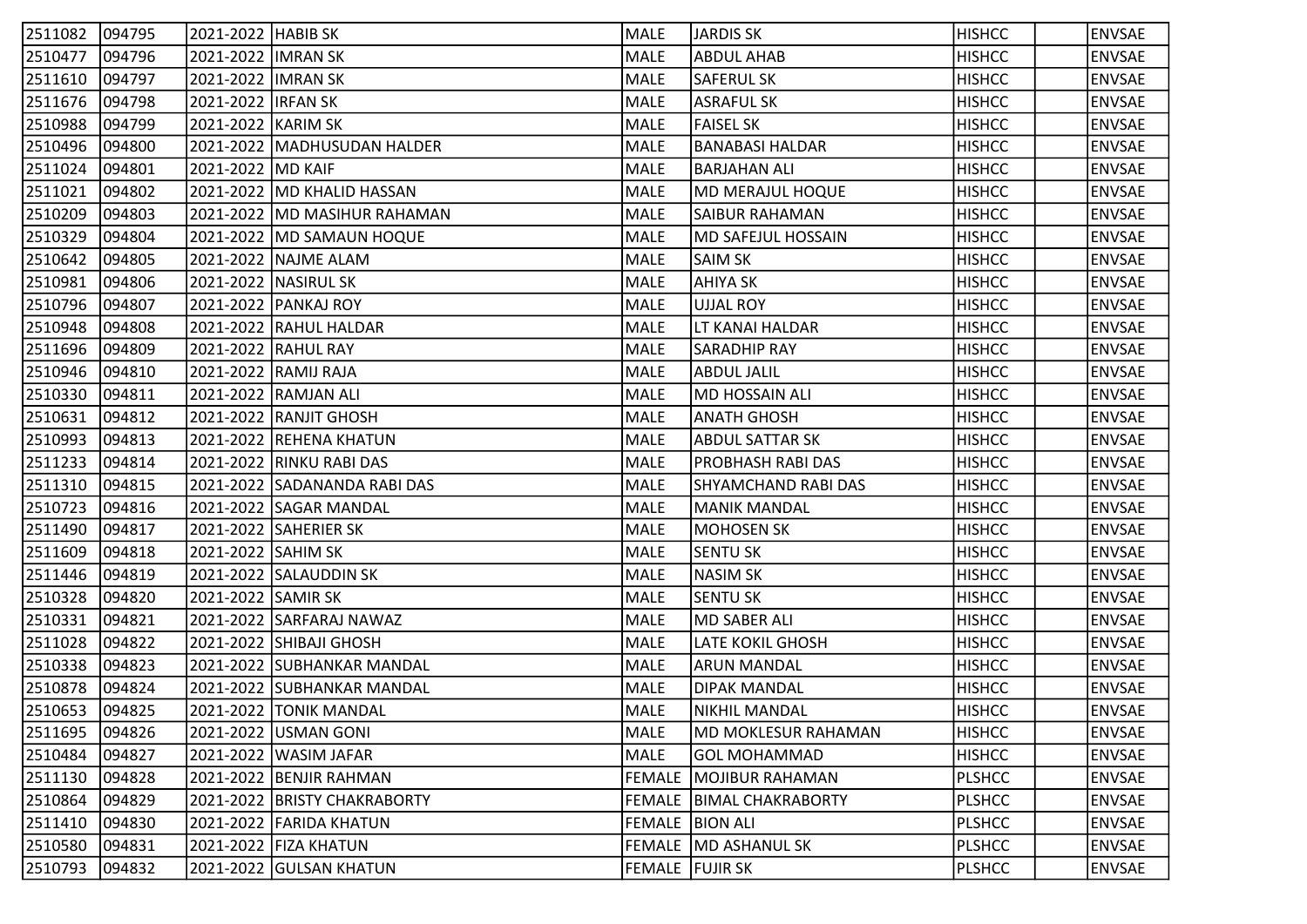| 2511117 | 094833 |                     | 2021-2022 HENA KHATUN             |      | <b>FEMALE BOBY SK</b>           | <b>PLSHCC</b> | <b>ENVSAE</b> |
|---------|--------|---------------------|-----------------------------------|------|---------------------------------|---------------|---------------|
| 2510495 | 094834 |                     | 2021-2022 JJUHINA PARVIN          |      | <b>FEMALE LATE NUMAN ALI</b>    | <b>PLSHCC</b> | <b>ENVSAE</b> |
| 2510028 | 094835 |                     | 2021-2022 LIJA KHATUN             |      | FEMALE ABDUL BARI               | <b>PLSHCC</b> | <b>ENVSAE</b> |
| 2511406 | 094836 |                     | 2021-2022   MAMPIYARA KHATUN      |      | FEMALE SOFIKUL ALAM             | <b>PLSHCC</b> | <b>ENVSAE</b> |
| 2511657 | 094837 |                     | 2021-2022   MEHENAJ KHATUN        |      | <b>FEMALE SOFIKUL ISLAM</b>     | <b>PLSHCC</b> | <b>ENVSAE</b> |
| 2511173 | 094838 |                     | 2021-2022   MOSAMMAT MILPA KHATUN |      | FEMALE MIR HASHIBUL HOSSAIN     | <b>PLSHCC</b> | <b>ENVSAE</b> |
| 2510987 | 094839 |                     | 2021-2022   MOUSUMI KHATUN        |      | FEMALE ASLAM SK                 | <b>PLSHCC</b> | <b>ENVSAE</b> |
| 2510187 | 094840 |                     | 2021-2022   NASIFA KHATUN         |      | FEMALE  MD NAZIR HOSSAIN        | <b>PLSHCC</b> | <b>ENVSAE</b> |
| 2511336 | 094841 |                     | 2021-2022   NILUFA YEASMIN        |      | <b>FEMALE MASUD SK</b>          | <b>PLSHCC</b> | <b>ENVSAE</b> |
| 2510182 | 094842 |                     | 2021-2022 NISHA SAHA              |      | FEMALE RABINDRANATH SAHA        | <b>PLSHCC</b> | <b>ENVSAE</b> |
| 2511600 | 094843 |                     | 2021-2022   PARMINA BEGAM         |      | FEMALE AZIZUR RAHAMAN           | <b>PLSHCC</b> | <b>ENVSAE</b> |
| 2510717 | 094844 |                     | 2021-2022 PRIYANKA SAHA           |      | FEMALE  UTTAM KR SAHA           | <b>PLSHCC</b> | <b>ENVSAE</b> |
| 2510982 | 094845 | 2021-2022 PUJA ROY  |                                   |      | <b>FEMALE   MEGHU ROY</b>       | <b>PLSHCC</b> | <b>ENVSAE</b> |
| 2510866 | 094846 |                     | 2021-2022 RUHINA KHATUN           |      | <b>FEMALE BADRUL SK</b>         | <b>PLSHCC</b> | <b>ENVSAE</b> |
| 2511662 | 094847 |                     | 2021-2022 RUNA KHATUN             |      | <b>FEMALE SAMAUL SK</b>         | <b>PLSHCC</b> | <b>ENVSAE</b> |
| 2510936 | 094848 |                     | 2021-2022 SABANA YASMIN           |      | FEMALE MD AFAJUDDIN SK          | <b>PLSHCC</b> | <b>ENVSAE</b> |
| 2511445 | 094849 |                     | 2021-2022 SAHANA KHATUN           |      | FEMALE AJABUL SK                | <b>PLSHCC</b> | <b>ENVSAE</b> |
| 2511570 | 094850 |                     | 2021-2022 SAHAR BANU KHATUN       |      | FEMALE  JALALUDDIN SK           | <b>PLSHCC</b> | <b>ENVSAE</b> |
| 2510806 | 094851 |                     | 2021-2022 SALMA KHATUN            |      | <b>FEMALE TOFIJUL HOQUE</b>     | <b>PLSHCC</b> | <b>ENVSAE</b> |
| 2511661 | 094852 |                     | 2021-2022 SEHILI SULTANA          |      | FEMALE NAZIBUR RAHAMAN          | <b>PLSHCC</b> | <b>ENVSAE</b> |
| 2510645 | 094853 |                     | 2021-2022 SHOHENI SAHA            |      | FEMALE SUBHASIS KUMAR SAHA      | <b>PLSHCC</b> | <b>ENVSAE</b> |
| 2511303 | 094854 |                     | 2021-2022 SRABANI DAS             |      | FEMALE SAMAR DAS                | <b>PLSHCC</b> | <b>ENVSAE</b> |
| 2511493 | 094855 |                     | 2021-2022 SUMA SAHA               |      | <b>FEMALE DILIP SAHA</b>        | <b>PLSHCC</b> | <b>ENVSAE</b> |
| 2511494 | 094856 |                     | 2021-2022 SUPRIYA MEKAP           |      | <b>FEMALE   BISWANATH MEKAP</b> | <b>PLSHCC</b> | <b>ENVSAE</b> |
| 2510624 | 094857 |                     | 2021-2022 TUKTUKI RAJAK           |      | FEMALE BABLU RAJAK              | <b>PLSHCC</b> | <b>ENVSAE</b> |
| 2511666 | 094858 |                     | 2021-2022 UMME SALMA              |      | FEMALE MD HOHERUL ISLAM         | <b>PLSHCC</b> | <b>ENVSAE</b> |
| 2510951 | 094859 |                     | 2021-2022 ABDUR RAHAMAN           | MALE | <b>AMIRUL ISLAM</b>             | <b>PLSHCC</b> | <b>ENVSAE</b> |
| 2511304 | 094860 |                     | 2021-2022 ABDUR RAHAMAN           | MALE | <b>MOTIUR RAHAMAN</b>           | <b>PLSHCC</b> | <b>ENVSAE</b> |
| 2510568 | 094861 |                     | 2021-2022 ADITYA SARKAR           | MALE | NITAI SARKAR                    | <b>PLSHCC</b> | <b>ENVSAE</b> |
| 2510354 | 094862 |                     | 2021-2022   AJMAUL HOQUE ANSARI   | MALE | MD HORMUJ ALI ANSARI            | <b>PLSHCC</b> | <b>ENVSAE</b> |
| 2510639 | 094863 |                     | 2021-2022 AKRIJUL RAHMAN          | MALE | <b>HAJIKUL ALAM</b>             | <b>PLSHCC</b> | <b>ENVSAE</b> |
| 2510984 | 094864 | 2021-2022 AL HASIB  |                                   | MALE | JAHANGIR HOSSAIN                | <b>PLSHCC</b> | <b>ENVSAE</b> |
| 2511659 | 094865 |                     | 2021-2022 AMAN HOSSAIN            | MALE | <b>AMIR HOSSAIN</b>             | <b>PLSHCC</b> | <b>ENVSAE</b> |
| 2511658 | 094866 | 2021-2022 ARMAN SK  |                                   | MALE | <b>JAHANGIR SK</b>              | <b>PLSHCC</b> | <b>ENVSAE</b> |
| 2510323 | 094867 |                     | 2021-2022 BEHETAR HOSSAIN         | MALE | <b>MD KAWSHAR ALI</b>           | <b>PLSHCC</b> | <b>ENVSAE</b> |
| 2510648 | 094868 |                     | 2021-2022 BIBEK GHOSH             | MALE | MADHUSUDAN GHOSH                | <b>PLSHCC</b> | <b>ENVSAE</b> |
| 2510550 | 094869 | 2021-2022 BIJOY DAS |                                   | MALE | <b>SHAMBHU DAS</b>              | <b>PLSHCC</b> | <b>ENVSAE</b> |
| 2510939 | 094870 |                     | 2021-2022 DAUD IBRAHIM            | MALE | <b>UJAL SK</b>                  | <b>PLSHCC</b> | <b>ENVSAE</b> |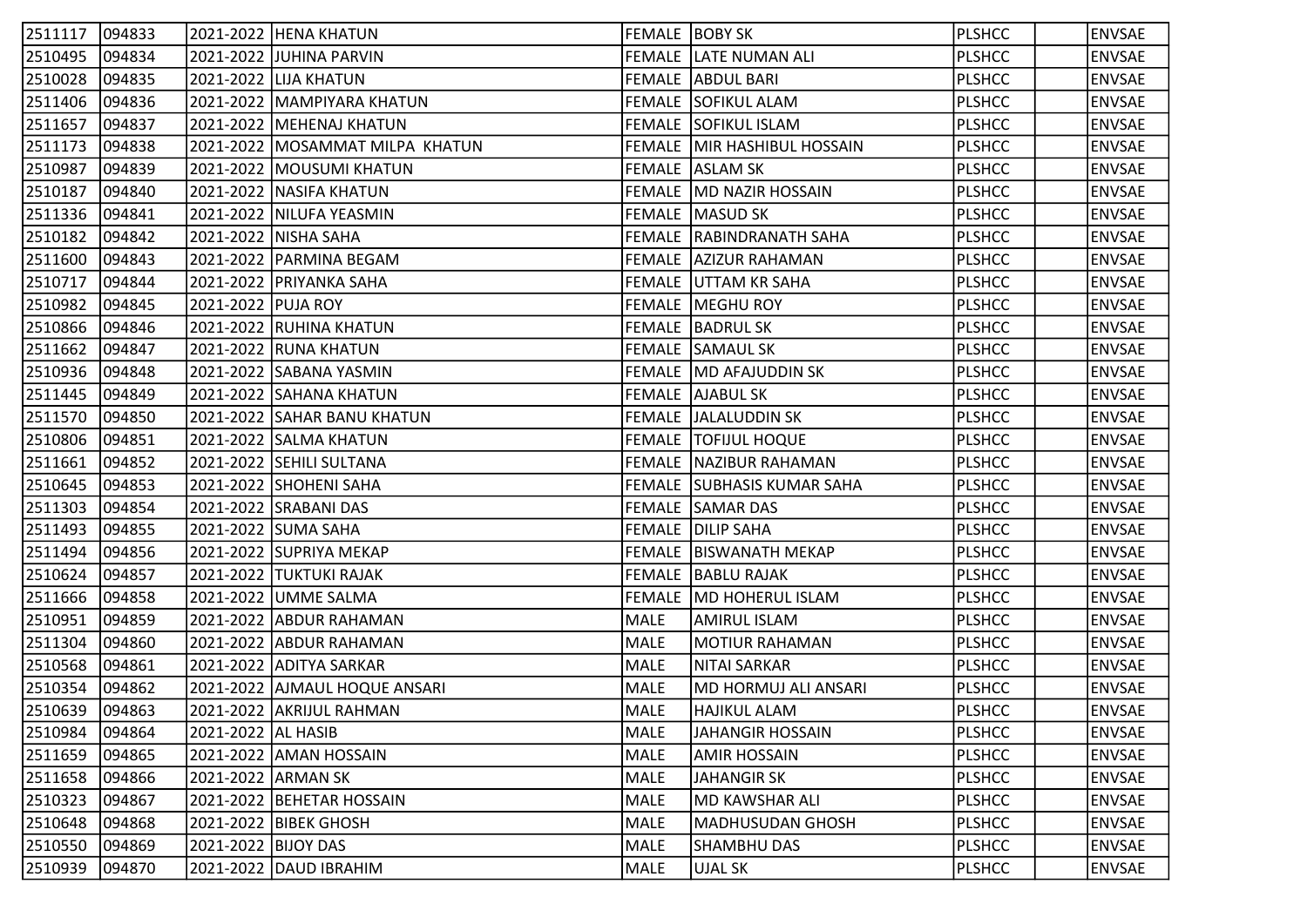| 2510718 | 094871 |                     | 2021-2022  EBRAHIM SK           | MALE        | YOUSUF SK                  | <b>PLSHCC</b> | <b>ENVSAE</b> |
|---------|--------|---------------------|---------------------------------|-------------|----------------------------|---------------|---------------|
| 2510620 | 094872 |                     | 2021-2022 GOLAM KIBRIYA         | MALE        | <b>EMDADUL HOQUE</b>       | <b>PLSHCC</b> | <b>ENVSAE</b> |
| 2510337 | 094873 |                     | 2021-2022   INDRAJIT PRAMANIK   | MALE        | <b>LATE AJIT PRAMANIK</b>  | <b>PLSHCC</b> | <b>ENVSAE</b> |
| 2510481 | 094874 |                     | 2021-2022   MANORANJAN MANDAL   | MALE        | <b>SUFAL MANDAL</b>        | <b>PLSHCC</b> | <b>ENVSAE</b> |
| 2511660 | 094875 |                     | 2021-2022   MD ALIUL AZIM       | MALE        | <b>RAMJAN ALI</b>          | <b>PLSHCC</b> | <b>ENVSAE</b> |
| 2511655 | 094876 |                     | 2021-2022  MD ASIF IQBAL        | MALE        | <b>LATE LIAKAT SK</b>      | <b>PLSHCC</b> | <b>ENVSAE</b> |
| 2510208 | 094877 |                     | 2021-2022   MD EZAZ SK          | MALE        | JAMERUL SK                 | <b>PLSHCC</b> | <b>ENVSAE</b> |
| 2510358 | 094878 |                     | 2021-2022  MD IKBALHOSSAIN      | MALE        | <b>JAKIR HOSSAIN</b>       | <b>PLSHCC</b> | <b>ENVSAE</b> |
| 2510789 | 094879 |                     | 2021-2022   MD KAMRUJJAMAN      | MALE        | <b>JIAUL HOQUE</b>         | <b>PLSHCC</b> | <b>ENVSAE</b> |
| 2510786 | 094880 |                     | 2021-2022   MD MOSTAFA MAHALDAR | MALE        | MD FIROJ MAHALDAR          | <b>PLSHCC</b> | <b>ENVSAE</b> |
| 2510332 | 094881 |                     | 2021-2022   MD OHIDUJJAMAN      | MALE        | SAHANAWAZ SHAIKH           | <b>PLSHCC</b> | <b>ENVSAE</b> |
| 2510476 | 094882 |                     | 2021-2022   MD SAHADAT ANSARI   | MALE        | <b>KETABUL HOQUE</b>       | <b>PLSHCC</b> | <b>ENVSAE</b> |
| 2511685 | 094883 |                     | 2021-2022  MD SUFIYAN ALI       | MALE        | <b>MD NASHER ALI</b>       | <b>PLSHCC</b> | <b>ENVSAE</b> |
| 2510937 | 094884 |                     | 2021-2022 MEHEBUB ALAM          | MALE        | <b>ABDUS SATTAR</b>        | <b>PLSHCC</b> | <b>ENVSAE</b> |
| 2510204 | 094885 |                     | 2021-2022 MULTAN AHMED          | MALE        | <b>SUKURUDDIN</b>          | <b>PLSHCC</b> | <b>ENVSAE</b> |
| 2511379 | 094886 |                     | 2021-2022 MURSHED SK            | MALE        | MD EMAJUL HOQUE            | <b>PLSHCC</b> | <b>ENVSAE</b> |
| 2511018 | 094887 |                     | 2021-2022   NIRMAL MANDAL       | MALE        | <b>ASHOK MANDAL</b>        | <b>PLSHCC</b> | <b>ENVSAE</b> |
| 2510207 | 094888 |                     | 2021-2022  PARVEZ ALAM          | MALE        | <b>ANIKUL SEKH</b>         | <b>PLSHCC</b> | <b>ENVSAE</b> |
| 2511256 | 094889 |                     | 2021-2022 PIJUSH MANDAL         | MALE        | <b>SUBODH MANDAL</b>       | <b>PLSHCC</b> | <b>ENVSAE</b> |
| 2510339 | 094890 |                     | 2021-2022 RAJIBUL ISLAM         | MALE        | <b>SAMSUDDIN SK</b>        | <b>PLSHCC</b> | <b>ENVSAE</b> |
| 2511674 | 094891 |                     | 2021-2022 RIJUYAN KABIR         | MALE        | <b>TAJIRUDDIN SK</b>       | <b>PLSHCC</b> | <b>ENVSAE</b> |
| 2510567 | 094892 |                     | 2021-2022 ROBIN MANDAL          | MALE        | <b>AJIT MANDAL</b>         | <b>PLSHCC</b> | <b>ENVSAE</b> |
| 2510320 | 094893 |                     | 2021-2022 RUPESH ROY            | MALE        | JOYDEV ROY                 | <b>PLSHCC</b> | <b>ENVSAE</b> |
| 2511680 | 094894 |                     | 2021-2022 SAILENDRA ORAON       | MALE        | JAHALA ORAON               | <b>PLSHCC</b> | <b>ENVSAE</b> |
| 2510492 | 094895 | 2021-2022 SAIM SK   |                                 | <b>MALE</b> | <b>JAHANGIR SK</b>         | <b>PLSHCC</b> | <b>ENVSAE</b> |
| 2511309 | 094896 |                     | 2021-2022 SAMSUDDIN SK          | MALE        | JOHIRUL ISLAM              | <b>PLSHCC</b> | <b>ENVSAE</b> |
| 2510357 | 094897 | 2021-2022 SENAUL SK |                                 | MALE        | <b>MONIRUL ISLAM</b>       | <b>PLSHCC</b> | <b>ENVSAE</b> |
| 2511656 | 094898 | 2021-2022 TAJ SK    |                                 | MALE        | <b>TAIMUL SK</b>           | <b>PLSHCC</b> | <b>ENVSAE</b> |
| 2510197 | 094899 |                     | 2021-2022 TANU RAJAK            | MALE        | <b>LAKSHMI RAJAK</b>       | <b>PLSHCC</b> | <b>ENVSAE</b> |
| 2511254 | 094900 |                     | 2021-2022   MAMPI HALDER        |             | <b>FEMALE TOTON HALDER</b> | <b>SOCHCC</b> | <b>ENVSAE</b> |
| 2511492 | 094901 |                     | 2021-2022 NAINA KHATUN          |             | FEMALE LATE MITHU SK       | <b>SOCHCC</b> | <b>ENVSAE</b> |
| 2510356 | 094902 |                     | 2021-2022 SAINA KHATUN          |             | FEMALE SAMIUL SK           | SOCHCC        | <b>ENVSAE</b> |
| 2511384 | 094903 |                     | 2021-2022 SANGITA MANDAL        |             | <b>FEMALE DIPAK MANDAL</b> | <b>SOCHCC</b> | <b>ENVSAE</b> |
| 2510030 | 094904 |                     | 2021-2022 SUKTARA KHATUN        |             | FEMALE AJIJUR RAHAMAN      | SOCHCC        | <b>ENVSAE</b> |
| 2510203 | 094905 |                     | 2021-2022 SWAGATA MANDAL        | FEMALE      | <b>PRANAB KUMAR MANDAL</b> | <b>SOCHCC</b> | <b>ENVSAE</b> |
| 2510179 | 094906 |                     | 2021-2022 JJANIBUL HOQUE        | MALE        | MASUD ALAM                 | <b>SOCHCC</b> | <b>ENVSAE</b> |
| 2511599 | 094907 |                     | 2021-2022 JJAYANTA MANDAL       | MALE        | <b>HAREN MANDAL</b>        | <b>SOCHCC</b> | <b>ENVSAE</b> |
| 2510490 | 094908 |                     | 2021-2022 SHRABAN PAL           | MALE        | <b>BRINDABAN PAL</b>       | SOCHCC        | <b>ENVSAE</b> |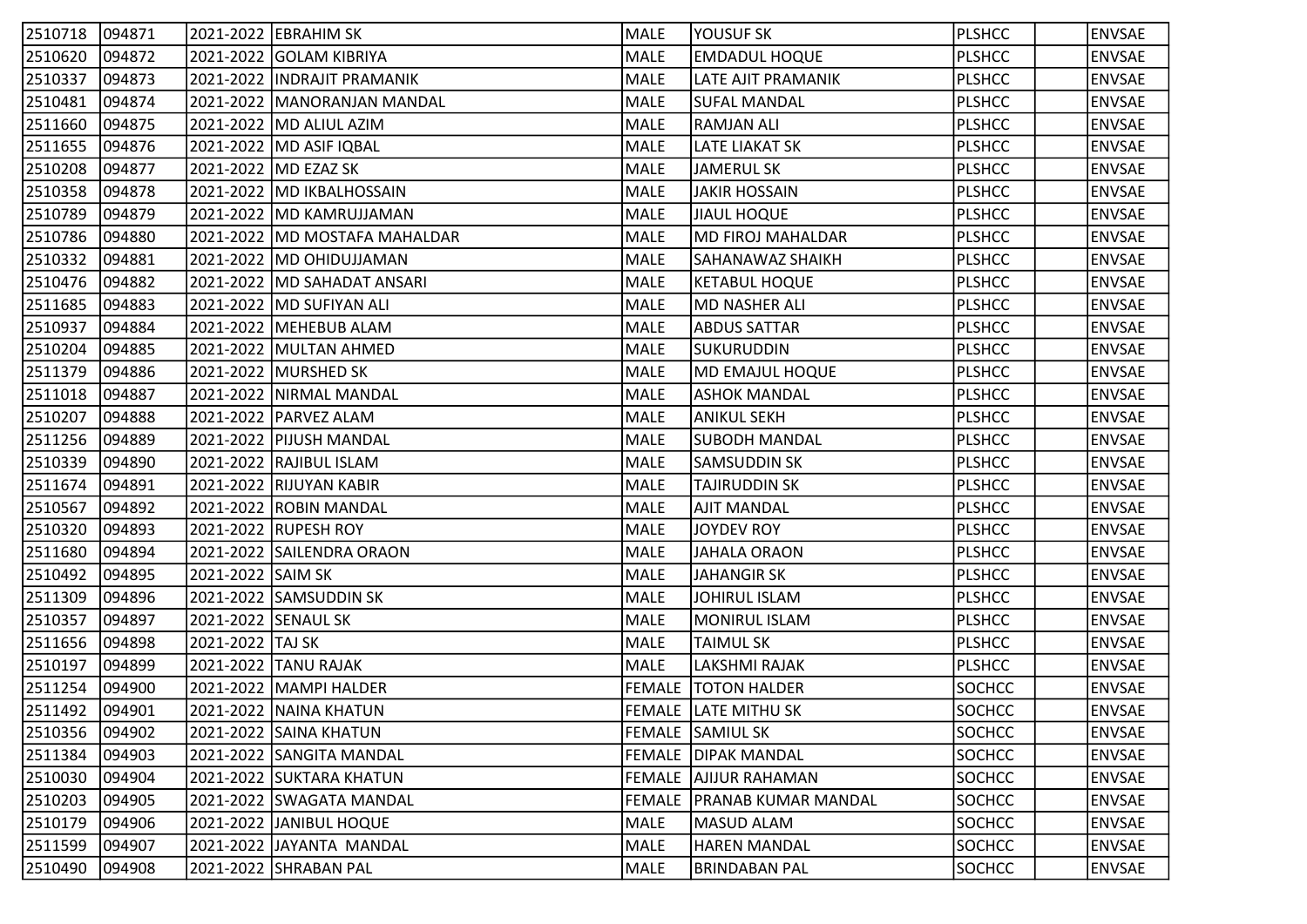| 2510447        | 094909 |                     | 2021-2022  ABDUL BASIR       |                 | <b>FEMALE BAIDUL SK</b>      | <b>BNGPCC</b> | <b>HISPCCENGLCC</b> |
|----------------|--------|---------------------|------------------------------|-----------------|------------------------------|---------------|---------------------|
| 2510084        | 094910 |                     | 2021-2022 ABEDA SULTANA      |                 | FEMALE SETAB HAIDAR KHAN     | <b>PEDPCC</b> | EDCPC ENGLCC        |
| 2510700        | 094911 |                     | 2021-2022 AFISA KHATUN       |                 | <b>FEMALE LUTFAL HOQUE</b>   | <b>EDCPCC</b> | <b>HISPCCENGLCC</b> |
| 2511530        | 094912 |                     | 2021-2022 AFSANA KHATUN      |                 | FEMALE FORIJUDDIN SK         | <b>BNGPCC</b> | EDCPC ENGLCC        |
| 2511477        | 094913 |                     | 2021-2022 AFSANA PARVIN      |                 | <b>FEMALE TAJAMUL HOQUE</b>  | <b>EDCPCC</b> | <b>HISPCCENGLCC</b> |
| 2510715        | 094914 |                     | 2021-2022 AHIDA KHATUN       |                 | FEMALE ABUL KALAM            | <b>HISPCC</b> | ARBPC ENGLCC        |
| 2510219        | 094915 |                     | 2021-2022 AJMIRA KHATUN      |                 | FEMALE GIASUDDIN SK          | <b>BNGPCC</b> | <b>HISPCCENGLCC</b> |
| 2510240        | 094916 |                     | 2021-2022 AJMIRA KHATUN      |                 | <b>FEMALE TASLIM SK</b>      | <b>HISPCC</b> | EDCPC ENGLCC        |
| 2510408        | 094917 |                     | 2021-2022   AJMIRA KHATUN    |                 | FEMALE ERSAD SK              | <b>BNGPCC</b> | <b>HISPCCENGLCC</b> |
| 2511066        | 094918 |                     | 2021-2022 ALFA KHATUN        |                 | <b>FEMALE ENAMUL ISLAM</b>   | <b>EDCPCC</b> | <b>BNGPCENGLCC</b>  |
| 2510468        | 094919 |                     | 2021-2022 ALISHA NILAM HOQUE |                 | <b>FEMALE AZIZUL HOQUE</b>   | <b>EDCPCC</b> | HISPCQENGLCC        |
| 2510454        | 094920 |                     | 2021-2022 ALPANA ROY         |                 | FEMALE GANAPATI ROY          | <b>PHIPCC</b> | EDCPC ENGLCC        |
| 2510699        | 094921 | 2021-2022 AMINI DAS |                              |                 | FEMALE MANAB DAS             | <b>EDCPCC</b> | <b>HISPCCENGLCC</b> |
| 2510224        | 094922 |                     | 2021-2022 AMRITA HALDAR      |                 | <b>FEMALE   PABAN HALDAR</b> | <b>BNGPCC</b> | EDCPC ENGLCC        |
| 2510415        | 094923 |                     | 2021-2022 AMRITI SARKAR      |                 | FEMALE   DEBARATA SARKAR     | <b>HISPCC</b> | EDCPC ENGLCC        |
| 2511220        | 094924 |                     | 2021-2022 ANAIJA KHATUN      |                 | FEMALE MD SUMURUDDIN SK      | <b>PLSPCC</b> | <b>HISPCCENGLCC</b> |
| 2510609        | 094925 |                     | 2021-2022 ANIMA MONDAL       |                 | <b>FEMALE DIPAK MONDAL</b>   | <b>HISPCC</b> | EDCPC ENGLCC        |
| 2510088        | 094926 |                     | 2021-2022 ANISHA SINGHA      |                 | <b>FEMALE NIBASH SINGHA</b>  | <b>HISPCC</b> | EDCPC ENGLCC        |
| 2510064        | 094927 |                     | 2021-2022 ANKITA MONDAL      |                 | <b>FEMALE ASHOK MONDAL</b>   | <b>PLSPCC</b> | EDCPC ENGLCC        |
| 2511544        | 094928 |                     | 2021-2022 ANWARA KHATUN      |                 | FEMALE NUR ISLAM CHOWDHURY   | <b>HISPCC</b> | <b>EDCPC ENGLCC</b> |
| 2510532        | 094929 |                     | 2021-2022 APSANA KHATUN      |                 | FEMALE JAMIRUL SK            | <b>EDCPCC</b> | <b>HISPCCENGLCC</b> |
| 2511062        | 094930 |                     | 2021-2022 ARBINA KHATUN      |                 | FEMALE MANJARUL              | <b>HISPCC</b> | EDCPC ENGLCC        |
| 2510845        | 094931 |                     | 2021-2022 ARIFA KHATUN       |                 | FEMALE   SK SAMSUL HODA      | <b>PLSPCC</b> | <b>HISPCCENGLCC</b> |
| 2511467        | 094932 |                     | 2021-2022 ARJINA KHATUN      |                 | FEMALE SATIM SK              | <b>EDCPCC</b> | HISPCQENGLCC        |
| 2511483        | 094933 |                     | 2021-2022 ARMINA KHATUN      |                 | FEMALE HUMAYUN SK            | <b>EDCPCC</b> | SOCPC ENGLCC        |
| 2510959        | 094934 |                     | 2021-2022 ARPITA MANDAL      |                 | FEMALE   LAKSHMAN CH MANDAL  | <b>EDCPCC</b> | PHIPCOENGLCC        |
| 2510083        | 094935 | 2021-2022 ASADUL SK |                              |                 | FEMALE SALAM SK              | <b>EDCPCC</b> | <b>HISPCCENGLCC</b> |
| 2511355        | 094936 |                     | 2021-2022 ASEDA KHATUN       |                 | <b>FEMALE ALTAB HOSSAIN</b>  | <b>EDCPCC</b> | <b>BNGPCENGLCC</b>  |
| 2511358        | 094937 |                     | 2021-2022 ASFARA KHATUN      |                 | <b>FEMALE HAJRAT SK</b>      | <b>EDCPCC</b> | <b>HISPCCENGLCC</b> |
| 2511574        | 094938 |                     | 2021-2022 ASFIA KHATUN       |                 | FEMALE ASRAF KHAN            | <b>EDCPCC</b> | PLSPCQENGLCC        |
| 2510152 094939 |        |                     | 2021-2022 ASHIA KHATUN       |                 | FEMALE HOSSAIN BISWAS        | <b>EDCPCC</b> | <b>HISPCCENGLCC</b> |
| 2510226        | 094940 |                     | 2021-2022 ASHIYANA PARVEEN   |                 | FEMALE RAKIB SK              | <b>EDCPCC</b> | <b>HISPCCENGLCC</b> |
| 2510825        | 094941 | 2021-2022 ASIF SK   |                              | FEMALE FIROJ SK |                              | <b>HISPCC</b> | <b>EDCPC ENGLCC</b> |
| 2510388        | 094942 |                     | 2021-2022 ASIFA KHATUN       |                 | <b>FEMALE BODRUL ALAM</b>    | <b>PLSPCC</b> | <b>HISPCCENGLCC</b> |
| 2510263        | 094943 |                     | 2021-2022 ASIMA KHATUN       |                 | FEMALE NUR ISLAM SK          | <b>EDCPCC</b> | <b>HISPCCENGLCC</b> |
| 2510968        | 094944 |                     | 2021-2022 ASIMA KHATUN       |                 | FEMALE  JAMIRUDDIN SK        | <b>EDCPCC</b> | <b>BNGPCENGLCC</b>  |
| 2510998        | 094945 |                     | 2021-2022 ASLEMA KHATUN      |                 | <b>FEMALE SAMSUL SK</b>      | <b>HISPCC</b> | <b>BNGPCENGLCC</b>  |
| 2510474        | 094946 |                     | 2021-2022 ASMA KHATUN        |                 | FEMALE SALIM SK              | <b>HISPCC</b> | <b>EDCPC ENGLCC</b> |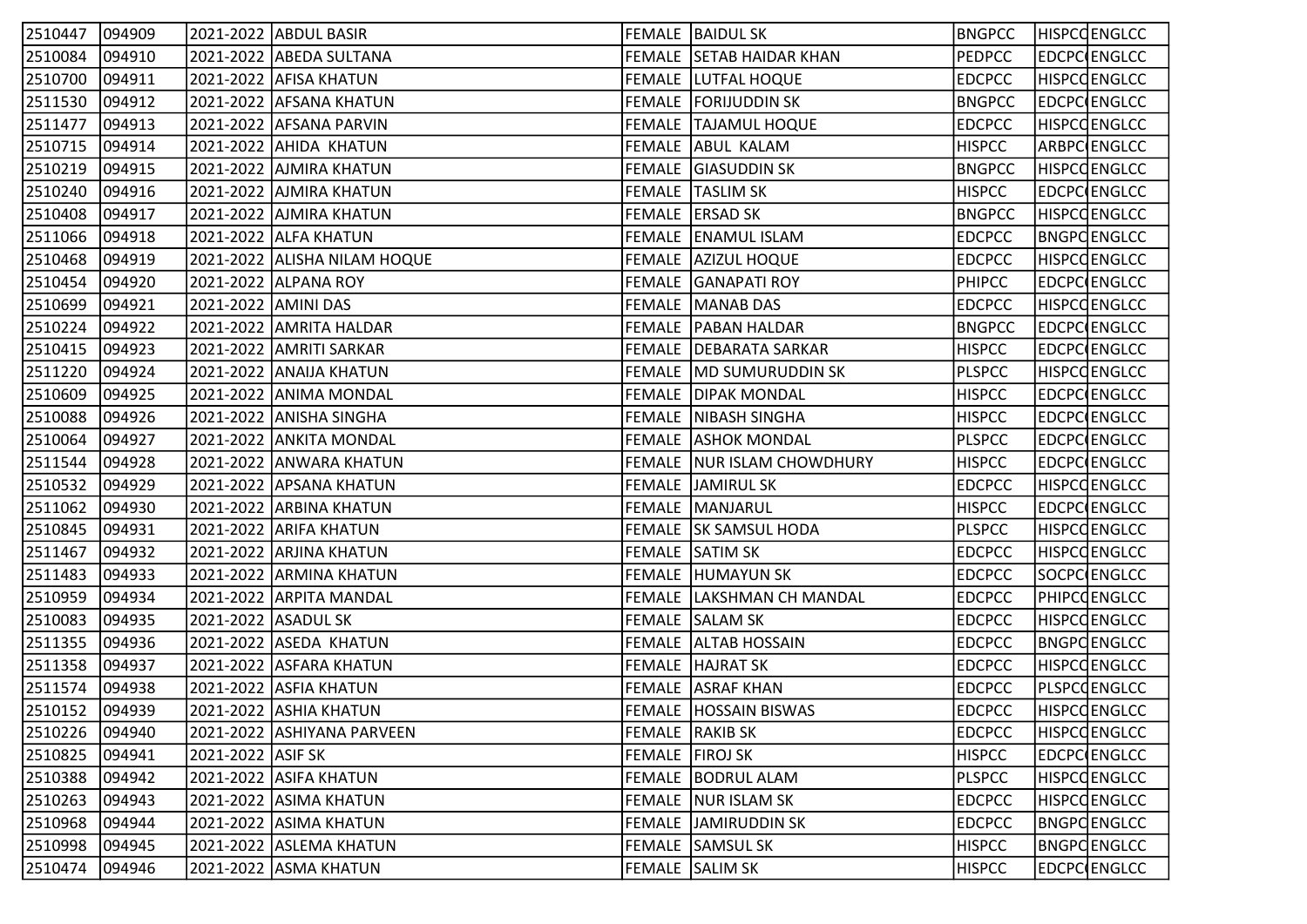| 2510443 | 094947 |                      | 2021-2022 ASMIN KHATUN        | FEMALE JULFAT SK                | <b>EDCPCC</b> | BNGPC ENGLCC        |
|---------|--------|----------------------|-------------------------------|---------------------------------|---------------|---------------------|
| 2510262 | 094948 |                      | 2021-2022 ASNARA KHATUN       | <b>FEMALE RABIUL SK</b>         | <b>EDCPCC</b> | <b>HISPCCENGLCC</b> |
| 2511593 | 094949 |                      | 2021-2022 ASREFA KHATUN       | FEMALE ASKALAM MIRZA            | <b>BNGPCC</b> | <b>HISPCCENGLCC</b> |
| 2510612 | 094950 |                      | 2021-2022 ASRINA KHATUN       | FEMALE AZIZUL HOQUE             | <b>BNGPCC</b> | EDCPC ENGLCC        |
| 2510584 | 094951 |                      | 2021-2022 ASTOMI MONDAL       | <b>FEMALE SUBOL MONDAL</b>      | <b>HISPCC</b> | EDCPC ENGLCC        |
| 2511200 | 094952 |                      | 2021-2022 AULIYA YASMIN       | FEMALE   MD SAMSUDDIN AHMED     | <b>HISPCC</b> | EDCPC ENGLCC        |
| 2510687 | 094953 |                      | 2021-2022 AYESHA KHATUN       | FEMALE MUNIM SK                 | <b>PHIPCC</b> | EDCPC ENGLCC        |
| 2510848 | 094954 |                      | 2021-2022  AYESHA KHATUN      | FEMALE  MEHERUL SK              | <b>EDCPCC</b> | <b>PLSPCCENGLCC</b> |
| 2511346 | 094955 |                      | 2021-2022 AYESHA KHATUN       | <b>FEMALE ASRAFUL SK</b>        | <b>EDCPCC</b> | <b>BNGPCENGLCC</b>  |
| 2510522 | 094956 |                      | 2021-2022 AYESHA SIDDIKA      | FEMALE MD WASEF ALI             | <b>EDCPCC</b> | <b>HISPCCENGLCC</b> |
| 2511095 | 094957 |                      | 2021-2022 AYESHA SIDDIKA      | FEMALE ASRAUL HOQUE             | <b>HISPCC</b> | EDCPC ENGLCC        |
| 2510264 | 094958 |                      | 2021-2022 AZIZA KHATUN        | FEMALE RENTU SK                 | <b>EDCPCC</b> | HISPCQENGLCC        |
| 2510762 | 094959 |                      | 2021-2022   BABI KHATUN       | FEMALE BANICHAND SK             | <b>EDCPCC</b> | <b>HISPCCENGLCC</b> |
| 2510018 | 094960 |                      | 2021-2022 BABITA PARVIN       | <b>FEMALE   HASIBUR RAHAMAN</b> | <b>BNGPCC</b> | <b>HISPCCENGLCC</b> |
| 2510100 | 094961 |                      | 2021-2022   BANANI DEBNATH    | FEMALE BALARAM DEBNATH          | <b>EDCPCC</b> | <b>HISPCCENGLCC</b> |
| 2510092 | 094962 | 2021-2022 BANI ROY   |                               | <b>FEMALE RANJIT ROY</b>        | <b>HISPCC</b> | EDCPC ENGLCC        |
| 2511581 | 094963 |                      | 2021-2022 BANYA RAJAK         | FEMALE HAREKRISHNA RAJAK        | <b>PLSPCC</b> | EDCPC ENGLCC        |
| 2510662 | 094964 |                      | 2021-2022   BARNALI SARKAR    | <b>FEMALE   RANJIT SARKAR</b>   | <b>PEDPCC</b> | EDCPC ENGLCC        |
| 2510953 | 094965 |                      | 2021-2022 BASANA HALDER       | <b>FEMALE DILIP HALDER</b>      | <b>EDCPCC</b> | <b>HISPCCENGLCC</b> |
| 2511008 | 094966 |                      | 2021-2022   BHANUMOTI SARKAR  | FEMALE   DULUPADA SARKAR        | <b>PLSPCC</b> | EDCPC ENGLCC        |
| 2510509 | 094967 |                      | 2021-2022 BIBEK SAHA          | FEMALE ANANDA SAHA              | <b>BNGPCC</b> | <b>PHIPCOENGLCC</b> |
| 2511219 | 094968 |                      | 2021-2022 BIJLEE KHATUN       | FEMALE FAJAR MINYA              | <b>EDCPCC</b> | <b>BNGPCENGLCC</b>  |
| 2510910 | 094969 |                      | 2021-2022 BINA KHATUN         | <b>FEMALE BODRUL HAQUE</b>      | <b>EDCPCC</b> | <b>HISPCCENGLCC</b> |
| 2511563 | 094970 |                      | 2021-2022   BIPASHA SARKAR    | <b>FEMALE   BIDYUT SARKAR</b>   | <b>HISPCC</b> | EDCPC ENGLCC        |
| 2510770 | 094971 |                      | 2021-2022   BISHAKHA HALDAR   | FEMALE GOBINDA HALDAR           | <b>EDCPCC</b> | <b>PHIPCOENGLCC</b> |
| 2510542 | 094972 |                      | 2021-2022 BISWAJIT MANDAL     | FEMALE SAMEN MANDAL             | <b>BNGPCC</b> | EDCPC ENGLCC        |
| 2510411 | 094973 |                      | 2021-2022 CHAITALI MANDAL     | <b>FEMALE SUKUMAR MANDAL</b>    | <b>HISPCC</b> | PHIPCOENGLCC        |
| 2510587 | 094974 |                      | 2021-2022 CHAND RANI MANDAL   | FEMALE   HARI CHARAN MANDAL     | <b>BNGPCC</b> | <b>HISPCCENGLCC</b> |
| 2510952 | 094975 |                      | 2021-2022 CHANDANA SWEEPER    | <b>FEMALE NAGEN SWEEPER</b>     | <b>EDCPCC</b> | HISPCQENGLCC        |
| 2510274 | 094976 |                      | 2021-2022 CHANDNI MANDAL      | <b>FEMALE DILIP MANDAL</b>      | <b>BNGPCC</b> | <b>HISPCCENGLCC</b> |
| 2511005 | 094977 |                      | 2021-2022 CHANDNI SAHA        | FEMALE SURESH SAHA              | <b>EDCPCC</b> | <b>HISPCCENGLCC</b> |
| 2510457 | 094978 |                      | 2021-2022 CHHANDITA SAHA      | FEMALE RUPCHAND SAHA            | <b>HISPCC</b> | <b>EDCPC ENGLCC</b> |
| 2511135 | 094979 |                      | 2021-2022 CHUMKI HALDAR       | FEMALE NARAYAN HALDAR           | <b>HISPCC</b> | <b>PLSPCCENGLCC</b> |
| 2511710 | 094980 |                      | 2021-2022   DEBASHRUTI SARKAR | FEMALE ANIL KUMAR SARKAR        | <b>EDCPCC</b> | SOCPC ENGLCC        |
| 2510045 | 094981 |                      | 2021-2022   DEZI KHATUN       | FEMALE REKABUL SK               | <b>BNGPCC</b> | EDCPC ENGLCC        |
| 2511006 | 094982 |                      | 2021-2022   DIPALI HALDER     | <b>FEMALE DIPU HALDER</b>       | <b>PHIPCC</b> | EDCPC ENGLCC        |
| 2510955 | 094983 |                      | 2021-2022   DIPALI RABIDAS    | <b>FEMALE SANTOSH RABIDAS</b>   | <b>EDCPCC</b> | <b>PHIPCOENGLCC</b> |
| 2510128 | 094984 | 2021-2022 DIPIKA PAL |                               | FEMALE DILIP KUMAR PAL          | <b>PLSPCC</b> | <b>BNGPCENGLCC</b>  |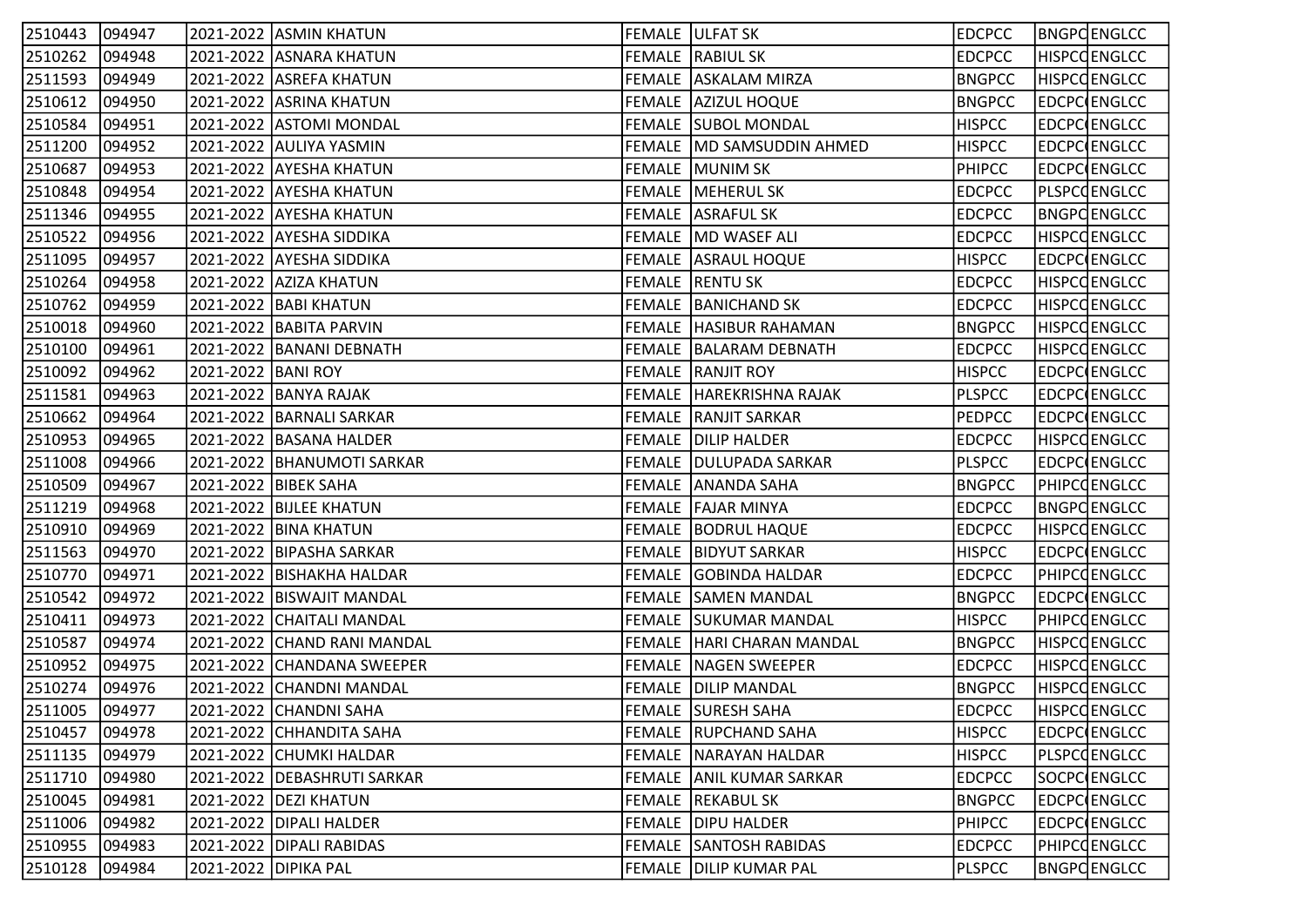| 2511032        | 094985 | 2021-2022  DIPIKA PAL |                            | <b>FEMALE UDAY KUMAR PAL</b> | <b>EDCPCC</b> | <b>HISPCCENGLCC</b> |
|----------------|--------|-----------------------|----------------------------|------------------------------|---------------|---------------------|
| 2510711        | 094986 |                       | 2021-2022 ETI SARKAR       | FEMALE   BISWANATH SARKAR    | <b>EDCPCC</b> | <b>HISPCCENGLCC</b> |
| 2510130        | 094987 |                       | 2021-2022 EYA MANDAL       | <b>FEMALE ASHIM MANDAL</b>   | <b>PLSPCC</b> | <b>HISPCCENGLCC</b> |
| 2510751        | 094988 |                       | 2021-2022 FARANA YASMIN    | <b>FEMALE AKHTAR SK</b>      | <b>EDCPCC</b> | <b>HISPCCENGLCC</b> |
| 2510095        | 094989 |                       | 2021-2022 FARHA SULTANA    | FEMALE MORTUZA ALI KHAN      | <b>BNGPCC</b> | <b>HISPCCENGLCC</b> |
| 2510054        | 094990 |                       | 2021-2022 FARHIN FIRDOSH   | FEMALE   MASKUR SK           | <b>BNGPCC</b> | <b>HISPCCENGLCC</b> |
| 2510115        | 094991 |                       | 2021-2022 FATEMA KHATUN    | FEMALE   KHAIRUL ISLAM       | <b>BNGPCC</b> | <b>HISPCCENGLCC</b> |
| 2510254        | 094992 |                       | 2021-2022 FATEMA KHATUN    | FEMALE SARIFUL SK            | <b>HISPCC</b> | EDCPC ENGLCC        |
| 2510776        | 094993 |                       | 2021-2022 FATEMA KHATUN    | <b>FEMALE SAHAJAMAL SK</b>   | <b>BNGPCC</b> | <b>HISPCCENGLCC</b> |
| 2511294        | 094994 |                       | 2021-2022 FATEMA KHATUN    | <b>FEMALE MASIRUL SK</b>     | <b>EDCPCC</b> | <b>HISPCQENGLCC</b> |
| 2511586        | 094995 |                       | 2021-2022   FIRDOSI KHATUN | FEMALE BANU SK               | <b>EDCPCC</b> | <b>HISPCCENGLCC</b> |
| 2510452        | 094996 |                       | 2021-2022 FULTUSI KHATUN   | FEMALE SAHADAT SK            | <b>EDCPCC</b> | HISPCQENGLCC        |
| 2511063        | 094997 |                       | 2021-2022 FULTUSI KHATUN   | FEMALE SEHERUDDIN SK         | <b>EDCPCC</b> | <b>PLSPCCENGLCC</b> |
| 2510374        | 094998 |                       | 2021-2022 GARGI KARMAKAR   | FEMALE   BAPI KARMAKAR       | <b>HISPCC</b> | EDCPC ENGLCC        |
| 2510417        | 094999 |                       | 2021-2022 GAYATRI MANDAL   | <b>FEMALE DILIP MANDAL</b>   | <b>HISPCC</b> | EDCPC ENGLCC        |
| 2511263        | 095000 |                       | 2021-2022 GOLAPSA KHATUN   | FEMALE MOTAKABERUL SK        | <b>BNGPCC</b> | EDCPC ENGLCC        |
| 2510459        | 095001 |                       | 2021-2022 HABIBA KHATUN    | <b>FEMALE ABDUL GOFUR</b>    | <b>BNGPCC</b> | HISPCQENGLCC        |
| 2510288        | 095002 |                       | 2021-2022 HAFIJON NESHA    | FEMALE ABUL KALAM AZAD       | <b>EDCPCC</b> | PLSPCOENGLCC        |
| 2510671        | 095003 |                       | 2021-2022 HAJERA KHATUN    | FEMALE   MANIRUL ISLAM       | <b>EDCPCC</b> | <b>HISPCCENGLCC</b> |
| 2510314        | 095004 |                       | 2021-2022 HALIMA KHATUN    | FEMALE SK ABDUL AZIM         | <b>EDCPCC</b> | <b>HISPCCENGLCC</b> |
| 2510683        | 095005 |                       | 2021-2022 HAMIMA KHATUN    | FEMALE NEJAP SK              | PHIPCC        | EDCPC ENGLCC        |
| 2510606        | 095006 |                       | 2021-2022   HASEBA KHATUN  | <b>FEMALE SAIFUDDIN SK</b>   | <b>HISPCC</b> | <b>BNGPCENGLCC</b>  |
| 2510588        | 095007 |                       | 2021-2022   HASI HALDAR    | <b>FEMALE ASTOMI HALDAR</b>  | <b>EDCPCC</b> | <b>HISPCCENGLCC</b> |
| 2511046        | 095008 |                       | 2021-2022   HASI HALDER    | <b>FEMALE JATAI HALDER</b>   | <b>EDCPCC</b> | PHIPCQENGLCC        |
| 2510753        | 095009 |                       | 2021-2022  HASI KHATUN     | FEMALE   MUKTAR HOSSAIN      | <b>PEDPCC</b> | <b>BNGPCENGLCC</b>  |
| 2510227        | 095010 |                       | 2021-2022 HASIBA KHATUN    | <b>FEMALE RAHAMAN SK</b>     | <b>EDCPCC</b> | <b>HISPCCENGLCC</b> |
| 2510436        | 095011 |                       | 2021-2022  HASINA KHATUN   | FEMALE ABDUL MAJID SK        | <b>EDCPCC</b> | SOCPC ENGLCC        |
| 2511496        | 095012 |                       | 2021-2022 HASINA KHATUN    | FEMALE SETAUR RAHAMAN        | <b>HISPCC</b> | EDCPC ENGLCC        |
| 2511071        | 095013 |                       | 2021-2022 HEDATUN NESHA    | <b>FEMALE ANESUR RAHAMAN</b> | <b>EDCPCC</b> | HISPCQENGLCC        |
| 2510377        | 095014 |                       | 2021-2022  HUSNARA KHATUN  | FEMALE  IBRAHIM SK           | <b>EDCPCC</b> | <b>HISPCCENGLCC</b> |
| 2511012 095015 |        |                       | 2021-2022 ISRATUN KHATUN   | <b>FEMALE ALAUDIN SK</b>     | <b>EDCPCC</b> | <b>HISPCCENGLCC</b> |
| 2511099        | 095016 | 2021-2022 JAIDUR SK   |                            | FEMALE MODASSER SK           | <b>BNGPCC</b> | ARBPC ENGLCC        |
| 2510259        | 095017 |                       | 2021-2022 JAKIA SULTANA    | <b>FEMALE JAKIR HOSSAIN</b>  | <b>EDCPCC</b> | <b>HISPCCENGLCC</b> |
| 2511068        | 095018 |                       | 2021-2022 JAMIARA KHATUN   | <b>FEMALE AJIJUL SK</b>      | <b>EDCPCC</b> | <b>HISPCCENGLCC</b> |
| 2511643        | 095019 |                       | 2021-2022 JARJINA KHATUN   | <b>FEMALE BADRUL SK</b>      | <b>HISPCC</b> | PLSPCCENGLCC        |
| 2510419        | 095020 |                       | 2021-2022 JJASMIN KHATUN   | <b>FEMALE   BANI ISRAIL</b>  | <b>EDCPCC</b> | <b>HISPCCENGLCC</b> |
| 2510535        | 095021 |                       | 2021-2022 JJASMIN KHATUN   | <b>FEMALE MEHARUL SK</b>     | <b>EDCPCC</b> | <b>HISPCCENGLCC</b> |
| 2510705        | 095022 |                       | 2021-2022 JASMIN KHATUN    | FEMALE MURSHED SK            | <b>EDCPCC</b> | PLSPCQENGLCC        |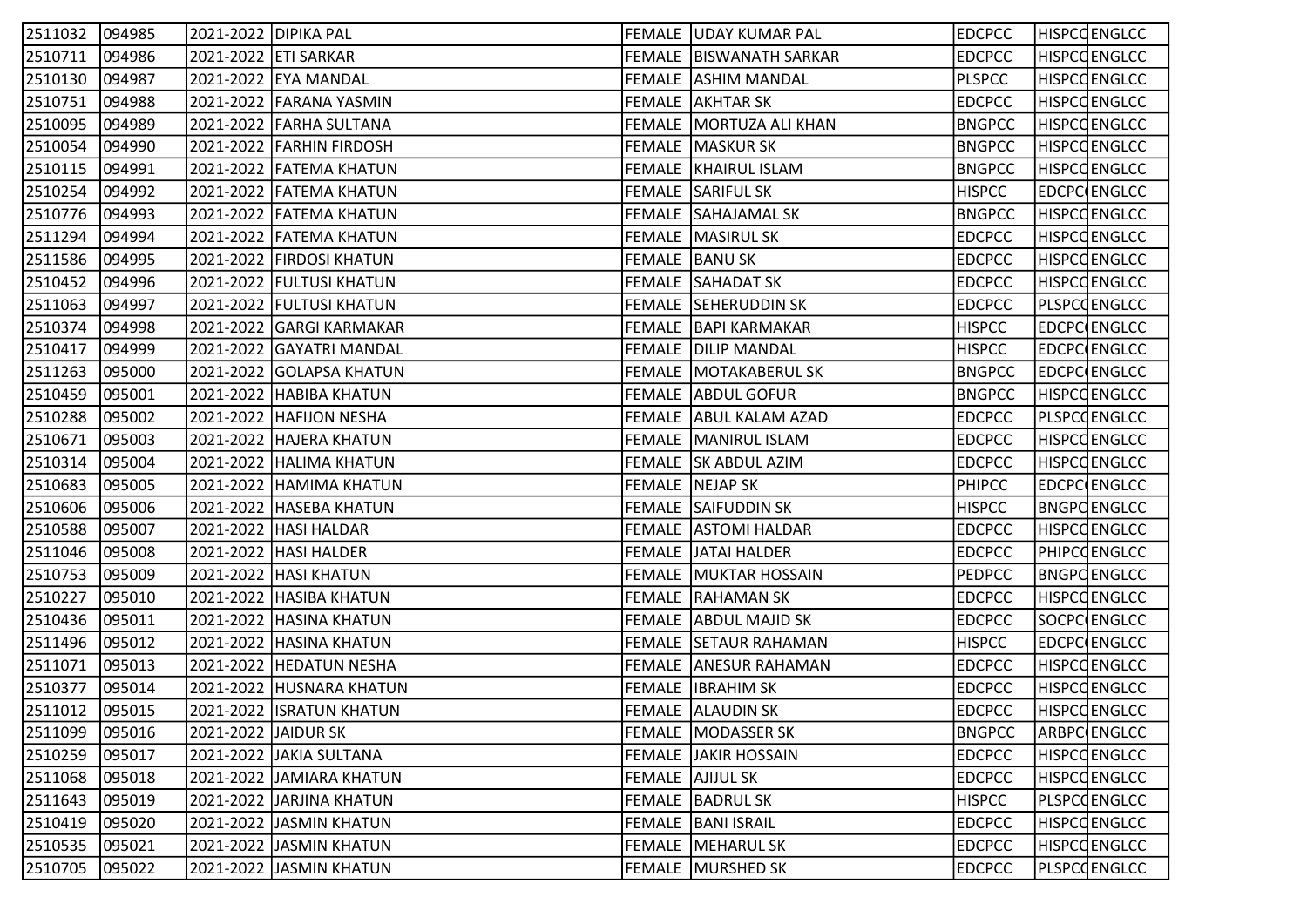| 2510462        | 095023 | 2021-2022 JJASMINA KHATUN     | <b>FEMALE ISMAIL SK</b>          | <b>HISPCC</b> | EDCPC ENGLCC        |
|----------------|--------|-------------------------------|----------------------------------|---------------|---------------------|
| 2510704        | 095024 | 2021-2022 JASMINA KHATUN      | FEMALE   MD ZIAUR RAHMAN         | <b>EDCPCC</b> | <b>HISPCCENGLCC</b> |
| 2510276        | 095025 | 2021-2022 JJAYSHREE GHOSH     | FEMALE JJAYANTA GHOSH            | <b>HISPCC</b> | <b>PLSPCCENGLCC</b> |
| 2510999        | 095026 | 2021-2022 JEMI KHATUN         | FEMALE   MOFIJUDDIN SK           | <b>HISPCC</b> | <b>BNGPCENGLCC</b>  |
| 2510164        | 095027 | 2021-2022 JHARNA KHATUN       | FEMALE  MOSHA SK                 | <b>EDCPCC</b> | <b>HISPCCENGLCC</b> |
| 2511001        | 095028 | 2021-2022 JHILIK SARKAR       | FEMALE NARAYAN CH SARKAR         | <b>EDCPCC</b> | <b>BNGPCENGLCC</b>  |
| 2511390        | 095029 | 2021-2022 JJHUMA KHATUN       | FEMALE ENAMUL HOQUE              | <b>EDCPCC</b> | <b>BNGPCENGLCC</b>  |
| 2510432        | 095030 | 2021-2022 JHUMA PARVIN        | <b>FEMALE JAHIRUL SK</b>         | <b>EDCPCC</b> | <b>HISPCCENGLCC</b> |
| 2510253        | 095031 | 2021-2022 JINNATUN KHATUN     | FEMALE EMDADUL SK                | <b>HISPCC</b> | EDCPC ENGLCC        |
| 2511642        | 095032 | 2021-2022 JORINA KHATUN       | <b>FEMALE MD MOKITUR RAHAMAN</b> | <b>BNGPCC</b> | <b>HISPCCENGLCC</b> |
| 2510782        | 095033 | 2021-2022 JJUHIDA PARVIN      | FEMALE ALI HOSSAIN               | <b>HISPCC</b> | EDCPC ENGLCC        |
| 2511089        | 095034 | 2021-2022 JJULY KHATUN        | FEMALE NAJIR SK                  | <b>EDCPCC</b> | <b>HISPCCENGLCC</b> |
| 2510958        | 095035 | 2021-2022 JJYOTI HALDER       | FEMALE KRISHNA HALDER            | <b>PHIPCC</b> | EDCPC ENGLCC        |
| 2510850        | 095036 | 2021-2022 JYOTI KHATUN        | FEMALE AZAD SK                   | <b>EDCPCC</b> | <b>HISPCCENGLCC</b> |
| 2510308        | 095037 | 2021-2022 JYOTI KUMARI DAS    | <b>FEMALE RANJIT DAS</b>         | <b>BNGPCC</b> | EDCPC ENGLCC        |
| 2510166        | 095038 | 2021-2022 KAKOLI MANDAL       | <b>FEMALE   BHARAT MANDAL</b>    | <b>PHIPCC</b> | EDCPC ENGLCC        |
| 2511698        | 095039 | 2021-2022 KAKULI GHOSH        | <b>FEMALE BIKASH GHOSH</b>       | <b>PEDPCC</b> | EDCPC ENGLCC        |
| 2510218        | 095040 | 2021-2022   KAKULI RABIDAS    | <b>FEMALE   MADAN RABIDAS</b>    | <b>EDCPCC</b> | <b>HISPCCENGLCC</b> |
| 2510127        | 095041 | 2021-2022 KANIKA HALDAR       | FEMALE NIMAI HALDAR              | <b>PHIPCC</b> | EDCPC ENGLCC        |
| 2510077        | 095042 | 2021-2022 KARIMA KHATUN       | FEMALE NAJIM SK                  | <b>EDCPCC</b> | <b>HISPCCENGLCC</b> |
| 2510250        | 095043 | 2021-2022 KARIMA KHATUN       | FEMALE NAIMUDDIN SK              | <b>EDCPCC</b> | <b>HISPCCENGLCC</b> |
| 2511452        | 095044 | 2021-2022 KARIMA KHATUN       | <b>FEMALE SARIFUL SK</b>         | <b>EDCPCC</b> | <b>HISPCCENGLCC</b> |
| 2510303        | 095045 | 2021-2022 KARISMA KHATUN      | FEMALE AINUL SK                  | <b>PLSPCC</b> | <b>HISPCCENGLCC</b> |
| 2510122        | 095046 | 2021-2022 KASHMIRA KHATUN     | FEMALE KHAIRUL SK                | <b>PHIPCC</b> | EDCPC ENGLCC        |
| 2511324        | 095047 | 2021-2022   KASHMIRI KHATUN   | <b>FEMALE NOORFUL SK</b>         | <b>EDCPCC</b> | PLSPCQENGLCC        |
| 2511632        | 095048 | 2021-2022 KAYEMA KHATUN       | <b>FEMALE ABDUL KHALEK</b>       | <b>HISPCC</b> | EDCPC ENGLCC        |
| 2510670        | 095049 | 2021-2022 KHADIJA KHATUN      | FEMALE SAIDUL SK                 | <b>HISPCC</b> | <b>BNGPCENGLCC</b>  |
| 2510537        | 095050 | 2021-2022 KHAIRUN NESHA       | FEMALE ARSAD ALI                 | <b>PLSPCC</b> | <b>HISPCCENGLCC</b> |
| 2511564        | 095051 | 2021-2022 KHUSHBA KHATUN      | <b>FEMALE SARJU KHAN</b>         | <b>EDCPCC</b> | <b>HISPCCENGLCC</b> |
| 2510527        | 095052 | 2021-2022 KHUSHI MANDAL       | <b>FEMALE SUPRIYO MANDAL</b>     | <b>HISPCC</b> | EDCPC ENGLCC        |
| 2510962 095053 |        | 2021-2022 KHUSHI MANDAL       | FEMALE   KRISHNA MANDAL          | <b>PHIPCC</b> | <b>EDCPC ENGLCC</b> |
| 2511242        | 095054 | 2021-2022 KHUSHI MONDAL       | <b>FEMALE TARESH MONDAL</b>      | <b>EDCPCC</b> | <b>BNGPCENGLCC</b>  |
| 2511416        | 095055 | 2021-2022 KHUSNAHRA KHATUN    | FEMALE FAJAR MINYA               | <b>EDCPCC</b> | <b>BNGPCENGLCC</b>  |
| 2510773        | 095056 | 2021-2022 KOHINUR KHATUN      | FEMALE SER MOHAMMAD MOMIN        | <b>PHIPCC</b> | <b>EDCPC ENGLCC</b> |
| 2510680        | 095057 | 2021-2022 KULSUM KHATUN       | <b>FEMALE ANESH SK</b>           | <b>PHIPCC</b> | EDCPC ENGLCC        |
| 2510669        | 095058 | 2021-2022 LABHLI KHATUN       | <b>FEMALE MOKTAR SK</b>          | <b>HISPCC</b> | <b>BNGPCENGLCC</b>  |
| 2511555        | 095059 | 2021-2022 LABONYA CHAKRABORTY | <b>FEMALE APURBO CHAKRABORTY</b> | <b>BNGPCC</b> | <b>HISPCCENGLCC</b> |
| 2510823        | 095060 | 2021-2022 LACHHMI MONDAL      | FEMALE   HARIPADA MONDAL         | <b>BNGPCC</b> | PLSPCQENGLCC        |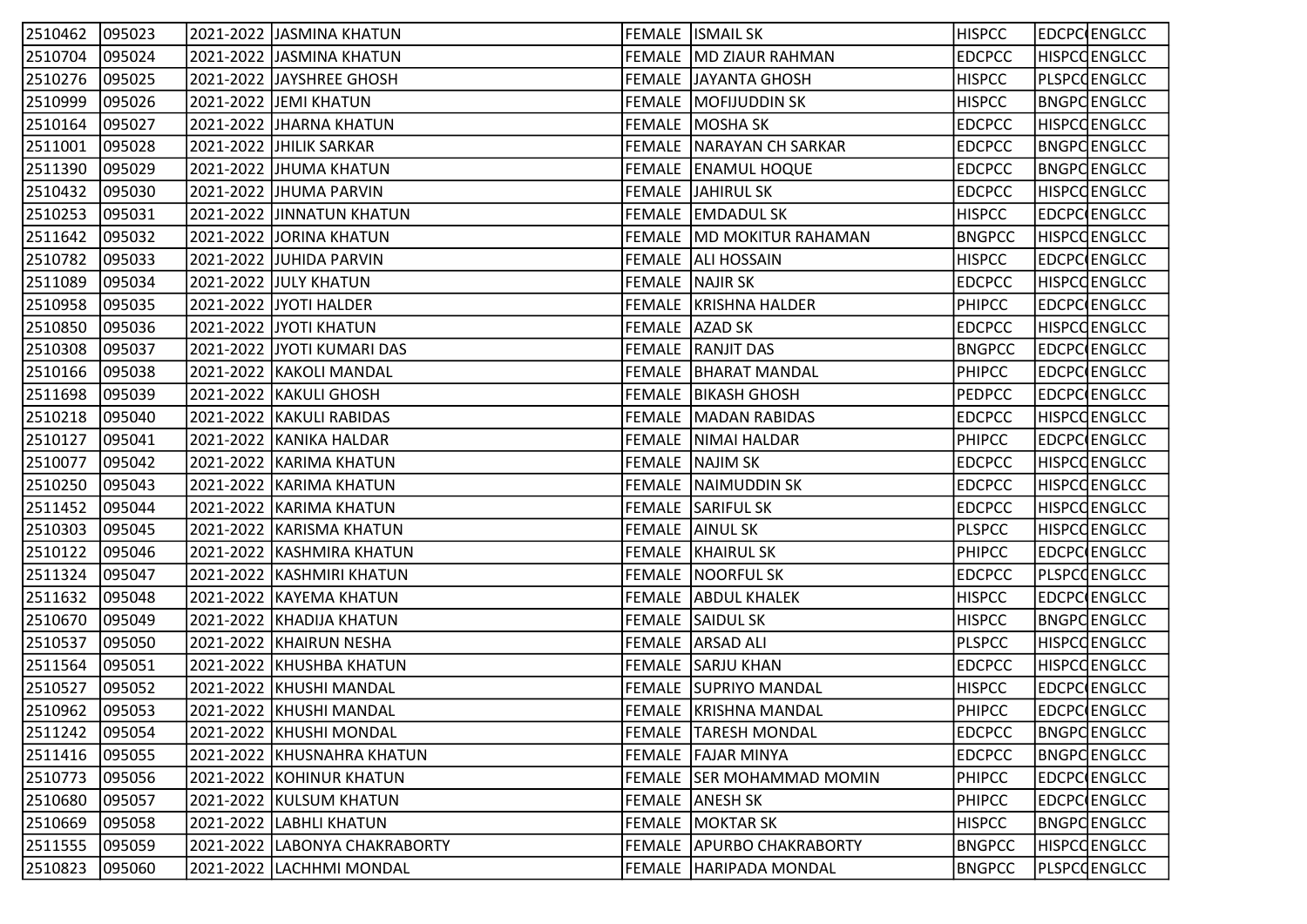| 2510256 | 095061 |                    | 2021-2022  LAJINA KHATUN    |                | FEMALE SAHANSA SK               | <b>HISPCC</b> | EDCPC ENGLCC        |
|---------|--------|--------------------|-----------------------------|----------------|---------------------------------|---------------|---------------------|
| 2510297 | 095062 |                    | 2021-2022 LALI GHOSH        |                | <b>FEMALE RABI GHOSH</b>        | <b>PEDPCC</b> | PLSPCCENGLCC        |
| 2511514 | 095063 |                    | 2021-2022 LAXMI CHOWDHURY   |                | <b>FEMALE NARAYAN CHOWDHURY</b> | <b>HISPCC</b> | EDCPC ENGLCC        |
| 2511007 | 095064 |                    | 2021-2022 LAXMI HALDER      |                | <b>FEMALE SUSHANTA HALDER</b>   | <b>PHIPCC</b> | EDCPC ENGLCC        |
| 2511583 | 095065 |                    | 2021-2022 LAXMI MANDAL      |                | <b>FEMALE DIPAK MANDAL</b>      | <b>EDCPCC</b> | PHIPCQENGLCC        |
| 2510824 | 095066 |                    | 2021-2022 LAXMIMONI MONDAL  |                | <b>FEMALE CHAITANYA MONDAL</b>  | <b>BNGPCC</b> | <b>PLSPCCENGLCC</b> |
| 2510540 | 095067 |                    | 2021-2022 LIJA KHATUN       |                | <b>FEMALE SERAJUL ISLAM</b>     | <b>EDCPCC</b> | <b>HISPCCENGLCC</b> |
| 2510052 | 095068 |                    | 2021-2022 LILI KHATUN       |                | FEMALE   NURUL ISLAM            | <b>PLSPCC</b> | <b>HISPCCENGLCC</b> |
| 2510672 | 095069 |                    | 2021-2022 LILI KHATUN       |                | <b>FEMALE AJIJUR RAHAMAN</b>    | <b>EDCPCC</b> | <b>HISPCCENGLCC</b> |
| 2511621 | 095070 |                    | 2021-2022 LILI KHATUN       |                | <b>FEMALE   FEKARUL SEKH</b>    | <b>EDCPCC</b> | <b>HISPCCENGLCC</b> |
| 2510294 | 095071 |                    | 2021-2022 LIPI KHATUN       |                | FEMALE LATE MIR SARAFAT ALI     | <b>HISPCC</b> | EDCPC ENGLCC        |
| 2510521 | 095072 |                    | 2021-2022 LIPI MANDAL       |                | FEMALE RAMJATAN MANDAL          | <b>HISPCC</b> | EDCPC ENGLCC        |
| 2511349 | 095073 |                    | 2021-2022 LIPIKA GHOSH      |                | FEMALE DILIP GHOSH              | <b>HISPCC</b> | <b>PLSPCCENGLCC</b> |
| 2511321 | 095074 |                    | 2021-2022 LIPIKA MANDAL     |                | <b>FEMALE SAMAR MANDAL</b>      | <b>EDCPCC</b> | <b>HISPCCENGLCC</b> |
| 2510412 | 095075 |                    | 2021-2022 LIPIKA MONDAL     |                | FEMALE LAXMAN MONDAL            | <b>EDCPCC</b> | <b>HISPCCENGLCC</b> |
| 2511502 | 095076 | 2021-2022 LIZA ROY |                             |                | <b>FEMALE   BISWAJIT ROY</b>    | <b>BNGPCC</b> | EDCPC ENGLCC        |
| 2511248 | 095077 |                    | 2021-2022   MAGFURA KHATUN  |                | <b>FEMALE ROHIM SK</b>          | <b>EDCPCC</b> | <b>HISPCCENGLCC</b> |
| 2511322 | 095078 |                    | 2021-2022  MAHAJURA KHATUN  |                | FEMALE RAISUDDIN SK             | <b>BNGPCC</b> | EDCPC ENGLCC        |
| 2511247 | 095079 |                    | 2021-2022   MAHAMUDA KHATUN |                | FEMALE JOHRUL ISLAM             | <b>EDCPCC</b> | <b>HISPCCENGLCC</b> |
| 2510236 | 095080 |                    | 2021-2022  MAHUA MANDAL     |                | FEMALE JUGOL MANDAL             | <b>EDCPCC</b> | <b>HISPCCENGLCC</b> |
| 2510903 | 095081 |                    | 2021-2022 MAINA HALDAR      |                | <b>FEMALE BANU HALDAR</b>       | <b>EDCPCC</b> | <b>HISPCCENGLCC</b> |
| 2510846 | 095082 |                    | 2021-2022   MALA MONDAL     |                | <b>FEMALE BABLU MONDAL</b>      | <b>HISPCC</b> | PLSPCQENGLCC        |
| 2510514 | 095083 |                    | 2021-2022   MALLIKA RABIDAS |                | <b>FEMALE   KHITISH RABIDAS</b> | <b>PHIPCC</b> | EDCPC ENGLCC        |
| 2510404 | 095084 |                    | 2021-2022   MAMITA KHATUN   |                | <b>FEMALE SABIRUL SK</b>        | <b>HISPCC</b> | EDCPC ENGLCC        |
| 2510410 | 095085 |                    | 2021-2022  MAMPI KHATUN     |                | FEMALE BAIDUL SK                | <b>EDCPCC</b> | <b>HISPCCENGLCC</b> |
| 2510819 | 095086 |                    | 2021-2022   MAMPI RABIDAS   |                | FEMALE SWAPAN RABIDAS           | <b>EDCPCC</b> | <b>BNGPCENGLCC</b>  |
| 2510969 | 095087 |                    | 2021-2022  MANAMI SAHA      |                | FEMALE SNEHASIS KUMAR SAHA      | <b>EDCPCC</b> | <b>PHIPCOENGLCC</b> |
| 2511588 | 095088 |                    | 2021-2022 MANDIRA MONDAL    |                | <b>FEMALE DIJEN MONDAL</b>      | <b>HISPCC</b> | EDCPC ENGLCC        |
| 2511338 | 095089 |                    | 2021-2022 MANISHA DAS       |                | <b>FEMALE NIPEN CH DAS</b>      | <b>PHIPCC</b> | PLSPCQENGLCC        |
| 2511067 | 095090 |                    | 2021-2022   MANJERA KHATUN  |                | <b>FEMALE MOKTAR SK</b>         | <b>EDCPCC</b> | <b>HISPCCENGLCC</b> |
| 2510304 | 095091 |                    | 2021-2022 MANJURA KHATUN    |                | <b>FEMALE WAJIR MIRJA</b>       | <b>PLSPCC</b> | <b>HISPCCENGLCC</b> |
| 2510435 | 095092 |                    | 2021-2022   MANSURA KHATUN  | FEMALE AJID SK |                                 | <b>HISPCC</b> | <b>EDCPC</b> ENGLCC |
| 2510598 | 095093 |                    | 2021-2022   MANSURA KHATUN  |                | <b>FEMALE MOKBUL SK</b>         | <b>PLSPCC</b> | <b>HISPCCENGLCC</b> |
| 2511584 | 095094 |                    | 2021-2022   MARTINA MURMU   |                | FEMALE   MANDUYARI MURMU        | <b>EDCPCC</b> | <b>HISPCCENGLCC</b> |
| 2510618 | 095095 |                    | 2021-2022   MASKURA KHATUN  |                | FEMALE MOJIBUR RAHAMAN          | <b>EDCPCC</b> | <b>HISPCCENGLCC</b> |
| 2510697 | 095096 |                    | 2021-2022   MASKURA KHATUN  |                | <b>FEMALE MOKBUL</b>            | <b>BNGPCC</b> | <b>HISPCCENGLCC</b> |
| 2510260 | 095097 |                    | 2021-2022   MASUDA KHATUN   |                | <b>FEMALE TARIKUL SK</b>        | <b>EDCPCC</b> | <b>HISPCCENGLCC</b> |
| 2511003 | 095098 |                    | 2021-2022 MASUMA KHATUN     |                | FEMALE RAIHAN ALI               | <b>EDCPCC</b> | <b>BNGPCENGLCC</b>  |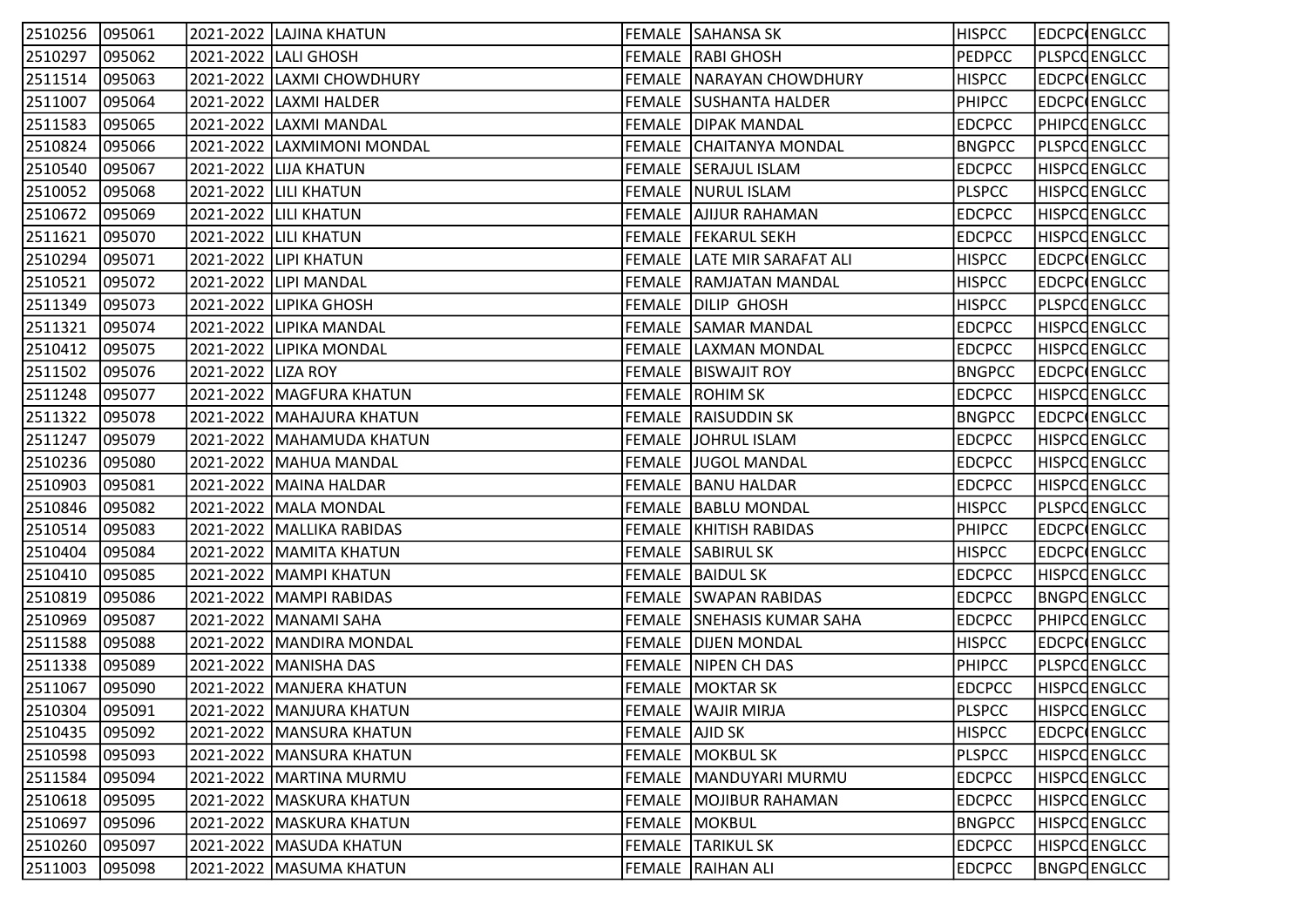| 2511644        | 095099 | 2021-2022   MASURA KHATUN           |                | FEMALE ABDUL MANNAN             | <b>EDCPCC</b> | <b>HISPCCENGLCC</b> |
|----------------|--------|-------------------------------------|----------------|---------------------------------|---------------|---------------------|
| 2511065        | 095100 | 2021-2022 MAYA KHATUN               |                | <b>FEMALE JAHANGIR SK</b>       | <b>EDCPCC</b> | <b>BNGPCENGLCC</b>  |
| 2510233        | 095101 | 2021-2022   MAYA MANDAL             |                | <b>FEMALE SUNDAR MANDAL</b>     | <b>EDCPCC</b> | <b>HISPCCENGLCC</b> |
| 2510707        | 095102 | 2021-2022   MAYEDA KHATUN           |                | <b>FEMALE ENTAJUL SK</b>        | <b>PLSPCC</b> | EDCPC ENGLCC        |
| 2511345        | 095103 | 2021-2022   MD MASUD ALI            |                | FEMALE  MD SABET ALI            | <b>HISPCC</b> | PLSPCQENGLCC        |
| 2510048        | 095104 | 2021-2022   MD SOHIDUL ISLAM        |                | FEMALE   MD NUR ISLAM           | <b>BNGPCC</b> | <b>HISPCCENGLCC</b> |
| 2510049        | 095105 | 2021-2022   MEHEJABIN KHATUN        |                | FEMALE SAUD SK                  | <b>BNGPCC</b> | <b>HISPCCENGLCC</b> |
| 2511548        | 095106 | 2021-2022   MEMERA KHATUN           |                | FEMALE ENAMUL SK                | <b>BNGPCC</b> | ENGPC ENGLCC        |
| 2510691        | 095107 | 2021-2022 MENAKA HALDER             |                | <b>FEMALE MANTU HALDER</b>      | <b>PEDPCC</b> | <b>EDCPC ENGLCC</b> |
| 2510016        | 095108 | 2021-2022   MERINA KHATUN           |                | FEMALE ABDUL KADER MOMIN        | <b>BNGPCC</b> | EDCPC ENGLCC        |
| 2510712        | 095109 | 2021-2022   MERYLATA TUDU           |                | <b>FEMALE SOLA TUDU</b>         | <b>BNGPCC</b> | EDCPC ENGLCC        |
| 2510107        | 095110 | 2021-2022 MILI KHATUN               |                | FEMALE BASIRUDDIN SK            | <b>EDCPCC</b> | HISPCCENGLCC        |
| 2510592        | 095111 | 2021-2022 MILI KHATUN               | FEMALE NIPU SK |                                 | <b>EDCPCC</b> | <b>HISPCCENGLCC</b> |
| 2510843        | 095112 | 2021-2022 MILI KHATUN               |                | <b>FEMALE HAJIKUL SK</b>        | <b>HISPCC</b> | EDCPC ENGLCC        |
| 2510400        | 095113 | 2021-2022 MITA HALDAR               |                | <b>FEMALE GOUTAM HALDAR</b>     | <b>EDCPCC</b> | <b>HISPCCENGLCC</b> |
| 2510771        | 095114 | 2021-2022   MITALI HALDAR           |                | <b>FEMALE PRABHAT HALDAR</b>    | <b>EDCPCC</b> | <b>HISPCCENGLCC</b> |
| 2510586        | 095115 | 2021-2022   MITALI MANDAL           |                | <b>FEMALE SANKAR MANDAL</b>     | <b>BNGPCC</b> | EDCPC ENGLCC        |
| 2511009        | 095116 | 2021-2022   MITALI SARKAR           |                | FEMALE TAPESH SARKAR            | <b>PLSPCC</b> | EDCPC ENGLCC        |
| 2510455        | 095117 | 2021-2022   MOBASARA KHATUN         |                | FEMALE SAHAJUDDIN SK            | <b>EDCPCC</b> | PLSPCCENGLCC        |
| 2510531        | 095118 | 2021-2022  MOHIMA KHATUN            |                | FEMALE NAKIRUDDIN SK            | <b>EDCPCC</b> | <b>HISPCCENGLCC</b> |
| 2510424        | 095119 | 2021-2022 MOHIN SAIKH               |                | <b>FEMALE   MOSTAK SAIKH</b>    | <b>EDCPCC</b> | <b>HISPCCENGLCC</b> |
| 2511133        | 095120 | 2021-2022   MOLI KHATUN             |                | <b>FEMALE   ALI HOSSAIN</b>     | <b>EDCPCC</b> | <b>HISPCCENGLCC</b> |
| 2511094        | 095121 | 2021-2022   MOMTAJ KHATUN           |                | <b>FEMALE RAFIQUE SK</b>        | <b>EDCPCC</b> | <b>HISPCCENGLCC</b> |
| 2511228        | 095122 | 2021-2022 MONIKA KHATUN             |                | <b>FEMALE   KABIRUL SK</b>      | <b>EDCPCC</b> | HISPCQENGLCC        |
| 2510405        | 095123 | 2021-2022  MOSABBERA KHATUN         |                | FEMALE JAMIRUL SK               | <b>EDCPCC</b> | <b>HISPCCENGLCC</b> |
| 2511161        | 095124 | 2021-2022   MOSAMMAT SAMIMA SULTANA |                | FEMALE RAIHAN SK                | <b>EDCPCC</b> | <b>HISPCCENGLCC</b> |
| 2510702        | 095125 | 2021-2022  MOSLEMA KHATUN           |                | <b>FEMALE AJJJUL HOQUE</b>      | <b>HISPCC</b> | <b>PLSPCCENGLCC</b> |
| 2510278        | 095126 | 2021-2022 MOUMITA BISWAS            |                | <b>FEMALE ISMAIL BISWAS</b>     | <b>BNGPCC</b> | <b>HISPCCENGLCC</b> |
| 2510282        | 095127 | 2021-2022 MOUMITA CHOWDHURY         |                | <b>FEMALE   DIPAK CHOWDHURY</b> | <b>EDCPCC</b> | <b>HISPCCENGLCC</b> |
| 2511051        | 095128 | 2021-2022   MOUMITA GHOSH           |                | <b>FEMALE   KALU GHOSH</b>      | <b>EDCPCC</b> | <b>PHIPCOENGLCC</b> |
| 2510375 095129 |        | 2021-2022 MOUMITA MANDAL            |                | <b>FEMALE SANJOY MANDAL</b>     | <b>HISPCC</b> | BNGPC ENGLCC        |
| 2510473        | 095130 | 2021-2022   MOUMITA MANDAL          |                | FEMALE  INDRAJIT MANDAL         | <b>HISPCC</b> | <b>PHIPCOENGLCC</b> |
| 2511523        | 095131 | 2021-2022 MOUSUMI MANDAL            |                | <b>FEMALE   BIKASH MANDAL</b>   | <b>EDCPCC</b> | <b>HISPCCENGLCC</b> |
| 2510231        | 095132 | 2021-2022   MOUSUMI SARKAR          |                | FEMALE CHITTARANJAN SARKAR      | <b>EDCPCC</b> | <b>BNGPCENGLCC</b>  |
| 2510238        | 095133 | 2021-2022 MOWPIYA SAHA              |                | <b>FEMALE TAPASH SAHA</b>       | <b>EDCPCC</b> | <b>PHIPCOENGLCC</b> |
| 2510110        | 095134 | 2021-2022   MST KABIRA KHATUN       |                | FEMALE SABIRUDDIN SK            | <b>HISPCC</b> | EDCPC ENGLCC        |
| 2510010        | 095135 | 2021-2022   MST SAHANAJ KHATUN      |                | FEMALE JJAHANGIR SK             | <b>BNGPCC</b> | <b>HISPCCENGLCC</b> |
| 2511551        | 095136 | 2021-2022 MUKSEDA KHATUN            |                | FEMALE ALAUDDIN SK              | <b>HISPCC</b> | PHIPCOENGLCC        |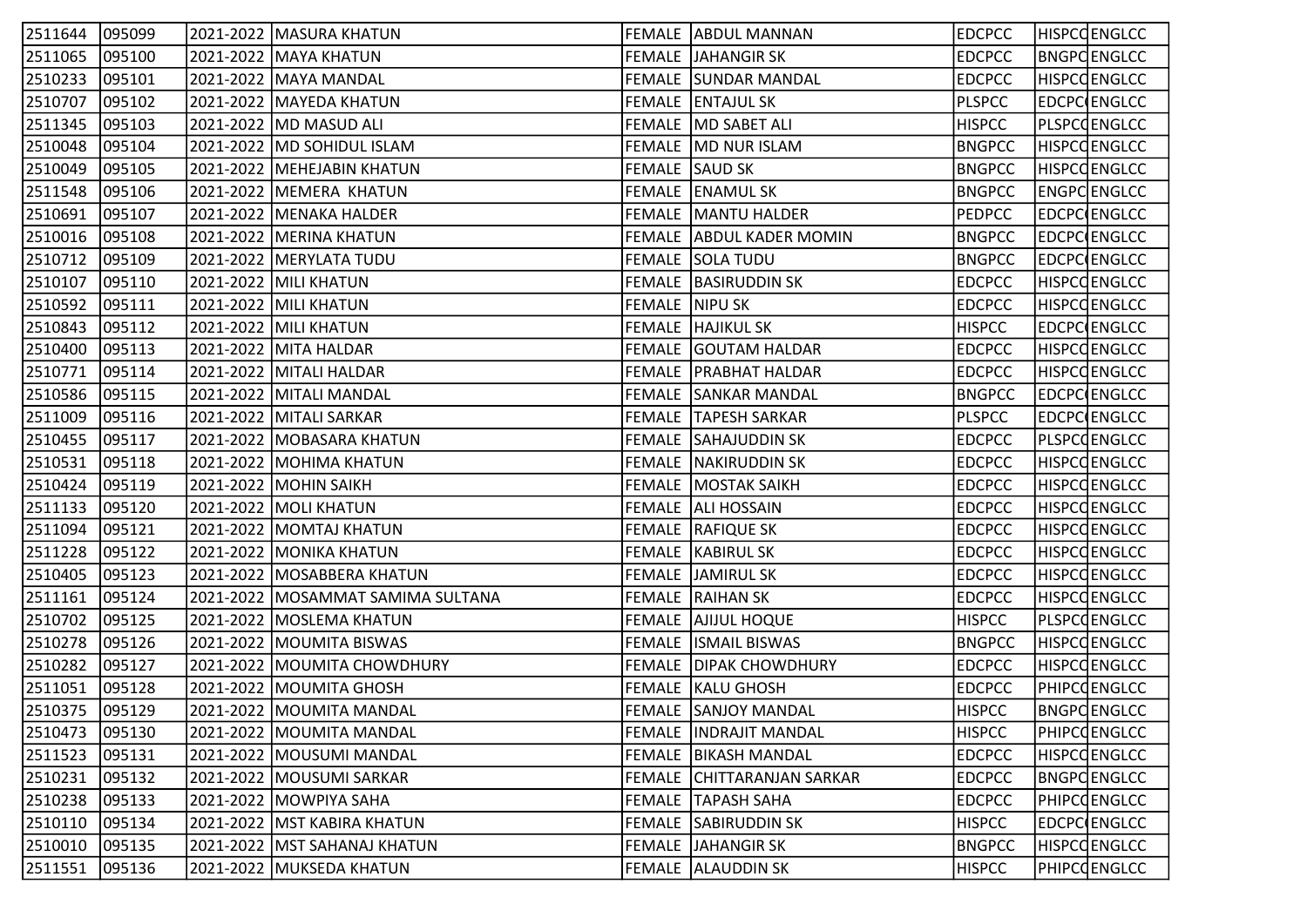| 2510098 | 095137 | 2021-2022  MURSHEDA SULTANA  |                  | FEMALE JAHIR SK                | <b>EDCPCC</b> | <b>HISPCCENGLCC</b> |
|---------|--------|------------------------------|------------------|--------------------------------|---------------|---------------------|
| 2510444 | 095138 | 2021-2022 MURSHIDA KHATUN    |                  | <b>FEMALE AKSED ALI</b>        | <b>BNGPCC</b> | EDCPC ENGLCC        |
| 2510275 | 095139 | 2021-2022   MUSFERA KHATUN   |                  | <b>FEMALE MOSTAK SK</b>        | <b>HISPCC</b> | <b>BNGPCENGLCC</b>  |
| 2511549 | 095140 | 2021-2022   MUSKAN PARVIN    |                  | FEMALE ALAUDDIN MOMIN          | <b>EDCPCC</b> | <b>HISPCCENGLCC</b> |
| 2511575 | 095141 | 2021-2022 MUSKERA KHATUN     |                  | FEMALE RUSTUM ALI              | <b>EDCPCC</b> | <b>HISPCCENGLCC</b> |
| 2510109 | 095142 | 2021-2022   NAFISA KHATUN    |                  | <b>FEMALE RAFIKUL SK</b>       | <b>EDCPCC</b> | <b>HISPCCENGLCC</b> |
| 2510129 | 095143 | 2021-2022 NAFISA KHATUN      |                  | FEMALE KETABUDDIN SK           | <b>HISPCC</b> | EDCPC ENGLCC        |
| 2510674 | 095144 | 2021-2022   NAFISA KHATUN    |                  | <b>FEMALE LATE RAHAMAT ALI</b> | <b>BNGPCC</b> | <b>HISPCCENGLCC</b> |
| 2511503 | 095145 | 2021-2022   NAFISA KHATUN    |                  | FEMALE YEASIN ALI              | <b>EDCPCC</b> | <b>HISPCCENGLCC</b> |
| 2511373 | 095146 | 2021-2022 NAHIDA PARVIN      |                  | <b>FEMALE SAIFUDDIN SK</b>     | <b>HISPCC</b> | EDCPC ENGLCC        |
| 2510416 | 095147 | 2021-2022 NAICI PARVIN       |                  | FEMALE EKRAMUL SK              | <b>EDCPCC</b> | HISPCQENGLCC        |
| 2510684 | 095148 | 2021-2022   NAINA KHATUN     |                  | <b>FEMALE ANBAR KHAN</b>       | <b>PHIPCC</b> | EDCPC ENGLCC        |
| 2511283 | 095149 | 2021-2022   NAITY KHATUN     |                  | FEMALE  ARJAUL SK              | <b>EDCPCC</b> | <b>BNGPCENGLCC</b>  |
| 2510541 | 095150 | 2021-2022 NAJIA KHATUN       |                  | FEMALE MIR MOJIBUR             | <b>HISPCC</b> | <b>EDCPC ENGLCC</b> |
| 2510774 | 095151 | 2021-2022 NAJIFA KHATUN      |                  | <b>FEMALE NASIRUDIN SK</b>     | <b>EDCPCC</b> | <b>HISPCCENGLCC</b> |
| 2511287 | 095152 | 2021-2022 NAJMIN KHATUN      |                  | FEMALE ABUL KALAM              | <b>EDCPCC</b> | <b>BNGPCENGLCC</b>  |
| 2510420 | 095153 | 2021-2022   NAJMINA KHATUN   |                  | <b>FEMALE AJMAIL MOMIN</b>     | <b>EDCPCC</b> | <b>HISPCCENGLCC</b> |
| 2511163 | 095154 | 2021-2022   NAJNIN KHATUN    |                  | FEMALE GULJAR SK               | <b>EDCPCC</b> | <b>HISPCCENGLCC</b> |
| 2511202 | 095155 | 2021-2022   NAPISA KHATUN    |                  | FEMALE AFSAR ALI               | <b>EDCPCC</b> | <b>HISPCCENGLCC</b> |
| 2511463 | 095156 | 2021-2022   NARGIS KHATUN    |                  | FEMALE  HANNAN SK              | <b>EDCPCC</b> | <b>HISPCCENGLCC</b> |
| 2511388 | 095157 | 2021-2022 NARJINA KHATUN     |                  | FEMALE DAUD NOBI SK            | <b>HISPCC</b> | <b>BNGPCENGLCC</b>  |
| 2510295 | 095158 | 2021-2022   NARSIMA KHATUN   |                  | FEMALE ASLIM SK                | <b>HISPCC</b> | EDCPC ENGLCC        |
| 2510909 | 095159 | 2021-2022   NASHRIN KHATUN   |                  | <b>FEMALE SK NASER HOSSAIN</b> | <b>EDCPCC</b> | <b>HISPCCENGLCC</b> |
| 2510385 | 095160 | 2021-2022   NASIFA CHOWDHURY |                  | FEMALE   JAMALUDDIN CHOWDHURY  | <b>EDCPCC</b> | <b>HISPCCENGLCC</b> |
| 2510286 | 095161 | 2021-2022   NASRIN KHATUN    |                  | FEMALE  MAJIBUR RAHAMAN        | <b>EDCPCC</b> | <b>HISPCCENGLCC</b> |
| 2511295 | 095162 | 2021-2022 NASRIN KHATUN      | FEMALE  ILIAS SK |                                | <b>EDCPCC</b> | <b>HISPCCENGLCC</b> |
| 2511640 | 095163 | 2021-2022   NASRIN PARVIN    |                  | <b>FEMALE AJABUL SK</b>        | <b>EDCPCC</b> | <b>HISPCCENGLCC</b> |
| 2510778 | 095164 | 2021-2022   NASRIN SULTANA   |                  | <b>FEMALE SOABEKUR RAHAMAN</b> | <b>HISPCC</b> | EDCPC ENGLCC        |
| 2510676 | 095165 | 2021-2022   NAURIN PARVIN    |                  | <b>FEMALE TARIKUL ISLAM</b>    | <b>BNGPCC</b> | HISPCQENGLCC        |
| 2510309 | 095166 | 2021-2022 NAZNIN ISLAM NEHA  |                  | FEMALE MD NAJMUL ISLAM         | <b>HISPCC</b> | ECOPC ENGLCC        |
| 2510096 | 095167 | 2021-2022 NEHA MONDAL        |                  | <b>FEMALE   BHUDEB MONDAL</b>  | <b>PLSPCC</b> | <b>HISPCCENGLCC</b> |
| 2510094 | 095168 | 2021-2022   NEKSAD PARVIN    |                  | <b>FEMALE ROFIKUL SK</b>       | <b>PHIPCC</b> | <b>EDCPC ENGLCC</b> |
| 2511245 | 095169 | 2021-2022   NIBEDITA MANDAL  |                  | <b>FEMALE SUKUMAR MANDAL</b>   | <b>HISPCC</b> | <b>BNGPCENGLCC</b>  |
| 2510091 | 095170 | 2021-2022   NIKITA SARDAR    |                  | FEMALE   JHULAN SARDAR         | <b>PHIPCC</b> | PLSPCCENGLCC        |
| 2510299 | 095171 | 2021-2022   NILIMA BHASKAR   |                  | FEMALE SRIDAM BHASKAR          | <b>EDCPCC</b> | <b>HISPCCENGLCC</b> |
| 2511033 | 095172 | 2021-2022 NILUFA KHATUN      |                  | FEMALE  AZAD SK                | <b>EDCPCC</b> | <b>HISPCCENGLCC</b> |
| 2510261 | 095173 | 2021-2022   NILUFA YASMIN    |                  | FEMALE  IMTIAZ ALI             | <b>BNGPCC</b> | <b>HISPCCENGLCC</b> |
| 2511577 | 095174 | 2021-2022   NILUFA YASMIN    |                  | FEMALE ABUL KALAM              | <b>EDCPCC</b> | <b>HISPCOENGLCC</b> |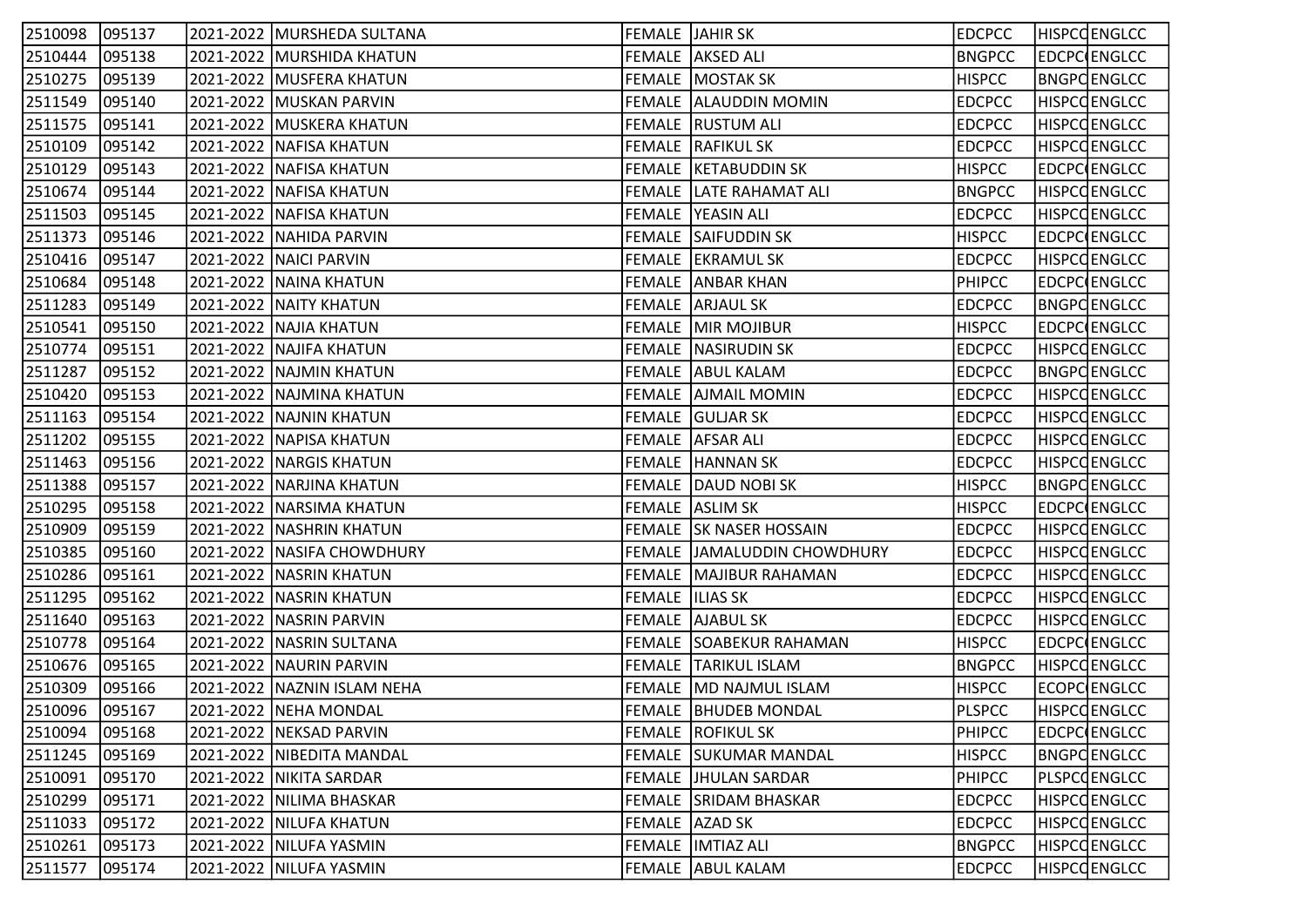| 2510229        | 095175 |                     | 2021-2022   NILUFA YEASMIN    | FEMALE  AMRUL SK                | <b>BNGPCC</b> | <b>HISPCCENGLCC</b> |
|----------------|--------|---------------------|-------------------------------|---------------------------------|---------------|---------------------|
| 2510534        | 095176 |                     | 2021-2022   NILUFA YEASMIN    | FEMALE JALALUDDIN SK            | <b>EDCPCC</b> | <b>HISPCCENGLCC</b> |
| 2510517        | 095177 |                     | 2021-2022   NIRMOY MANDAL     | FEMALE RAJKUMAR MANDAL          | <b>BNGPCC</b> | PLSPCQENGLCC        |
| 2510513        | 095178 |                     | 2021-2022   NISHA CHAKRABORTY | <b>FEMALE ASHOK CHAKRABORTY</b> | <b>EDCPCC</b> | PHIPCOENGLCC        |
| 2510146        | 095179 |                     | 2021-2022   NISHA KARMAKAR    | FEMALE KAMAL KARMAKAR           | <b>HISPCC</b> | EDCPCENGLCC         |
| 2511072        | 095180 | 2021-2022 NISHA PAL |                               | FEMALE SUJOY KUMAR PAL          | <b>EDCPCC</b> | <b>HISPCCENGLCC</b> |
| 2511285        | 095181 |                     | 2021-2022   NOMITA HALDER     | <b>FEMALE SHIBU HALDER</b>      | <b>PHIPCC</b> | EDCPCENGLCC         |
| 2510403        | 095182 |                     | 2021-2022   NOURIN KHATUN     | <b>FEMALE   FARUK HOSSAIN</b>   | <b>BNGPCC</b> | <b>HISPCCENGLCC</b> |
| 2511361        | 095183 |                     | 2021-2022 NURESA KHATUN       | FEMALE NOIMUDDIN SK             | <b>EDCPCC</b> | <b>BNGPCENGLCC</b>  |
| 2510775        | 095184 |                     | 2021-2022   NURESHA KHATUN    | FEMALE HAKIMUL SK               | <b>BNGPCC</b> | PLSPCCENGLCC        |
| 2510600        | 095185 |                     | 2021-2022   NURJAHAN KHATUN   | FEMALE MD ALIM SK               | <b>PLSPCC</b> | <b>HISPCCENGLCC</b> |
| 2511545        | 095186 |                     | 2021-2022 NURJAHAN KHATUN     | FEMALE NUR ISLAM CHOWDHURY      | <b>HISPCC</b> | EDCPCENGLCC         |
| 2510116        | 095187 |                     | 2021-2022   NURNEHAR KHATUN   | <b>FEMALE NAZIMUL HODA</b>      | <b>BNGPCC</b> | EDCPC ENGLCC        |
| 2510293        | 095188 |                     | 2021-2022 NURTAJ KHATUN       | FEMALE   BEDARUDDIN SK          | <b>HISPCC</b> | EDCPCENGLCC         |
| 2511077        | 095189 |                     | 2021-2022 OHIDA KHATUN        | <b>FEMALE NURUL HOQUE</b>       | <b>HISPCC</b> | PLSPCCENGLCC        |
| 2510746        | 095190 |                     | 2021-2022 OJIFA KHATUN        | FEMALE  MUNSUR SK               | <b>EDCPCC</b> | <b>HISPCCENGLCC</b> |
| 2511559        | 095191 |                     | 2021-2022   PALY KHATUN       | <b>FEMALE MOTAJUL SK</b>        | <b>BNGPCC</b> | ENGPCENGLCC         |
| 2510960        | 095192 |                     | 2021-2022 PAMPA GHOSH         | FEMALE   MANORANJAN GHOSH       | <b>HISPCC</b> | PHIPCOENGLCC        |
| 2510422        | 095193 |                     | 2021-2022   PANCHOMI SAHA     | FEMALE DILIP SAHA               | <b>EDCPCC</b> | <b>HISPCCENGLCC</b> |
| 2511281        | 095194 |                     | 2021-2022 PAPIA HALDAR        | <b>FEMALE RANJIT HALDAR</b>     | <b>EDCPCC</b> | <b>HISPCCENGLCC</b> |
| 2510150        | 095195 |                     | 2021-2022   PAYEL BHASKAR     | <b>FEMALE SUJIT BHASKAR</b>     | <b>BNGPCC</b> | EDCPCENGLCC         |
| 2511289        | 095196 |                     | 2021-2022   PAYEL GHOSH       | FEMALE NABA KUMAR GHOSH         | <b>PHIPCC</b> | EDCPC ENGLCC        |
| 2511139        | 095197 |                     | 2021-2022   PAYEL KHATUN      | FEMALE HAYAT ALI                | <b>EDCPCC</b> | <b>BNGPCENGLCC</b>  |
| 2511589        | 095198 |                     | 2021-2022   PAYEL MONDAL      | <b>FEMALE   DINESH MONDAL</b>   | <b>HISPCC</b> | EDCPCENGLCC         |
| 2511244        | 095199 | 2021-2022 PAYEL ROY |                               | <b>FEMALE SHYAMOL ROY</b>       | <b>HISPCC</b> | <b>BNGPCENGLCC</b>  |
| 2510075        | 095200 |                     | 2021-2022   PAYEL SARKAR      | FEMALE   PROVASH SARKAR         | <b>EDCPCC</b> | <b>PLSPCCENGLCC</b> |
| 2510926        | 095201 |                     | 2021-2022 PINKI MONDAL        | FEMALE   PROSANNA MONDAL        | <b>EDCPCC</b> | PHIPCOENGLCC        |
| 2510904        | 095202 |                     | 2021-2022 POLI MANDAL         | <b>FEMALE UTTAM MANDAL</b>      | <b>HISPCC</b> | PLSPCCENGLCC        |
| 2510059        | 095203 |                     | 2021-2022 POLY HALDER         | <b>FEMALE ALOK HALDER</b>       | <b>HISPCC</b> | <b>EDCPCCENGLCC</b> |
| 2511377        | 095204 |                     | 2021-2022 POLY KHATUN         | FEMALE KHALIL SK                | <b>EDCPCC</b> | <b>HISPCCENGLCC</b> |
| 2510663 095205 |        |                     | 2021-2022 PRATIMA HALDER      | <b>FEMALE BHAKTI HALDER</b>     | PEDPCC        | <b>EDCPC ENGLCC</b> |
| 2511509        | 095206 |                     | 2021-2022   PREETI MONDAL     | <b>FEMALE SUSANTO MONDAL</b>    | <b>EDCPCC</b> | PHIPCOENGLCC        |
| 2510220        | 095207 |                     | 2021-2022 PRITI MANDAL        | <b>FEMALE DILIP MANDAL</b>      | <b>EDCPCC</b> | <b>HISPCCENGLCC</b> |
| 2511034        | 095208 |                     | 2021-2022 PRITY MONDAL        | FEMALE SUNIL MONDAL             | <b>EDCPCC</b> | <b>HISPCCENGLCC</b> |
| 2511096        | 095209 |                     | 2021-2022 PRITY RAJAK         | <b>FEMALE GOPAL RAJAK</b>       | <b>EDCPCC</b> | <b>HISPCCENGLCC</b> |
| 2511508        | 095210 |                     | 2021-2022 PRIYA KHATUN        | FEMALE LATE BARJAHAN SK         | <b>PHIPCC</b> | EDCPCENGLCC         |
| 2510460        | 095211 |                     | 2021-2022   PRIYA MONDAL      | <b>FEMALE   DINESH MONDAL</b>   | <b>HISPCC</b> | EDCPC ENGLCC        |
| 2510906        | 095212 |                     | 2021-2022 PRIYA SINGHA        | FEMALE   MANTU SINGHA           | PHIPCC        | EDCPC ENGLCC        |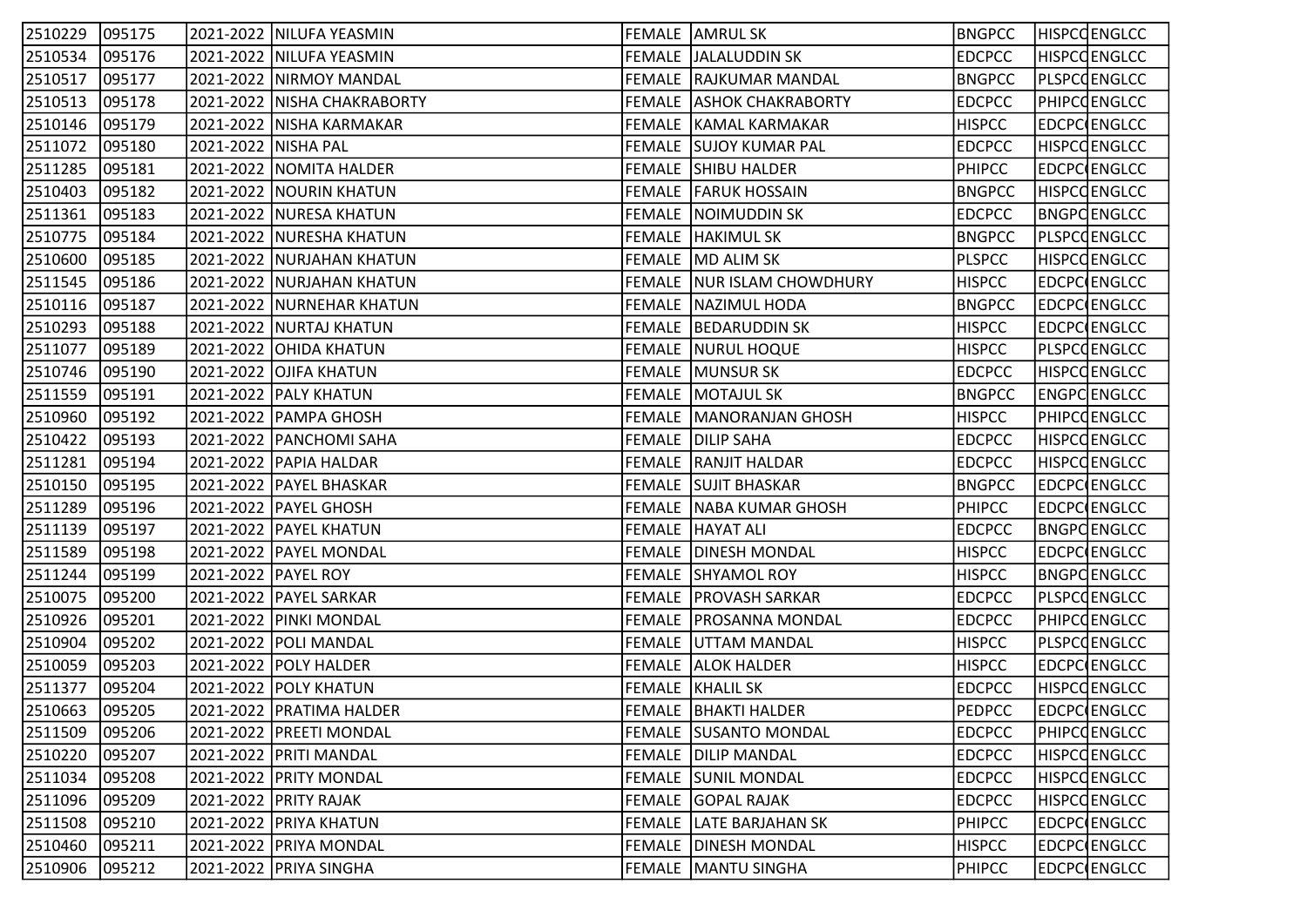| 2511519        | 095213 | 2021-2022 PRIYANKA MANDAL   | FEMALE CHHAKARI MANDAL           | <b>EDCPCC</b> | <b>HISPCCENGLCC</b> |
|----------------|--------|-----------------------------|----------------------------------|---------------|---------------------|
| 2510536        | 095214 | 2021-2022 PRIYANKA ADHIKARI | FEMALE MADAN ADHIKARI            | <b>BNGPCC</b> | EDCPC ENGLCC        |
| 2510758        | 095215 | 2021-2022 PRIYANKA HALDAR   | FEMALE GAURANGA HALDAR           | <b>HISPCC</b> | <b>EDCPC ENGLCC</b> |
| 2510961        | 095216 | 2021-2022   PRIYANKA MANDAL | <b>FEMALE MITTAN MANDAL</b>      | <b>HISPCC</b> | EDCPC ENGLCC        |
| 2510279        | 095217 | 2021-2022 PUJA GHOSH        | FEMALE  AMAR GHOSH               | <b>HISPCC</b> | EDCPC ENGLCC        |
| 2511579        | 095218 | 2021-2022 PUJA GHOSH        | <b>FEMALE UTTAM GHOSH</b>        | <b>HISPCC</b> | ECOPC ENGLCC        |
| 2511267        | 095219 | 2021-2022 PUJA HALDER       | <b>FEMALE SWAPAN HALDER</b>      | <b>PHIPCC</b> | EDCPC ENGLCC        |
| 2510292        | 095220 | 2021-2022   PUJA SARKAR     | <b>FEMALE   PANDAB SARKAR</b>    | <b>HISPCC</b> | EDCPC ENGLCC        |
| 2510290        | 095221 | 2021-2022 PUNAM HALDER      | <b>FEMALE SHIBU HALDER</b>       | <b>EDCPCC</b> | <b>BNGPCENGLCC</b>  |
| 2510708        | 095222 | 2021-2022 RABIA KHATUN      | <b>FEMALE LATE LIAKAT SK</b>     | <b>PHIPCC</b> | EDCPC ENGLCC        |
| 2510690        | 095223 | 2021-2022 RADHA PRAMANIK    | <b>FEMALE AJIT PRAMANIK</b>      | <b>BNGPCC</b> | <b>HISPCCENGLCC</b> |
| 2511198        | 095224 | 2021-2022 RAJIA SULTANA     | FEMALE LIAKAT ALI                | <b>HISPCC</b> | EDCPC ENGLCC        |
| 2511684        | 095225 | 2021-2022 RAJIA SULTANA     | FEMALE RAMJAN SK                 | <b>EDCPCC</b> | <b>HISPCCENGLCC</b> |
| 2510241        | 095226 | 2021-2022 RAKHI SAHA        | FEMALE BALARAM SAHA              | <b>HISPCC</b> | EDCPC ENGLCC        |
| 2511645        | 095227 | 2021-2022 RAKIMA KHATUN     | <b>FEMALE KHAIRUL SK</b>         | <b>HISPCC</b> | EDCPC ENGLCC        |
| 2511239        | 095228 | 2021-2022 REBINA KHATUN     | FEMALE PINTU SK                  | <b>BNGPCC</b> | EDCPC ENGLCC        |
| 2510383        | 095229 | 2021-2022 REKHA KHATUN      | <b>FEMALE MD LATIF SK</b>        | <b>EDCPCC</b> | <b>HISPCCENGLCC</b> |
| 2510121        | 095230 | 2021-2022  RESHMA KHATUN    | <b>FEMALE ASRAFUL HOQUE</b>      | <b>EDCPCC</b> | <b>PLSPCCENGLCC</b> |
| 2510151        | 095231 | 2021-2022 RIJIA KHATUN      | <b>FEMALE JAKIR KHAN</b>         | <b>EDCPCC</b> | <b>HISPCCENGLCC</b> |
| 2511582        | 095232 | 2021-2022 RIJIYANA KHATUN   | FEMALE EBRAN SK                  | <b>EDCPCC</b> | <b>HISPCCENGLCC</b> |
| 2511186        | 095233 | 2021-2022 RIKA KHATUN       | <b>FEMALE SAIFUL SK</b>          | <b>EDCPCC</b> | <b>HISPCCENGLCC</b> |
| 2511134        | 095234 | 2021-2022 RIMA KHATUN       | <b>FEMALE ATAUR RAHAMAN</b>      | <b>BNGPCC</b> | <b>HISPCCENGLCC</b> |
| 2510963        | 095235 | 2021-2022 RIMA MANDAL       | <b>FEMALE SANTOSH MANDAL</b>     | <b>EDCPCC</b> | <b>HISPCCENGLCC</b> |
| 2511561        | 095236 | 2021-2022 RIMA RABIDAS      | <b>FEMALE SANJOY RABIDAS</b>     | <b>EDCPCC</b> | HISPCCENGLCC        |
| 2511513        | 095237 | 2021-2022 RIMI GHOSH        | <b>FEMALE UTTAM GHOSH</b>        | <b>BNGPCC</b> | PLSPCQENGLCC        |
| 2510058        | 095238 | 2021-2022 RIMI KHATUN       | FEMALE HAKIM SK                  | <b>BNGPCC</b> | <b>HISPCCENGLCC</b> |
| 2510065        | 095239 | 2021-2022 RIMPA CHOWDHURY   | <b>FEMALE REBAT CHOWDHURY</b>    | <b>SOCPCC</b> | <b>HISPCCENGLCC</b> |
| 2510296        | 095240 | 2021-2022 RIMPA DAS         | <b>FEMALE   MAHADEB CH DAS</b>   | <b>PHIPCC</b> | EDCPC ENGLCC        |
| 2510688        | 095241 | 2021-2022 RIMPA KHATUN      | FEMALE ARSAD SK                  | <b>PHIPCC</b> | EDCPC ENGLCC        |
| 2510289        | 095242 | 2021-2022 RIMPA SAHA        | <b>FEMALE SONA SAHA</b>          | <b>PHIPCC</b> | EDCPC ENGLCC        |
| 2511594 095243 |        | 2021-2022 RINA MANDAL       | <b>FEMALE   BHARAT MANDAL</b>    | <b>EDCPCC</b> | <b>HISPCCENGLCC</b> |
| 2510376        | 095244 | 2021-2022 RINKI HALDAR      | <b>FEMALE   BISWANATH HALDAR</b> | <b>EDCPCC</b> | <b>HISPCCENGLCC</b> |
| 2510057        | 095245 | 2021-2022 RINKI MANDAL      | FEMALE SIDAN MANDAL              | <b>HISPCC</b> | <b>EDCPC ENGLCC</b> |
| 2511050        | 095246 | 2021-2022 RINKI MANDAL      | <b>FEMALE SONATAN MANDAL</b>     | PHIPCC        | EDCPC ENGLCC        |
| 2510523        | 095247 | 2021-2022 RINKU BISWAS      | FEMALE  NARAYAN BISWAS           | <b>BNGPCC</b> | EDCPC ENGLCC        |
| 2510685        | 095248 | 2021-2022 RIPA KHATUN       | <b>FEMALE SAMSUL SK</b>          | <b>PHIPCC</b> | EDCPC ENGLCC        |
| 2511097        | 095249 | 2021-2022 RITIMA SARKAR     | FEMALE GOUR CHANDRA SARKAR       | <b>EDCPCC</b> | <b>HISPCCENGLCC</b> |
| 2510594        | 095250 | 2021-2022 RIYA MANDAL       | FEMALE DIPAK MANDAL              | <b>EDCPCC</b> | <b>HISPCCENGLCC</b> |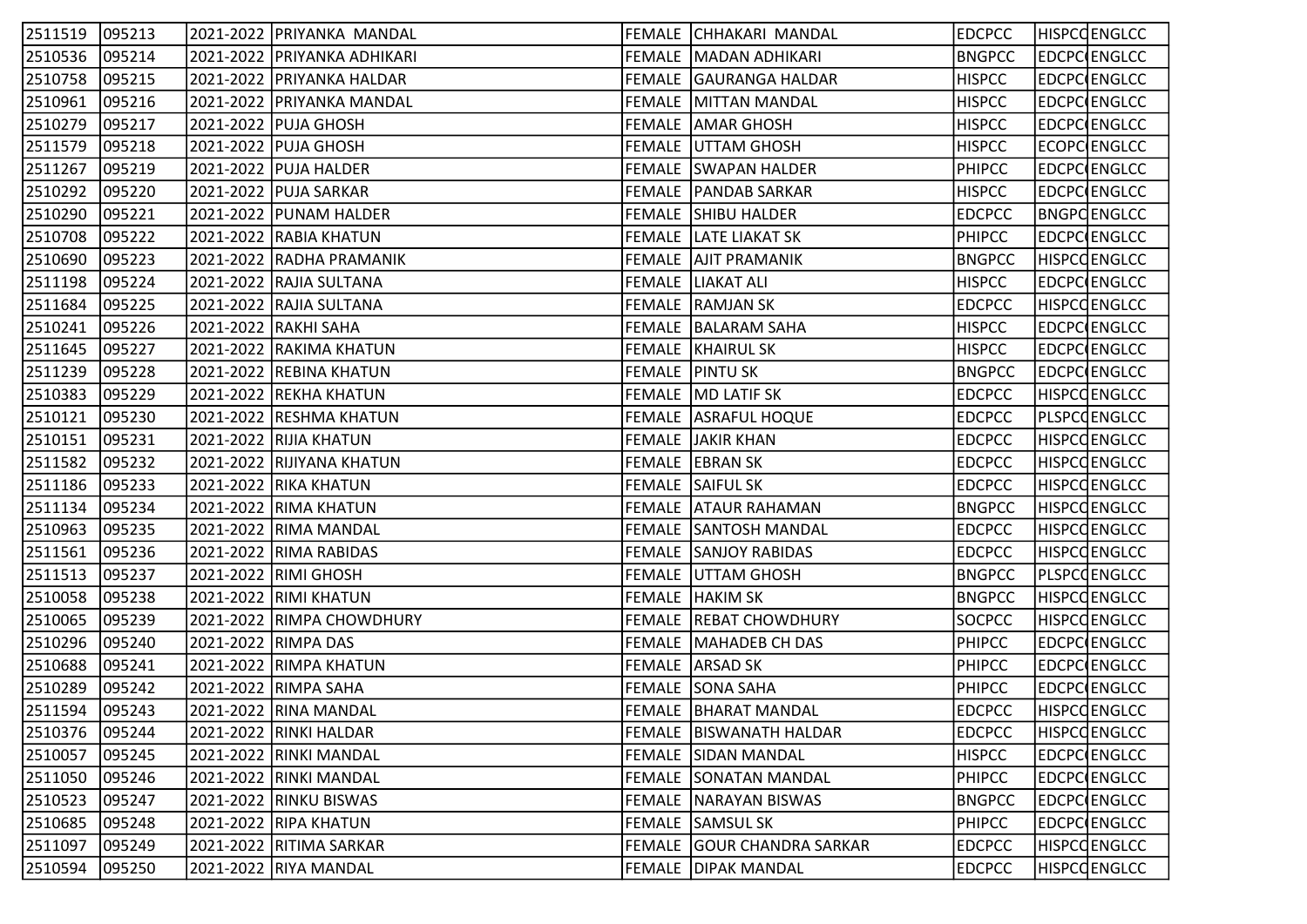| 2511473 095251 |        | 2021-2022 ROJINA KHATUN  |               | FEMALE ABUL KASHIM               | <b>BNGPCC</b> | EDCPC ENGLCC        |
|----------------|--------|--------------------------|---------------|----------------------------------|---------------|---------------------|
| 2511611        | 095252 | 2021-2022 ROKIYA SIDDIKA |               | FEMALE EMAD SK                   | <b>EDCPCC</b> | <b>HISPCCENGLCC</b> |
| 2510223        | 095253 | 2021-2022 ROUSANA KHATUN |               | <b>FEMALE SAMED KHAN</b>         | <b>BNGPCC</b> | <b>HISPCOENGLCC</b> |
| 2511004        | 095254 | 2021-2022 ROYEDA KHATUN  |               | <b>FEMALE ABDUL LATIF</b>        | <b>EDCPCC</b> | <b>HISPCCENGLCC</b> |
| 2510433        | 095255 | 2021-2022 RUBAIYA KHATUN |               | FEMALE SOLEMAN SK                | <b>EDCPCC</b> | HISPCQENGLCC        |
| 2511706        | 095256 | 2021-2022 RUBI KHATUN    |               | FEMALE SAIDUL SAIKH              | <b>BNGPCC</b> | <b>EDCPC ENGLCC</b> |
| 2510393        | 095257 | 2021-2022 RUBINA KHATUN  |               | FEMALE ESRAIL SK                 | <b>EDCPCC</b> | <b>HISPCCENGLCC</b> |
| 2510111        | 095258 | 2021-2022 RUHINA KHATUN  |               | FEMALE TARIKUL ISLAM             | <b>HISPCC</b> | EDCPC ENGLCC        |
| 2510456        | 095259 | 2021-2022 RUKMANI KHATUN |               | <b>FEMALE RABIUL NADAP</b>       | <b>HISPCC</b> | EDCPC ENGLCC        |
| 2511538        | 095260 | 2021-2022 RUKSA KHATUN   |               | FEMALE HABIBUR RAHAMAN           | <b>EDCPCC</b> | <b>HISPCCENGLCC</b> |
| 2510235        | 095261 | 2021-2022 RUKSANA KHATUN |               | <b>FEMALE SETARUL SK</b>         | <b>EDCPCC</b> | <b>HISPCCENGLCC</b> |
| 2510967        | 095262 | 2021-2022 RUKSANA KHATUN |               | <b>FEMALE MOSTAK SK</b>          | <b>EDCPCC</b> | HISPCQENGLCC        |
| 2510430        | 095263 | 2021-2022 RUKSAR KHATUN  |               | FEMALE ASIKUL ALAM               | <b>HISPCC</b> | EDCPC ENGLCC        |
| 2511013        | 095264 | 2021-2022 RUKSIDA KHATUN |               | FEMALE SARIF SK                  | <b>HISPCC</b> | <b>PLSPCCENGLCC</b> |
| 2510013        | 095265 | 2021-2022 RULI KHATUN    |               | FEMALE HANNAN SK                 | <b>EDCPCC</b> | <b>BNGPCENGLCC</b>  |
| 2510099        | 095266 | 2021-2022 RUMA HALDER    |               | FEMALE   BIMAL HALDER            | <b>HISPCC</b> | EDCPC ENGLCC        |
| 2510533        | 095267 | 2021-2022 RUMA KHATUN    |               | <b>FEMALE SAIFUL SK</b>          | <b>EDCPCC</b> | <b>HISPCCENGLCC</b> |
| 2510539        | 095268 | 2021-2022  RUMA KHATUN   |               | FEMALE TAJAMUL HOQUE             | <b>HISPCC</b> | <b>EDCPC ENGLCC</b> |
| 2511557        | 095269 | 2021-2022 RUMA KHATUN    |               | FEMALE JIAUL SK                  | <b>BNGPCC</b> | ENGPC ENGLCC        |
| 2510267        | 095270 | 2021-2022 RUMA MONDAL    |               | <b>FEMALE   BHAKTI MONDAL</b>    | <b>EDCPCC</b> | <b>HISPCCENGLCC</b> |
| 2510073        | 095271 | 2021-2022 RUMELA KHATUN  |               | FEMALE   EBADAT KHAN             | <b>HISPCC</b> | EDCPC ENGLCC        |
| 2510689        | 095272 | 2021-2022 RUMELA KHATUN  |               | FEMALE JAMAL SK                  | <b>PHIPCC</b> | EDCPC ENGLCC        |
| 2510117        | 095273 | 2021-2022 RUMKI KARMAKAR |               | <b>FEMALE SANJOY KARMAKAR</b>    | <b>PHIPCC</b> | EDCPC ENGLCC        |
| 2511397        | 095274 | 2021-2022 RUMKI KHATUN   |               | FEMALE MANIR SK                  | <b>EDCPCC</b> | HISPCQENGLCC        |
| 2510954        | 095275 | 2021-2022 RUMPA KARMAKAR |               | FEMALE SWAPAN KARMAKAR           | <b>EDCPCC</b> | <b>PHIPCOENGLCC</b> |
| 2510247        | 095276 | 2021-2022 RUMPA SAHA     |               | FEMALE SHYAMPADA SAHA            | <b>EDCPCC</b> | <b>HISPCCENGLCC</b> |
| 2510696        | 095277 | 2021-2022 RUNA BEGAM     |               | FEMALE   FERDAUS RAHAMAN         | <b>BNGPCC</b> | <b>HISPCCENGLCC</b> |
| 2511560        | 095278 | 2021-2022 RUNA KHATUN    |               | <b>FEMALE HAJRAT SK</b>          | <b>BNGPCC</b> | ENGPCENGLCC         |
| 2510291        | 095279 | 2021-2022 RUP KUMAR SAHA |               | FEMALE BIKASH CHANDRA SAHA       | <b>HISPCC</b> | EDCPC ENGLCC        |
| 2510132        | 095280 | 2021-2022 RUPA KHATUN    |               | FEMALE KARIM SK                  | <b>BNGPCC</b> | EDCPC ENGLCC        |
| 2511547        | 095281 | 2021-2022 RUPALI KHATUN  |               | <b>FEMALE AJAJUL SK</b>          | <b>BNGPCC</b> | ENGPCENGLCC         |
| 2510386        | 095282 | 2021-2022 RUPKINI HALDAR |               | <b>FEMALE LATE JHANTU HALDAR</b> | <b>EDCPCC</b> | <b>HISPCCENGLCC</b> |
| 2511187        | 095283 | 2021-2022 SABANA AJMI    |               | FEMALE SABIRUDDIN SK             | <b>BNGPCC</b> | <b>HISPCCENGLCC</b> |
| 2510616        | 095284 | 2021-2022 SABANA KHATUN  |               | FEMALE   BASAR ALI               | PEDPCC        | PLSPCQENGLCC        |
| 2510156        | 095285 | 2021-2022 SABANA YASMIN  |               | FEMALE SHAMID SK                 | <b>EDCPCC</b> | <b>HISPCCENGLCC</b> |
| 2510516        | 095286 | 2021-2022 SABANA YASMIN  | FEMALE OLI SK |                                  | <b>EDCPCC</b> | <b>HISPCCENGLCC</b> |
| 2510817        | 095287 | 2021-2022 SABANA YEASMIN |               | <b>FEMALE SAMSUL HOQUE</b>       | <b>EDCPCC</b> | <b>HISPCCENGLCC</b> |
| 2510931        | 095288 | 2021-2022 SABINA KHATUN  |               | FEMALE   WARES SK                | <b>HISPCC</b> | PLSPCCENGLCC        |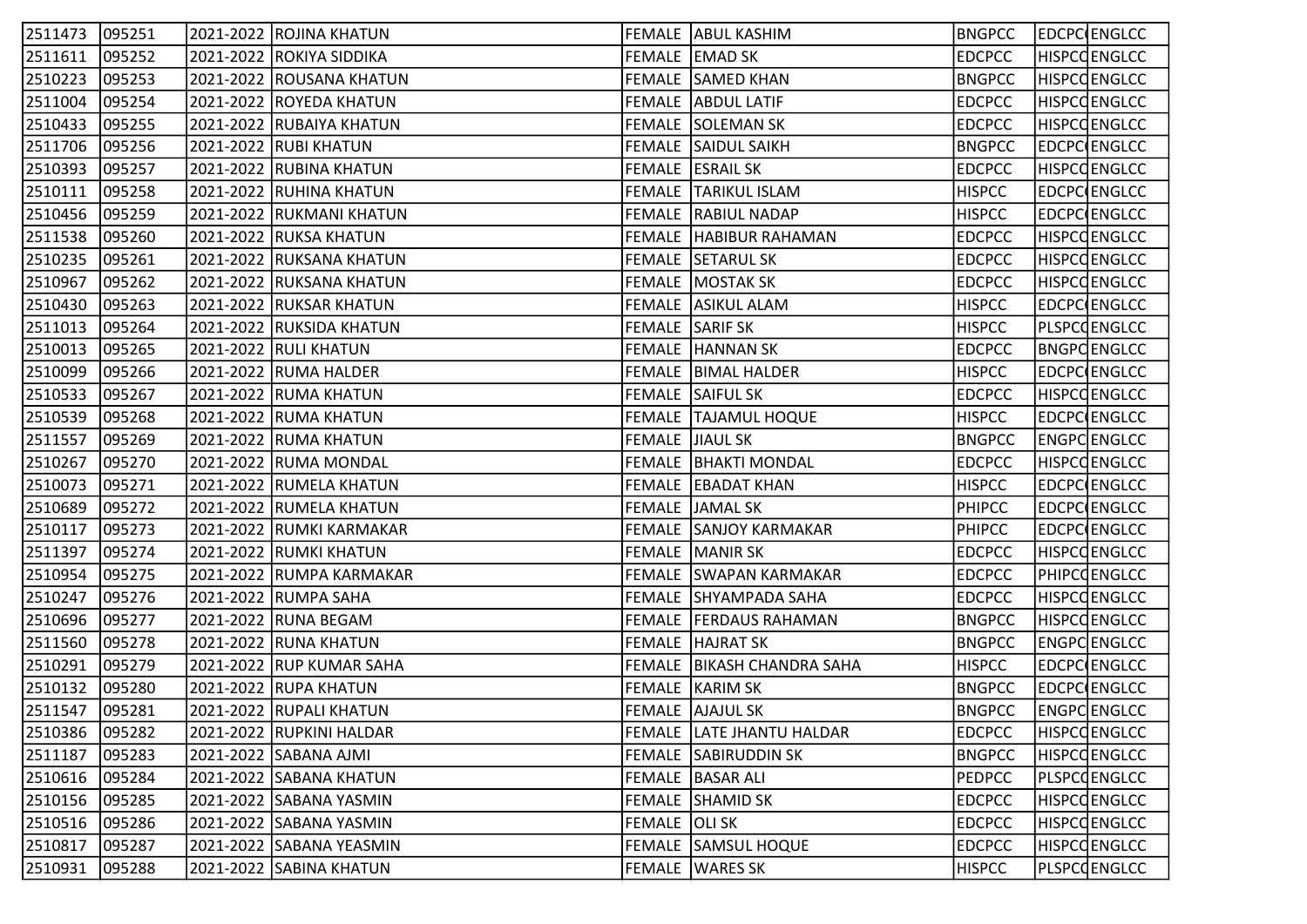| 2511550 | 095289 | 2021-2022 SABINA KHATUN   |                 | <b>FEMALE ISMAIL SK</b>        | <b>GEOPCC</b> | EDCPC ENGLCC        |
|---------|--------|---------------------------|-----------------|--------------------------------|---------------|---------------------|
| 2510222 | 095290 | 2021-2022 SABNAM KHATUN   |                 | <b>FEMALE   HERAJ KHAN</b>     | <b>BNGPCC</b> | <b>HISPCQENGLCC</b> |
| 2511195 | 095291 | 2021-2022 SABNAM PARVIN   |                 | <b>FEMALE ABDUL SADEK</b>      | <b>EDCPCC</b> | <b>HISPCOENGLCC</b> |
| 2511265 | 095292 | 2021-2022 SADHANA MANDAL  |                 | <b>FEMALE RAJPATI MANDAL</b>   | <b>EDCPCC</b> | <b>HISPCCENGLCC</b> |
| 2510446 | 095293 | 2021-2022 SAFIA SULTANA   |                 | <b>FEMALE   KABATULLAH SK</b>  | <b>BNGPCC</b> | <b>HISPCCENGLCC</b> |
| 2510269 | 095294 | 2021-2022 SAGINA KHATUN   |                 | FEMALE BRJAHAN SK              | <b>BNGPCC</b> | <b>HISPCCENGLCC</b> |
| 2510078 | 095295 | 2021-2022 SAGIRA KHATUN   |                 | <b>FEMALE NURUL SK</b>         | <b>EDCPCC</b> | <b>HISPCCENGLCC</b> |
| 2510123 | 095296 | 2021-2022 SAHANAJ KHATUN  |                 | FEMALE RABU SK                 | <b>PHIPCC</b> | EDCPC ENGLCC        |
| 2511391 | 095297 | 2021-2022 SAHANAJ PARVIN  |                 | <b>FEMALE JAKIR HOSSAIN</b>    | <b>EDCPCC</b> | <b>BNGPCENGLCC</b>  |
| 2510080 | 095298 | 2021-2022 SAHANARA KHATUN |                 | FEMALE MD JAIDUR RAHAMAN       | <b>EDCPCC</b> | PLSPCCENGLCC        |
| 2511539 | 095299 | 2021-2022 SAHANARA KHATUN |                 | FEMALE SAFIKUL ISLAM           | <b>EDCPCC</b> | <b>HISPCCENGLCC</b> |
| 2510681 | 095300 | 2021-2022 SAHIBA KHATUN   |                 | FEMALE YEASIN SK               | <b>PHIPCC</b> | EDCPC ENGLCC        |
| 2511427 | 095301 | 2021-2022 SAHIDA BEGAM    |                 | FEMALE HAJIKUL ALAM            | <b>BNGPCC</b> | EDCPC ENGLCC        |
| 2510242 | 095302 | 2021-2022 SAHINA KHATUN   |                 | <b>FEMALE SADEK SK</b>         | <b>EDCPCC</b> | <b>HISPCCENGLCC</b> |
| 2510285 | 095303 | 2021-2022 SAHINA KHATUN   |                 | <b>FEMALE JAKIR HOSSAIN</b>    | <b>EDCPCC</b> | PLSPCQENGLCC        |
| 2510747 | 095304 | 2021-2022 SAHINA KHATUN   |                 | FEMALE ABDUL HAKIM             | <b>BNGPCC</b> | EDCPC ENGLCC        |
| 2510839 | 095305 | 2021-2022 SAHINA KHATUN   |                 | <b>FEMALE SOFIKUL ISLAM</b>    | <b>EDCPCC</b> | <b>HISPCCENGLCC</b> |
| 2511044 | 095306 | 2021-2022 SAHINA KHATUN   |                 | FEMALE   ASRAFUL HOQUE         | <b>EDCPCC</b> | SOCPC ENGLCC        |
| 2510391 | 095307 | 2021-2022 SAINARA KHATUN  |                 | FEMALE ABDUL LATIB             | <b>EDCPCC</b> | <b>HISPCCENGLCC</b> |
| 2510840 | 095308 | 2021-2022 SAIYABA KHATUN  |                 | <b>FEMALE ABDUS SALAM</b>      | <b>EDCPCC</b> | <b>HISPCCENGLCC</b> |
| 2510392 | 095309 | 2021-2022 SAJEDA KHATUN   |                 | FEMALE MD EMAJUL HOQUE         | <b>BNGPCC</b> | <b>HISPCCENGLCC</b> |
| 2510245 | 095310 | 2021-2022 SAJIDA KHATUN   |                 | FEMALE ALAM SK                 | <b>EDCPCC</b> | <b>HISPCCENGLCC</b> |
| 2510695 | 095311 | 2021-2022 SAKHINA PARVEEN |                 | FEMALE ENAMUL SK               | <b>HISPCC</b> | <b>PLSPCCENGLCC</b> |
| 2510221 | 095312 | 2021-2022 SAKINA KHATUN   |                 | FEMALE ABDUL RAHAMAN SK        | <b>BNGPCC</b> | HISPCQENGLCC        |
| 2510911 | 095313 | 2021-2022 SALEHAR KHATUN  |                 | FEMALE   BODRUL HOQUE          | <b>EDCPCC</b> | <b>HISPCCENGLCC</b> |
| 2511284 | 095314 | 2021-2022 SALEMA KHATUN   |                 | <b>FEMALE MUNSUR SK</b>        | <b>EDCPCC</b> | <b>BNGPCENGLCC</b>  |
| 2511045 | 095315 | 2021-2022   SALIMA AKTAR  |                 | FEMALE NAJIMUDDIN AHAMED       | SOCPCC        | <b>PHIPCOENGLCC</b> |
| 2510893 | 095316 | 2021-2022 SALIMA KHATUN   |                 | FEMALE WAKEB SK                | <b>EDCPCC</b> | <b>HISPCCENGLCC</b> |
| 2510163 | 095317 | 2021-2022 SALMA KHATUN    |                 | FEMALE BABAR SK                | <b>PLSPCC</b> | EDCPC ENGLCC        |
| 2510458 | 095318 | 2021-2022 SAMAPTI MANDAL  |                 | FEMALE SUBHARAT MANDAL         | <b>GEOPCC</b> | <b>BNGPCENGLCC</b>  |
| 2510071 | 095319 | 2021-2022 SAMBIYA YEASMIN |                 | <b>FEMALE NUR ISLAM</b>        | <b>EDCPCC</b> | <b>HISPCCENGLCC</b> |
| 2510372 | 095320 | 2021-2022 SAMIARA KHATUN  |                 | <b>FEMALE SHER MAHAMMAD SK</b> | <b>HISPCC</b> | <b>EDCPC</b> ENGLCC |
| 2510418 | 095321 | 2021-2022 SAMIMA KHATUN   |                 | FEMALE HARUN SK                | <b>HISPCC</b> | <b>EDCPC ENGLCC</b> |
| 2510667 | 095322 | 2021-2022 SAMIMA KHATUN   |                 | <b>FEMALE ABDUL MALEK</b>      | <b>HISPCC</b> | <b>BNGPCENGLCC</b>  |
| 2511240 | 095323 | 2021-2022 SAMIMA KHATUN   |                 | <b>FEMALE TOFIJUL MOMIN</b>    | <b>EDCPCC</b> | <b>HISPCCENGLCC</b> |
| 2510384 | 095324 | 2021-2022 SAMIMA SULTANA  | FEMALE JAKIR SK |                                | <b>EDCPCC</b> | <b>HISPCCENGLCC</b> |
| 2511541 | 095325 | 2021-2022 SAMIMA YASMIN   |                 | FEMALE ASIKUL SK               | <b>EDCPCC</b> | <b>HISPCCENGLCC</b> |
| 2510710 | 095326 | 2021-2022 SAMINA KHATUN   |                 | <b>FEMALE MOKTAR HOSSAIN</b>   | <b>BNGPCC</b> | <b>EDCPC</b> ENGLCC |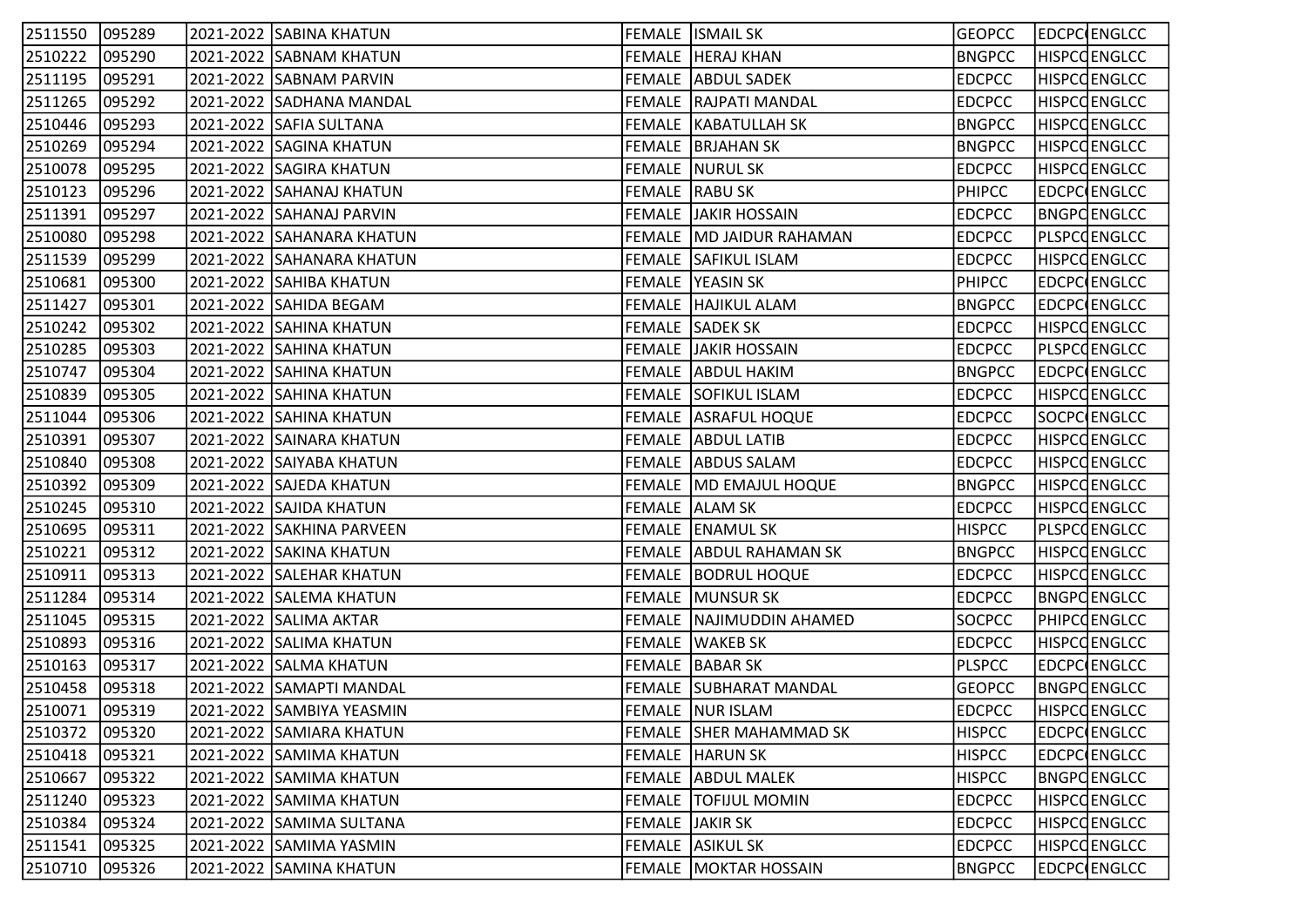| 2510668 | 095327 |                      | 2021-2022 SAMSEDA KHATUN     | FEMALE   MESER SK                | <b>HISPCC</b> | BNGPCENGLCC         |
|---------|--------|----------------------|------------------------------|----------------------------------|---------------|---------------------|
| 2510467 | 095328 |                      | 2021-2022 SAMSINA KHATUN     | <b>FEMALE RUMAN SK</b>           | <b>EDCPCC</b> | <b>HISPCCENGLCC</b> |
| 2511236 | 095329 |                      | 2021-2022 SANCHITA DAS       | <b>FEMALE TARUN DAS</b>          | <b>PLSPCC</b> | <b>EDCPC ENGLCC</b> |
| 2510114 | 095330 |                      | 2021-2022 SANCHITA MANDAL    | <b>FEMALE   BAKUL MANDAL</b>     | <b>PEDPCC</b> | <b>BNGPCENGLCC</b>  |
| 2511237 | 095331 |                      | 2021-2022 SANDITA DAS        | <b>FEMALE   PANKAJ DAS</b>       | <b>PLSPCC</b> | EDCPC ENGLCC        |
| 2510270 | 095332 |                      | 2021-2022 SANGITA MANDAL     | FEMALE   BHUBAN MANDAL           | <b>EDCPCC</b> | <b>HISPCCENGLCC</b> |
| 2510964 | 095333 |                      | 2021-2022 SANGITA PRAMANIK   | FEMALE LATE NIRANJAN PRAMANIK    | <b>HISPCC</b> | <b>PHIPCOENGLCC</b> |
| 2511109 | 095334 |                      | 2021-2022 SANGITA PRAMANIK   | FEMALE TARAPADA PRAMANIK         | <b>EDCPCC</b> | <b>HISPCCENGLCC</b> |
| 2510908 | 095335 |                      | 2021-2022 SANJIDA KHATUN     | FEMALE JAHANGIR SK               | <b>EDCPCC</b> | <b>HISPCCENGLCC</b> |
| 2511348 | 095336 |                      | 2021-2022 SANTANA RABIDAS    | <b>FEMALE JOYDEB RABIDAS</b>     | <b>PHIPCC</b> | EDCPC ENGLCC        |
| 2510302 | 095337 |                      | 2021-2022 SARINA KHATUN      | FEMALE RAMJAN SK                 | <b>PLSPCC</b> | EDCPC ENGLCC        |
| 2511035 | 095338 |                      | 2021-2022 SARMIN KHATUN      | <b>FEMALE ABDUL BAREK</b>        | <b>EDCPCC</b> | <b>BNGPCENGLCC</b>  |
| 2510015 | 095339 |                      | 2021-2022 SARMIN SULTANA     | <b>FEMALE   MATABBAR HOSSAIN</b> | <b>BNGPCC</b> | <b>HISPCCENGLCC</b> |
| 2510244 | 095340 |                      | 2021-2022 SATHI SARKAR       | <b>FEMALE AMAR SARKAR</b>        | <b>BNGPCC</b> | EDCPC ENGLCC        |
| 2511447 | 095341 |                      | 2021-2022 SAYEDA KHATUN      | <b>FEMALE SK HOSSAIN ALI</b>     | <b>EDCPCC</b> | <b>HISPCCENGLCC</b> |
| 2510085 | 095342 |                      | 2021-2022 SEAUTY MANDAL      | FEMALE RADHIKA MANDAL            | <b>PEDPCC</b> | <b>BNGPCENGLCC</b>  |
| 2510686 | 095343 |                      | 2021-2022 SEBINA KHATUN      | FEMALE JAKIR SK                  | <b>PHIPCC</b> | EDCPC ENGLCC        |
| 2510599 | 095344 |                      | 2021-2022 SEFALI KHATUN      | <b>FEMALE   FARUK HOSSAIN</b>    | <b>HISPCC</b> | PLSPCCENGLCC        |
| 2511641 | 095345 |                      | 2021-2022 SELINA KHATUN      | FEMALE SK SAHADAT HOSSAIN        | <b>HISPCC</b> | <b>EDCPC ENGLCC</b> |
| 2510706 | 095346 |                      | 2021-2022 SELUJA PARVIN      | <b>FEMALE SANAUL HOQUE</b>       | <b>HISPCC</b> | ARBPC ENGLCC        |
| 2510061 | 095347 |                      | 2021-2022 SEMI KHATUN        | <b>FEMALE ARMAN HOSSAIN</b>      | <b>BNGPCC</b> | <b>HISPCCENGLCC</b> |
| 2510471 | 095348 |                      | 2021-2022 SEMI KHATUN        | <b>FEMALE ABDUL KHALEK</b>       | <b>EDCPCC</b> | <b>HISPCCENGLCC</b> |
| 2510748 | 095349 |                      | 2021-2022 SERINA KHATUN      | <b>FEMALE ROBIUL ISLAM</b>       | <b>EDCPCC</b> | <b>HISPCCENGLCC</b> |
| 2511683 | 095350 |                      | 2021-2022 SERINA KHATUN      | <b>FEMALE LATE SAFIL ALI</b>     | <b>PLSPCC</b> | <b>HISPCCENGLCC</b> |
| 2510406 | 095351 |                      | 2021-2022 SHAKILA KHATUN     | <b>FEMALE SABIRUL SK</b>         | <b>HISPCC</b> | EDCPC ENGLCC        |
| 2511234 | 095352 |                      | 2021-2022 SHARMISTHA GHOSH   | <b>FEMALE NITAI GHOSH</b>        | <b>BNGPCC</b> | <b>HISPCCENGLCC</b> |
| 2510161 | 095353 |                      | 2021-2022 SHIKHA MONDAL      | <b>FEMALE SAJANI MONDAL</b>      | <b>BNGPCC</b> | <b>HISPCCENGLCC</b> |
| 2510062 | 095354 |                      | 2021-2022 SHILPA HALDER      | <b>FEMALE GOUTAM HALDER</b>      | <b>EDCPCC</b> | SOCPC ENGLCC        |
| 2510675 | 095355 |                      | 2021-2022 SHILPI GHOSH       | <b>FEMALE SAMIR GHOSH</b>        | <b>HISPCC</b> | EDCPC ENGLCC        |
| 2510924 | 095356 |                      | 2021-2022 SHIMA HALDER       | FEMALE RANJAN KUMAR HALDER       | <b>EDCPCC</b> | <b>HISPCCENGLCC</b> |
| 2510678 | 095357 |                      | 2021-2022 SHIRIJA KHATUN     | <b>FEMALE EKRAMUL SK</b>         | <b>EDCPCC</b> | <b>HISPCCENGLCC</b> |
| 2511238 | 095358 | 2021-2022 SHIULI DAS |                              | <b>FEMALE DINESH DAS</b>         | <b>HISPCC</b> | <b>EDCPC ENGLCC</b> |
| 2510818 | 095359 |                      | 2021-2022 SHRABANI DAS       | <b>FEMALE TUTUL DAS</b>          | <b>EDCPCC</b> | <b>HISPCCENGLCC</b> |
| 2511512 | 095360 |                      | 2021-2022 SHRABONI GHOSH     | <b>FEMALE LAXMAN GHOSH</b>       | <b>BNGPCC</b> | PLSPCQENGLCC        |
| 2510505 | 095361 |                      | 2021-2022 SHRUTI MANDAL      | FEMALE  JHANTU MANDAL            | <b>EDCPCC</b> | SOCPC ENGLCC        |
| 2510118 | 095362 |                      | 2021-2022 SHRUTI MONDAL      | <b>FEMALE BIDUR MONDAL</b>       | <b>PLSPCC</b> | <b>HISPCCENGLCC</b> |
| 2511540 | 095363 |                      | 2021-2022 SHYAMALI CHOWDHURY | <b>FEMALE UTTAM CHOWDHURY</b>    | <b>EDCPCC</b> | <b>PHIPCOENGLCC</b> |
| 2510779 | 095364 |                      | 2021-2022 SIBANI KARMAKAR    | FEMALE SATYAM KARMAKAR           | <b>PHIPCC</b> | <b>HISPCCENGLCC</b> |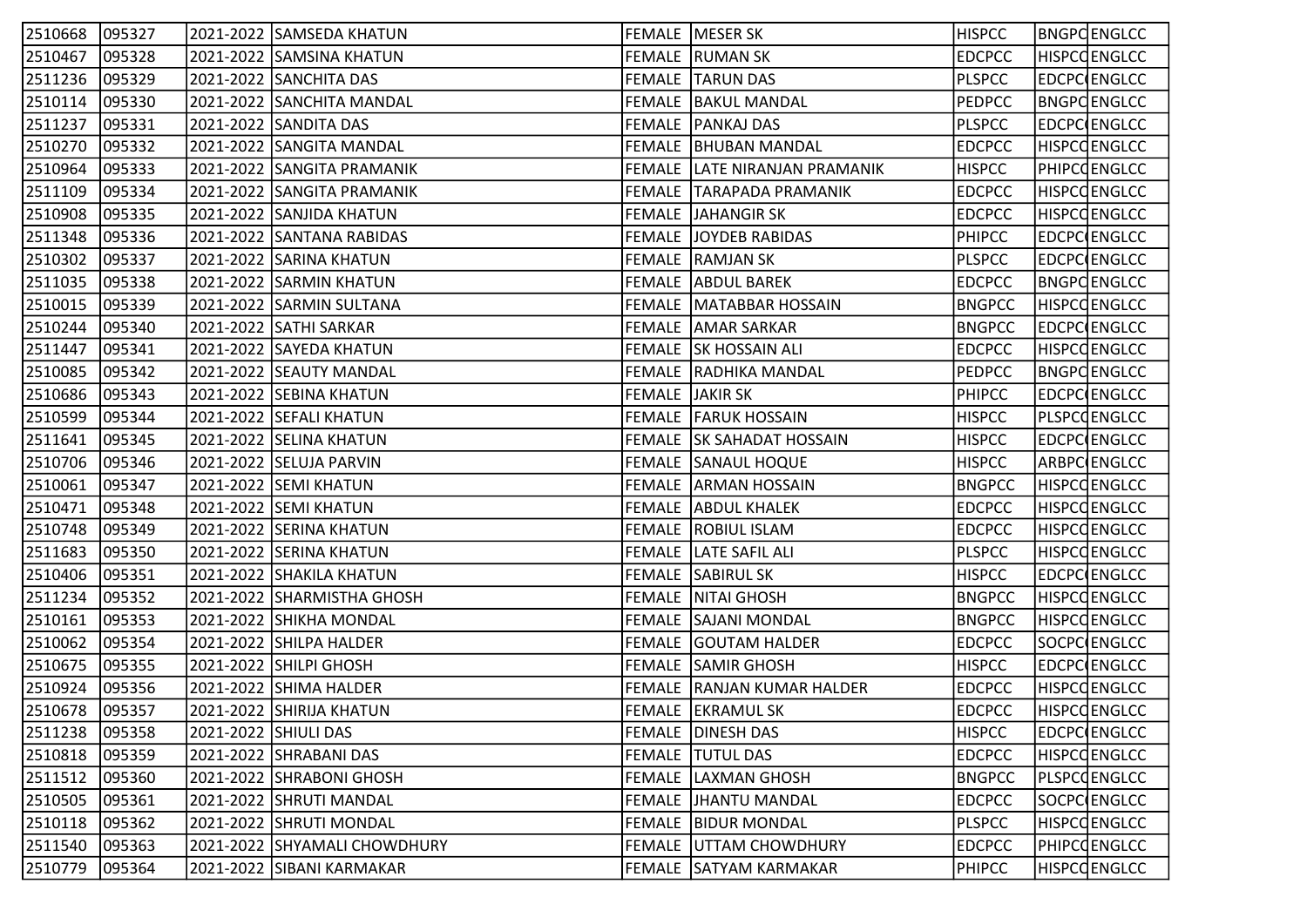| 2510679 | 095365 |                    | 2021-2022 SIMA HALDAR        | <b>FEMALE NITAI HALDAR</b>       | <b>PEDPCC</b> | <b>HISPCCENGLCC</b> |
|---------|--------|--------------------|------------------------------|----------------------------------|---------------|---------------------|
| 2510442 | 095366 |                    | 2021-2022 SIMA MANDAL        | <b>FEMALE SWADHIN MANDAL</b>     | <b>EDCPCC</b> | <b>HISPCCENGLCC</b> |
| 2511241 | 095367 |                    | 2021-2022 SIMA MANDAL        | <b>FEMALE AALOK MANDAL</b>       | <b>BNGPCC</b> | <b>EDCPC</b> ENGLCC |
| 2510463 | 095368 |                    | 2021-2022 SIMA PARVIN        | FEMALE SAFIKUL ISLAM             | <b>BNGPCC</b> | EDCPC ENGLCC        |
| 2510124 | 095369 |                    | 2021-2022 SIMPI KHATUN       | FEMALE YEASIN SK                 | <b>PHIPCC</b> | EDCPC ENGLCC        |
| 2510677 | 095370 |                    | 2021-2022 SMITA GHOSH        | FEMALE   PRASANTA GHOSH          | <b>HISPCC</b> | EDCPC ENGLCC        |
| 2511354 | 095371 |                    | 2021-2022 SOHAGI KHATUN      | <b>FEMALE ASHRAFUL SK</b>        | <b>BNGPCC</b> | <b>HISPCCENGLCC</b> |
| 2511462 | 095372 | 2021-2022 SOHEL SK |                              | FEMALE BAHADUR SK                | <b>PLSPCC</b> | EDCPC ENGLCC        |
| 2510060 | 095373 |                    | 2021-2022 SOMA CHOWDHURY     | FEMALE NABA KUMAR CHOWDHURY      | <b>HISPCC</b> | <b>EDCPC</b> ENGLCC |
| 2510093 | 095374 |                    | 2021-2022 SOMA GHOSH         | <b>FEMALE AANIL GHOSH</b>        | <b>EDCPCC</b> | <b>HISPCCENGLCC</b> |
| 2511036 | 095375 |                    | 2021-2022 SOMA MANDAL        | <b>FEMALE RANJIT MANDAL</b>      | <b>EDCPCC</b> | <b>HISPCCENGLCC</b> |
| 2510427 | 095376 |                    | 2021-2022 SONALI CHAKRABORTY | <b>FEMALE SWAPAN CHAKRABORTY</b> | <b>PLSPCC</b> | SOCPC ENGLCC        |
| 2511578 | 095377 |                    | 2021-2022 SONALI GHOSH       | FEMALE ATUL GHOSH                | <b>HISPCC</b> | ECOPC ENGLCC        |
| 2510597 | 095378 |                    | 2021-2022 SONALI HALDAR      | <b>FEMALE UTTAM HALDAR</b>       | <b>HISPCC</b> | EDCPC ENGLCC        |
| 2510614 | 095379 |                    | 2021-2022 SONALI SARDAR      | FEMALE LATE DULA CHAND SARDAR    | <b>HISPCC</b> | ECOPC ENGLCC        |
| 2511108 | 095380 |                    | 2021-2022 SONAMONI BASAK     | <b>FEMALE SUNDAR BASAK</b>       | <b>EDCPCC</b> | <b>HISPCCENGLCC</b> |
| 2511638 | 095381 |                    | 2021-2022 SONI JAMADAR       | FEMALE RAJEN JAMADAR             | <b>BNGPCC</b> | <b>HISPCCENGLCC</b> |
| 2510126 | 095382 |                    | 2021-2022 SONIA KHATUN       | FEMALE TANU SK                   | <b>PHIPCC</b> | EDCPC ENGLCC        |
| 2511392 | 095383 |                    | 2021-2022 SORIFON NESHA      | FEMALE ASGAR ALI                 | <b>EDCPCC</b> | <b>HISPCCENGLCC</b> |
| 2510280 | 095384 |                    | 2021-2022 SUBARNA PRAMANIK   | <b>FEMALE SUBODH PRAMANIK</b>    | <b>EDCPCC</b> | <b>HISPCCENGLCC</b> |
| 2510838 | 095385 |                    | 2021-2022 SUBHADRA MANDAL    | <b>FEMALE   BAKUL MANDAL</b>     | <b>PEDPCC</b> | <b>BNGPCENGLCC</b>  |
| 2510125 | 095386 |                    | 2021-2022 SUFIYA KHATUN      | FEMALE KADIR SK                  | <b>PHIPCC</b> | EDCPC ENGLCC        |
| 2510053 | 095387 |                    | 2021-2022 SUFIYA SULTANA     | <b>FEMALE JAMAL HOSSAIN</b>      | <b>PLSPCC</b> | <b>HISPCCENGLCC</b> |
| 2510079 | 095388 |                    | 2021-2022 SUHANA KHATUN      | FEMALE ABUL KALAM AZAD           | <b>EDCPCC</b> | PLSPCCENGLCC        |
| 2511132 | 095389 |                    | 2021-2022 SUHANA KHATUN      | FEMALE   ELAHAN SK               | <b>EDCPCC</b> | <b>BNGPCENGLCC</b>  |
| 2511537 | 095390 |                    | 2021-2022 SUILEY KHATUN      | FEMALE JAINAL SK                 | <b>EDCPCC</b> | <b>HISPCCENGLCC</b> |
| 2511286 | 095391 |                    | 2021-2022 SUJATA GHOSH       | <b>FEMALE RAM GHOSH</b>          | <b>PHIPCC</b> | EDCPC ENGLCC        |
| 2510759 | 095392 |                    | 2021-2022 SUJATA MANDAL      | <b>FEMALE   HEMANTA MANDAL</b>   | <b>HISPCC</b> | EDCPC ENGLCC        |
| 2511705 | 095393 |                    | 2021-2022 SUKNARA KHATUN     | FEMALE ESHARUDDIN NADAP          | <b>PLSPCC</b> | HISPCQENGLCC        |
| 2510246 | 095394 |                    | 2021-2022 SULTANA KHATUN     | FEMALE SUNURUDDIN SK             | <b>EDCPCC</b> | <b>HISPCCENGLCC</b> |
| 2510145 | 095395 |                    | 2021-2022 SULTANA PARVIN     | <b>FEMALE SETAB SK</b>           | <b>EDCPCC</b> | <b>HISPCCENGLCC</b> |
| 2510147 | 095396 |                    | 2021-2022 SULTANA PARVIN     | <b>FEMALE RAKIBUL SK</b>         | <b>EDCPCC</b> | <b>HISPCCENGLCC</b> |
| 2510501 | 095397 |                    | 2021-2022 SULTANA YESMIN     | <b>FEMALE NASRUL SK</b>          | <b>PLSPCC</b> | <b>HISPCCENGLCC</b> |
| 2510585 | 095398 |                    | 2021-2022 SUMA KHATUN        | FEMALE ANISUR SK                 | <b>HISPCC</b> | EDCPC ENGLCC        |
| 2510613 | 095399 |                    | 2021-2022 SUMA MONDAL        | FEMALE  HARERAM MONDAL           | <b>HISPCC</b> | <b>EDCPC ENGLCC</b> |
| 2510928 | 095400 |                    | 2021-2022 SUMI HALDAR        | <b>FEMALE   RATAN HALDAR</b>     | <b>EDCPCC</b> | <b>HISPCCENGLCC</b> |
| 2510905 | 095401 |                    | 2021-2022 SUMI MONDAL        | <b>FEMALE SUJIT MONDAL</b>       | <b>EDCPCC</b> | <b>PLSPCCENGLCC</b> |
| 2510750 | 095402 |                    | 2021-2022 SUNDORI KHATUN     | FEMALE HASEN SK                  | <b>EDCPCC</b> | <b>HISPCCENGLCC</b> |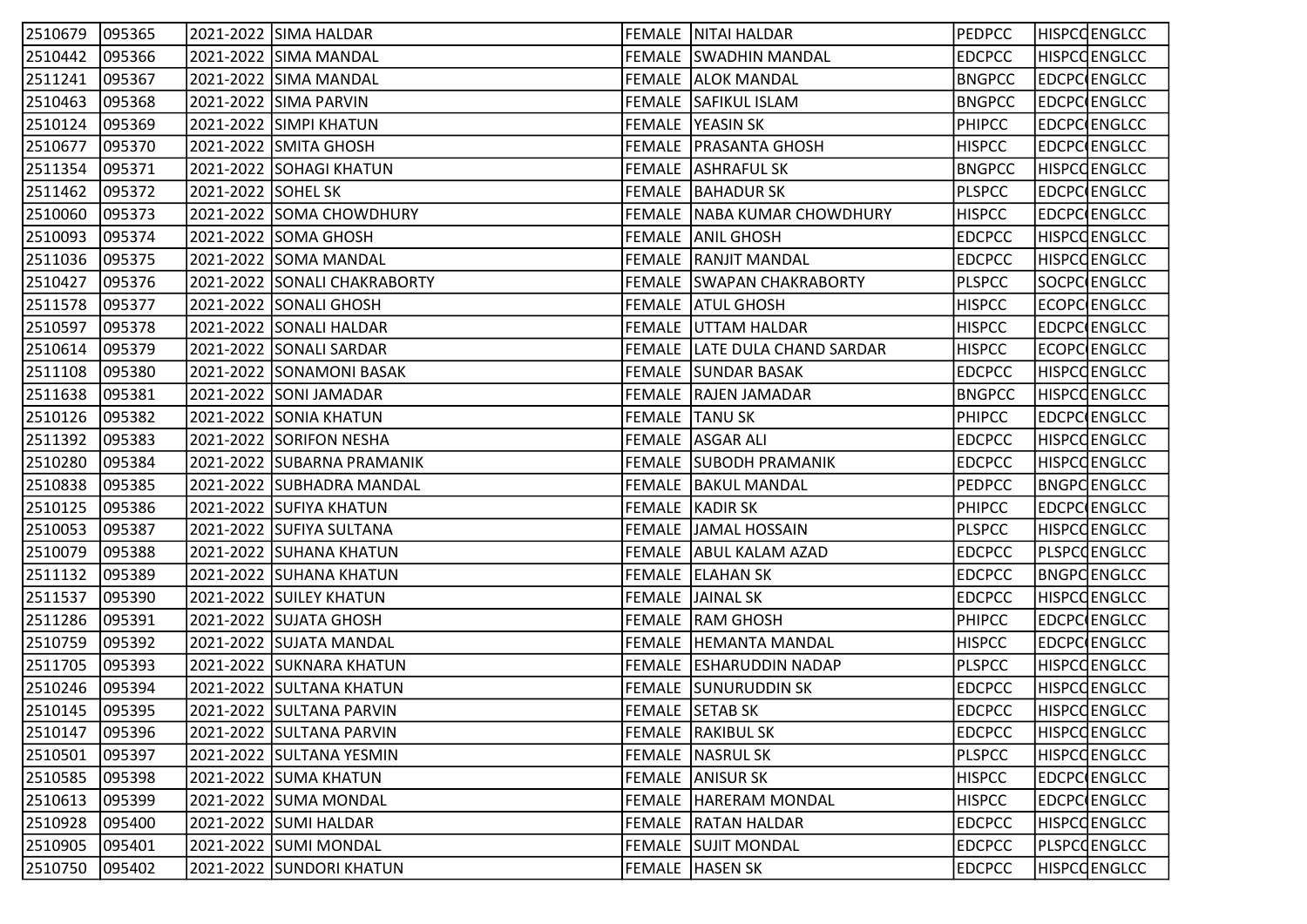| 2511571 | 095403 | 2021-2022 SUPRIYA GHOSH       |                        | FEMALE DILIP GHOSH               | <b>EDCPCC</b> | PLSPCCENGLCC        |
|---------|--------|-------------------------------|------------------------|----------------------------------|---------------|---------------------|
| 2510929 | 095404 | 2021-2022 SUPRIYA HALDAR      |                        | FEMALE SAMBHUNATH HALDAR         | <b>EDCPCC</b> | <b>HISPCCENGLCC</b> |
| 2510102 | 095405 | 2021-2022 SURAVI PARVEEN      |                        | FEMALE   MD NAIMUDDIN            | <b>EDCPCC</b> | PLSPCOENGLCC        |
| 2511199 | 095406 | 2021-2022 SUSEMA KHATUN       |                        | FEMALE NUR ALAM                  | <b>HISPCC</b> | EDCPC ENGLCC        |
| 2510451 | 095407 | 2021-2022 SUSMITA HALDAR      |                        | FEMALE JJIBAN HALDAR             | <b>EDCPCC</b> | HISPCQENGLCC        |
| 2510916 | 095408 | 2021-2022 SUSMITA MANDAL      |                        | FEMALE SWAPAN MANDAL             | <b>PHIPCC</b> | PLSPCCENGLCC        |
| 2511227 | 095409 | 2021-2022 SUSMITA MANDAL      |                        | <b>FEMALE   DIGAMBAR MANDAL</b>  | <b>GEOPCC</b> | EDCPC ENGLCC        |
| 2511375 | 095410 | 2021-2022  SUSMITA MANDAL     |                        | FEMALE SANAT KR MANDAL           | <b>BNGPCC</b> | EDCPC ENGLCC        |
| 2510583 | 095411 | 2021-2022 SUSMITA MONDAL      |                        | FEMALE CHAITANNA MONDAL          | <b>HISPCC</b> | EDCPC ENGLCC        |
| 2510854 | 095412 | 2021-2022 SYEDA TAHURA KHATUN |                        | <b>FEMALE SYED SAFIN HOSSAIN</b> | <b>HISPCC</b> | EDCPC ENGLCC        |
| 2510842 | 095413 | 2021-2022   TAHAMINA KHATUN   |                        | FEMALE MD MOSARRAF SK            | <b>EDCPCC</b> | <b>HISPCCENGLCC</b> |
| 2510841 | 095414 | 2021-2022 TANJIMA KHATUN      |                        | FEMALE   MOSARAF HOSSAIN         | <b>EDCPCC</b> | <b>HISPCCENGLCC</b> |
| 2511217 | 095415 | 2021-2022 TANUSHRI LALA       |                        | FEMALE BANKIM CH LALA            | <b>PLSPCC</b> | <b>HISPCCENGLCC</b> |
| 2511347 | 095416 | 2021-2022 TANUSHRI RABIDAS    |                        | <b>FEMALE JOYDEB RABIDAS</b>     | <b>PHIPCC</b> | EDCPC ENGLCC        |
| 2511587 | 095417 | 2021-2022 TAPOSI PAL          |                        | FEMALE SATTANARAYAN PAL          | <b>EDCPCC</b> | <b>HISPCCENGLCC</b> |
| 2510441 | 095418 | 2021-2022 TARA MONDAL         |                        | FEMALE NITAI MONDAL              | <b>EDCPCC</b> | <b>HISPCCENGLCC</b> |
| 2510234 | 095419 | 2021-2022 TASLIMA KHATUN      |                        | <b>FEMALE SAMSUL SK</b>          | <b>BNGPCC</b> | <b>HISPCCENGLCC</b> |
| 2510682 | 095420 | 2021-2022 TASLIMA KHATUN      |                        | <b>FEMALE   MOJIBUR SK</b>       | <b>PHIPCC</b> | EDCPC ENGLCC        |
| 2511420 | 095421 | 2021-2022 TASLIMA KHATUN      |                        | FEMALE ULFAT SK                  | <b>EDCPCC</b> | <b>BNGPCENGLCC</b>  |
| 2511474 | 095422 | 2021-2022  TASLIMA KHATUN     |                        | <b>FEMALE MASEM ALI</b>          | <b>BNGPCC</b> | EDCPC ENGLCC        |
| 2511580 | 095423 | 2021-2022 TASLIMA KHATUN      |                        | <b>FEMALE LATE NAYEM SK</b>      | <b>BNGPCC</b> | EDCPC ENGLCC        |
| 2510701 | 095424 | 2021-2022 TASLIMA NASRIN      |                        | <b>FEMALE SAIDUR RAHAMAN</b>     | <b>EDCPCC</b> | <b>HISPCCENGLCC</b> |
| 2510307 | 095425 | 2021-2022 TINA KHATUN         |                        | FEMALE SAHADAT HOSSAIN           | <b>EDCPCC</b> | <b>HISPCCENGLCC</b> |
| 2510772 | 095426 | 2021-2022 TINA KHATUN         |                        | <b>FEMALE SAMARUL SK</b>         | <b>EDCPCC</b> | HISPCQENGLCC        |
| 2510281 | 095427 | 2021-2022 TITHI GHOSH         |                        | FEMALE CHANDAN GHOSH             | <b>PLSPCC</b> | EDCPC ENGLCC        |
| 2511282 | 095428 | 2021-2022 TUHIDA PARVIN       |                        | FEMALE ABDUL MANNAN              | SOCPCC        | EDCPC ENGLCC        |
| 2510414 | 095429 | 2021-2022  TUHINA PARVEEN     |                        | FEMALE   MAJARUL HOQUE           | <b>HISPCC</b> | ENGPCENGLCC         |
| 2511343 | 095430 | 2021-2022 TUHINA PARVEEN      | FEMALE OLI SK          |                                  | <b>EDCPCC</b> | <b>HISPCCENGLCC</b> |
| 2510108 | 095431 | 2021-2022 TULI KHATUN         |                        | FEMALE   KASIM SK                | <b>BNGPCC</b> | <b>HISPCCENGLCC</b> |
| 2510957 | 095432 | 2021-2022 TUMPA KARMAKAR      |                        | FEMALE SWAPAN KARMAKAR           | <b>EDCPCC</b> | PHIPCOENGLCC        |
| 2511558 | 095433 | 2021-2022 TUMPA KHATUN        | <b>FEMALE JIAUL SK</b> |                                  | <b>BNGPCC</b> | ENGPCENGLCC         |
| 2510511 | 095434 | 2021-2022 TUSHAR KANTI MANDAL |                        | FEMALE ASIM MANDAL               | <b>BNGPCC</b> | <b>EDCPC ENGLCC</b> |
| 2510106 | 095435 | 2021-2022 UMME KULSUM         |                        | <b>FEMALE JAMIRUL ISLAM</b>      | <b>BNGPCC</b> | <b>HISPCCENGLCC</b> |
| 2510081 | 095436 | 2021-2022 UMMESALMA KHATUN    |                        | FEMALE ABDUL RAKIB               | <b>BNGPCC</b> | <b>HISPCCENGLCC</b> |
| 2510056 | 095437 | 2021-2022 USHA RAJAK          |                        | FEMALE   KASHI RAJAK             | <b>HISPCC</b> | EDCPC ENGLCC        |
| 2511297 | 095438 | 2021-2022   WAKIYA KHATUN     |                        | <b>FEMALE SAMAUN SK</b>          | <b>EDCPCC</b> | BNGPCENGLCC         |
| 2510760 | 095439 | 2021-2022   WALI KHATUN       |                        | FEMALE LATE BAIDUR RAHAMAN       | <b>EDCPCC</b> | <b>BNGPCENGLCC</b>  |
| 2510154 | 095440 | 2021-2022 YASMIN SULTANA      |                        | FEMALE MD KETABUL SK             | <b>HISPCC</b> | PLSPCOENGLCC        |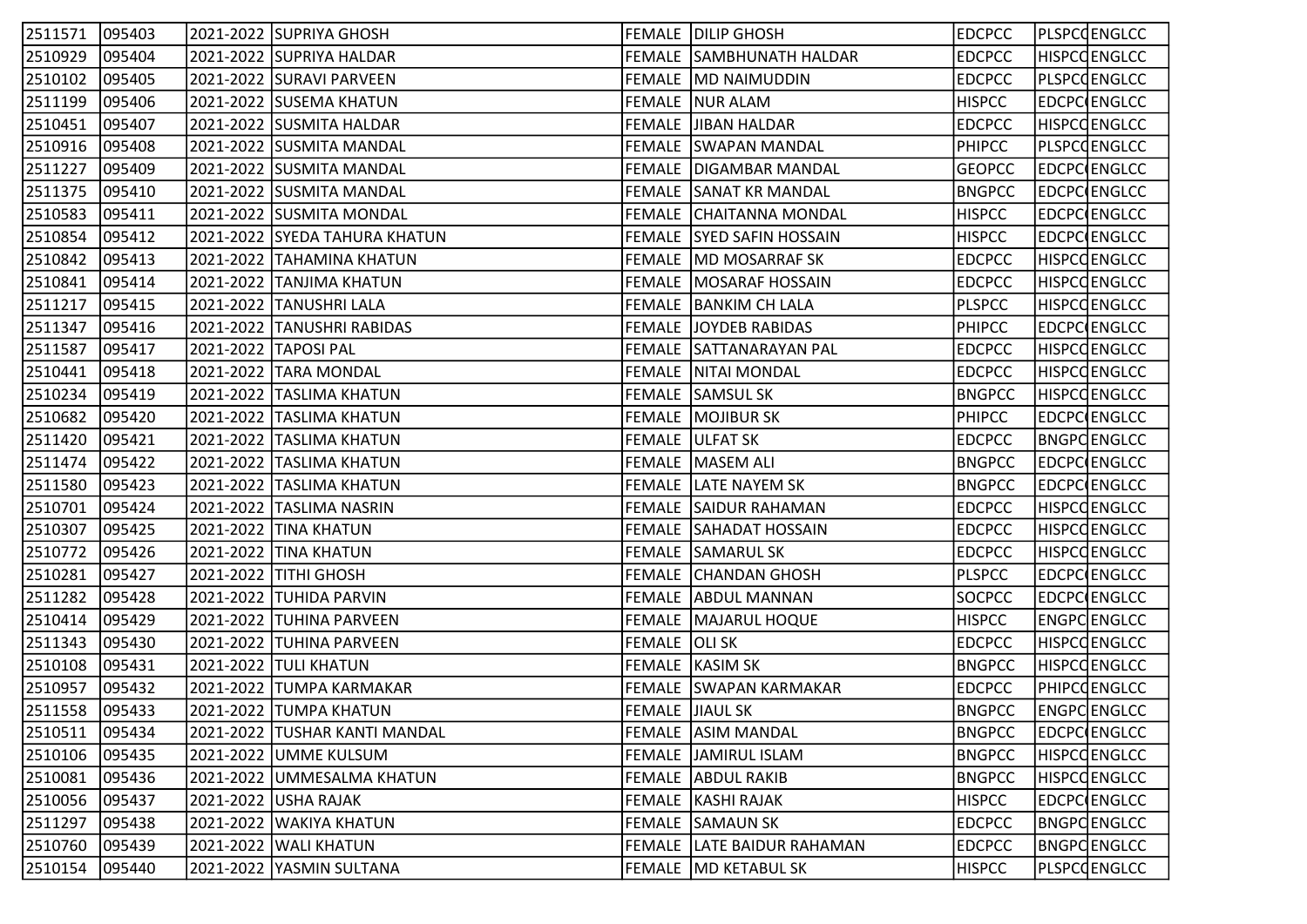| 2511038 | 095441 | 2021-2022 AASIM SK   |                              | MALE | AJIJUR RAHAMAN        | <b>EDCPCC</b> | <b>HISPCCENGLCC</b> |
|---------|--------|----------------------|------------------------------|------|-----------------------|---------------|---------------------|
| 2510378 | 095442 | 2021-2022 ABADUL SK  |                              | MALE | <b>RASHID SK</b>      | <b>EDCPCC</b> | <b>HISPCCENGLCC</b> |
| 2510519 | 095443 |                      | 2021-2022 ABDUL ALIM         | MALE | <b>MANIRUL ISLAM</b>  | <b>HISPCC</b> | <b>EDCPC</b> ENGLCC |
| 2510232 | 095444 |                      | 2021-2022 ABDUL BARIK        | MALE | <b>ATAUR RAHAMAN</b>  | <b>HISPCC</b> | EDCPC ENGLCC        |
| 2510654 | 095445 |                      | 2021-2022 ABDUL KARIM        | MALE | <b>NAJIR HOSSAIN</b>  | <b>BNGPCC</b> | EDCPC ENGLCC        |
| 2510769 | 095446 |                      | 2021-2022 ABDUL KARIM        | MALE | EJAHAR SHAIKH         | <b>HISPCC</b> | PHIPCOENGLCC        |
| 2511459 | 095447 |                      | 2021-2022 ABDUL KARIM        | MALE | <b>FIROJ SK</b>       | <b>BNGPCC</b> | EDCPC ENGLCC        |
| 2510844 | 095448 |                      | 2021-2022 ABDUL RAIHAN       | MALE | <b>SOFIKUL ALAM</b>   | <b>PLSPCC</b> | EDCPC ENGLCC        |
| 2511150 | 095449 |                      | 2021-2022 ABDUL WAHID        | MALE | <b>NOJRUL ISLAM</b>   | <b>EDCPCC</b> | <b>HISPCCENGLCC</b> |
| 2510835 | 095450 |                      | 2021-2022 ABDUR RAHAMAN      | MALE | <b>ABDUR MATIN</b>    | <b>BNGPCC</b> | <b>HISPCCENGLCC</b> |
| 2511425 | 095451 |                      | 2021-2022 ABDUR RAKIB        | MALE | MD FASIUDDIN SK       | <b>EDCPCC</b> | <b>HISPCCENGLCC</b> |
| 2510258 | 095452 |                      | 2021-2022 ABDUS SAMAD        | MALE | AZFARUL               | <b>HISPCC</b> | PLSPCQENGLCC        |
| 2511111 | 095453 |                      | 2021-2022 ABDUS SAMAD        | MALE | <b>REJAUL HOQUE</b>   | <b>BNGPCC</b> | <b>HISPCCENGLCC</b> |
| 2511279 | 095454 |                      | 2021-2022 ABDUS SAMAD        | MALE | <b>ABDUL KADIR</b>    | <b>EDCPCC</b> | <b>HISPCCENGLCC</b> |
| 2511528 | 095455 |                      | 2021-2022 ABDUS SAMAD        | MALE | <b>SAFIKUL ALAM</b>   | <b>EDCPCC</b> | <b>PLSPCCENGLCC</b> |
| 2511707 | 095456 |                      | 2021-2022 ABDUS SAMAD AZAD   | MALE | MD HAZIKUL ALAM       | <b>BNGPCC</b> | ENGPC ENGLCC        |
| 2510837 | 095457 |                      | 2021-2022 ABHIJIT HALDER     | MALE | CHANDRA KUMAR HALDER  | <b>HISPCC</b> | EDCPC ENGLCC        |
| 2510529 | 095458 |                      | 2021-2022 ABHIJIT MONDAL     | MALE | BIJAY MONDAL          | <b>EDCPCC</b> | <b>HISPCCENGLCC</b> |
| 2511144 | 095459 |                      | 2021-2022 ABU SUFIYAN ANSARI | MALE | MOJIBUR RAHAMAN       | <b>BNGPCC</b> | <b>HISPCCENGLCC</b> |
| 2511457 | 095460 |                      | 2021-2022 AHASAN ALI         | MALE | <b>ABDUL SUKUR</b>    | <b>EDCPCC</b> | <b>HISPCCENGLCC</b> |
| 2511419 | 095461 |                      | 2021-2022 AHIBUR RAHAMAN     | MALE | MD BARJAHAN ALI       | <b>PLSPCC</b> | <b>HISPCCENGLCC</b> |
| 2510856 | 095462 | 2021-2022 AHMED SK   |                              | MALE | <b>ILIYAS SK</b>      | <b>PEDPCC</b> | EDCPC ENGLCC        |
| 2510607 | 095463 |                      | 2021-2022 AJIT SARKAR        | MALE | SUKUMAR SARKAR        | <b>EDCPCC</b> | <b>HISPCCENGLCC</b> |
| 2511011 | 095464 |                      | 2021-2022 AJMAUL SK          | MALE | <b>BABLU SK</b>       | <b>HISPCC</b> | EDCPC ENGLCC        |
| 2510257 | 095465 |                      | 2021-2022 AJOYDEEP SARKAR    | MALE | <b>ARJUN SARKAR</b>   | <b>BNGPCC</b> | EDCPC ENGLCC        |
| 2510211 | 095466 | 2021-2022 AKASH JHA  |                              | MALE | RAKHOHARI JHA         | <b>EDCPCC</b> | <b>HISPCCENGLCC</b> |
| 2511107 | 095467 |                      | 2021-2022 AKIL AKHTAR        | MALE | <b>JAMIRUL ISLAM</b>  | <b>HISPCC</b> | EDCPC ENGLCC        |
| 2510809 | 095468 |                      | 2021-2022 AKIL MIRZA         | MALE | <b>MORSELIM MIRZA</b> | <b>HISPCC</b> | <b>PLSPCCENGLCC</b> |
| 2510074 | 095469 | 2021-2022 AKIL SK    |                              | MALE | <b>BABLU SK</b>       | <b>EDCPCC</b> | HISPCQENGLCC        |
| 2510655 | 095470 |                      | 2021-2022 AKMAL HOSSAIN      | MALE | <b>JAMIRUL ISLAM</b>  | <b>BNGPCC</b> | <b>HISPCCENGLCC</b> |
| 2511091 | 095471 |                      | 2021-2022 AKSHAY MANDAL      | MALE | <b>RATAN MANDAL</b>   | <b>EDCPCC</b> | PLSPCCENGLCC        |
| 2511403 | 095472 |                      | 2021-2022 AKTAR ALAM         | MALE | MAJIBUR RAHAMAN       | <b>HISPCC</b> | PLSPCCENGLCC        |
| 2511259 | 095473 |                      | 2021-2022 ALAMIN HOSSAIN     | MALE | <b>MOSTAK HOSSAIN</b> | <b>PLSPCC</b> | <b>HISPCCENGLCC</b> |
| 2511049 | 095474 |                      | 2021-2022 ALAMIN SK          | MALE | <b>AJIJUR RAHAMAN</b> | <b>EDCPCC</b> | <b>PLSPCCENGLCC</b> |
| 2511617 | 095475 |                      | 2021-2022 ALIUR RAHAMAN      | MALE | <b>EMAMUDDIN SK</b>   | <b>HISPCC</b> | EDCPC ENGLCC        |
| 2510131 | 095476 |                      | 2021-2022 ALOMGIR SK         | MALE | <b>JIYAUL SK</b>      | <b>EDCPCC</b> | PLSPCQENGLCC        |
| 2510425 | 095477 | 2021-2022   ALTAB SK |                              | MALE | <b>ATAUR SK</b>       | <b>EDCPCC</b> | <b>HISPCCENGLCC</b> |
| 2510133 | 095478 | 2021-2022 ALTAP SK   |                              | MALE | <b>BADSHA SK</b>      | <b>PHIPCC</b> | EDCPC ENGLCC        |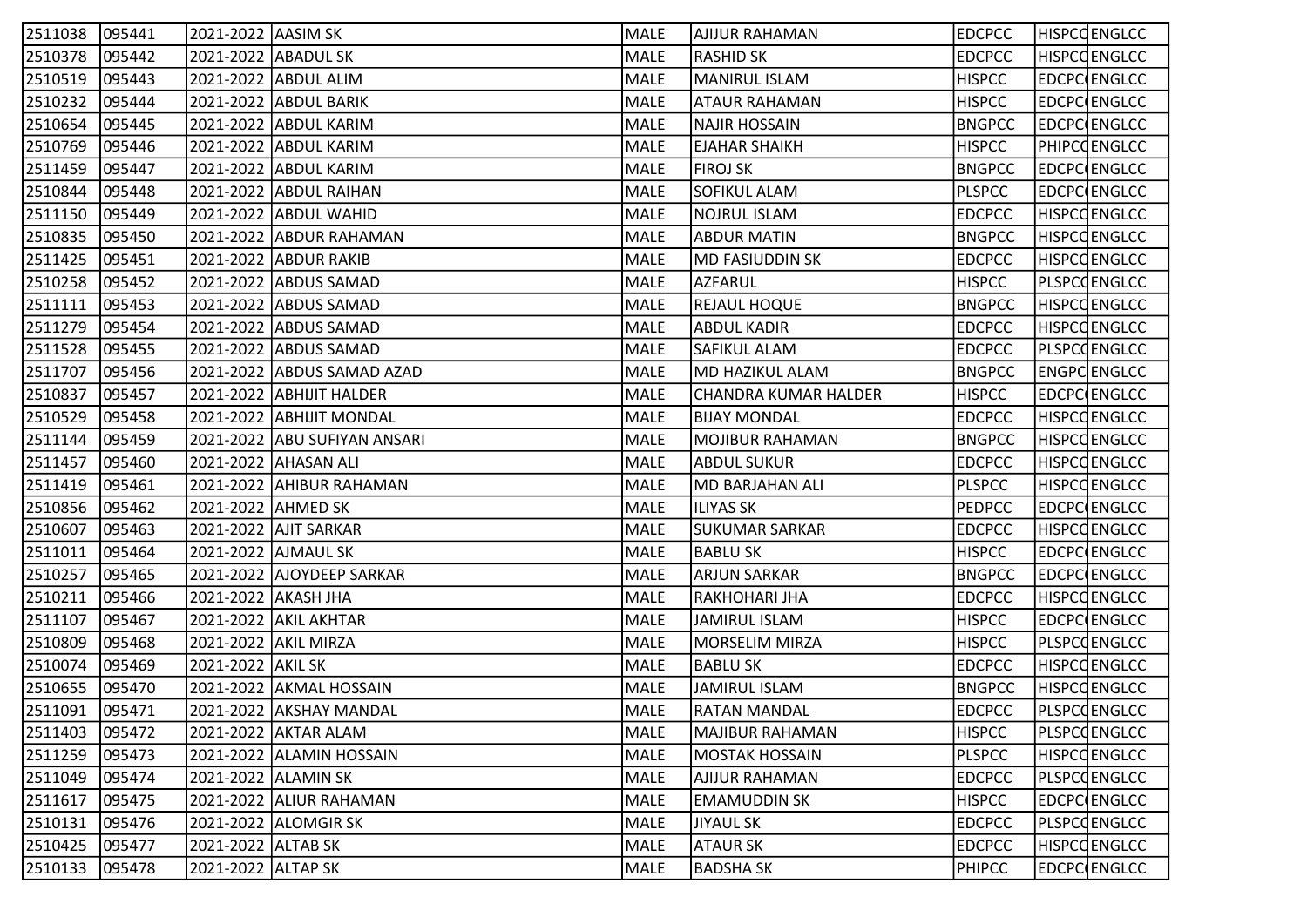| 2511472 | 095479 |                      | 2021-2022 AMARNATH SARKAR  | MALE | TARAK SARKAR           | <b>EDCPCC</b> | <b>HISPCCENGLCC</b> |
|---------|--------|----------------------|----------------------------|------|------------------------|---------------|---------------------|
| 2511102 | 095480 | 2021-2022 AMIN SK    |                            | MALE | <b>SAMSER SK</b>       | <b>HISPCC</b> | <b>EDCPC ENGLCC</b> |
| 2510852 | 095481 |                      | 2021-2022 AMIR SOHEL       | MALE | MD SAFIK               | <b>EDCPCC</b> | <b>HISPCCENGLCC</b> |
| 2510972 | 095482 |                      | 2021-2022 AMIRUL ISLAM     | MALE | MD ANIKUL ALAM         | <b>EDCPCC</b> | <b>BNGPCENGLCC</b>  |
| 2510464 | 095483 |                      | 2021-2022 AMIT HALDAR      | MALE | <b>SANJOY HALDAR</b>   | <b>EDCPCC</b> | <b>HISPCCENGLCC</b> |
| 2511184 | 095484 |                      | 2021-2022 ANANDA SINGHA    | MALE | <b>SUBAL SINGHA</b>    | <b>BNGPCC</b> | <b>HISPCCENGLCC</b> |
| 2510836 | 095485 |                      | 2021-2022 ANKAN MANDAL     | MALE | <b>BALAI MANDAL</b>    | <b>EDCPCC</b> | <b>HISPCCENGLCC</b> |
| 2510507 | 095486 | 2021-2022 ANKU DAS   |                            | MALE | <b>ANANDA DAS</b>      | <b>PEDPCC</b> | <b>PLSPCCENGLCC</b> |
| 2511090 | 095487 |                      | 2021-2022 ANOYAR SK        | MALE | SIDDIQUE SK            | <b>HISPCC</b> | EDCPC ENGLCC        |
| 2510046 | 095488 |                      | 2021-2022 ANSARUL HOQUE    | MALE | MD REJAUL HOQUE        | <b>PEDPCC</b> | PLSPCOENGLCC        |
| 2511093 | 095489 |                      | 2021-2022 ANTU SAHA        | MALE | <b>ARUP KUMAR SAHA</b> | <b>BNGPCC</b> | HISPCCENGLCC        |
| 2511546 | 095490 |                      | 2021-2022 ANUWAR SK        | MALE | <b>TAIMUR SK</b>       | <b>HISPCC</b> | EDCPC ENGLCC        |
| 2510373 | 095491 |                      | 2021-2022   ARIJIT BARIK   | MALE | <b>ANUPAM BARIK</b>    | <b>EDCPCC</b> | <b>HISPCCENGLCC</b> |
| 2511243 | 095492 |                      | 2021-2022 ARITRA MANDAL    | MALE | UTTAM MANDAL           | <b>BNGPCC</b> | <b>HISPCCENGLCC</b> |
| 2511505 | 095493 | 2021-2022 ARMAN SK   |                            | MALE | <b>AFSAR SK</b>        | <b>HISPCC</b> | EDCPC ENGLCC        |
| 2511484 | 095494 |                      | 2021-2022 AROBINDU MONDAL  | MALE | <b>SUBHAS MONDAL</b>   | <b>PLSPCC</b> | EDCPC ENGLCC        |
| 2510899 | 095495 | 2021-2022 ARUP PAL   |                            | MALE | <b>BARUN PAL</b>       | <b>PHIPCC</b> | EDCPC ENGLCC        |
| 2510371 | 095496 |                      | 2021-2022 ASHABUDDIN SK    | MALE | <b>JAMAL SK</b>        | <b>PLSPCC</b> | <b>HISPCCENGLCC</b> |
| 2510918 | 095497 |                      | 2021-2022 ASHIM AKRAM      | MALE | <b>AINUL HAQUE</b>     | <b>HISPCC</b> | EDCPC ENGLCC        |
| 2511479 | 095498 |                      | 2021-2022 ASHIQUE HOSSAIN  | MALE | <b>OBAIDUR RAHAMAN</b> | <b>HISPCC</b> | <b>PLSPCCENGLCC</b> |
| 2511076 | 095499 | 2021-2022 ASIF IKBAL |                            | MALE | <b>AKTARUL HOQUE</b>   | <b>HISPCC</b> | <b>PLSPCCENGLCC</b> |
| 2511319 | 095500 |                      | 2021-2022 ASIF MOMIN       | MALE | <b>ENAMUL MOMIN</b>    | <b>PEDPCC</b> | <b>PLSPCCENGLCC</b> |
| 2510112 | 095501 | 2021-2022 ASIF SABJI |                            | MALE | <b>BABAR SABJI</b>     | <b>PLSPCC</b> | <b>HISPCCENGLCC</b> |
| 2511376 | 095502 | 2021-2022 ASIF SK    |                            | MALE | <b>SAFAR SK</b>        | <b>PLSPCC</b> | EDCPC ENGLCC        |
| 2510526 | 095503 |                      | 2021-2022 ASIM AKRAM       | MALE | NURMAHAMMAD            | <b>EDCPCC</b> | <b>PLSPCCENGLCC</b> |
| 2511010 | 095504 |                      | 2021-2022 ASIM AKTAR       | MALE | LATE SARIKUL ALAM      | <b>HISPCC</b> | EDCPC ENGLCC        |
| 2510582 | 095505 |                      | 2021-2022 ASIM ANOWAR      | MALE | <b>FARUK SK</b>        | <b>EDCPCC</b> | <b>HISPCCENGLCC</b> |
| 2510450 | 095506 |                      | 2021-2022 ASISH MANDAL     | MALE | RAJPATI MANDAL         | <b>HISPCC</b> | <b>PLSPCCENGLCC</b> |
| 2511271 | 095507 |                      | 2021-2022 ASISH MANDAL     | MALE | JITENDRA NATH MANDAL   | <b>EDCPCC</b> | <b>BNGPCENGLCC</b>  |
| 2510370 | 095508 | 2021-2022 ASLAM SK   |                            | MALE | <b>MD KHAIRUL SK</b>   | <b>EDCPCC</b> | <b>HISPCCENGLCC</b> |
| 2510429 | 095509 |                      | 2021-2022 ASMAUL HOQUE     | MALE | MD HASIMUDDIN SK       | <b>BNGPCC</b> | <b>HISPCCENGLCC</b> |
| 2511542 | 095510 |                      | 2021-2022 ASMAUL SK        | MALE | <b>TARIKUL SK</b>      | <b>HISPCC</b> | <b>EDCPC ENGLCC</b> |
| 2510268 | 095511 |                      | 2021-2022 AVIJIT BISWAS    | MALE | PRANBANDHU BISWAS      | <b>BNGPCC</b> | EDCPC ENGLCC        |
| 2511398 | 095512 | 2021-2022 AWAL SK    |                            | MALE | <b>JAMIDAR SK</b>      | <b>PLSPCC</b> | ARBPC ENGLCC        |
| 2511478 | 095513 |                      | 2021-2022 AYASIN HOSSIAN   | MALE | <b>AJAHAR ALI</b>      | <b>GEOPCC</b> | <b>PLSPCCENGLCC</b> |
| 2511204 | 095514 |                      | 2021-2022 AZIZUR RAHAMAN   | MALE | <b>NOJRUL ISLAM</b>    | <b>EDCPCC</b> | <b>HISPCCENGLCC</b> |
| 2511197 | 095515 |                      | 2021-2022   BABLU HALDER   | MALE | <b>DILIP HALDER</b>    | <b>PHIPCC</b> | EDCPC ENGLCC        |
| 2510956 | 095516 |                      | 2021-2022 BAIKUNTHA MANDAL | MALE | <b>RISHI MANDAL</b>    | <b>BNGPCC</b> | EDCPC ENGLCC        |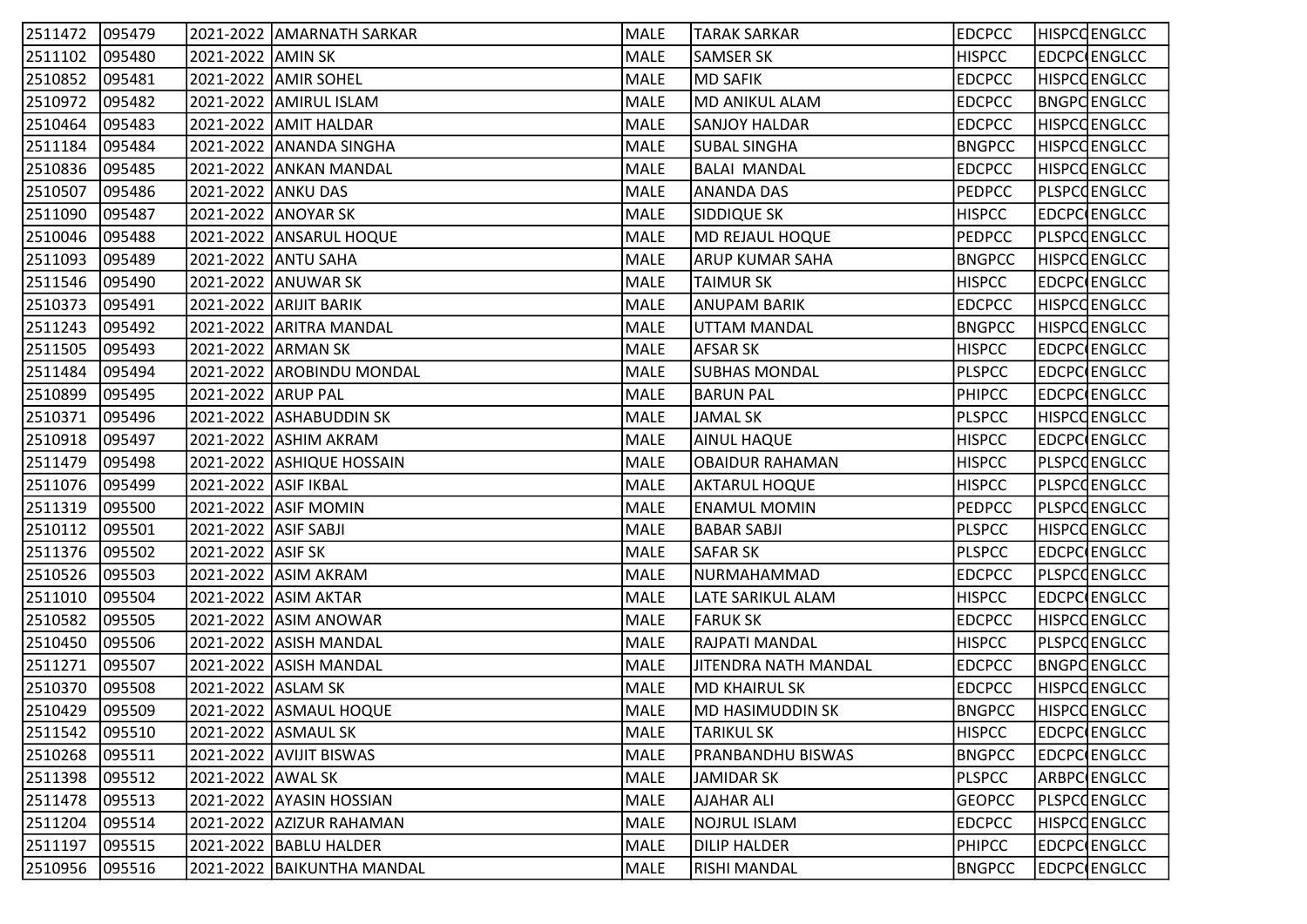| 2511106 | 095517 | 2021-2022 BANU SK    |                               | MALE        | <b>ABDUL MALEK</b>        | <b>HISPCC</b> | EDCPC ENGLCC        |
|---------|--------|----------------------|-------------------------------|-------------|---------------------------|---------------|---------------------|
| 2511521 | 095518 |                      | 2021-2022 BAPI HALDAR         | MALE        | <b>BISHU HALDAR</b>       | <b>EDCPCC</b> | <b>PHIPCOENGLCC</b> |
| 2511000 | 095519 | 2021-2022   BAPI PAL |                               | MALE        | <b>GAJAL PAL</b>          | <b>EDCPCC</b> | PLSPCQENGLCC        |
| 2510666 | 095520 | 2021-2022   BAPI SK  |                               | MALE        | <b>BULBUL SK</b>          | <b>PLSPCC</b> | <b>HISPCCENGLCC</b> |
| 2510810 | 095521 | 2021-2022 BAPI SK    |                               | MALE        | <b>RAKIM SK</b>           | <b>HISPCC</b> | <b>PLSPCCENGLCC</b> |
| 2510920 | 095522 | 2021-2022   BAPI SK  |                               | MALE        | <b>SAFIKUL ISLAM</b>      | <b>HISPCC</b> | EDCPC ENGLCC        |
| 2510601 | 095523 |                      | 2021-2022   BAPI SULTAN       | MALE        | JERAT ALI                 | <b>PLSPCC</b> | <b>HISPCCENGLCC</b> |
| 2510994 | 095524 |                      | 2021-2022 BARIKUL MOMIN       | MALE        | KUDDUS MOMIN              | <b>EDCPCC</b> | <b>HISPCCENGLCC</b> |
| 2510503 | 095525 |                      | 2021-2022 BARUN PAL           | MALE        | <b>SHIB PAL</b>           | <b>PHIPCC</b> | PLSPCCENGLCC        |
| 2511439 | 095526 |                      | 2021-2022   BHARAT MONDAL     | MALE        | DASHARATH MONDAL          | <b>PEDPCC</b> | PLSPCCENGLCC        |
| 2511264 | 095527 |                      | 2021-2022   BIBEK BHASKAR     | MALE        | <b>HEMANTA BHASKAR</b>    | <b>CMSPCC</b> | EDCPC ENGLCC        |
| 2511042 | 095528 |                      | 2021-2022 BIBEK MANDAL        | MALE        | <b>BASUDEV MANDAL</b>     | SOCPCC        | PLSPCQENGLCC        |
| 2510449 | 095529 |                      | 2021-2022 BIBHISHAN MONDAL    | MALE        | CHITTARANJAN MONDAL       | <b>EDCPCC</b> | <b>HISPCCENGLCC</b> |
| 2511344 | 095530 |                      | 2021-2022 BICKRAM HALDAR      | MALE        | <b>MANOJ KUMAR HALDAR</b> | <b>EDCPCC</b> | <b>HISPCCENGLCC</b> |
| 2510811 | 095531 |                      | 2021-2022   BIFAL SAHA        | MALE        | <b>DIPAK SAHA</b>         | <b>BNGPCC</b> | <b>HISPCCENGLCC</b> |
| 2510608 | 095532 |                      | 2021-2022 BIKI MANDAL         | MALE        | <b>AFUL MANDAL</b>        | <b>EDCPCC</b> | <b>HISPCCENGLCC</b> |
| 2511506 | 095533 |                      | 2021-2022   BISHAL MANDAL     | MALE        | JAGADISH MANDAL           | <b>BNGPCC</b> | EDCPC ENGLCC        |
| 2511258 | 095534 |                      | 2021-2022   BISHAL SAHA       | MALE        | UTTAM SAHA                | <b>HISPCC</b> | <b>PLSPCCENGLCC</b> |
| 2511356 | 095535 |                      | 2021-2022 BISHNU KUMAR BHAKAT | MALE        | <b>DIPAK KUMAR BHAKAT</b> | <b>HISPCC</b> | <b>EDCPC ENGLCC</b> |
| 2510673 | 095536 |                      | 2021-2022 BISWAJIT MANDAL     | MALE        | <b>RASIK MANDAL</b>       | <b>PEDPCC</b> | <b>BNGPCENGLCC</b>  |
| 2510212 | 095537 |                      | 2021-2022 BISWARUP KARMAKAR   | MALE        | NITYA GOPAL KARMAKAR      | <b>EDCPCC</b> | <b>HISPCCENGLCC</b> |
| 2510216 | 095538 |                      | 2021-2022 BISWARUP PAL        | MALE        | GOUR CHANDRA PAL          | <b>EDCPCC</b> | <b>HISPCCENGLCC</b> |
| 2510692 | 095539 | 2021-2022 BITTU DAS  |                               | MALE        | <b>GURU CHARAN DAS</b>    | <b>PEDPCC</b> | <b>HISPCCENGLCC</b> |
| 2510780 | 095540 |                      | 2021-2022 BUBAI MANDAL        | MALE        | <b>ASIT MANDAL</b>        | <b>EDCPCC</b> | HISPCQENGLCC        |
| 2511438 | 095541 | 2021-2022 BUBAI ROY  |                               | <b>MALE</b> | <b>JOGEN ROY</b>          | <b>EDCPCC</b> | PLSPCCENGLCC        |
| 2510428 | 095542 |                      | 2021-2022 CHANDRAJIT MANDAL   | MALE        | <b>RATAN MANDAL</b>       | <b>PEDPCC</b> | <b>HISPCCENGLCC</b> |
| 2510284 | 095543 |                      | 2021-2022 CHHOTAN MANDAL      | MALE        | SUBHASH MANDAL            | <b>BNGPCC</b> | EDCPC ENGLCC        |
| 2510545 | 095544 |                      | 2021-2022 CHHOTAN SINGHA      | MALE        | LATE RAMKRISHNA SINGHA    | <b>BNGPCC</b> | <b>HISPCCENGLCC</b> |
| 2510917 | 095545 |                      | 2021-2022 CHIRANJIT JHA       | MALE        | LATE ANIL JHA             | <b>PEDPCC</b> | EDCPC ENGLCC        |
| 2510515 | 095546 |                      | 2021-2022 CHIRANJIT MANDAL    | MALE        | <b>BABLU MANDAL</b>       | <b>EDCPCC</b> | <b>HISPCCENGLCC</b> |
| 2511421 | 095547 |                      | 2021-2022 CHIRANJIT MANDAL    | MALE        | <b>SUKUMAR MANDAL</b>     | <b>PEDPCC</b> | <b>BNGPCENGLCC</b>  |
| 2511616 | 095548 | 2021-2022 DALU MIA   |                               | MALE        | <b>TAIMUR HOSSAIN</b>     | <b>EDCPCC</b> | <b>HISPCCENGLCC</b> |
| 2511273 | 095549 |                      | 2021-2022 DEB KUMAR HALDER    | MALE        | PREM KUMAR HALDER         | <b>EDCPCC</b> | <b>HISPCCENGLCC</b> |
| 2510713 | 095550 |                      | 2021-2022   DEBASIS MANDAL    | MALE        | DINESH MANDAL             | <b>PEDPCC</b> | <b>HISPCCENGLCC</b> |
| 2511369 | 095551 |                      | 2021-2022   DEBASIS MANDAL    | MALE        | <b>NAREN MANDAL</b>       | <b>EDCPCC</b> | <b>HISPCCENGLCC</b> |
| 2511434 | 095552 |                      | 2021-2022   DEBASISH MANDAL   | MALE        | <b>PRANAB MANDAL</b>      | <b>EDCPCC</b> | PLSPCQENGLCC        |
| 2510693 | 095553 |                      | 2021-2022   DEBRAJ MANDAL     | MALE        | LATE PUNYA MANDAL         | <b>PEDPCC</b> | <b>HISPCCENGLCC</b> |
| 2510922 | 095554 | 2021-2022 DELUAR SK  |                               | MALE        | <b>ABDUL MALEK</b>        | <b>BNGPCC</b> | <b>HISPCCENGLCC</b> |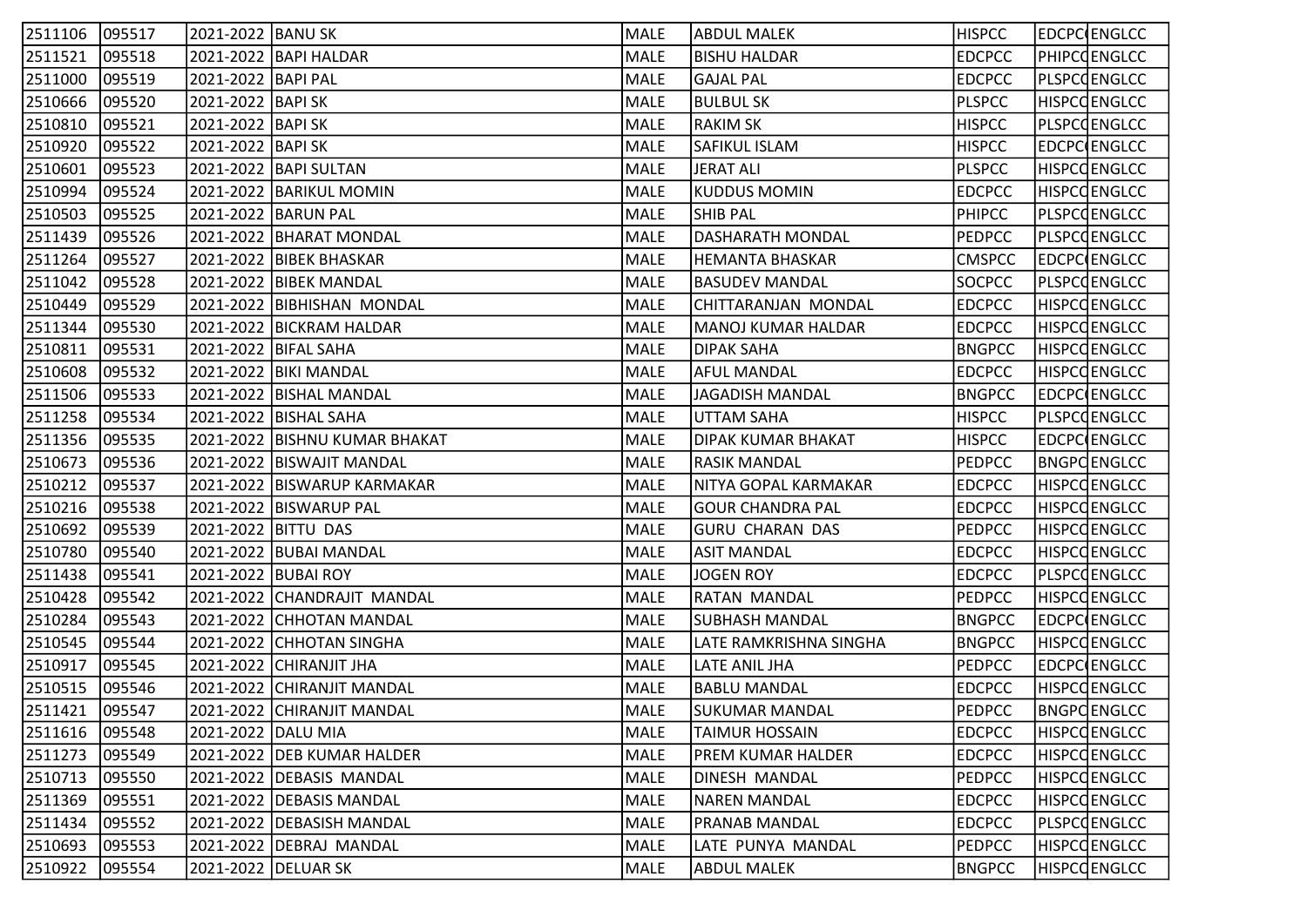| 2511149 | 095555 |                      | 2021-2022   DEVKUMAR SARKAR   | MALE        | NIKHIL SARKAR            | <b>BNGPCC</b> | <b>EDCPC</b> ENGLCC |
|---------|--------|----------------------|-------------------------------|-------------|--------------------------|---------------|---------------------|
| 2510714 | 095556 |                      | 2021-2022   DHANAPATI MANDAL  | MALE        | <b>TAPOSH MANDAL</b>     | <b>PEDPCC</b> | <b>BNGPCENGLCC</b>  |
| 2511712 | 095557 |                      | 2021-2022 DIBASH MANDAL       | MALE        | JHAKSU MANDAL            | <b>EDCPCC</b> | <b>HISPCCENGLCC</b> |
| 2510812 | 095558 |                      | 2021-2022 DIPANKAR MANDAL     | MALE        | <b>RATAN MANDAL</b>      | <b>EDCPCC</b> | <b>HISPCCENGLCC</b> |
| 2511170 | 095559 |                      | 2021-2022 DIPANKAR MANDAL     | MALE        | CHAMATKAR MANDAL         | <b>PHIPCC</b> | EDCPC ENGLCC        |
| 2511553 | 095560 |                      | 2021-2022 DIPANKAR MANDAL     | MALE        | SUKHDEB MANDAL           | <b>HISPCC</b> | EDCPC ENGLCC        |
| 2510051 | 095561 |                      | 2021-2022 EBRAHIM SK          | MALE        | <b>GORA SK</b>           | <b>EDCPCC</b> | <b>HISPCCENGLCC</b> |
| 2510453 | 095562 |                      | 2021-2022 EKABUL HOQUE        | MALE        | <b>AFFAN ALI</b>         | <b>PLSPCC</b> | <b>HISPCCENGLCC</b> |
| 2511180 | 095563 |                      | 2021-2022 ESTALIM SK          | MALE        | <b>ATAUR RAHMAN</b>      | <b>BNGPCC</b> | EDCPC ENGLCC        |
| 2511572 | 095564 |                      | 2021-2022 FARHAN ANJUM BISWAS | MALE        | KHAIRUL ISLAM            | <b>PEDPCC</b> | <b>HISPCCENGLCC</b> |
| 2510369 | 095565 |                      | 2021-2022 FARUK AHMED         | MALE        | <b>REHESAN SK</b>        | <b>EDCPCC</b> | <b>HISPCCENGLCC</b> |
| 2510849 | 095566 |                      | 2021-2022   FIRDOUS ALAM      | MALE        | <b>ASFAQUE HUSSAIN</b>   | <b>SOCPCC</b> | <b>HISPCCENGLCC</b> |
| 2511475 | 095567 |                      | 2021-2022 GOPAL GHOSH         | MALE        | BHIM GHOSH               | <b>HISPCC</b> | EDCPC ENGLCC        |
| 2510833 | 095568 |                      | 2021-2022 GOPIKANTA MANDAL    | MALE        | <b>ASHOK MANDAL</b>      | <b>HISPCC</b> | PHIPCOENGLCC        |
| 2511532 | 095569 |                      | 2021-2022 GUDDU CHOWDHURY     | MALE        | <b>NIBARAN CHOWDHURY</b> | <b>BNGPCC</b> | ENGPCENGLCC         |
| 2511340 | 095570 |                      | 2021-2022 HABIBUR RAHAMAN     | MALE        | <b>NAMDAR SK</b>         | <b>EDCPCC</b> | <b>HISPCCENGLCC</b> |
| 2511185 | 095571 |                      | 2021-2022 HAIDAR ALI          | MALE        | NAJIR HOSSAIN            | <b>HISPCC</b> | EDCPC ENGLCC        |
| 2511246 | 095572 |                      | 2021-2022   HARSHOWDEEP DAS   | MALE        | BHASHKAR DAS             | <b>ENGPCC</b> | <b>PLSPCCENGLCC</b> |
| 2511396 | 095573 | 2021-2022 HASAN SK   |                               | MALE        | <b>ABDUL MAJID SK</b>    | <b>PHIPCC</b> | EDCPC ENGLCC        |
| 2511460 | 095574 |                      | 2021-2022 HASANUJJAMAN        | <b>MALE</b> | <b>WASEF ALI</b>         | <b>PLSPCC</b> | <b>HISPCCENGLCC</b> |
| 2511556 | 095575 |                      | 2021-2022 HASANUJJAMAN        | MALE        | <b>KAMAL HOSSAIN</b>     | <b>BNGPCC</b> | <b>HISPCCENGLCC</b> |
| 2511330 | 095576 |                      | 2021-2022  HASIBUL ISLAM      | MALE        | <b>HAJIKUL ISLAM</b>     | <b>BNGPCC</b> | <b>HISPCCENGLCC</b> |
| 2511110 | 095577 | 2021-2022 HASID SK   |                               | MALE        | <b>NAMDAR SK</b>         | <b>EDCPCC</b> | <b>HISPCCENGLCC</b> |
| 2511194 | 095578 |                      | 2021-2022 HASIM ABDUL HALIM   | MALE        | HORMUJ SK                | <b>EDCPCC</b> | <b>HISPCCENGLCC</b> |
| 2511224 | 095579 |                      | 2021-2022 HOBIBUR RAHAMAN     | MALE        | <b>NURUL ISLAM</b>       | <b>HISPCC</b> | EDCPC ENGLCC        |
| 2511270 | 095580 |                      | 2021-2022 HOSSAIN ABDUL AWAL  | MALE        | MD MOKARRAM HOSSAIN      | <b>PLSPCC</b> | EDCPC ENGLCC        |
| 2511100 | 095581 |                      | 2021-2022 IBNE MASUD          | MALE        | MANIRUL ISLAM            | <b>EDCPCC</b> | <b>HISPCCENGLCC</b> |
| 2510438 | 095582 |                      | 2021-2022  IMDADUL HOSSAIN    | MALE        | <b>MOKTARUL HOSSAIN</b>  | <b>PEDPCC</b> | SOCPC ENGLCC        |
| 2510978 | 095583 | 2021-2022  IMRAN ALI |                               | MALE        | <b>FEKARUL ISLAM</b>     | <b>BNGPCC</b> | HISPCQENGLCC        |
| 2510072 | 095584 |                      | 2021-2022   IMRAN HOSSAIN     | MALE        | MOSTAK HOSSAIN           | <b>PEDPCC</b> | EDCPC ENGLCC        |
| 2510465 | 095585 |                      | 2021-2022  IMRAN RAHAMAN      | MALE        | JOIDUR RAHAMAN           | <b>HISPCC</b> | EDCPC ENGLCC        |
| 2510301 | 095586 | 2021-2022 IMRAN SK   |                               | MALE        | <b>NUR ISLAM</b>         | <b>BNGPCC</b> | <b>EDCPC</b> ENGLCC |
| 2510472 | 095587 | 2021-2022 IMRAN SK   |                               | MALE        | <b>SAFIRUDDIN SK</b>     | <b>EDCPCC</b> | <b>HISPCCENGLCC</b> |
| 2510834 | 095588 |                      | 2021-2022  INDROJIT MANDAL    | MALE        | <b>BHABESH MANDAL</b>    | <b>EDCPCC</b> | <b>HISPCCENGLCC</b> |
| 2511325 | 095589 |                      | 2021-2022   INJAMAM ANSARY    | MALE        | <b>AJHARUL ISLAM</b>     | <b>EDCPCC</b> | <b>PLSPCCENGLCC</b> |
| 2510155 | 095590 |                      | 2021-2022   INJAMAMUL HOQUE   | MALE        | <b>SANARUL HOQUE</b>     | <b>BNGPCC</b> | EDCPC ENGLCC        |
| 2510439 | 095591 |                      | 2021-2022  INJAMUL HOQUE      | MALE        | ANIKUL ISLAM             | <b>PLSPCC</b> | <b>HISPCCENGLCC</b> |
| 2510764 | 095592 |                      | 2021-2022  INJAMUL HOQUE      | MALE        | <b>TAJAMUL HOQUE</b>     | <b>PEDPCC</b> | <b>BNGPCENGLCC</b>  |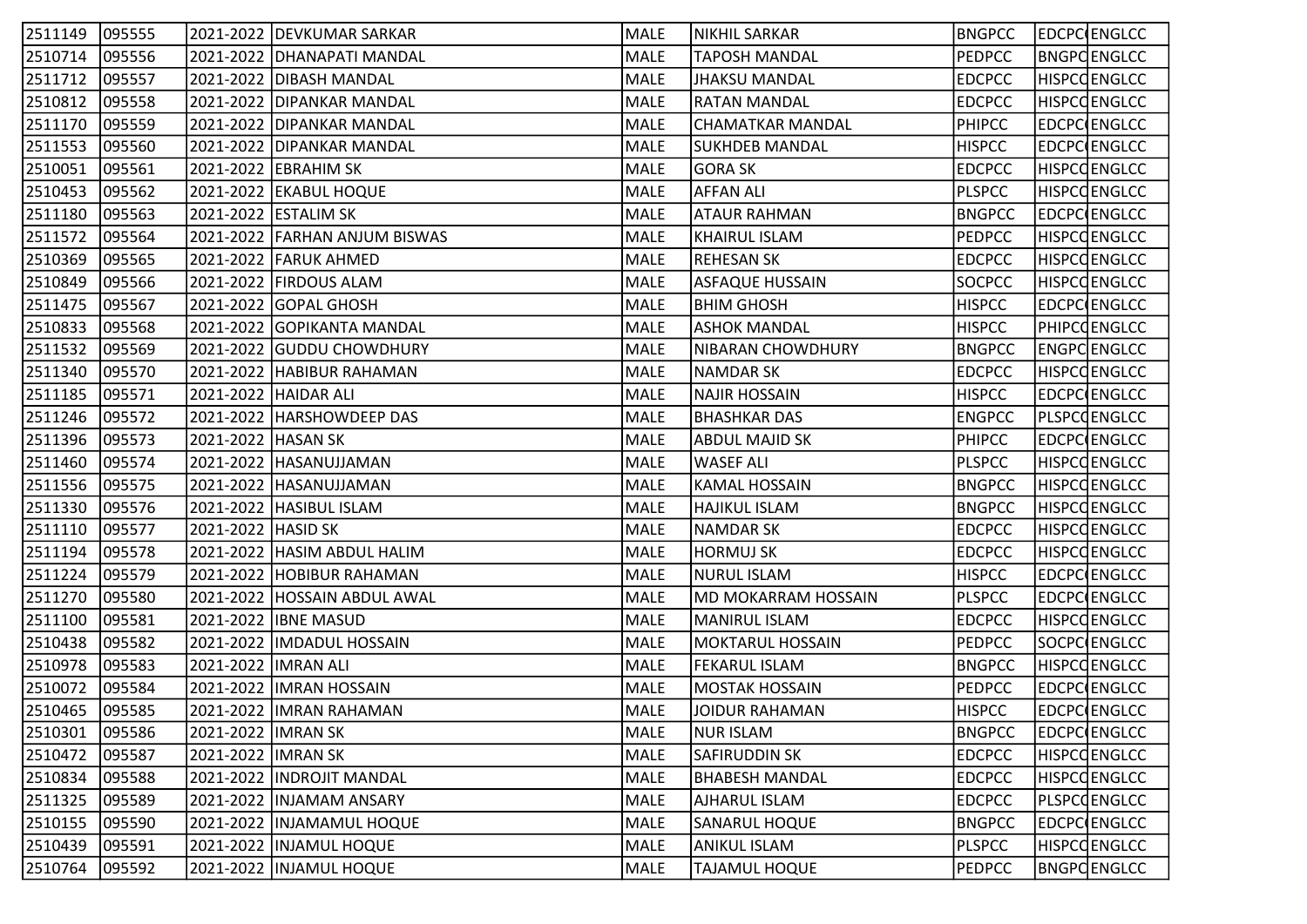| 2510589 | 095593 | 2021-2022 INSHAN ALI  |                                 | MALE        | MOTAJUL HOQUE         | <b>PLSPCC</b> | <b>HISPCCENGLCC</b> |
|---------|--------|-----------------------|---------------------------------|-------------|-----------------------|---------------|---------------------|
| 2511296 | 095594 | 2021-2022 ISHA SK     |                                 | MALE        | <b>ESRAFUL SK</b>     | <b>PLSPCC</b> | <b>BNGPCENGLCC</b>  |
| 2511318 | 095595 | 2021-2022 ISHA SK     |                                 | MALE        | <b>ABBAS SK</b>       | <b>PLSPCC</b> | <b>EDCPC ENGLCC</b> |
| 2510995 | 095596 |                       | 2021-2022 ISHAN AKTAR           | MALE        | <b>RABIUDDIN SK</b>   | <b>EDCPCC</b> | <b>HISPCCENGLCC</b> |
| 2511290 | 095597 |                       | 2021-2022 ISHTIYAK AHMED        | <b>MALE</b> | <b>JALIL SK</b>       | <b>EDCPCC</b> | PHIPCQENGLCC        |
| 2511164 | 095598 |                       | 2021-2022   ISMAIL ANSARY       | MALE        | <b>ATAUR RAHAMAN</b>  | <b>BNGPCC</b> | <b>HISPCCENGLCC</b> |
| 2510828 | 095599 | 2021-2022 ISMAIL SK   |                                 | MALE        | <b>NAJRUL SK</b>      | <b>EDCPCC</b> | SOCPC ENGLCC        |
| 2511039 | 095600 | 2021-2022 ISMAIL SK   |                                 | MALE        | <b>JAMIRUDDIN SK</b>  | <b>EDCPCC</b> | <b>HISPCCENGLCC</b> |
| 2511485 | 095601 | 2021-2022 ISMAIL SK   |                                 | MALE        | <b>TOJIMUDDIN SK</b>  | <b>BNGPCC</b> | <b>EDCPC ENGLCC</b> |
| 2511700 | 095602 | 2021-2022 ISMAIL SK   |                                 | MALE        | <b>NAJIR HOSSAIN</b>  | <b>EDCPCC</b> | HISPCQENGLCC        |
| 2511087 | 095603 | 2021-2022   ISRAT ALI |                                 | MALE        | <b>ENAMUL HOQUE</b>   | <b>EDCPCC</b> | <b>HISPCCENGLCC</b> |
| 2511619 | 095604 |                       | 2021-2022   ITTEFAQUE ALI MIRZA | MALE        | ABDALI MIRZA          | <b>ENGPCC</b> | EDCPC ENGLCC        |
| 2510087 | 095605 |                       | 2021-2022 JJABED AKTAR          | MALE        | <b>FITU SK</b>        | <b>BNGPCC</b> | ENGPCENGLCC         |
| 2511113 | 095606 |                       | 2021-2022 JABED AKTAR           | MALE        | <b>NURUL HOQUE</b>    | <b>EDCPCC</b> | <b>HISPCCENGLCC</b> |
| 2510761 | 095607 |                       | 2021-2022 JJAHIDUL ISLAM        | MALE        | <b>ABUL KALAM</b>     | PHIPCC        | EDCPC ENGLCC        |
| 2510461 | 095608 |                       | 2021-2022 JAKARIA ALAM          | MALE        | MAHABUB UL ALAM       | <b>EDCPCC</b> | <b>HISPCCENGLCC</b> |
| 2511543 | 095609 | 2021-2022 JAMAL SK    |                                 | MALE        | NAJIMUDDIN SK         | <b>EDCPCC</b> | <b>HISPCCENGLCC</b> |
| 2510397 | 095610 |                       | 2021-2022 JJAMIL AHMED          | MALE        | ABUL KALAM AZAD       | <b>PLSPCC</b> | EDCPC ENGLCC        |
| 2511103 | 095611 |                       | 2021-2022 JAMIRUL SK            | MALE        | ALAUDDIN SK           | <b>HISPCC</b> | ARBPC ENGLCC        |
| 2511053 | 095612 | 2021-2022 JARJISH ALI |                                 | MALE        | <b>JIYAUL HOQUE</b>   | <b>BNGPCC</b> | <b>HISPCCENGLCC</b> |
| 2511300 | 095613 | 2021-2022 JJASIM SK   |                                 | MALE        | <b>TOFIJUDDIN SK</b>  | <b>HISPCC</b> | EDCPC ENGLCC        |
| 2510398 | 095614 | 2021-2022 JJAY DAS    |                                 | MALE        | <b>SITARAM DAS</b>    | <b>BNGPCC</b> | PLSPCQENGLCC        |
| 2511449 | 095615 |                       | 2021-2022 JAYANTA GHOSH         | MALE        | RAJKUMAR GHOSH        | <b>EDCPCC</b> | PHIPCOENGLCC        |
| 2510830 | 095616 |                       | 2021-2022 JAYANTA HALDAR        | MALE        | JATAI HALDAR          | <b>BNGPCC</b> | HISPCQENGLCC        |
| 2510143 | 095617 |                       | 2021-2022  JAYANTA MONDAL       | <b>MALE</b> | LET SHYAMCHAND MONDAL | <b>EDCPCC</b> | <b>PLSPCCENGLCC</b> |
| 2511143 | 095618 |                       | 2021-2022 JAYDEB MANDAL         | MALE        | <b>PATANU MANDAL</b>  | <b>PEDPCC</b> | EDCPC ENGLCC        |
| 2511450 | 095619 |                       | 2021-2022  JEET CHANDRA SAHA    | MALE        | NARAYAN CHANDRA SAHA  | <b>BNGPCC</b> | EDCPC ENGLCC        |
| 2511351 | 095620 |                       | 2021-2022 JJIBAN SAHA           | MALE        | <b>BIJOY SAHA</b>     | <b>EDCPCC</b> | <b>HISPCCENGLCC</b> |
| 2510148 | 095621 |                       | 2021-2022 JJOY KUMAR HALDAR     | MALE        | SUKIT HALDAR          | <b>EDCPCC</b> | HISPCQENGLCC        |
| 2511323 | 095622 |                       | 2021-2022 JJOYDEV DAS           | MALE        | <b>MANOJ DAS</b>      | <b>EDCPCC</b> | <b>HISPCCENGLCC</b> |
| 2511455 | 095623 |                       | 2021-2022 JJUWEL AHMED          | MALE        | NUR NOBI              | <b>EDCPCC</b> | <b>PHIPCOENGLCC</b> |
| 2510664 | 095624 |                       | 2021-2022 KAILASH GHOSH         | MALE        | <b>PALASH GHOSH</b>   | <b>BNGPCC</b> | <b>HISPCCENGLCC</b> |
| 2510157 | 095625 |                       | 2021-2022 KALIPADA SARKAR       | MALE        | <b>SANKAR SARKAR</b>  | <b>BNGPCC</b> | EDCPC ENGLCC        |
| 2511188 | 095626 |                       | 2021-2022 KAMRUJ JAMAN          | MALE        | <b>JAHANGIR SK</b>    | <b>HISPCC</b> | EDCPC ENGLCC        |
| 2510907 | 095627 |                       | 2021-2022 KAMRUL SK             | MALE        | <b>TAIMUR SK</b>      | <b>HISPCC</b> | EDCPC ENGLCC        |
| 2511302 | 095628 |                       | 2021-2022 KARNADHAR ROY         | MALE        | SUKDEB ROY            | <b>PEDPCC</b> | <b>HISPCCENGLCC</b> |
| 2510252 | 095629 |                       | 2021-2022 KAWSAR ALI            | MALE        | <b>AKBAR ALI</b>      | <b>BNGPCC</b> | <b>HISPCCENGLCC</b> |
| 2510014 | 095630 |                       | 2021-2022 KHALED MASUD          | MALE        | <b>AKHTARUL SK</b>    | <b>PEDPCC</b> | PLSPCQENGLCC        |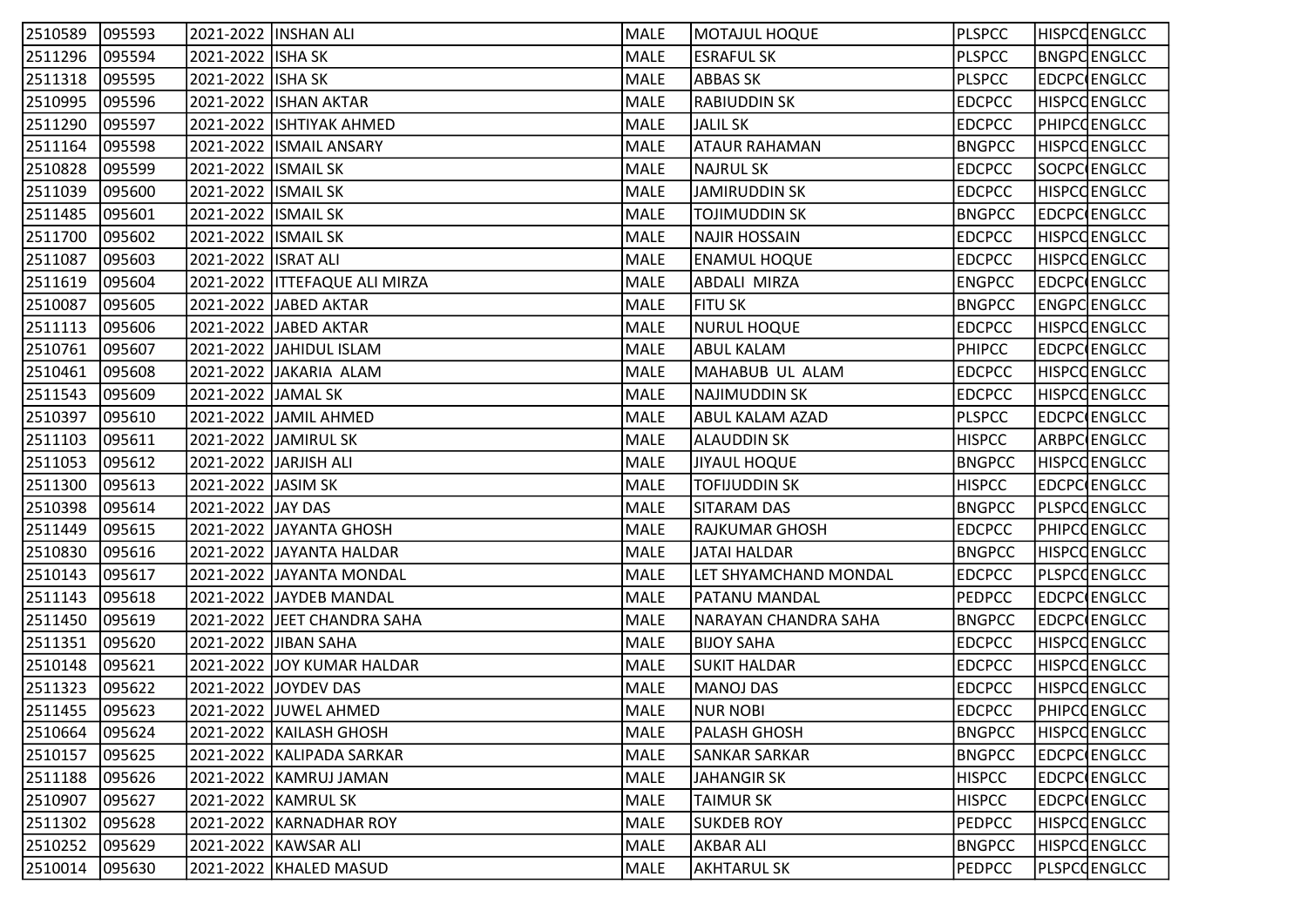| 2511435 095631 |        |                     | 2021-2022  KHOKAN HALDER        | MALE        | SUMAN HALDER             | <b>EDCPCC</b> | <b>HISPCCENGLCC</b> |
|----------------|--------|---------------------|---------------------------------|-------------|--------------------------|---------------|---------------------|
| 2511145        | 095632 |                     | 2021-2022 KISHAN GHOSH          | MALE        | <b>SHYAM CHAND GHOSH</b> | <b>EDCPCC</b> | PLSPCCENGLCC        |
| 2511461        | 095633 | 2021-2022 KORIM SK  |                                 | MALE        | <b>ASRAFUL SK</b>        | <b>EDCPCC</b> | <b>HISPCCENGLCC</b> |
| 2510896        | 095634 |                     | 2021-2022 KOUSHIK MANDAL        | MALE        | KASHINATH MANDAL         | <b>EDCPCC</b> | <b>HISPCCENGLCC</b> |
| 2511456        | 095635 |                     | 2021-2022 KOUSHIK PRAMANIK      | MALE        | <b>SUSHANTA PRAMANIK</b> | <b>EDCPCC</b> | <b>HISPCCENGLCC</b> |
| 2510271        | 095636 |                     | 2021-2022 KRISHNA HALDAR        | MALE        | NIKHIL HALDAR            | <b>PEDPCC</b> | PHIPCOENGLCC        |
| 2510160        | 095637 |                     | 2021-2022 KUDRAT SK             | MALE        | <b>JIYAUL SK</b>         | SOCPCC        | EDCPC ENGLCC        |
| 2511167        | 095638 |                     | 2021-2022 KUNAL DAS             | MALE        | <b>BADAL DAS</b>         | <b>BNGPCC</b> | EDCPC ENGLCC        |
| 2511531        | 095639 |                     | 2021-2022 KURBAN SK             | MALE        | <b>TAHIR SK</b>          | <b>EDCPCC</b> | <b>HISPCCENGLCC</b> |
| 2511275        | 095640 |                     | 2021-2022 KUSH HALDER           | MALE        | RAMKAMAL HALDER          | <b>EDCPCC</b> | <b>HISPCCENGLCC</b> |
| 2511625        | 095641 |                     | 2021-2022 LAKHINDAR TUDU        | MALE        | LAKHIRAM TUDU            | <b>PEDPCC</b> | EDCPC ENGLCC        |
| 2511529        | 095642 | 2021-2022 LALTU SK  |                                 | MALE        | <b>SOFIKUL SK</b>        | <b>BNGPCC</b> | HISPCCENGLCC        |
| 2510617        | 095643 |                     | 2021-2022 LOKMAN HOSSAIN        | <b>MALE</b> | <b>ROFIKUL ISLAM</b>     | <b>EDCPCC</b> | <b>HISPCCENGLCC</b> |
| 2511486        | 095644 |                     | 2021-2022 MABUD ALAM            | MALE        | <b>JAMIRUL ISLAM</b>     | <b>BNGPCC</b> | <b>HISPCCENGLCC</b> |
| 2511527        | 095645 |                     | 2021-2022   MADAN MURMU         | MALE        | CHARAN MURMU             | <b>PEDPCC</b> | <b>HISPCCENGLCC</b> |
| 2510966        | 095646 |                     | 2021-2022   MAHAFUJ ALAM        | MALE        | SAHID SK                 | <b>PLSPCC</b> | ENGPCENGLCC         |
| 2510272        | 095647 | 2021-2022 MAIDUL SK |                                 | MALE        | <b>FEKARUL SK</b>        | <b>BNGPCC</b> | EDCPC ENGLCC        |
| 2510766        | 095648 |                     | 2021-2022   MAKSUD ALAM         | MALE        | SK MAHEBUL RAHAMAN       | <b>CMSPCC</b> | EDCPC(ENGLCC        |
| 2511596        | 095649 |                     | 2021-2022 MAMUN SAHA            | MALE        | <b>PANDAB SAHA</b>       | <b>HISPCC</b> | <b>EDCPC ENGLCC</b> |
| 2510930        | 095650 |                     | 2021-2022   MANIRUL SK          | <b>MALE</b> | <b>MOJAHIR SK</b>        | <b>EDCPCC</b> | <b>PLSPCCENGLCC</b> |
| 2511179        | 095651 |                     | 2021-2022   MANIRUL SK          | MALE        | <b>RASID SK</b>          | <b>HISPCC</b> | <b>PLSPCCENGLCC</b> |
| 2511278        | 095652 |                     | 2021-2022   MANIRUL SK          | MALE        | ABDUL SK                 | <b>EDCPCC</b> | <b>HISPCCENGLCC</b> |
| 2510399        | 095653 |                     | 2021-2022   MANOB KUMAR BHASKAR | MALE        | MANOJ BHASKAR            | <b>BNGPCC</b> | PLSPCQENGLCC        |
| 2511516        | 095654 |                     | 2021-2022   MANULAL SARDAR      | MALE        | MATIA SARDAR             | <b>BNGPCC</b> | <b>EDCPC</b> ENGLCC |
| 2511618        | 095655 |                     | 2021-2022   MASAUD SK           | <b>MALE</b> | MOGLE AZAM SK            | <b>HISPCC</b> | <b>PLSPCCENGLCC</b> |
| 2511104        | 095656 |                     | 2021-2022   MASIDUR RAHAMAN     | MALE        | MOKLESUR RAHAMAN         | <b>PLSPCC</b> | <b>HISPCCENGLCC</b> |
| 2511158        | 095657 |                     | 2021-2022  MASIUR RAHAMAN       | MALE        | <b>SADEK SK</b>          | <b>BNGPCC</b> | EDCPC ENGLCC        |
| 2510082        | 095658 | 2021-2022 MASUD SK  |                                 | MALE        | <b>AKTARUL SK</b>        | <b>PEDPCC</b> | <b>PLSPCCENGLCC</b> |
| 2511389        | 095659 |                     | 2021-2022   MASUDUR RAHAMAN     | MALE        | LAL MAHAMMAD BISWAS      | <b>EDCPCC</b> | <b>BNGPCENGLCC</b>  |
| 2510657        | 095660 |                     | 2021-2022   MD ABDUS SUKUR      | MALE        | JULFIKAR ALI             | <b>EDCPCC</b> | <b>HISPCCENGLCC</b> |
| 2511585        | 095661 |                     | 2021-2022 MD AHAMAD ALI         | MALE        | LATE MD EMDADUL HOQUE    | <b>EDCPCC</b> | <b>HISPCCENGLCC</b> |
| 2510113        | 095662 |                     | 2021-2022   MD AKBAR SK         | MALE        | <b>MATAUL SK</b>         | <b>PLSPCC</b> | <b>HISPCCENGLCC</b> |
| 2510287        | 095663 |                     | 2021-2022 MD AKLASUR RAHAMAN    | MALE        | <b>MD MOKTAR SK</b>      | <b>PEDPCC</b> | PLSPCCENGLCC        |
| 2510604        | 095664 |                     | 2021-2022   MD ALAMGIR SK       | MALE        | <b>KAMIRUDDIN SK</b>     | PHIPCC        | EDCPC ENGLCC        |
| 2510316        | 095665 | 2021-2022 MD ALI SK |                                 | MALE        | <b>RAFIK SK</b>          | <b>EDCPCC</b> | <b>HISPCCENGLCC</b> |
| 2510423        | 095666 |                     | 2021-2022   MD ALIUL ISLAM      | MALE        | MD RABIUL ISLAM          | <b>BNGPCC</b> | EDCPC ENGLCC        |
| 2511292        | 095667 |                     | 2021-2022   MD ALIUL SK         | MALE        | <b>MD NASIRUDDIN SK</b>  | ARBPCC        | <b>BNGPCENGLCC</b>  |
| 2510069        | 095668 |                     | 2021-2022 MD ARIF HASAN         | MALE        | <b>MD INTEKHAB ALAM</b>  | <b>PLSPCC</b> | EDCPC ENGLCC        |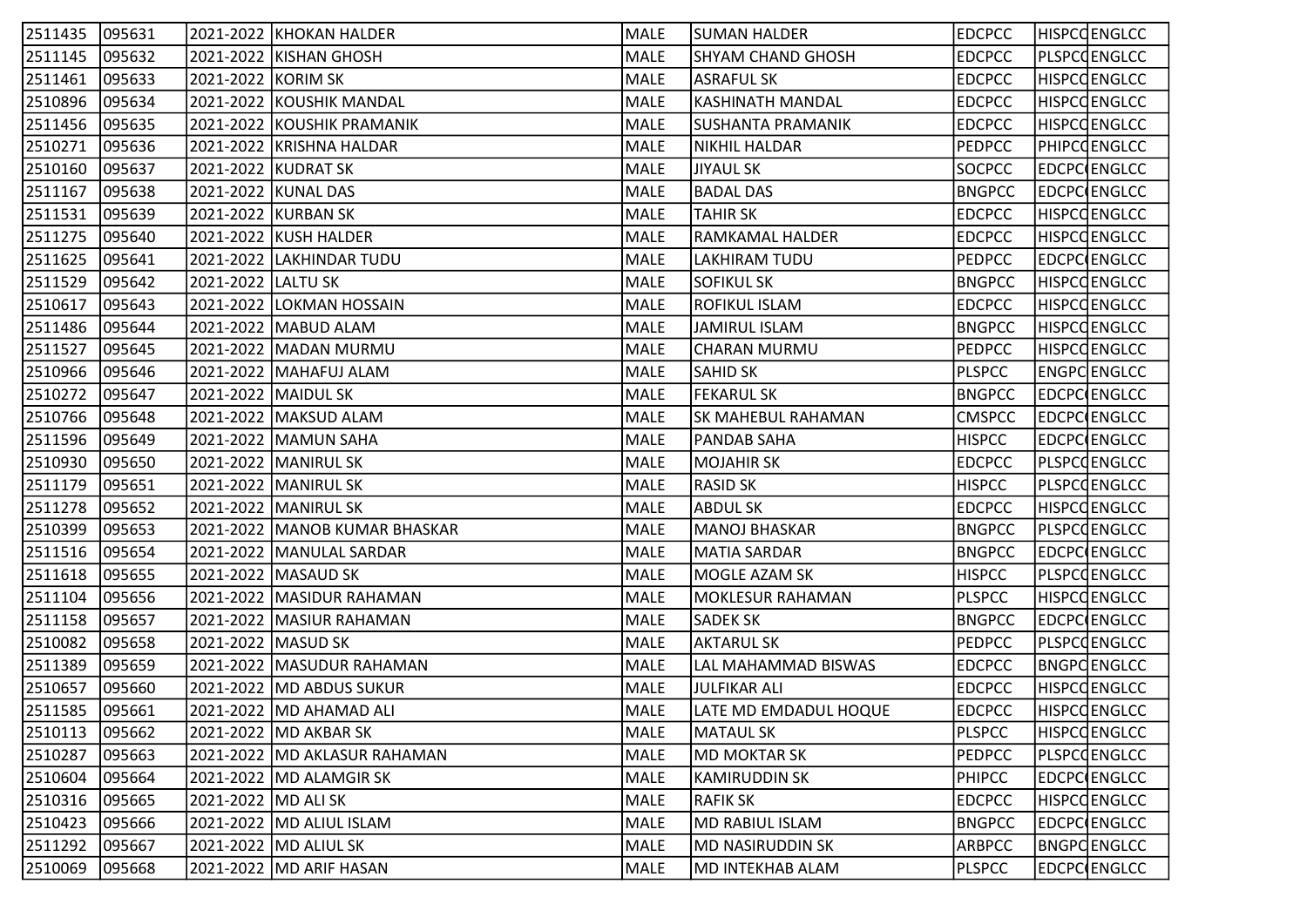| 2511268 | 095669 |                       | 2021-2022 MD ASHADUL ISLAM       | MALE        | MD AMIRUL ISLAM             | <b>GEOPCC</b> | <b>HISPCCENGLCC</b> |
|---------|--------|-----------------------|----------------------------------|-------------|-----------------------------|---------------|---------------------|
| 2510665 | 095670 |                       | 2021-2022 MD AZIZ SK             | MALE        | <b>MD ISLAM SK</b>          | <b>ENGPCC</b> | <b>HISPCCENGLCC</b> |
| 2511162 | 095671 |                       | 2021-2022   MD BELAL HOSSAIN     | MALE        | <b>SOWKAT SK</b>            | <b>BNGPCC</b> | PLSPCQENGLCC        |
| 2510394 | 095672 |                       | 2021-2022   MD EKBAL HOSSAIN     | MALE        | <b>BELAL HOSSAIN</b>        | <b>HISPCC</b> | PHIPCOENGLCC        |
| 2510783 | 095673 |                       | 2021-2022   MD HADIM ALAM        | MALE        | MD NAJIM ALAM               | <b>EDCPCC</b> | HISPCQENGLCC        |
| 2511480 | 095674 |                       | 2021-2022  MD HASIB ALAM         | MALE        | <b>HABIBUR RAHAMAN</b>      | <b>HISPCC</b> | <b>EDCPC ENGLCC</b> |
| 2510524 | 095675 |                       | 2021-2022   MD IKBAL KHAN        | MALE        | <b>SAMAUN KHAN</b>          | <b>PLSPCC</b> | EDCPC ENGLCC        |
| 2510765 | 095676 |                       | 2021-2022  MD INTEKHAB ISLAM     | MALE        | YEAKUB BISWAS               | <b>HISPCC</b> | PLSPCCENGLCC        |
| 2511148 | 095677 |                       | 2021-2022   MD JALALUDDIN ANSARY | MALE        | <b>MD JAHIRUDDIN ANSARY</b> | <b>GEOPCC</b> | PLSPCCENGLCC        |
| 2511201 | 095678 |                       | 2021-2022   MD JARJIS ALOM       | MALE        | <b>JAHIR SK</b>             | <b>HISPCC</b> | EDCPC ENGLCC        |
| 2510925 | 095679 | 2021-2022   MD KAIF   |                                  | MALE        | <b>RAIHAN ALI</b>           | <b>HISPCC</b> | EDCPC ENGLCC        |
| 2511221 | 095680 | 2021-2022   MD KAIF   |                                  | MALE        | NOFUL SK                    | <b>EDCPCC</b> | <b>HISPCCENGLCC</b> |
| 2511413 | 095681 | 2021-2022 MD KAIF     |                                  | <b>MALE</b> | <b>ABDUL BARI</b>           | <b>EDCPCC</b> | <b>HISPCCENGLCC</b> |
| 2511301 | 095682 | 2021-2022   MD LITON  |                                  | MALE        | MOSHA SK                    | <b>HISPCC</b> | EDCPC ENGLCC        |
| 2510754 | 095683 |                       | 2021-2022 MD MASUM SK            | MALE        | <b>SK MOTIUR RAHAMAN</b>    | <b>HISPCC</b> | EDCPC ENGLCC        |
| 2511138 | 095684 |                       | 2021-2022 MD MAUN SK             | MALE        | MD EBADUL HOQUE             | <b>PHIPCC</b> | EDCPC ENGLCC        |
| 2510979 | 095685 |                       | 2021-2022   MD MOFIJUL SK        | MALE        | MD MOJIBUR SK               | <b>BNGPCC</b> | EDCPC ENGLCC        |
| 2511468 | 095686 |                       | 2021-2022  MD MOKLESH SK         | MALE        | MD MOJABAR SK               | <b>EDCPCC</b> | <b>HISPCCENGLCC</b> |
| 2510266 | 095687 |                       | 2021-2022   MD PARVEZ ALAM       | MALE        | <b>WASHEKUL ALAM</b>        | <b>BNGPCC</b> | EDCPC ENGLCC        |
| 2511157 | 095688 |                       | 2021-2022  MD RABIUL ALAM        | <b>MALE</b> | MD JIAUL HOQUE              | <b>EDCPCC</b> | <b>HISPCCENGLCC</b> |
| 2510661 | 095689 |                       | 2021-2022 MD RIYAZ SK            | MALE        | <b>JAMU SK</b>              | <b>EDCPCC</b> | <b>HISPCCENGLCC</b> |
| 2510914 | 095690 |                       | 2021-2022   MD ROMIM ALAM        | MALE        | <b>MD NAJIM ALAM</b>        | <b>EDCPCC</b> | SOCPC ENGLCC        |
| 2511146 | 095691 |                       | 2021-2022   MD ROYEL HOSSAIN     | MALE        | <b>MAIMUDDIN HOSSAIN</b>    | <b>EDCPCC</b> | <b>HISPCCENGLCC</b> |
| 2510890 | 095692 |                       | 2021-2022   MD SAHENSAH ISLAM    | MALE        | MD TANIK ISLAM              | <b>EDCPCC</b> | <b>HISPCCENGLCC</b> |
| 2510996 | 095693 |                       | 2021-2022  MD SAHIL AKTAR        | <b>MALE</b> | ERAD SK                     | <b>EDCPCC</b> | <b>HISPCCENGLCC</b> |
| 2510086 | 095694 |                       | 2021-2022 MD SAHIL SK            | MALE        | <b>LATE MANU SK</b>         | <b>EDCPCC</b> | <b>HISPCCENGLCC</b> |
| 2510396 | 095695 |                       | 2021-2022  MD SAHIL SK           | MALE        | <b>MD ISLAM SK</b>          | <b>HISPCC</b> | PHIPCOENGLCC        |
| 2510050 | 095696 | 2021-2022   MD SAMIR  |                                  | MALE        | JANE ALAM CHOWDHURY         | <b>BNGPCC</b> | EDCPC ENGLCC        |
| 2510976 | 095697 | 2021-2022   MD SELIM  |                                  | MALE        | <b>SABIRUDDIN SK</b>        | <b>HISPCC</b> | PLSPCQENGLCC        |
| 2510749 | 095698 |                       | 2021-2022   MD SOHEL RANA        | MALE        | MD MOJAMMEL HOQUE           | <b>PLSPCC</b> | <b>HISPCCENGLCC</b> |
| 2510656 | 095699 |                       | 2021-2022   MD TAWSIK IKBAL      | MALE        | JAHANGIR BISWAS             | <b>EDCPCC</b> | <b>HISPCCENGLCC</b> |
| 2510448 | 095700 |                       | 2021-2022 MD TOWHID              | MALE        | <b>ABU TALEB</b>            | <b>BNGPCC</b> | <b>HISPCCENGLCC</b> |
| 2511501 | 095701 |                       | 2021-2022   MD YEAKUB HAMID      | MALE        | <b>RAFIKUL SK</b>           | <b>EDCPCC</b> | <b>HISPCCENGLCC</b> |
| 2511064 | 095702 |                       | 2021-2022   MEGHNATH MANDAL      | MALE        | <b>MITTAN MANDAL</b>        | PEDPCC        | EDCPC ENGLCC        |
| 2510230 | 095703 |                       | 2021-2022   MEHEDI HASAN         | MALE        | <b>AJMAUL SK</b>            | <b>PLSPCC</b> | <b>HISPCCENGLCC</b> |
| 2510767 | 095704 | 2021-2022   MEKAIL SK |                                  | MALE        | <b>ABDUR RAKIB</b>          | <b>EDCPCC</b> | <b>HISPCCENGLCC</b> |
| 2510820 | 095705 |                       | 2021-2022   MENTU MANDAL         | MALE        | BHASKAR MANDAL              | <b>GEOPCC</b> | <b>HISPCCENGLCC</b> |
| 2510312 | 095706 | 2021-2022 MILTAN SK   |                                  | MALE        | <b>RAYESH SK</b>            | <b>EDCPCC</b> | <b>HISPCCENGLCC</b> |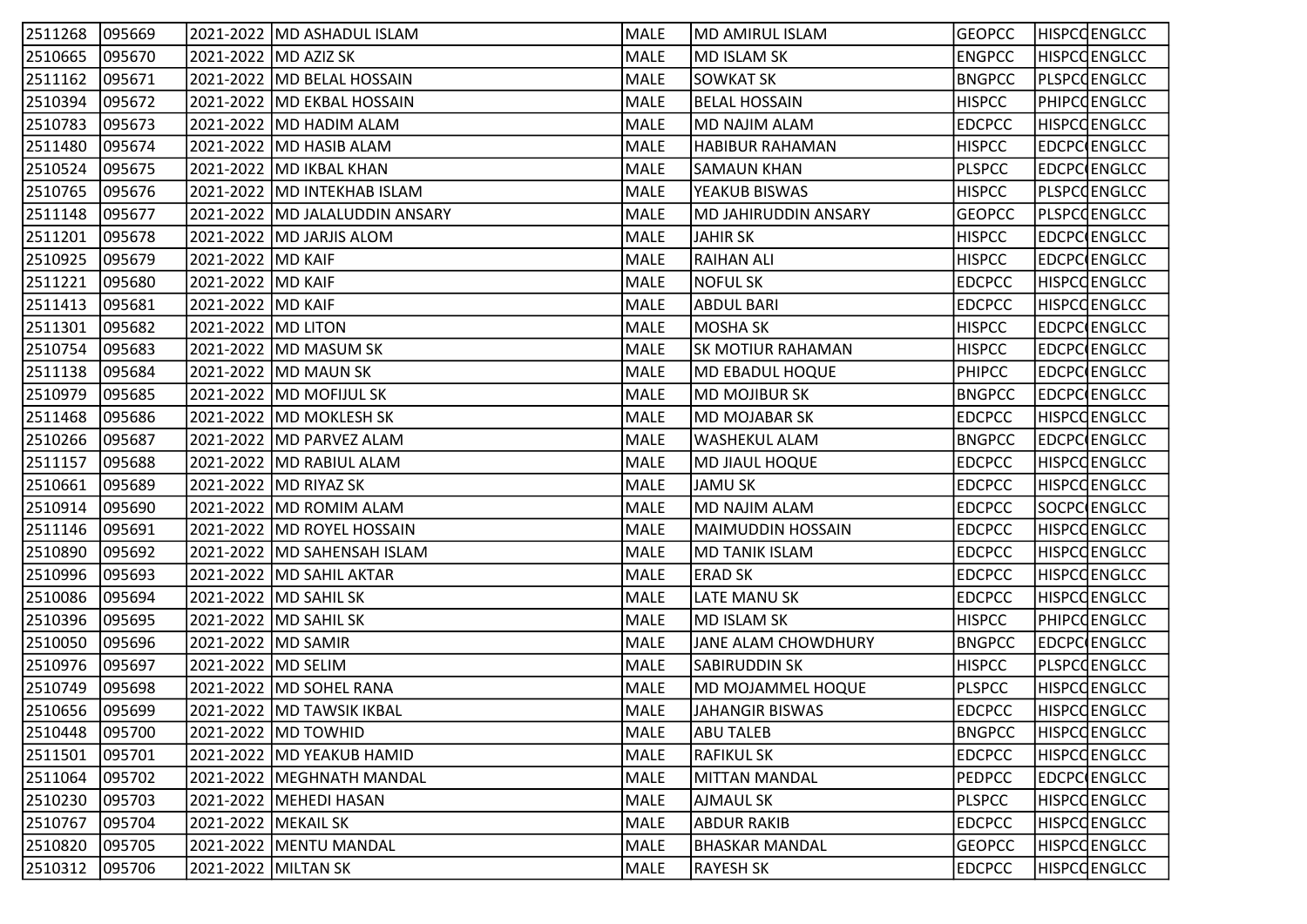| 2511178        | 095707 |                    | 2021-2022 MINAJUL SK          | MALE        | JAIDUR RAHAMAN             | <b>PLSPCC</b> | <b>HISPCCENGLCC</b> |
|----------------|--------|--------------------|-------------------------------|-------------|----------------------------|---------------|---------------------|
| 2510660        | 095708 |                    | 2021-2022 MINHAJUR RAHAMAN    | MALE        | <b>MOSTAK HOSSAIN</b>      | <b>SOCPCC</b> | <b>HISPCCENGLCC</b> |
| 2511075        | 095709 |                    | 2021-2022 MIR MOSTAK ALI      | MALE        | MIR RAFID ALI              | <b>PEDPCC</b> | <b>HISPCCENGLCC</b> |
| 2510915        | 095710 | 2021-2022 MIRAJ SK |                               | MALE        | <b>JINARUL SK</b>          | <b>EDCPCC</b> | <b>HISPCCENGLCC</b> |
| 2510382        | 095711 |                    | 2021-2022 MISBAUL HOQUE       | MALE        | <b>MISBAUL HOQUE</b>       | <b>PLSPCC</b> | <b>HISPCCENGLCC</b> |
| 2510763        | 095712 |                    | 2021-2022  MODASSAR HOSSAIN   | MALE        | <b>ABDUL GANI</b>          | <b>BNGPCC</b> | EDCPC ENGLCC        |
| 2511359        | 095713 |                    | 2021-2022   MOFAKKAR SK       | MALE        | <b>ASRAFUL SK</b>          | <b>EDCPCC</b> | PLSPCQENGLCC        |
| 2511374        | 095714 |                    | 2021-2022 MOHABBAT SK         | MALE        | <b>MD ROFI</b>             | <b>PLSPCC</b> | <b>HISPCCENGLCC</b> |
| 2510913        | 095715 | 2021-2022 MOMIN SK |                               | MALE        | <b>ATAUDDIN SK</b>         | <b>PEDPCC</b> | <b>HISPCCENGLCC</b> |
| 2510615        | 095716 |                    | 2021-2022   MOSABBAR ALI      | MALE        | <b>OUKAT ALI</b>           | <b>EDCPCC</b> | PLSPCCENGLCC        |
| 2511222        | 095717 |                    | 2021-2022   MOSARAF ANSARI    | MALE        | <b>JOHORUL BISWAS</b>      | <b>EDCPCC</b> | PLSPCQENGLCC        |
| 2511466        | 095718 |                    | 2021-2022   MOSARAF MOMIN     | MALE        | AJIJUR MOMIN               | <b>PEDPCC</b> | PLSPCQENGLCC        |
| 2511159        | 095719 |                    | 2021-2022 MOSARAF SK          | <b>MALE</b> | MALEK SK                   | <b>EDCPCC</b> | <b>HISPCCENGLCC</b> |
| 2510977        | 095720 |                    | 2021-2022 MOSARRAF HOSSAIN    | MALE        | <b>NUR ISLAM</b>           | <b>HISPCC</b> | PLSPCCENGLCC        |
| 2510298        | 095721 |                    | 2021-2022 MOSLEM SK           | MALE        | SUKU SK                    | <b>PEDPCC</b> | <b>HISPCCENGLCC</b> |
| 2511203        | 095722 |                    | 2021-2022 MOSLEUR REJA        | MALE        | NASIM REJA                 | <b>EDCPCC</b> | <b>HISPCCENGLCC</b> |
| 2511481        | 095723 |                    | 2021-2022 MOSSREF SK          | MALE        | MANGLU SK                  | <b>EDCPCC</b> | <b>HISPCCENGLCC</b> |
| 2510891        | 095724 |                    | 2021-2022  MOSTAFIJUR RAHAMAN | MALE        | JIKIR ALI                  | <b>EDCPCC</b> | <b>HISPCCENGLCC</b> |
| 2510745        | 095725 |                    | 2021-2022 MOSTAKIM CHOWDHURY  | MALE        | <b>SENTU ALI CHOWDHURY</b> | <b>EDCPCC</b> | <b>HISPCCENGLCC</b> |
| 2510379        | 095726 |                    | 2021-2022  MOTAKABBER HOSSAIN | <b>MALE</b> | <b>AFTABUDDIN</b>          | <b>PLSPCC</b> | <b>HISPCCENGLCC</b> |
| 2510469        | 095727 |                    | 2021-2022 MOTASIM SK          | MALE        | <b>MALEK SK</b>            | <b>EDCPCC</b> | <b>HISPCCENGLCC</b> |
| 2511226        | 095728 |                    | 2021-2022   MOTIUR RAHAMAN    | MALE        | <b>KHALIL SK</b>           | <b>EDCPCC</b> | <b>HISPCCENGLCC</b> |
| 2511048        | 095729 |                    | 2021-2022   MRINMOY SARKAR    | MALE        | MILAN KUMAR SARKAR         | <b>PEDPCC</b> | <b>BNGPCENGLCC</b>  |
| 2511092        | 095730 |                    | 2021-2022 MUKESH SAHA         | MALE        | PROVAT KUMAR SAHA          | <b>EDCPCC</b> | HISPCQENGLCC        |
| 2510047        | 095731 | 2021-2022 MUNIR SK |                               | <b>MALE</b> | <b>MAHABBAT SK</b>         | <b>EDCPCC</b> | <b>BNGPCENGLCC</b>  |
| 2511595        | 095732 |                    | 2021-2022 MURSHIDUL ALAM      | MALE        | <b>MD KHAIRUL HOQUE</b>    | <b>BNGPCC</b> | ENGPCENGLCC         |
| 2511277        | 095733 |                    | 2021-2022  NABA KUMAR GHOSH   | MALE        | <b>BIREN GHOSH</b>         | <b>HISPCC</b> | PHIPCOENGLCC        |
| 2511400        | 095734 |                    | 2021-2022 NABIN HALDER        | MALE        | <b>ANIL HALDER</b>         | <b>EDCPCC</b> | <b>PHIPCOENGLCC</b> |
| 2510265        | 095735 |                    | 2021-2022   NAGARDEEP GHOSH   | MALE        | SWAPAN GHOSH               | <b>EDCPCC</b> | HISPCQENGLCC        |
| 2511350        | 095736 |                    | 2021-2022   NAIMUDDIN SK      | MALE        | <b>ABDUL RASHID</b>        | <b>EDCPCC</b> | <b>HISPCCENGLCC</b> |
| 2510756 095737 |        | 2021-2022 NAJEM SK |                               | MALE        | SOHOTUL SK                 | <b>HISPCC</b> | EDCPC ENGLCC        |
| 2510315        | 095738 |                    | 2021-2022 NAJIA KHATUN        | MALE        | <b>RUDDIN SK</b>           | <b>EDCPCC</b> | <b>PLSPCCENGLCC</b> |
| 2510921        | 095739 |                    | 2021-2022 NAJME ALAM          | MALE        | LATIFUR RAHAMAN            | <b>HISPCC</b> | <b>EDCPC ENGLCC</b> |
| 2510470        | 095740 | 2021-2022 NALEF SK |                               | MALE        | <b>MOHAMMAD SK</b>         | <b>EDCPCC</b> | <b>HISPCCENGLCC</b> |
| 2511448        | 095741 |                    | 2021-2022 NASIM AKTAR         | MALE        | <b>HUMAYUN SK</b>          | <b>EDCPCC</b> | <b>HISPCCENGLCC</b> |
| 2510055        | 095742 | 2021-2022 NASIM SK |                               | MALE        | <b>RAIFUL SK</b>           | <b>EDCPCC</b> | <b>HISPCCENGLCC</b> |
| 2511393        | 095743 | 2021-2022 NASIM SK |                               | MALE        | <b>AJIJUR RAHAMAN</b>      | <b>EDCPCC</b> | <b>HISPCCENGLCC</b> |
| 2511592        | 095744 | 2021-2022 NASIR SK |                               | MALE        | JAMAL SK                   | <b>EDCPCC</b> | <b>HISPCCENGLCC</b> |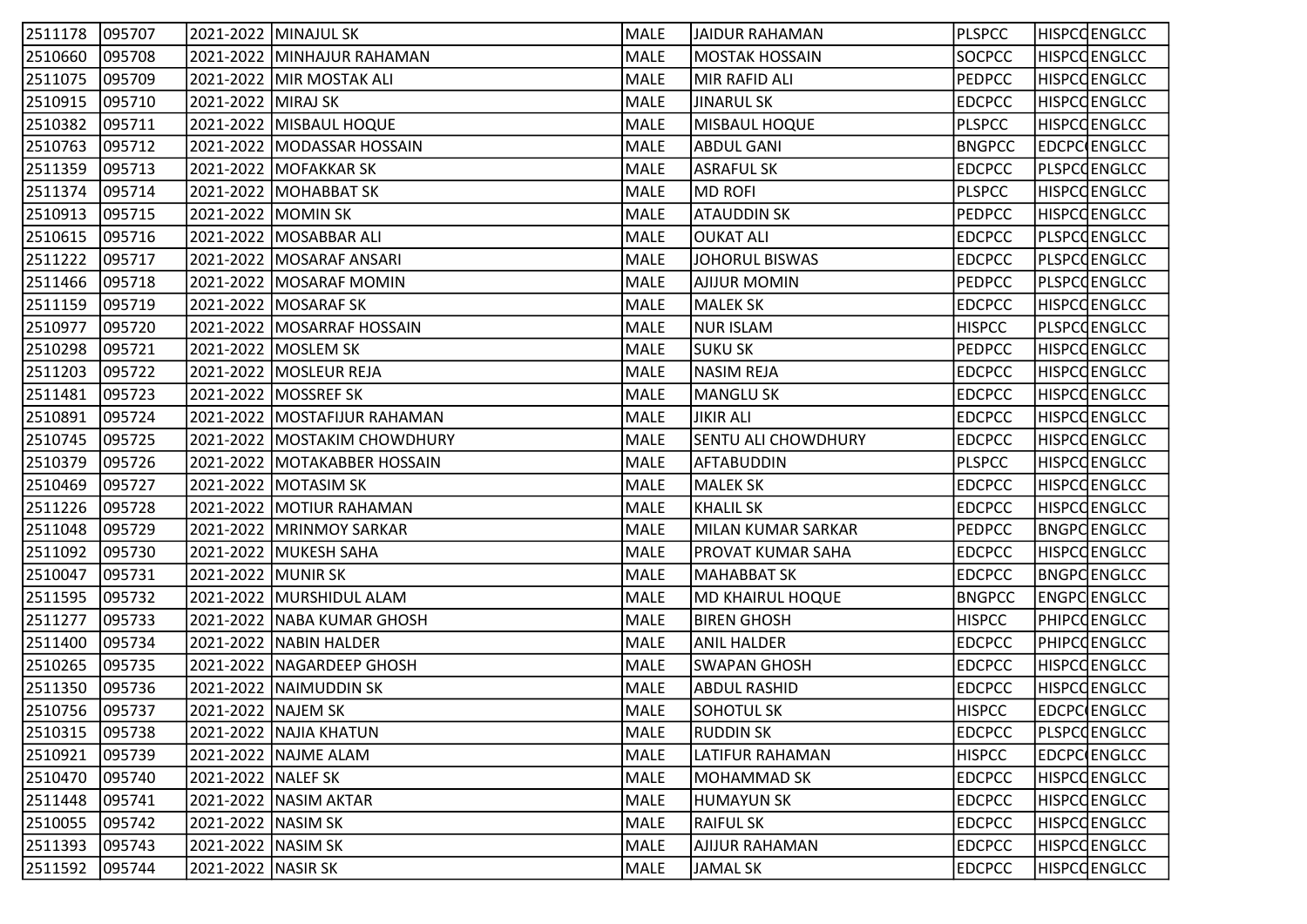| 2510853 | 095745 | 2021-2022   NAYAN MAHATO        | MALE        | NIRMAL MAHATO                  | <b>EDCPCC</b> | <b>HISPCCENGLCC</b> |
|---------|--------|---------------------------------|-------------|--------------------------------|---------------|---------------------|
| 2511037 | 095746 | 2021-2022 NEHERUDDIN MOMIN      | MALE        | <b>ATAUR MOMIN</b>             | <b>EDCPCC</b> | <b>PLSPCCENGLCC</b> |
| 2510395 | 095747 | 2021-2022 NESMOHAMMAD SK        | MALE        | <b>SAMAUN ALI</b>              | <b>PLSPCC</b> | EDCPC ENGLCC        |
| 2511043 | 095748 | 2021-2022   NIJAN MANDAL        | MALE        | <b>RAJENDRA MANDAL</b>         | <b>PHIPCC</b> | EDCPC ENGLCC        |
| 2511573 | 095749 | 2021-2022   NIKUNJO MANDAL      | MALE        | <b>BIJOY MANDAL</b>            | <b>EDCPCC</b> | <b>HISPCCENGLCC</b> |
| 2511402 | 095750 | 2021-2022 NILESH CHOWDHURY      | MALE        | <b>GOPAL KRISHNO CHOWDHURY</b> | <b>CMSPCC</b> | ENGPCENGLCC         |
| 2511423 | 095751 | 2021-2022 NITISH HALDAR         | MALE        | NITYA GOPAL HALDAR             | <b>HISPCC</b> | <b>PHIPCOENGLCC</b> |
| 2510239 | 095752 | 2021-2022   NUR ALAM ISLAM      | MALE        | ROFIKUL ISLAM                  | <b>EDCPCC</b> | <b>HISPCCENGLCC</b> |
| 2511476 | 095753 | 2021-2022   NUR RAHAMOT SK      | MALE        | MD JOSIMUDDIN SK               | <b>PLSPCC</b> | EDCPC ENGLCC        |
| 2511708 | 095754 | 2021-2022 NURUL HASAN           | MALE        | MD EJAJUL HOQUE                | <b>EDCPCC</b> | BNGPCENGLCC         |
| 2510445 | 095755 | 2021-2022 OBAIDUR RAHAMAN       | MALE        | JALEK ALAM                     | <b>BNGPCC</b> | <b>HISPCCENGLCC</b> |
| 2511280 | 095756 | 2021-2022 OBAIDUR SK            | MALE        | ASIRUDDIN SK                   | <b>EDCPCC</b> | <b>HISPCCENGLCC</b> |
| 2510217 | 095757 | 2021-2022 OHIDUJ JAMAN          | MALE        | <b>KHAIRUL SK</b>              | <b>HISPCC</b> | EDCPC ENGLCC        |
| 2511269 | 095758 | 2021-2022 PANKAJ DAS            | MALE        | <b>KASHINATH DAS</b>           | <b>PLSPCC</b> | EDCPC ENGLCC        |
| 2511565 | 095759 | 2021-2022 PANKAJ MANDAL         | MALE        | <b>TARUN MANDAL</b>            | <b>PEDPCC</b> | <b>BNGPCENGLCC</b>  |
| 2511141 | 095760 | 2021-2022   PAPPU GHOSH         | MALE        | PRAKASH GHOSH                  | <b>PEDPCC</b> | <b>HISPCCENGLCC</b> |
| 2511436 | 095761 | 2021-2022   PAPPU MONDAL        | MALE        | DWIPCHAND MONDAL               | <b>PEDPCC</b> | PLSPCQENGLCC        |
| 2511699 | 095762 | 2021-2022   PARIMAL HEMBRAM     | MALE        | PREM HEMBRAM                   | <b>EDCPCC</b> | <b>HISPCCENGLCC</b> |
| 2510431 | 095763 | 2021-2022 PARITOSH HALDAR       | MALE        | <b>SANJAY HALDAR</b>           | <b>PLSPCC</b> | <b>HISPCCENGLCC</b> |
| 2510525 | 095764 | 2021-2022   PARTHA KARMAKAR     | MALE        | RAJKUMAR KARMAKAR              | <b>EDCPCC</b> | SOCPC ENGLCC        |
| 2511272 | 095765 | 2021-2022 PARTHA MANDAL         | MALE        | MANGAL MANDAL                  | <b>EDCPCC</b> | <b>BNGPCENGLCC</b>  |
| 2511370 | 095766 | 2021-2022   PARTHA MANDAL       | MALE        | <b>TUNI MANDAL</b>             | <b>EDCPCC</b> | <b>HISPCCENGLCC</b> |
| 2511177 | 095767 | 2021-2022   PARVEJ ALAM         | MALE        | <b>KALU SK</b>                 | <b>EDCPCC</b> | <b>HISPCCENGLCC</b> |
| 2511320 | 095768 | 2021-2022   PARVEJ MOSARRAF     | MALE        | MD KHUSURUDDIN SK              | <b>BNGPCC</b> | EDCPC ENGLCC        |
| 2511327 | 095769 | 2021-2022 PORITOSH MANDAL       | MALE        | <b>BIFAL MANDAL</b>            | <b>EDCPCC</b> | PLSPCCENGLCC        |
| 2510814 | 095770 | 2021-2022 PRADIP DAS            | MALE        | <b>SANJOY DAS</b>              | <b>EDCPCC</b> | <b>HISPCCENGLCC</b> |
| 2510317 | 095771 | 2021-2022 PRADIP TUDU           | MALE        | JAMINI TUDU                    | <b>PEDPCC</b> | <b>HISPCCENGLCC</b> |
| 2511368 | 095772 | 2021-2022   PRAKASH RABI DAS    | MALE        | <b>LATE BISWANATH RABI DAS</b> | <b>BNGPCC</b> | <b>PLSPCCENGLCC</b> |
| 2510901 | 095773 | 2021-2022 PRASENJIT MANDAL      | MALE        | <b>ROHIT MANDAL</b>            | <b>BNGPCC</b> | HISPCQENGLCC        |
| 2511328 | 095774 | 2021-2022   PRASENJIT MANDAL    | MALE        | <b>POLTU MANDAL</b>            | <b>PEDPCC</b> | EDCPC ENGLCC        |
| 2511488 | 095775 | 2021-2022   PRASENJIT MANDAL    | MALE        | <b>BISWANATH MANDAL</b>        | <b>PEDPCC</b> | <b>HISPCCENGLCC</b> |
| 2510512 | 095776 | 2021-2022   PRAVASH HALDAR      | MALE        | <b>SUBHAS HALDAR</b>           | <b>PHIPCC</b> | <b>EDCPC ENGLCC</b> |
| 2511352 | 095777 | 2021-2022 PREM GHOSH            | MALE        | <b>JIBON GHOSH</b>             | PEDPCC        | <b>HISPCCENGLCC</b> |
| 2510777 | 095778 | 2021-2022 PREMJIT BASAK         | MALE        | <b>NIMAI BASAK</b>             | <b>PLSPCC</b> | EDCPC ENGLCC        |
| 2510510 | 095779 | 2021-2022 PRIYANKAR SHIL        | MALE        | <b>KARTIK SHIL</b>             | <b>BNGPCC</b> | EDCPC ENGLCC        |
| 2510158 | 095780 | 2021-2022 PRODIP HALDAR         | <b>MALE</b> | <b>DILIP HALDAR</b>            | <b>EDCPCC</b> | <b>HISPCCENGLCC</b> |
| 2510305 | 095781 | 2021-2022   PRONOB KUMAR MANDAL | MALE        | NITYAGOPAL MANDAL              | <b>BNGPCC</b> | EDCPC ENGLCC        |
| 2510898 | 095782 | 2021-2022 PROSENJIT MANDAL      | MALE        | <b>BIREN MANDAL</b>            | <b>PEDPCC</b> | EDCPC ENGLCC        |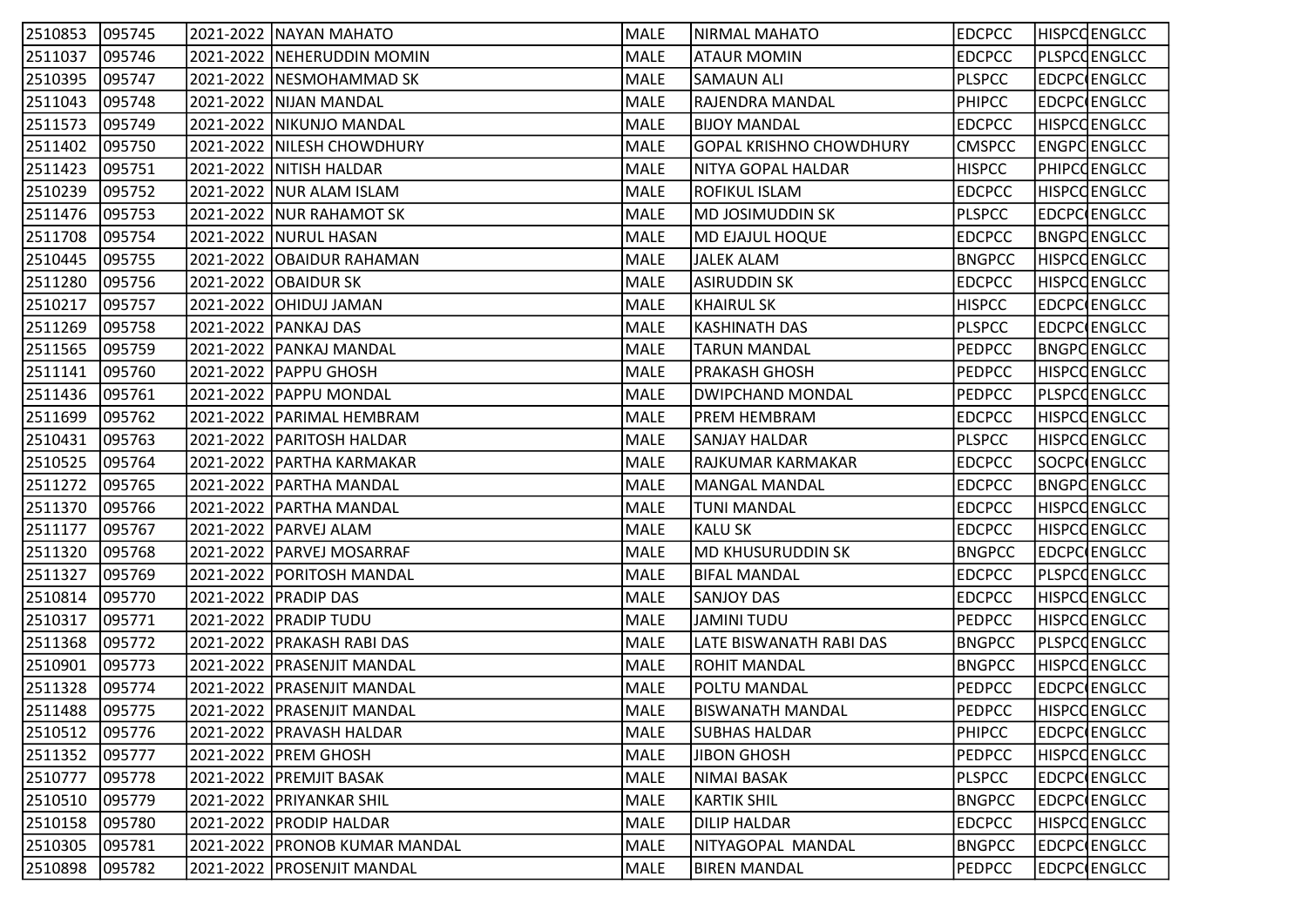| 2511357 | 095783 |                      | 2021-2022 PROVAT GHOSH         | MALE        | SATYEN GHOSH            | <b>HISPCC</b> | <b>PHIPCOENGLCC</b> |
|---------|--------|----------------------|--------------------------------|-------------|-------------------------|---------------|---------------------|
| 2510153 | 095784 |                      | 2021-2022 RABBAN SK            | MALE        | <b>RASIBUL ISLAM</b>    | <b>HISPCC</b> | <b>PLSPCCENGLCC</b> |
| 2511070 | 095785 |                      | 2021-2022 RABIUL ISLAM         | MALE        | <b>RAKESH SK</b>        | <b>EDCPCC</b> | PLSPCOENGLCC        |
| 2511353 | 095786 | 2021-2022 RABIUL SK  |                                | MALE        | <b>EDUL SK</b>          | <b>PEDPCC</b> | <b>HISPCCENGLCC</b> |
| 2511453 | 095787 | 2021-2022 RABIUL SK  |                                | MALE        | AJMUL SK                | <b>EDCPCC</b> | <b>HISPCCENGLCC</b> |
| 2510089 | 095788 |                      | 2021-2022 RAHIM SHAIKH         | MALE        | <b>RAHAMAN SAIKH</b>    | <b>HISPCC</b> | <b>EDCPC ENGLCC</b> |
| 2510851 | 095789 | 2021-2022 RAHIM SK   |                                | MALE        | <b>MD ISA</b>           | <b>EDCPCC</b> | <b>HISPCCENGLCC</b> |
| 2510815 | 095790 |                      | 2021-2022   RAHUL HALDER       | MALE        | KRISHNA HALDER          | <b>EDCPCC</b> | <b>HISPCCENGLCC</b> |
| 2510215 | 095791 |                      | 2021-2022 RAHUL KUMAR PAL      | MALE        | <b>GOUR CHANDRA PAL</b> | <b>EDCPCC</b> | <b>HISPCCENGLCC</b> |
| 2511299 | 095792 |                      | 2021-2022 RAHUL MAHARA         | MALE        | <b>SANJAY MAHARA</b>    | <b>HISPCC</b> | EDCPC ENGLCC        |
| 2511566 | 095793 |                      | 2021-2022 RAHUL MANDAL         | MALE        | BHAKTI MANDAL           | <b>PEDPCC</b> | <b>BNGPCENGLCC</b>  |
| 2510017 | 095794 | 2021-2022 RAHUL SK   |                                | MALE        | <b>SAUKAT SK</b>        | <b>BNGPCC</b> | EDCPC ENGLCC        |
| 2510504 | 095795 | 2021-2022 RAHUL SK   |                                | <b>MALE</b> | <b>SABIRUDDIN SK</b>    | <b>PHIPCC</b> | <b>HISPCCENGLCC</b> |
| 2511101 | 095796 | 2021-2022 RAHUL SK   |                                | MALE        | <b>JALALUDDIN SK</b>    | <b>EDCPCC</b> | <b>HISPCCENGLCC</b> |
| 2510310 | 095797 |                      | 2021-2022 RAJA HALDAR          | MALE        | <b>DIPAK HALDAR</b>     | <b>BNGPCC</b> | <b>HISPCCENGLCC</b> |
| 2510011 | 095798 |                      | 2021-2022 RAJA HALDER          | MALE        | <b>BHARAT HALDER</b>    | <b>EDCPCC</b> | <b>PHIPCOENGLCC</b> |
| 2510826 | 095799 |                      | 2021-2022 RAJA MANDAL          | MALE        | <b>DILIP MANDAL</b>     | <b>BNGPCC</b> | <b>HISPCCENGLCC</b> |
| 2510975 | 095800 |                      | 2021-2022 RAJIBUL ALAM         | MALE        | <b>RAFIQUL ALAM</b>     | <b>EDCPCC</b> | <b>HISPCCENGLCC</b> |
| 2510698 | 095801 |                      | 2021-2022 RAJIBUL ISLAM        | MALE        | <b>SANAUL HOQUE</b>     | <b>PHIPCC</b> | <b>HISPCCENGLCC</b> |
| 2511112 | 095802 |                      | 2021-2022 RAJIBUL ISLAM        | <b>MALE</b> | <b>RAFIQUL SK</b>       | <b>BNGPCC</b> | <b>HISPCCENGLCC</b> |
| 2510387 | 095803 | 2021-2022 RAJIKUL SK |                                | MALE        | <b>SAIDALI SK</b>       | <b>EDCPCC</b> | <b>HISPCCENGLCC</b> |
| 2510602 | 095804 |                      | 2021-2022 RAJU MURMU           | MALE        | KALU MURMU              | <b>EDCPCC</b> | <b>HISPCCENGLCC</b> |
| 2510249 | 095805 |                      | 2021-2022 RAKESH GHOSH         | MALE        | <b>ADHIR GHOSH</b>      | <b>HISPCC</b> | PLSPCCENGLCC        |
| 2510313 | 095806 |                      | 2021-2022 RAKESH HALDAR        | MALE        | <b>SANJAY HALDAR</b>    | <b>HISPCC</b> | <b>BNGPCENGLCC</b>  |
| 2510530 | 095807 |                      | 2021-2022  RAKESH KUMAR SARKAR | <b>MALE</b> | <b>SANKAR KR SARKAR</b> | <b>EDCPCC</b> | <b>HISPCCENGLCC</b> |
| 2511517 | 095808 |                      | 2021-2022 RAKESH RAJWAR        | MALE        | SATYA RAJWAR            | <b>BNGPCC</b> | EDCPC ENGLCC        |
| 2510919 | 095809 |                      | 2021-2022 RAKIB HOSSAIN        | MALE        | SAFIKUL ISLAM           | <b>HISPCC</b> | EDCPC ENGLCC        |
| 2511504 | 095810 | 2021-2022 RAKIB SK   |                                | MALE        | <b>AKTARUL HOQUE</b>    | <b>HISPCC</b> | EDCPC ENGLCC        |
| 2510097 | 095811 | 2021-2022 RAKIM SK   |                                | MALE        | <b>TAIMUR SK</b>        | <b>EDCPCC</b> | PHIPCQENGLCC        |
| 2511317 | 095812 |                      | 2021-2022 RAKIMUL ISLAM        | MALE        | <b>AKBAR ALI</b>        | <b>EDCPCC</b> | <b>HISPCCENGLCC</b> |
| 2511428 | 095813 |                      | 2021-2022 RAM MONDAL           | MALE        | IDWIPCHAND MONDAL       | <b>EDCPCC</b> | PLSPCCENGLCC        |
| 2510466 | 095814 |                      | 2021-2022 RAMENDRANATH SAHA    | MALE        | MUKTI KUMAR SAHA        | <b>CMSPCC</b> | <b>PLSPCCENGLCC</b> |
| 2510225 | 095815 |                      | 2021-2022 RAMIJ RAJA           | MALE        | <b>PATAB HOSSAIN</b>    | <b>HISPCC</b> | <b>EDCPC ENGLCC</b> |
| 2511412 | 095816 |                      | 2021-2022 RAMJAN SK            | MALE        | <b>RAFIKUL ISLAM</b>    | <b>HISPCC</b> | EDCPC ENGLCC        |
| 2510421 | 095817 |                      | 2021-2022 RAMNATH HALDER       | MALE        | <b>MADAN HALDER</b>     | <b>EDCPCC</b> | <b>HISPCCENGLCC</b> |
| 2510409 | 095818 |                      | 2021-2022 RANA MANDAL          | MALE        | <b>SANJAY MANDAL</b>    | <b>PLSPCC</b> | EDCPC ENGLCC        |
| 2511040 | 095819 |                      | 2021-2022 RANA MANDAL          | MALE        | <b>BHABESH MANDAL</b>   | <b>HISPCC</b> | EDCPC ENGLCC        |
| 2511276 | 095820 | 2021-2022 RANA SING  |                                | MALE        | <b>KANKAR SING</b>      | SOCPCC        | EDCPC ENGLCC        |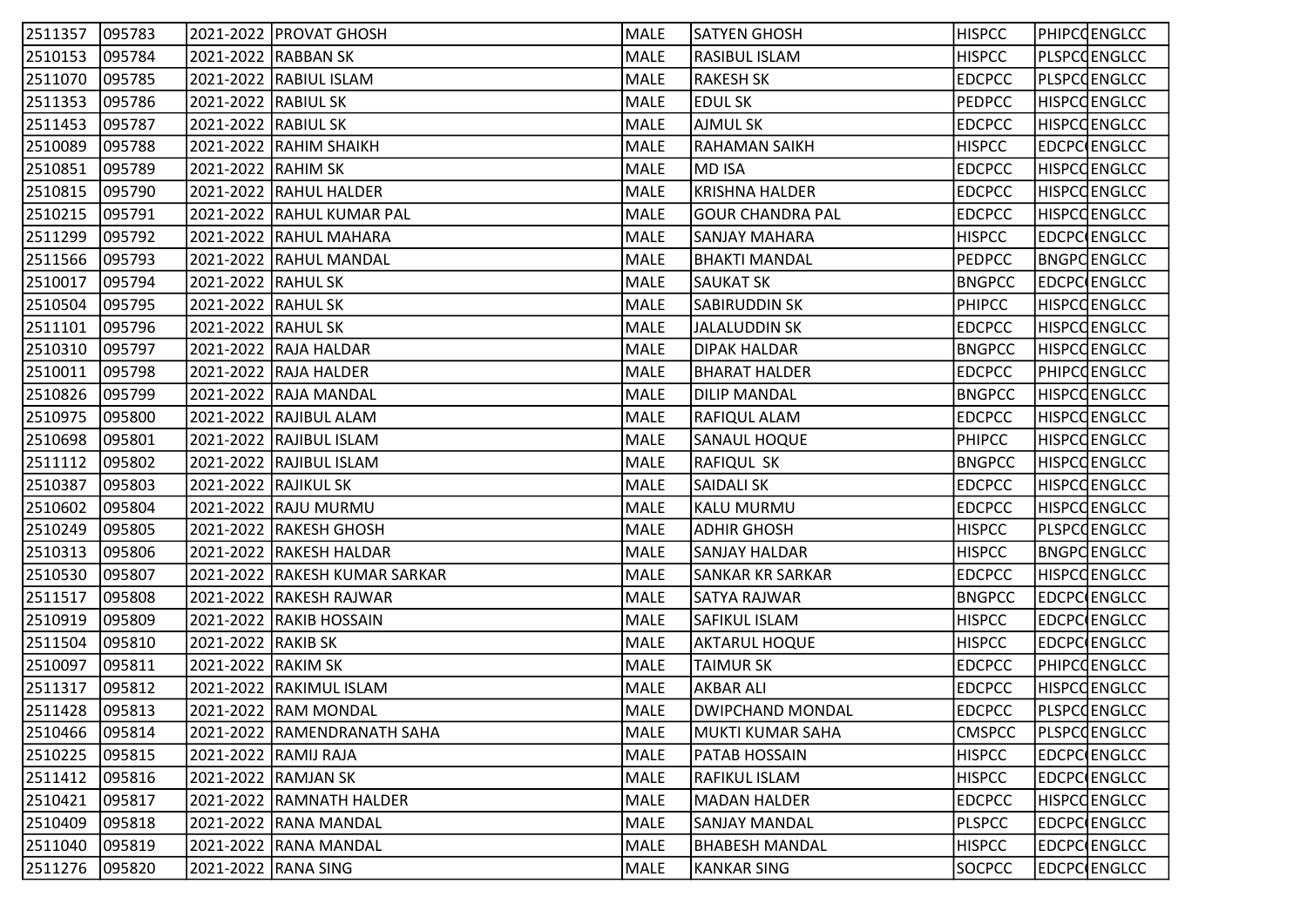| 2510070 | 095821 |                     | 2021-2022  RANAJIT SAHA     | MALE        | KRISHNA SAHA             | <b>HISPCC</b> | PLSPCQENGLCC        |
|---------|--------|---------------------|-----------------------------|-------------|--------------------------|---------------|---------------------|
| 2510426 | 095822 |                     | 2021-2022 RANAJIT SARKAR    | MALE        | <b>ARJUN SARKAR</b>      | <b>EDCPCC</b> | PLSPCCENGLCC        |
| 2510902 | 095823 |                     | 2021-2022 RANJIT DAS        | MALE        | <b>BABLU DAS</b>         | <b>EDCPCC</b> | <b>HISPCCENGLCC</b> |
| 2510831 | 095824 |                     | 2021-2022 RANJIT MANDAL     | MALE        | <b>UPEN MANDAL</b>       | <b>BNGPCC</b> | <b>HISPCCENGLCC</b> |
| 2510506 | 095825 | 2021-2022 RASEL SK  |                             | MALE        | ANWAR SK                 | <b>PHIPCC</b> | <b>HISPCCENGLCC</b> |
| 2511639 | 095826 |                     | 2021-2022 REKABUL SK        | MALE        | <b>RAISUDDIN SK</b>      | <b>BNGPCC</b> | <b>HISPCCENGLCC</b> |
| 2510895 | 095827 | 2021-2022 RIAJ ALAM |                             | MALE        | ALAUDDIN SK              | <b>EDCPCC</b> | <b>HISPCCENGLCC</b> |
| 2511069 | 095828 | 2021-2022 RIJU PAL  |                             | <b>MALE</b> | <b>TUTUL PAL</b>         | <b>EDCPCC</b> | <b>PLSPCCENGLCC</b> |
| 2510434 | 095829 | 2021-2022 RINKU SK  |                             | MALE        | <b>BABAR SK</b>          | <b>EDCPCC</b> | <b>HISPCCENGLCC</b> |
| 2510402 | 095830 |                     | 2021-2022 ROHIT SARKAR      | MALE        | NANDA SARKAR             | <b>EDCPCC</b> | <b>HISPCCENGLCC</b> |
| 2511515 | 095831 |                     | 2021-2022 ROKI CHOWDHURY    | MALE        | CHANDRA SEKHAR CHOWDHURY | <b>PLSPCC</b> | EDCPC ENGLCC        |
| 2511218 | 095832 | 2021-2022 ROKI SK   |                             | MALE        | MILAN SK                 | <b>EDCPCC</b> | <b>HISPCCENGLCC</b> |
| 2510502 | 095833 |                     | 2021-2022 ROKIUL ISLAM      | MALE        | <b>ATIKUL SK</b>         | <b>HISPCC</b> | PHIPCOENGLCC        |
| 2511041 | 095834 |                     | 2021-2022 RONI MANDAL       | MALE        | RAMDAYAL MANDAL          | <b>SOCPCC</b> | PLSPCCENGLCC        |
| 2511499 | 095835 |                     | 2021-2022 ROSUL AKRAM       | MALE        | <b>FAIJUDDIN</b>         | <b>PEDPCC</b> | <b>PLSPCCENGLCC</b> |
| 2510768 | 095836 | 2021-2022 RUMIZ SK  |                             | MALE        | <b>MD EBADUL HOQUE</b>   | <b>PHIPCC</b> | EDCPC ENGLCC        |
| 2510159 | 095837 |                     | 2021-2022 SADAGAR SK        | MALE        | <b>JIYAUL SK</b>         | <b>SOCPCC</b> | EDCPC ENGLCC        |
| 2510380 | 095838 |                     | 2021-2022 SADAKASH SK       | MALE        | <b>SELIM SK</b>          | <b>PLSPCC</b> | <b>HISPCCENGLCC</b> |
| 2510894 | 095839 |                     | 2021-2022 SADDAM SK         | MALE        | <b>SK HAJRAT</b>         | <b>HISPCC</b> | <b>EDCPC ENGLCC</b> |
| 2510012 | 095840 |                     | 2021-2022 SAFARUL SK        | MALE        | <b>JAKIR SK</b>          | <b>EDCPCC</b> | <b>HISPCCENGLCC</b> |
| 2510755 | 095841 |                     | 2021-2022 SAFIKUL SK        | MALE        | <b>SIDDIK SK</b>         | <b>HISPCC</b> | EDCPC ENGLCC        |
| 2510528 | 095842 |                     | 2021-2022 SAGAR MANDAL      | MALE        | <b>SAMIR MANDAL</b>      | <b>BNGPCC</b> | EDCPC ENGLCC        |
| 2510251 | 095843 | 2021-2022 SAGOR ALI |                             | MALE        | <b>ABDUL HAKIM</b>       | <b>BNGPCC</b> | <b>HISPCCENGLCC</b> |
| 2510283 | 095844 |                     | 2021-2022 SAHADAT HOSSAIN   | MALE        | AMARUL SK                | <b>EDCPCC</b> | PLSPCCENGLCC        |
| 2510381 | 095845 |                     | 2021-2022 SAHADAT KHAN      | <b>MALE</b> | <b>ABBAS KHAN</b>        | <b>EDCPCC</b> | <b>HISPCCENGLCC</b> |
| 2510120 | 095846 |                     | 2021-2022 SAHIDUL ISLAM     | MALE        | <b>ELAHAN SK</b>         | <b>EDCPCC</b> | <b>PLSPCCENGLCC</b> |
| 2510255 | 095847 | 2021-2022 SAHIL SK  |                             | MALE        | MOJIBUR RAHAMAN          | <b>HISPCC</b> | EDCPC ENGLCC        |
| 2510757 | 095848 | 2021-2022 SAHIL SK  |                             | MALE        | <b>NURUL SK</b>          | <b>HISPCC</b> | EDCPC ENGLCC        |
| 2511314 | 095849 | 2021-2022 SAHIL SK  |                             | MALE        | ANARUL SK                | <b>HISPCC</b> | EDCPC ENGLCC        |
| 2511634 | 095850 | 2021-2022 SAHIL SK  |                             | MALE        | MAMTAJ ALI               | <b>BNGPCC</b> | ENGPC ENGLCC        |
| 2511341 | 095851 |                     | 2021-2022 SAJAL MANDAL      | MALE        | <b>ASIM MANDAL</b>       | <b>EDCPCC</b> | PLSPCCENGLCC        |
| 2511147 | 095852 |                     | 2021-2022 SAKIL AKHTAR      | MALE        | JAMIRUL ISLAM            | <b>HISPCC</b> | <b>EDCPC</b> ENGLCC |
| 2511635 | 095853 |                     | 2021-2022 SAMAUN ALI        | MALE        | <b>GOLAP HOSSAIN</b>     | <b>EDCPCC</b> | <b>HISPCCENGLCC</b> |
| 2511372 | 095854 |                     | 2021-2022 SAMEN DAS         | MALE        | <b>DILIP DAS</b>         | <b>HISPCC</b> | EDCPC ENGLCC        |
| 2510658 | 095855 |                     | 2021-2022 SAMIM AKTAR       | MALE        | <b>MOHOSIN ALI</b>       | <b>BNGPCC</b> | <b>HISPCCENGLCC</b> |
| 2511407 | 095856 |                     | 2021-2022 SAMIM AKTAR       | MALE        | MD MOJAFFAR HOSSAIN      | <b>BNGPCC</b> | HISPCQENGLCC        |
| 2510413 | 095857 |                     | 2021-2022 SAMIM AKTAR ISLAM | MALE        | <b>JOHRUL ISLAM</b>      | <b>EDCPCC</b> | <b>HISPCCENGLCC</b> |
| 2511298 | 095858 | 2021-2022 SAMIM SK  |                             | MALE        | <b>KAMIRUL SK</b>        | <b>HISPCC</b> | EDCPC ENGLCC        |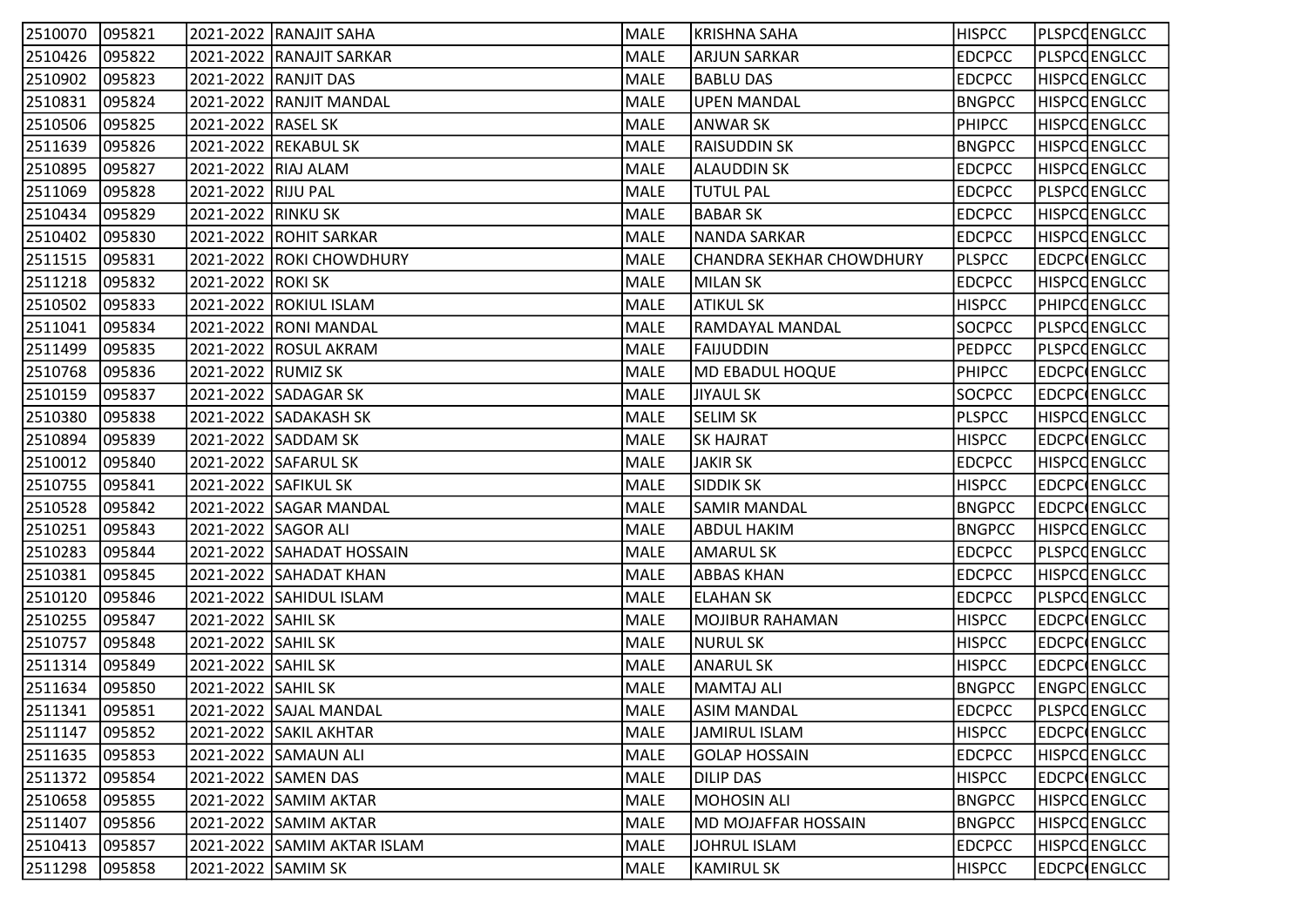| 2510134 | 095859 | 2021-2022 SAMIR HALDAR        | MALE        | NARAYAN HALDAR           | <b>PHIPCC</b> | EDCPC ENGLCC        |
|---------|--------|-------------------------------|-------------|--------------------------|---------------|---------------------|
| 2511105 | 095860 | 2021-2022 SAMIR HOSSAIN       | MALE        | MUKTAR MIYA              | <b>PEDPCC</b> | <b>HISPCCENGLCC</b> |
| 2510816 | 095861 | 2021-2022 SAMIRUL ISLAM       | MALE        | SAMSUDDIN MOMIN          | <b>PLSPCC</b> | EDCPC ENGLCC        |
| 2510829 | 095862 | 2021-2022 SAMIUL ANSARI       | MALE        | <b>ROFIKUL ISLAM</b>     | <b>EDCPCC</b> | <b>HISPCCENGLCC</b> |
| 2511500 | 095863 | 2021-2022 SAMIUR RAHAMAN      | <b>MALE</b> | ABU SAMA SK              | <b>EDCPCC</b> | HISPCCENGLCC        |
| 2511002 | 095864 | 2021-2022 SAMRAT KUMAR PAL    | MALE        | SUJIT KUMAR PAL          | <b>PHIPCC</b> | <b>PLSPCCENGLCC</b> |
| 2511168 | 095865 | 2021-2022 SAMSUJJOHA          | MALE        | <b>SAMSHER ALI</b>       | <b>HISPCC</b> | <b>PLSPCCENGLCC</b> |
| 2510105 | 095866 | 2021-2022 SAMUEL HANSDA       | MALE        | <b>PANCHAM HANSDA</b>    | <b>PEDPCC</b> | <b>PLSPCCENGLCC</b> |
| 2510900 | 095867 | 2021-2022 SANATAN PRAMANIK    | MALE        | <b>ASIM PRAMANIK</b>     | <b>PHIPCC</b> | <b>HISPCCENGLCC</b> |
| 2510149 | 095868 | 2021-2022 SANATH MANDAL       | MALE        | NIMAI MANDAL             | <b>EDCPCC</b> | <b>HISPCCENGLCC</b> |
| 2511166 | 095869 | 2021-2022 SANAULLA SK         | MALE        | <b>ALI HOSSAIN</b>       | <b>PLSPCC</b> | <b>HISPCCENGLCC</b> |
| 2511704 | 095870 | 2021-2022 SANDIP GHOSH        | MALE        | <b>SANTU GHOSH</b>       | <b>HISPCC</b> | PLSPCQENGLCC        |
| 2511181 | 095871 | 2021-2022 SANJAY MANDAL       | MALE        | <b>BHARAT MANDAL</b>     | <b>BNGPCC</b> | EDCPC ENGLCC        |
| 2511664 | 095872 | 2021-2022 SANJAY MARDI        | MALE        | <b>TEKRU MARDI</b>       | <b>PEDPCC</b> | <b>HISPCCENGLCC</b> |
| 2511182 | 095873 | 2021-2022 SANJIT MANDAL       | MALE        | SITARAM MANDAL           | <b>HISPCC</b> | <b>PLSPCCENGLCC</b> |
| 2510973 | 095874 | 2021-2022 SANUAR HOSSAIN      | MALE        | SAIDUL SK                | <b>EDCPCC</b> | <b>HISPCOENGLCC</b> |
| 2511329 | 095875 | 2021-2022 SARAT BAGDI         | MALE        | <b>ARUN BAGDI</b>        | <b>BNGPCC</b> | <b>HISPCCENGLCC</b> |
| 2510974 | 095876 | 2021-2022 SARIFUL HOSSAIN     | MALE        | <b>AKTAR HOSSAIN</b>     | <b>HISPCC</b> | <b>PLSPCCENGLCC</b> |
| 2510970 | 095877 | 2021-2022 SARIFUL SK          | MALE        | SABIRUDDIN SK            | <b>HISPCC</b> | EDCPC ENGLCC        |
| 2510593 | 095878 | 2021-2022 SATYOJIT MANDAL     | MALE        | <b>BINOY MANDAL</b>      | <b>BNGPCC</b> | <b>HISPCCENGLCC</b> |
| 2510214 | 095879 | 2021-2022 SAURAV KUMAR SINGHA | MALE        | <b>MONORANJAN SINGHA</b> | <b>EDCPCC</b> | <b>HISPCCENGLCC</b> |
| 2510932 | 095880 | 2021-2022 SAYAN MONDAL        | MALE        | BISWAJIT MONDAL          | <b>EDCPCC</b> | <b>HISPCCENGLCC</b> |
| 2510210 | 095881 | 2021-2022 SEFAUR RAHAMAN      | MALE        | <b>ABDUL JABBAR</b>      | <b>HISPCC</b> | EDCPC ENGLCC        |
| 2510104 | 095882 | 2021-2022 SETABUL KHAN        | MALE        | <b>MEHENDI KHAN</b>      | <b>BNGPCC</b> | <b>HISPCCENGLCC</b> |
| 2510390 | 095883 | 2021-2022 SETABUL SK          | MALE        | <b>JAFRAN SK</b>         | <b>EDCPCC</b> | <b>HISPCCENGLCC</b> |
| 2510119 | 095884 | 2021-2022 SHAHBAZ SK          | MALE        | <b>MD TARIKUL ISLAM</b>  | <b>EDCPCC</b> | <b>HISPCCENGLCC</b> |
| 2511160 | 095885 | 2021-2022 SHAHNOWAZ SK        | MALE        | <b>ABBASUDDIN SK</b>     | <b>EDCPCC</b> | <b>HISPCCENGLCC</b> |
| 2510596 | 095886 | 2021-2022 SHARAT GHOSH        | MALE        | <b>NIMAI GHOSH</b>       | <b>BNGPCC</b> | <b>HISPCCENGLCC</b> |
| 2510544 | 095887 | 2021-2022 SHIB NARAYAN GHOSH  | MALE        | NABA KUMAR GHOSH         | <b>HISPCC</b> | EDCPC ENGLCC        |
| 2510277 | 095888 | 2021-2022 SHIBA MONDAL        | MALE        | <b>NIKHIL MONDAL</b>     | <b>PLSPCC</b> | EDCPC ENGLCC        |
| 2511437 | 095889 | 2021-2022 SHIBA SARDAR        | MALE        | <b>GOBINDA SARDAR</b>    | <b>PLSPCC</b> | EDCPC ENGLCC        |
| 2510243 | 095890 | 2021-2022 SHITAL GHOSH        | MALE        | GOUR GHOSH               | PHIPCC        | PLSPCCENGLCC        |
| 2511487 | 095891 | 2021-2022 SHRIKANTA GHOSH     | MALE        | <b>DILIP GHOSH</b>       | PEDPCC        | <b>HISPCCENGLCC</b> |
| 2511394 | 095892 | 2021-2022 SHYAM MANDAL        | MALE        | <b>AVIRAM MANDAL</b>     | <b>PLSPCC</b> | <b>HISPCCENGLCC</b> |
| 2511432 | 095893 | 2021-2022 SHYAM THAKUR        | MALE        | <b>UTTAM THAKUR</b>      | <b>PEDPCC</b> | PLSPCCENGLCC        |
| 2511520 | 095894 | 2021-2022 SIRAJ AHAMMED       | MALE        | <b>AKBAR ALI</b>         | <b>HISPCC</b> | EDCPC ENGLCC        |
| 2511088 | 095895 | 2021-2022 SIRAJ HOSSAIN       | MALE        | <b>SAIFUL SK</b>         | <b>EDCPCC</b> | <b>HISPCCENGLCC</b> |
| 2510122 | 095896 | 2021-2022 SK ABDUL KALAM      | MALE        | <b>HABIL SK</b>          | <b>PEDPCC</b> | EDCPC ENGLCC        |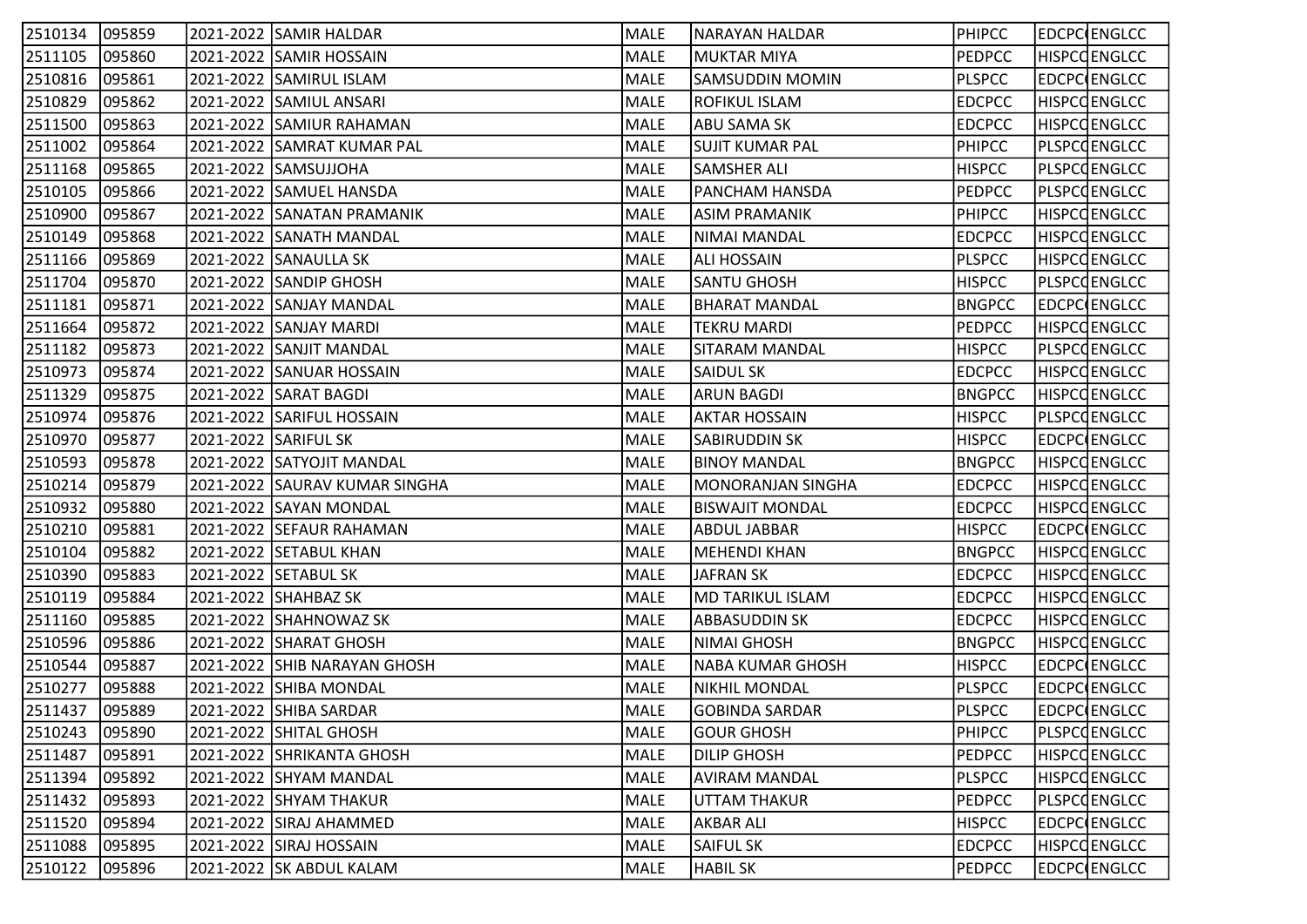| 2510822 | 095897 |                    | 2021-2022 SK NUR ISLAM HOSSAIN  | MALE | <b>SK NOUFUL HOSSAIN</b>   | <b>EDCPCC</b> | <b>HISPCCENGLCC</b> |
|---------|--------|--------------------|---------------------------------|------|----------------------------|---------------|---------------------|
| 2511711 | 095898 |                    | 2021-2022 SK RAJIBUL ISLAM      | MALE | <b>FAIMUDDIN SK</b>        | <b>EDCPCC</b> | <b>HISPCCENGLCC</b> |
| 2510090 | 095899 |                    | 2021-2022 SK SULTAN RAJA        | MALE | <b>RINTU SK</b>            | <b>HISPCC</b> | <b>PLSPCCENGLCC</b> |
| 2511360 | 095900 |                    | 2021-2022 SK UDAY HOSSAIN       | MALE | AJIT SK                    | <b>PEDPCC</b> | <b>HISPCCENGLCC</b> |
| 2510547 | 095901 |                    | 2021-2022 SOHEL AKRAM           | MALE | <b>MONIRUL ISLAM</b>       | <b>EDCPCC</b> | <b>HISPCCENGLCC</b> |
| 2510103 | 095902 |                    | 2021-2022 SOHEL ALAM            | MALE | <b>FAIJUL HOQUE</b>        | <b>EDCPCC</b> | <b>PLSPCCENGLCC</b> |
| 2511441 | 095903 |                    | 2021-2022 SOHEL MIRZA           | MALE | <b>REZAUL MIRZA</b>        | <b>ENGPCC</b> | PLSPCQENGLCC        |
| 2510595 | 095904 |                    | 2021-2022 SOMEN PAL             | MALE | <b>SANJIB PAL</b>          | <b>BNGPCC</b> | <b>HISPCCENGLCC</b> |
| 2511165 | 095905 |                    | 2021-2022 SOUBIK BARMAN         | MALE | <b>DOLO BARMAN</b>         | <b>HISPCC</b> | <b>EDCPCCENGLCC</b> |
| 2510855 | 095906 |                    | 2021-2022 SOUMYASUVRA CHOWDHURY | MALE | IASHIM CHOWDHURY           | <b>EDCPCC</b> | <b>HISPCCENGLCC</b> |
| 2511371 | 095907 |                    | 2021-2022 SOURAV CHANDRA MANDAL | MALE | RABI MANDAL                | <b>EDCPCC</b> | <b>HISPCCENGLCC</b> |
| 2510538 | 095908 |                    | 2021-2022 SOURAV MANDAL         | MALE | <b>BIRBAL MANDAL</b>       | <b>BNGPCC</b> | EDCPC ENGLCC        |
| 2511140 | 095909 |                    | 2021-2022 SOURAV MANDAL         | MALE | <b>DULAL MANDAL</b>        | <b>PEDPCC</b> | <b>HISPCCENGLCC</b> |
| 2511430 | 095910 |                    | 2021-2022 SOYEB KHAN            | MALE | SAFIJUDDIN ALI KHAN        | <b>BNGPCC</b> | <b>HISPCCENGLCC</b> |
| 2511399 | 095911 | 2021-2022 SOYEL SK |                                 | MALE | <b>JAMAL SK</b>            | <b>EDCPCC</b> | <b>HISPCCENGLCC</b> |
| 2511316 | 095912 |                    | 2021-2022 SUBHADEEP SARKAR      | MALE | <b>DIPAK SARKAR</b>        | <b>HISPCC</b> | <b>PHIPCOENGLCC</b> |
| 2511260 | 095913 |                    | 2021-2022 SUBHAM KR SARKAR      | MALE | <b>PRODHUTH KR SARKAR</b>  | <b>HISPCC</b> | PLSPCCENGLCC        |
| 2510300 | 095914 |                    | 2021-2022  SUBHAM SARKAR        | MALE | SOMESWAR SARKAR            | <b>BNGPCC</b> | <b>EDCPC(ENGLCC</b> |
| 2510067 | 095915 |                    | 2021-2022 SUBHANKAR DAS         | MALE | <b>ASHIM DAS</b>           | <b>BNGPCC</b> | PLSPCQENGLCC        |
| 2511261 | 095916 |                    | 2021-2022 SUBHANKAR DAS         | MALE | <b>RATAN KUMAR DAS</b>     | <b>HISPCC</b> | PHIPCOENGLCC        |
| 2511274 | 095917 |                    | 2021-2022 SUBHANKAR HALDER      | MALE | <b>BIKASH HALDER</b>       | <b>EDCPCC</b> | <b>HISPCCENGLCC</b> |
| 2511293 | 095918 |                    | 2021-2022 SUBHO MANDAL          | MALE | SUKUMAR MANDAL             | <b>EDCPCC</b> | PLSPCQENGLCC        |
| 2511169 | 095919 |                    | 2021-2022 SUBHOJIT MANDAL       | MALE | <b>UTTAM MANDAL</b>        | <b>PLSPCC</b> | <b>HISPCCENGLCC</b> |
| 2510847 | 095920 |                    | 2021-2022 SUBRATA MANDAL        | MALE | SHASHANKA MANDAL           | <b>BNGPCC</b> | EDCPC ENGLCC        |
| 2511422 | 095921 |                    | 2021-2022 SUBRATA MANDAL        | MALE | <b>DILIP MANDAL</b>        | <b>BNGPCC</b> | <b>PLSPCCENGLCC</b> |
| 2510546 | 095922 |                    | 2021-2022 SUBRATA SARKAR        | MALE | <b>SHIB SHANKAR SARKAR</b> | <b>HISPCC</b> | <b>PHIPCOENGLCC</b> |
| 2511536 | 095923 |                    | 2021-2022 SUDEEP MANDAL         | MALE | DIP CHANDRA MANDAL         | <b>HISPCC</b> | EDCPC ENGLCC        |
| 2511142 | 095924 |                    | 2021-2022 SUDHAN GHOSH          | MALE | <b>SATYEN GHOSH</b>        | <b>PEDPCC</b> | <b>HISPCCENGLCC</b> |
| 2510997 | 095925 |                    | 2021-2022 SUDIP GHOSH           | MALE | Subhas Ghosh               | <b>HISPCC</b> | EDCPC ENGLCC        |
| 2510440 | 095926 |                    | 2021-2022   SUDIP SARKAR        | MALE | <b>DEBRAM SARKAR</b>       | <b>EDCPCC</b> | <b>HISPCCENGLCC</b> |
| 2510306 | 095927 |                    | 2021-2022 SUJAN BAIDYA          | MALE | <b>SUBHA RANJAN BAIDYA</b> | <b>BNGPCC</b> | <b>EDCPC</b> ENGLCC |
| 2510603 | 095928 |                    | 2021-2022 SUJAN MANDAL          | MALE | <b>BHADU MANDAL</b>        | <b>BNGPCC</b> | <b>EDCPC</b> ENGLCC |
| 2511074 | 095929 |                    | 2021-2022 SUKURUDDIN SK         | MALE | <b>MEHEMUD SK</b>          | <b>EDCPCC</b> | <b>HISPCCENGLCC</b> |
| 2511440 | 095930 |                    | 2021-2022 SUMAN MONDAL          | MALE | <b>KRISHNA MONDAL</b>      | <b>EDCPCC</b> | <b>HISPCCENGLCC</b> |
| 2510144 | 095931 |                    | 2021-2022 SUMAN SAHA            | MALE | <b>SHYAM CHAND SAHA</b>    | <b>EDCPCC</b> | <b>HISPCCENGLCC</b> |
| 2511225 | 095932 |                    | 2021-2022 SUMON SARKAR          | MALE | <b>NIKHIL SARKAR</b>       | <b>BNGPCC</b> | <b>HISPCCENGLCC</b> |
| 2511424 | 095933 |                    | 2021-2022 SUPRABHAT MANDAL      | MALE | <b>MANAB MANDAL</b>        | <b>PLSPCC</b> | EDCPC ENGLCC        |
| 2510520 | 095934 |                    | 2021-2022 SURAJ MANDAL          | MALE | KINU MANDAL                | <b>BNGPCC</b> | EDCPC ENGLCC        |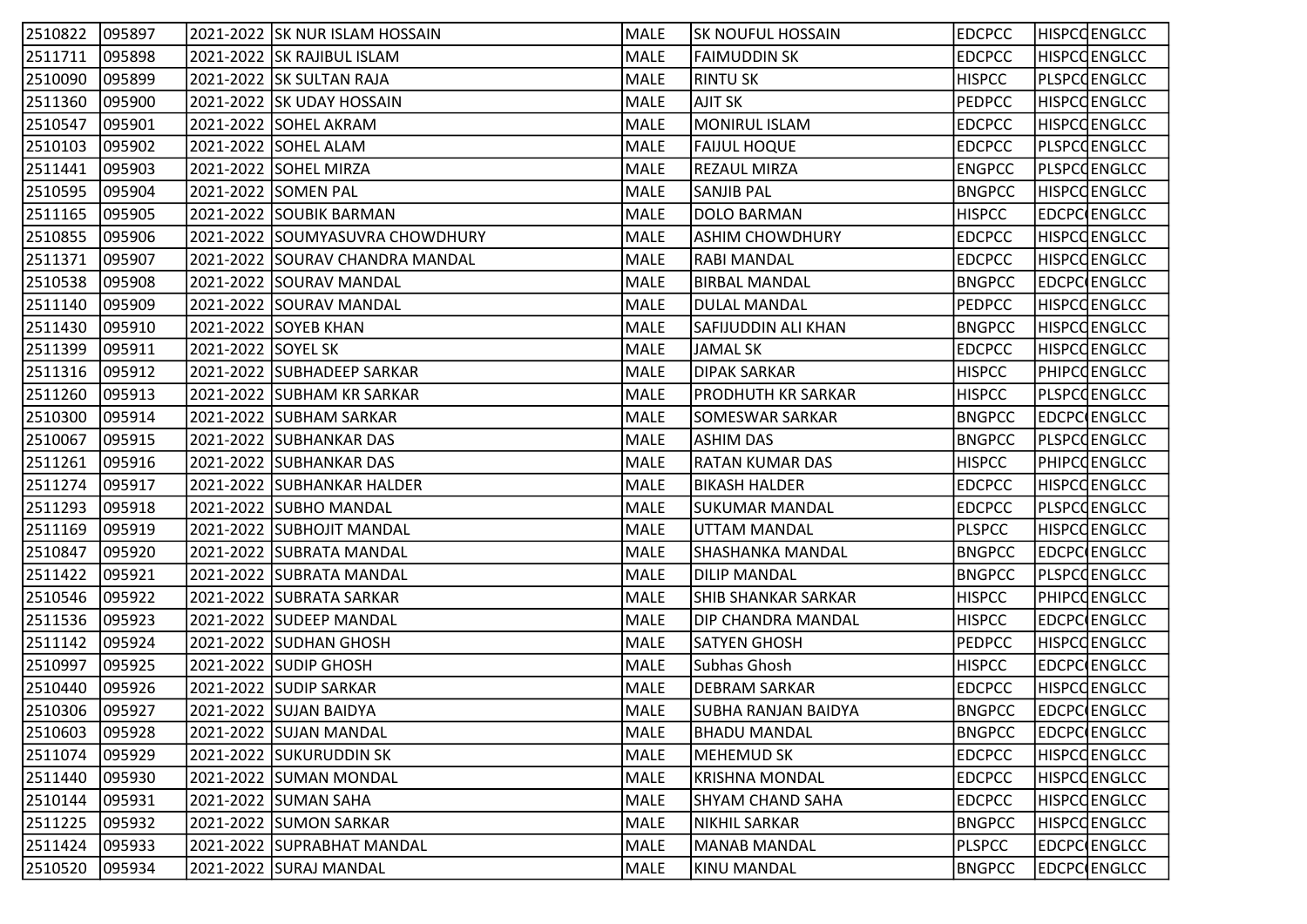| 2510927 | 095935 |                       | 2021-2022 SURAJIT HALDER           | MALE        | LAXMAN HALDER                | <b>EDCPCC</b> | <b>PHIPCOENGLCC</b> |
|---------|--------|-----------------------|------------------------------------|-------------|------------------------------|---------------|---------------------|
| 2510508 | 095936 |                       | 2021-2022 SUROJIT CHOWDHURY        | MALE        | <b>MADAN CHOWDHURY</b>       | <b>PEDPCC</b> | PLSPCCENGLCC        |
| 2510213 | 095937 |                       | 2021-2022 SWARUP KARMAKAR          | MALE        | SOTYA GOPAL KARMAKAR         | <b>EDCPCC</b> | <b>HISPCCENGLCC</b> |
| 2510401 | 095938 |                       | 2021-2022 TAIYOB MIRZA             | MALE        | <b>JOHORUL MIRZA</b>         | <b>EDCPCC</b> | SOCPC ENGLCC        |
| 2511591 | 095939 |                       | 2021-2022 TANIK MANDAL             | MALE        | <b>RATAN MANDAL</b>          | <b>EDCPCC</b> | <b>HISPCCENGLCC</b> |
| 2510744 | 095940 |                       | 2021-2022 TANMAY HALDAR            | MALE        | <b>TARAK NATH HALDAR</b>     | <b>EDCPCC</b> | <b>HISPCCENGLCC</b> |
| 2510832 | 095941 |                       | 2021-2022 TANMOY MANDAL            | MALE        | <b>SARBESHWAR MANDAL</b>     | <b>EDCPCC</b> | <b>PHIPCOENGLCC</b> |
| 2511703 | 095942 |                       | 2021-2022 TAPAN HALDAR             | MALE        | <b>GOPAL HALDER</b>          | <b>EDCPCC</b> | <b>HISPCCENGLCC</b> |
| 2511465 | 095943 |                       | 2021-2022 TAPAN MANDAL             | MALE        | <b>RABI MANDAL</b>           | <b>EDCPCC</b> | <b>HISPCCENGLCC</b> |
| 2510610 | 095944 |                       | 2021-2022 TARAK HALDER             | MALE        | SUSHANTA HALDER              | <b>PHIPCC</b> | EDCPC ENGLCC        |
| 2510827 | 095945 |                       | 2021-2022 TARIK AJIJ SK            | MALE        | <b>SK MOJAHAR HOSSAIN</b>    | <b>EDCPCC</b> | SOCPC ENGLCC        |
| 2510821 | 095946 |                       | 2021-2022 TARUN MANDAL             | MALE        | BANAMALI MANDAL              | <b>GEOPCC</b> | <b>HISPCCENGLCC</b> |
| 2511470 | 095947 |                       | 2021-2022 TASIKUL SK               | <b>MALE</b> | <b>SABIR SK</b>              | <b>PLSPCC</b> | EDCPC ENGLCC        |
| 2511291 | 095948 |                       | 2021-2022 TIRTHO HALDAR            | MALE        | PRASHANTA HALDAR             | <b>PEDPCC</b> | <b>HISPCCENGLCC</b> |
| 2510101 | 095949 | 2021-2022   TOFAIL SK |                                    | MALE        | <b>JAKIR SK</b>              | <b>HISPCC</b> | <b>PLSPCCENGLCC</b> |
| 2511702 | 095950 | 2021-2022 TOFAIL SK   |                                    | MALE        | <b>ABUL KASEM</b>            | <b>BNGPCC</b> | EDCPC ENGLCC        |
| 2511151 | 095951 |                       | 2021-2022 TOHIDUR RAHAMAN          | MALE        | <b>MOTAJUL SK</b>            | <b>EDCPCC</b> | PLSPCQENGLCC        |
| 2510076 | 095952 | 2021-2022 TONI SK     |                                    | MALE        | <b>LATE SADEK SK</b>         | <b>PEDPCC</b> | <b>EDCPC(ENGLCC</b> |
| 2511526 | 095953 |                       | 2021-2022 TOUFIQUE IMROJ CHOWDHURY | MALE        | KAMRUL HOQUE                 | <b>CMSPCC</b> | MTMP ENGLCC         |
| 2511498 | 095954 |                       | 2021-2022  TOUHID HOSSAIN          | MALE        | YUSUF ALI                    | <b>EDCPCC</b> | <b>HISPCCENGLCC</b> |
| 2511176 | 095955 |                       | 2021-2022 TOUSIF ISLAM             | MALE        | <b>TOFIJUL ISLAM</b>         | <b>HISPCC</b> | EDCPC ENGLCC        |
| 2511250 | 095956 |                       | 2021-2022 TUSHAR DAS               | MALE        | <b>RAJKUMAR DAS</b>          | <b>PLSPCC</b> | EDCPC ENGLCC        |
| 2510389 | 095957 |                       | 2021-2022 TUSHAR ROY               | MALE        | <b>RANJIT ROY</b>            | <b>PLSPCC</b> | <b>HISPCCENGLCC</b> |
| 2510142 | 095958 |                       | 2021-2022 TUSHAR SAHA              | MALE        | <b>BAPI SAHA</b>             | <b>EDCPCC</b> | <b>BNGPCENGLCC</b>  |
| 2510311 | 095959 |                       | 2021-2022 UJJAL HALDAR             | <b>MALE</b> | <b>ASIM HALDAR</b>           | <b>BNGPCC</b> | <b>HISPCCENGLCC</b> |
| 2510971 | 095960 |                       | 2021-2022 UMAR FARUKH              | MALE        | <b>SENARUL HOQUE</b>         | <b>BNGPCC</b> | <b>HISPCCENGLCC</b> |
| 2510437 | 095961 |                       | 2021-2022 USMAN ALI                | MALE        | <b>MD RAJJAK</b>             | <b>HISPCC</b> | PHIPCOENGLCC        |
| 2510605 | 095962 |                       | 2021-2022 WASIM AKRAM              | MALE        | <b>RAIFUL SK</b>             | <b>HISPCC</b> | EDCPC ENGLCC        |
| 2511631 | 095963 |                       | 2021-2022   WASIM AKTAR            | MALE        | MD AJIMUDDIN                 | <b>MTMPCC</b> | EDCPC ENGLCC        |
| 2511701 | 095964 | 2021-2022 WASIM SK    |                                    | MALE        | <b>AFARUL SK</b>             | <b>HISPCC</b> | EDCPC ENGLCC        |
| 2511681 | 095965 |                       | 2021-2022 WAULTER DAS              | MALE        | <b>APURBA DAS</b>            | <b>PEDPCC</b> | <b>EDCPC</b> ENGLCC |
| 2511052 | 095966 | 2021-2022   YEAKUB SK |                                    | MALE        | MUNJUR HOSSAIN               | <b>PLSPCC</b> | <b>HISPCCENGLCC</b> |
| 2510518 | 095967 |                       | 2021-2022 YOUGANTAR RABIDAS        | MALE        | <b>SUKUMAR RABIDAS</b>       | <b>PEDPCC</b> | <b>BNGPCENGLCC</b>  |
| 2511073 | 095968 |                       | 2021-2022 YOUSUF SK                | MALE        | <b>ENAMUL SK</b>             | <b>HISPCC</b> | PLSPCCENGLCC        |
| 2511414 | 095969 |                       | 2021-2022 YUSUF HASAN              | MALE        | MOSTAFIJUR RAHAMAN           | <b>EDCPCC</b> | <b>HISPCCENGLCC</b> |
| 2510857 | 095970 |                       | 2021-2022 CHHANDA DAS              |             | FEMALE SHYAM DAS             | <b>GEOHCC</b> | <b>ENVSAE</b>       |
| 2510858 | 095971 |                       | 2021-2022 GAYETRI RABIDAS          |             | <b>FEMALE MITTAN RABIDAS</b> | <b>GEOHCC</b> | <b>ENVSAE</b>       |
| 2510475 | 095972 | 2021-2022 ISHITA DAS  |                                    |             | FEMALE SOMNATH DAS           | <b>GEOHCC</b> | <b>ENVSAE</b>       |